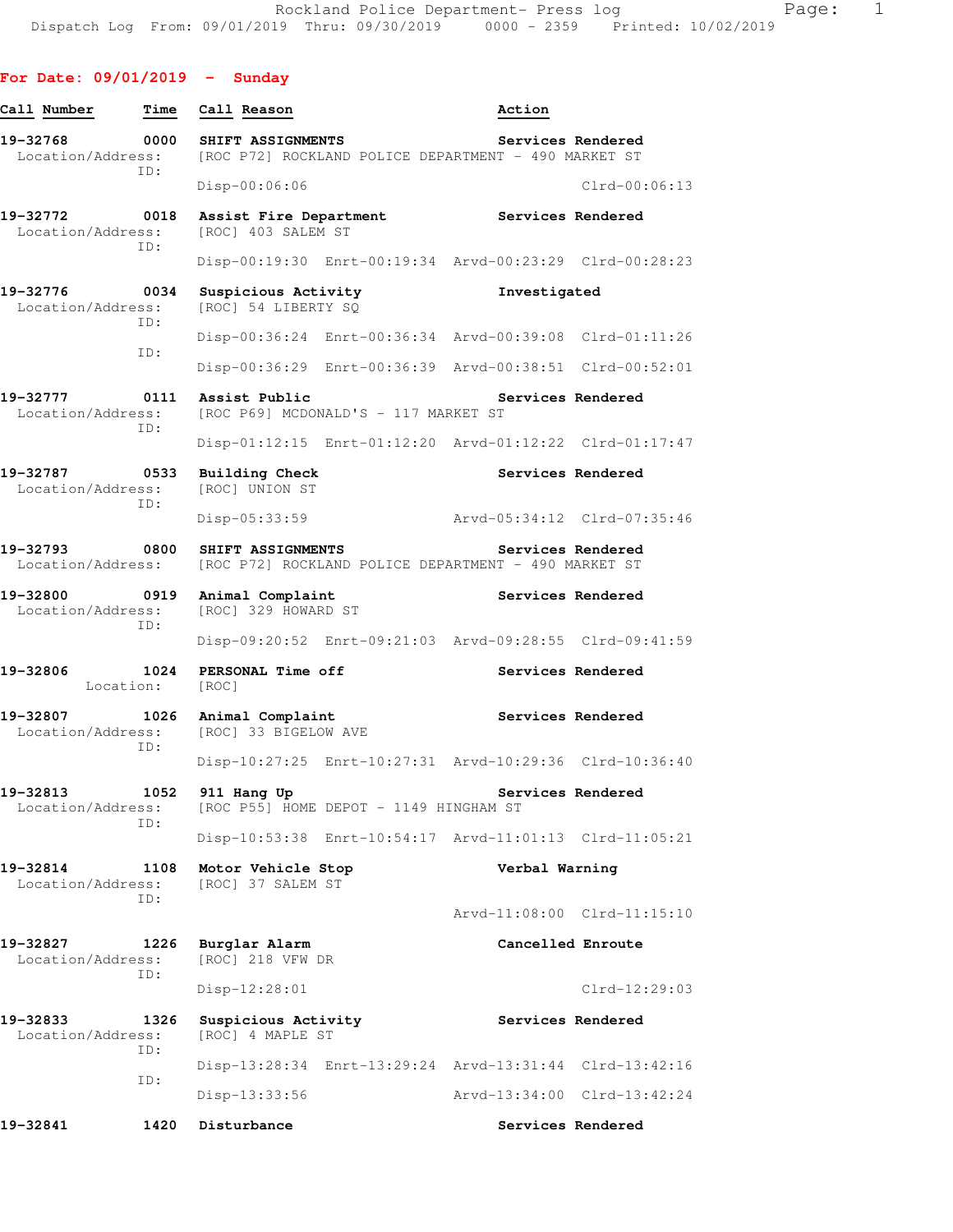|                                                          |                                                                                                   | Rockland Police Department- Press log<br>Page:<br>Dispatch Log From: 09/01/2019 Thru: 09/30/2019 0000 - 2359 Printed: 10/02/2019 | 2 |
|----------------------------------------------------------|---------------------------------------------------------------------------------------------------|----------------------------------------------------------------------------------------------------------------------------------|---|
| Location/Address:                                        | [ROC] 377 NORTH AVE                                                                               |                                                                                                                                  |   |
| ID:                                                      | Disp-14:23:34 Enrt-14:23:58                                                                       | Clrd-14:36:56                                                                                                                    |   |
| ID:                                                      | Disp-14:27:09                                                                                     | Arvd-14:27:14 Clrd-14:43:07                                                                                                      |   |
| 19-32850<br>1546<br>Location:                            | Time off<br>[ROC]                                                                                 | No Service                                                                                                                       |   |
| 19-32851<br>1548<br>Location:                            | Time off<br>[ROC]                                                                                 | No Service                                                                                                                       |   |
| 19-32853 1600                                            | SHIFT ASSIGNMENTS<br>Location/Address: [ROC P72] ROCKLAND POLICE DEPARTMENT - 490 MARKET ST       | Services Rendered                                                                                                                |   |
| 19-32861<br>Location/Address:<br>ID:                     | 1658 Emergency Medical<br>[ROC] 11 PACIFIC ST Apt. #4                                             | Transported to Hospital                                                                                                          |   |
| EMS Unit:                                                | $Disp-17:00:13$<br>ROCKAM1-Rockland A1<br>Disp-17:00:56 Enrt-17:01:49 Arvd-17:01:56 Clrd-17:14:48 | Clrd-17:00:49                                                                                                                    |   |
| Fire Unit:                                               | ROCKEN1-Pumper-Rockland Engine 1                                                                  | Hosp-17:23:41 ClrHosp-17:48:33 InQrtsUnavl-17:50:50 InSrvce-17:50:51                                                             |   |
|                                                          | Disp-17:01:02 Enrt-17:01:46 Arvd-17:01:53 Clrd-17:14:45<br>InOrtsUnav1-17:18:27 InSrvce-17:18:29  |                                                                                                                                  |   |
| 19-32862<br>Location/Address:<br>ID:                     | 1701 Assist Fire Department<br>[ROC] 11 PACIFIC ST Apt. #4                                        | Services Rendered                                                                                                                |   |
|                                                          | Disp-17:02:27                                                                                     | Arvd-17:02:31 Clrd-17:16:28                                                                                                      |   |
| 19-32868<br>Location/Address:<br>ID:                     | 1737 911 Accidental<br>[ROC] 23 SMITH RD                                                          | Investigated                                                                                                                     |   |
|                                                          | Disp-17:39:54                                                                                     | Arvd-17:39:58 Clrd-17:42:48                                                                                                      |   |
| 19-32872<br>Vicinity of:<br>ID:                          | 1832 Motor Vehicle Stop<br>[ROC] UNION ST                                                         | Citation/Warning Issued                                                                                                          |   |
|                                                          |                                                                                                   | Arvd-18:32:00 Clrd-18:38:17                                                                                                      |   |
| 19-32879<br>Location/Address: [ROC] 221 MYRTLE ST<br>ID: | 1936 Assist Public                                                                                | Services Rendered                                                                                                                |   |
|                                                          |                                                                                                   | Disp-19:37:31 Enrt-19:37:48 Arvd-19:41:20 Clrd-19:48:19                                                                          |   |
| 19-32888<br>2038<br>Location/Address:<br>ID:             | Noise Complaint<br>[ROC] 55 FAIRVIEW ST Apt. #A                                                   | Investigated                                                                                                                     |   |
| ID:                                                      |                                                                                                   | Disp-20:39:46 Enrt-20:39:54 Arvd-20:42:56 Clrd-20:48:17                                                                          |   |
|                                                          |                                                                                                   | Disp-20:43:24 Enrt-20:43:27 Arvd-20:48:20 Clrd-20:48:24                                                                          |   |
| 19-32890<br>2109<br>Vicinity of:<br>ID:                  | Motor Vehicle Stop<br>[ROC] HINGHAM ST                                                            | Citation/Warning Issued                                                                                                          |   |
|                                                          |                                                                                                   | Arvd-21:09:00 Clrd-21:13:52                                                                                                      |   |
| 19-32892<br>2114<br>Vicinity of:<br>ID:                  | Noise Complaint<br>[ROC] EAST WATER ST                                                            | Could Not Locate                                                                                                                 |   |
| ID:                                                      | Disp-21:15:35 Enrt-21:16:15 Arvd-21:17:33 Clrd-21:26:20                                           |                                                                                                                                  |   |
|                                                          |                                                                                                   | Disp-21:17:48 Enrt-21:17:52 Arvd-21:17:55 Clrd-21:26:23                                                                          |   |
| 2120<br>19-32894<br>Vicinity of:<br>ID:                  | Complaint<br>[ROC P69] MCDONALD'S - 117 MARKET ST                                                 | Services Rendered                                                                                                                |   |
|                                                          |                                                                                                   | Disp-21:21:04 Enrt-21:21:14 Arvd-21:24:50 Clrd-21:52:36                                                                          |   |
| 19-32897<br>2208<br>Location/Address:                    | 911 Accidental<br>[ROC] 261 UNION ST Apt. #29                                                     | Investigated                                                                                                                     |   |
|                                                          |                                                                                                   |                                                                                                                                  |   |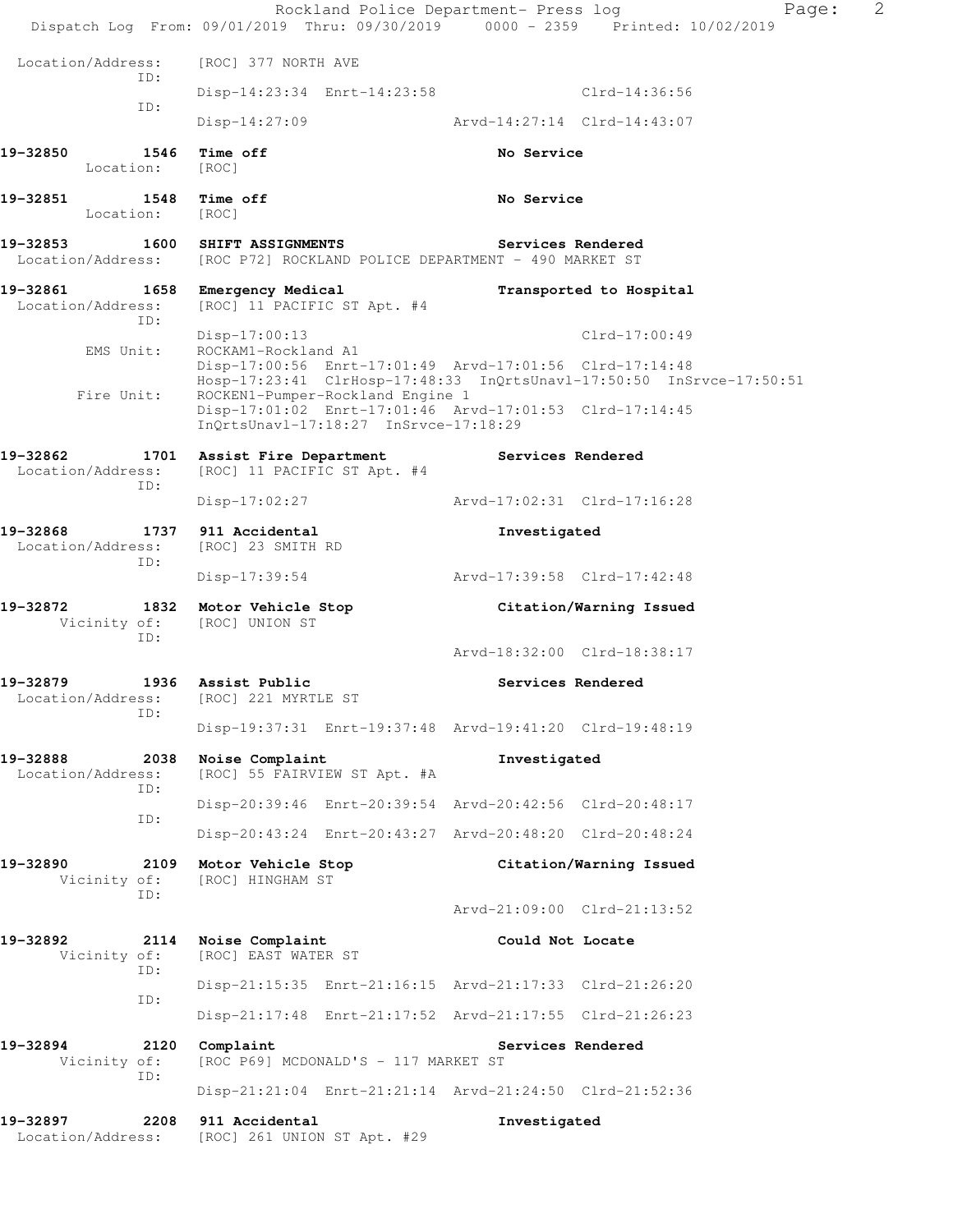Rockland Police Department- Press log Rage: 3 Dispatch Log From: 09/01/2019 Thru: 09/30/2019 0000 - 2359 Printed: 10/02/2019 ID: Disp-22:08:53 Enrt-22:09:47 Arvd-22:13:18 Clrd-22:19:53 ID: Disp-22:12:58 Arvd-22:13:02 Clrd-22:21:45 19-32901 2242 Suspicious Activity **Cone on arrival** Location/Address: [ROC P77] BURGER KING - 157 MARKET ST ID: Disp-22:43:03 Enrt-22:43:48 Arvd-22:47:33 Clrd-22:47:59 **19-32902 2326 Larceny / Forgery/ Fraud Advised to Court**  Location/Address: [ROC] 592 LIBERTY ST ID: Disp-23:28:37 Clrd-23:28:48 **For Date: 09/02/2019 - Monday 19-32903 0009 SHIFT ASSIGNMENTS Services Rendered**  Location/Address: [ROC P72] ROCKLAND POLICE DEPARTMENT - 490 MARKET ST **19-32911 0240 911 Accidental Services Rendered**<br>Location/Address: [ROC P47] BEST WESTERN - 909 HINGHAM ST Apt. #237 [ROC P47] BEST WESTERN - 909 HINGHAM ST Apt. #237 ID: Disp-02:41:34 Enrt-02:45:45 Arvd-02:45:46 Clrd-02:58:01 **19-32917 0609 Unwanted Party Transported to Hospital**  Location/Address: [ROC] 75 HANNAH WAY Apt. #B ID: Disp-06:13:06 Enrt-06:14:20 Arvd-06:16:29 Clrd-06:34:45 ID: Disp-06:14:12 Enrt-06:14:20 Arvd-06:16:32 Clrd-06:34:43 ID: Disp-06:14:16 Enrt-06:14:20 Arvd-06:16:56 Clrd-06:34:42 **19-32924 0752 911 Accidental Investigated**  Vicinity of: [ROC] 1028 UNION ST ID: Disp-07:55:09 Enrt-07:55:14 Arvd-08:08:31 Clrd-08:08:35 **19-32925 0810 General Info Services Rendered**  Location/Address: [ROC P72] ROCKLAND POLICE DEPARTMENT - 490 MARKET ST **19-32930 0916 Motor Vehicle Stop Citation/Warning Issued**  Location/Address: [ROC] 543 SUMMER ST @ 43 WINTER CIR ID: Arvd-09:16:00 Clrd-09:31:21 **19-32933 0934 Assist Fire Department Services Rendered**  Location/Address: [ROC 77] 110 UNION ST Apt. #4 ID: Disp-09:36:41 Enrt-09:36:45 Arvd-09:38:22 Clrd-09:39:28 **19-32936 0951 Suspicious Activity Investigated**  Location/Address: [ROC P107] DUNKIN DONUTS - 147 MARKET ST ID: Disp-09:53:02 Enrt-09:53:04 Arvd-09:53:06 Clrd-09:53:44 **19-32944 1120 Police Information Services Rendered**  Location/Address: [ROC P36] STEVE'S AUTO - 246 EAST WATER ST ID: Disp-11:22:57 Clrd-11:23:07 **19-32950 1244 Breaking & Entering 19-32950 1244 Breaking & Entering 19-32950 Report Follows** Location/Address: ID: Disp-12:46:50 Enrt-12:46:54 Arvd-12:51:52 Clrd-13:06:57 19-32953 1301 911 Accidental **19-32953** Services Rendered Location/Address: [ROC] 373 EAST WATER ST ID: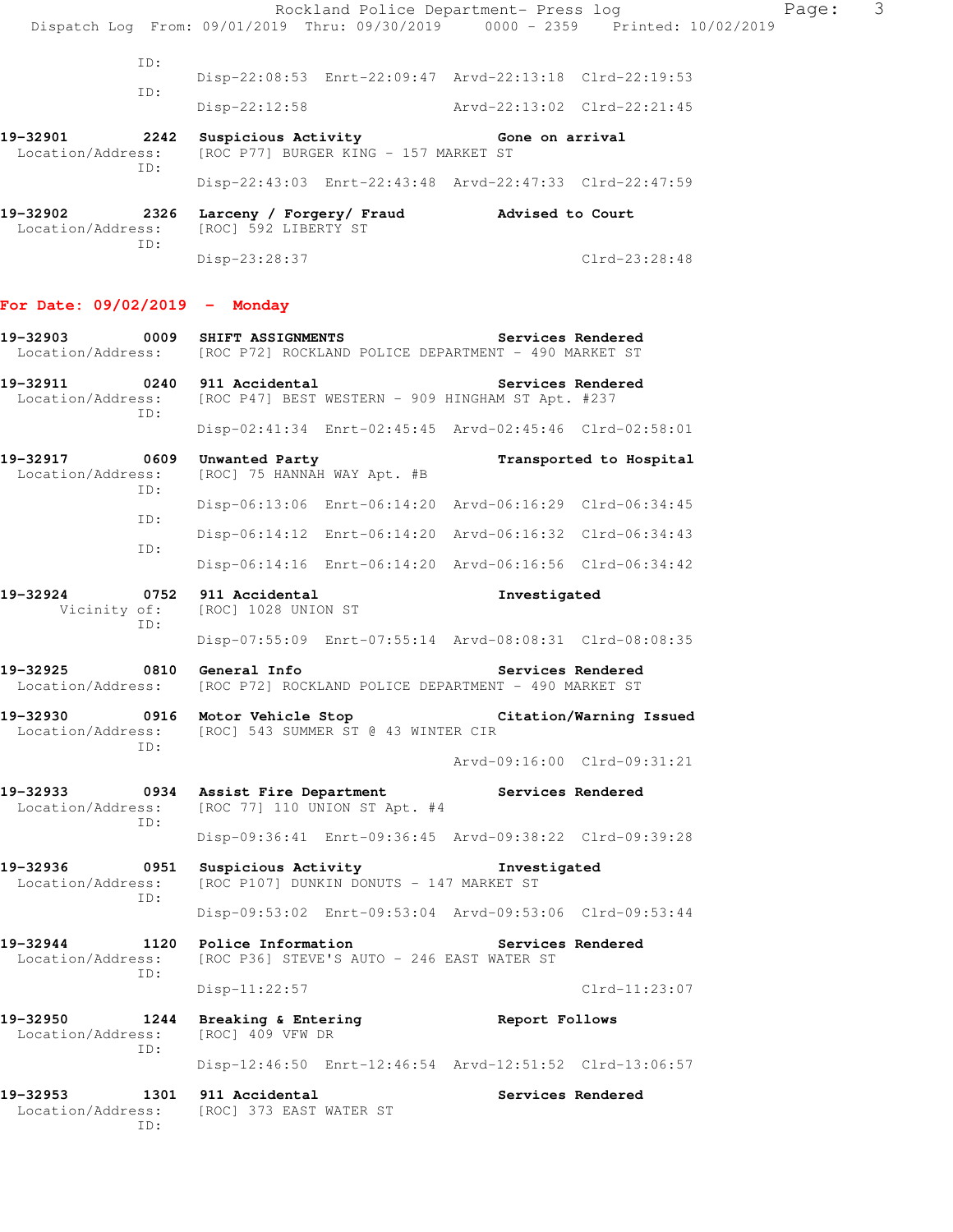Rockland Police Department- Press log Nage: 4 Dispatch Log From: 09/01/2019 Thru: 09/30/2019 0000 - 2359 Printed: 10/02/2019 Disp-13:04:16 Enrt-13:04:17 Arvd-13:09:04 Clrd-13:10:12 19-32955 1304 Suspicious Activity **Sent On Way**<br>Location/Address: [ROC P75] UNION POINT - BILL DELAHUNT PKWY [ROC P75] UNION POINT - BILL DELAHUNT PKWY ID: Disp-13:04:45 Arvd-13:04:48 Clrd-13:09:40 ID: Disp-13:11:45 Arvd-13:11:47 Clrd-13:11:50 19-32957 1316 Animal Complaint **Gone on arrival**  Location/Address: [ROC] 25 ACCORD PARK DR ID: Disp-13:16:23 Enrt-13:16:27 Arvd-13:21:10 Clrd-13:31:43 **19-32965 1419 Neighbor Disturbance Services Rendered**  Location/Address: [ROC] 4 LINDEN ST ID: Disp-14:20:11 Enrt-14:20:50 Arvd-14:28:39 Clrd-14:32:31 **19-32976 1613 General Info No Service**  Location/Address: [ROC P72] ROCKLAND POLICE DEPARTMENT - 490 MARKET ST ID: Arvd-16:13:00 Clrd-17:00:58 **19-32977 1625 911 Accidental Services Rendered**  Location/Address: [ROC] 45 HANNAH WAY Apt. #B ID: Disp-16:26:22 Enrt-16:26:24 Arvd-16:30:43 Clrd-16:36:20 **19-32981 1707 Escort/Transport Services Rendered**  Location/Address: [ROC P72] 213 HOWARD ST ID: Disp-17:08:33 Clrd-17:14:01 ID: Disp-17:09:37 Enrt-17:14:08 Arvd-17:18:18 Clrd-17:36:18 ID: Disp-17:15:28 Enrt-17:15:31 Clrd-17:35:34 **19-32983 1732 911 Accidental Investigated**  Location/Address: [ROC] 6 CORNET STETSON DR ID: Disp-17:36:24 Enrt-17:36:27 Arvd-17:48:58 Clrd-18:08:21 **19-32991 1815 Suspicious Activity Services Rendered**  Location/Address: [ROC] 370 NORTH AVE ID: Arvd-18:15:00 Clrd-18:27:55 **19-32994 1824 Neighbor Disturbance Advised to Court**  Location/Address: [ROC] 12 LINDEN ST ID: Disp-18:28:15 Enrt-18:28:27 Arvd-18:29:13 Clrd-18:48:05 ID: Disp-18:31:40 Arvd-18:31:44 Clrd-18:48:01 19-32997 1908 Assist Public **19-32997 1908 Assist Public**  Location/Address: [ROC] 419 SALEM ST ID: Disp-19:09:16 Enrt-19:09:20 Arvd-19:26:45 Clrd-19:26:50 **19-33005 2032 Vehicle Maintenance No Service**  Location/Address: [ROC P72] ROCKLAND POLICE DEPARTMENT - 490 MARKET ST ID: Disp-20:36:38 Clrd-20:44:52 **19-33013 2134 911 Accidental Investigated**  Location/Address: [ROC] 51 MAPLE ST Apt. #424 ID: Arvd-21:34:00 Clrd-21:40:24 **19-33018 2318 Burglar Alarm Building Checked/Secured** 

Location/Address: [ROC] SUPREME MUFFLER BUGLAR ALARM SIDE DOOR - 218 VFW DR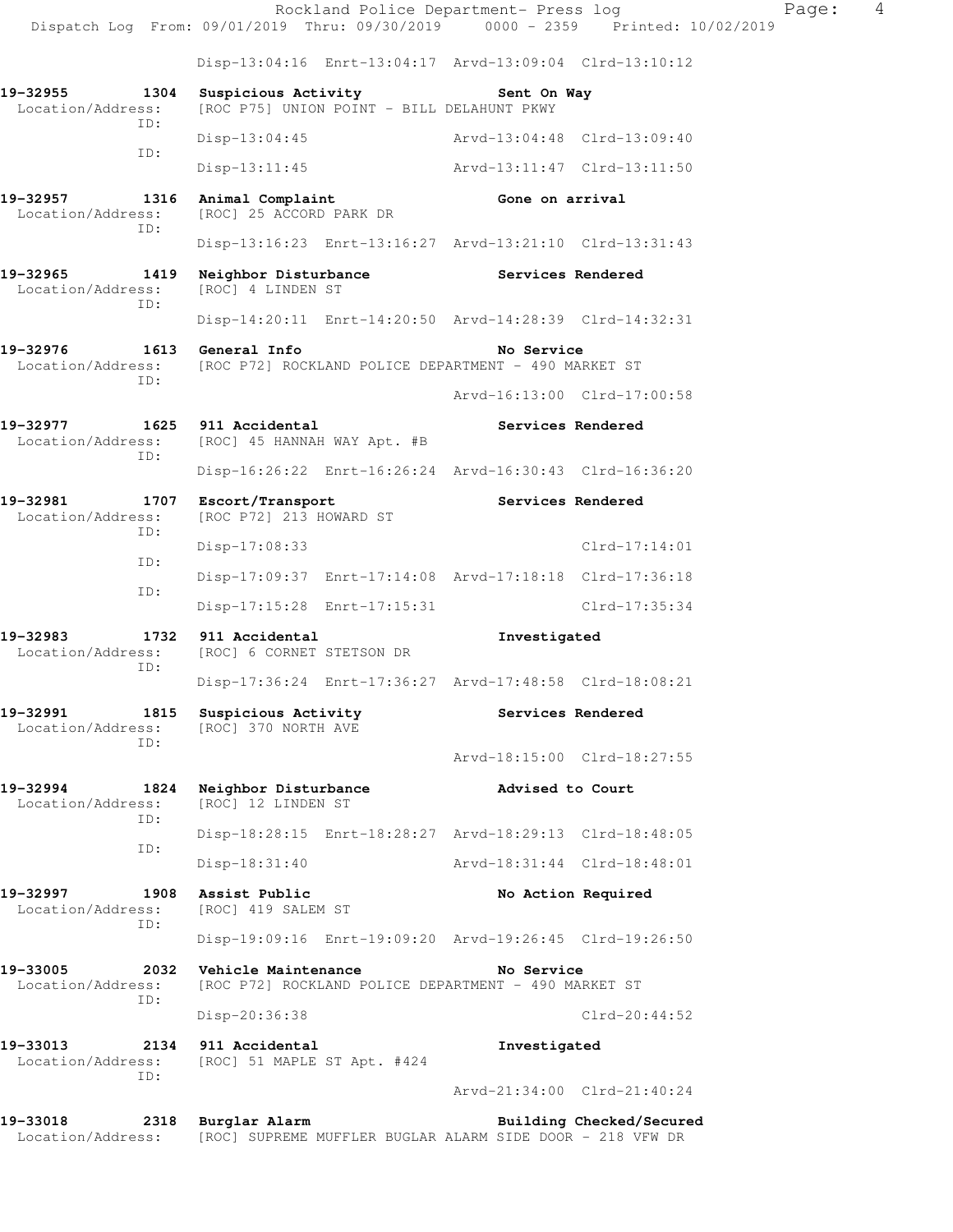Rockland Police Department- Press log entitled Page: 5 Dispatch Log From: 09/01/2019 Thru: 09/30/2019 0000 - 2359 Printed: 10/02/2019

ID:

Disp-23:19:33 Enrt-23:20:03 Arvd-23:26:09 Clrd-23:28:40

# **For Date: 09/03/2019 - Tuesday**

| 19-33020<br>0002<br>Location/Address:                        | Information Call<br>[ROC P72] ROCKLAND POLICE DEPARTMENT - 490 MARKET ST | No Action Required                                      |
|--------------------------------------------------------------|--------------------------------------------------------------------------|---------------------------------------------------------|
| 19-33029 0341<br>Location/Address:<br>ID:                    | Assist Fire Department<br>[ROC] 7 BOXBERRY LN                            | Transported to Hospital                                 |
|                                                              |                                                                          | Disp-03:43:50 Enrt-03:48:45 Arvd-03:52:39 Clrd-03:52:46 |
| ID:                                                          |                                                                          | Disp-03:43:56 Enrt-03:48:45 Arvd-03:52:39 Clrd-03:52:46 |
| 19-33030<br>0358<br>Location/Address:<br>ID:                 | Assist Other Agency<br>[ROC] SUMMER ST                                   | Could Not Locate                                        |
| ID:                                                          | Disp-04:00:42 Enrt-04:00:56                                              | $Clrd-04:23:12$                                         |
|                                                              | Disp-04:01:00 Enrt-04:01:01                                              | $Clrd-04:23:14$                                         |
| $\sim$ 0420<br>19-33031<br>Location/Address:<br>ID:          | Suspicious Activity<br>[ROC P18] 365 CONCORD ST                          | Unfounded                                               |
| ID:                                                          |                                                                          | Disp-04:23:09 Enrt-04:23:22 Arvd-04:24:07 Clrd-04:28:00 |
|                                                              |                                                                          | Disp-04:23:19 Enrt-04:23:22 Arvd-04:24:07 Clrd-04:28:02 |
| 19-33035<br>0557<br>Location/Address:<br>ID:                 | <b>Building Check</b><br>[ROC] UNION ST                                  | Appears Secure                                          |
|                                                              |                                                                          | Arvd-06:12:53 Clrd-06:28:40                             |
| 19-33041 0720 Motor Vehicle Stop<br>Location/Address:<br>ID: | [ROC] 104 MARKET ST @ 20 PLAIN ST                                        | Citation/Warning Issued                                 |
|                                                              |                                                                          | Arvd-07:20:00 Clrd-07:28:46                             |
| 19-33120<br>0730<br>Location/Address:                        | Animal Complaint<br>[ROC] REEDS POND - MARKET ST                         | Services Rendered                                       |
| 19-33044<br>$\overline{0800}$<br>Location/Address:           | General Info<br>[ROC P72] ROCKLAND POLICE DEPARTMENT - 490 MARKET ST     | Services Rendered                                       |
| 0800<br>19-33121<br>Location/Address:                        | Animal Complaint<br>[ROC] 325 HOWARD ST                                  | Services Rendered                                       |
| 19-33122<br>0845<br>Location/Address:                        | Animal Complaint<br>[ROC] 341 NORTH AVE                                  | Services Rendered                                       |
| 19-33128<br>0845<br>Location/Address:                        | Animal Complaint<br>[ROC] 64 HOWARD ST                                   | Services Rendered                                       |
| 19-33049<br>0900<br>Vicinity of:<br>ID:                      | Motor Vehicle Stop<br>[ROC P10] BILL DELAHUNT PKWY                       | Verbal Warning                                          |
|                                                              |                                                                          | Arvd-09:00:00 Clrd-09:03:46                             |
| 19-33050<br>0900<br>Location/Address:                        | <b>Building Check</b><br>[ROC] HINGHAM ST                                | Services Rendered                                       |
| 19-33052<br>0912<br>Location/Address:<br>ID:                 | Assist Public<br>[ROC] 11 PACIFIC ST Apt. #4                             | Services Rendered                                       |
|                                                              |                                                                          | Disp-09:13:52 Enrt-09:13:56 Arvd-09:19:08 Clrd-09:21:32 |
| 19-33062<br>1008<br>Location/Address:<br>ID:                 | Burglar Alarm<br>[ROC] 97 EVERETT ST                                     | Services Rendered                                       |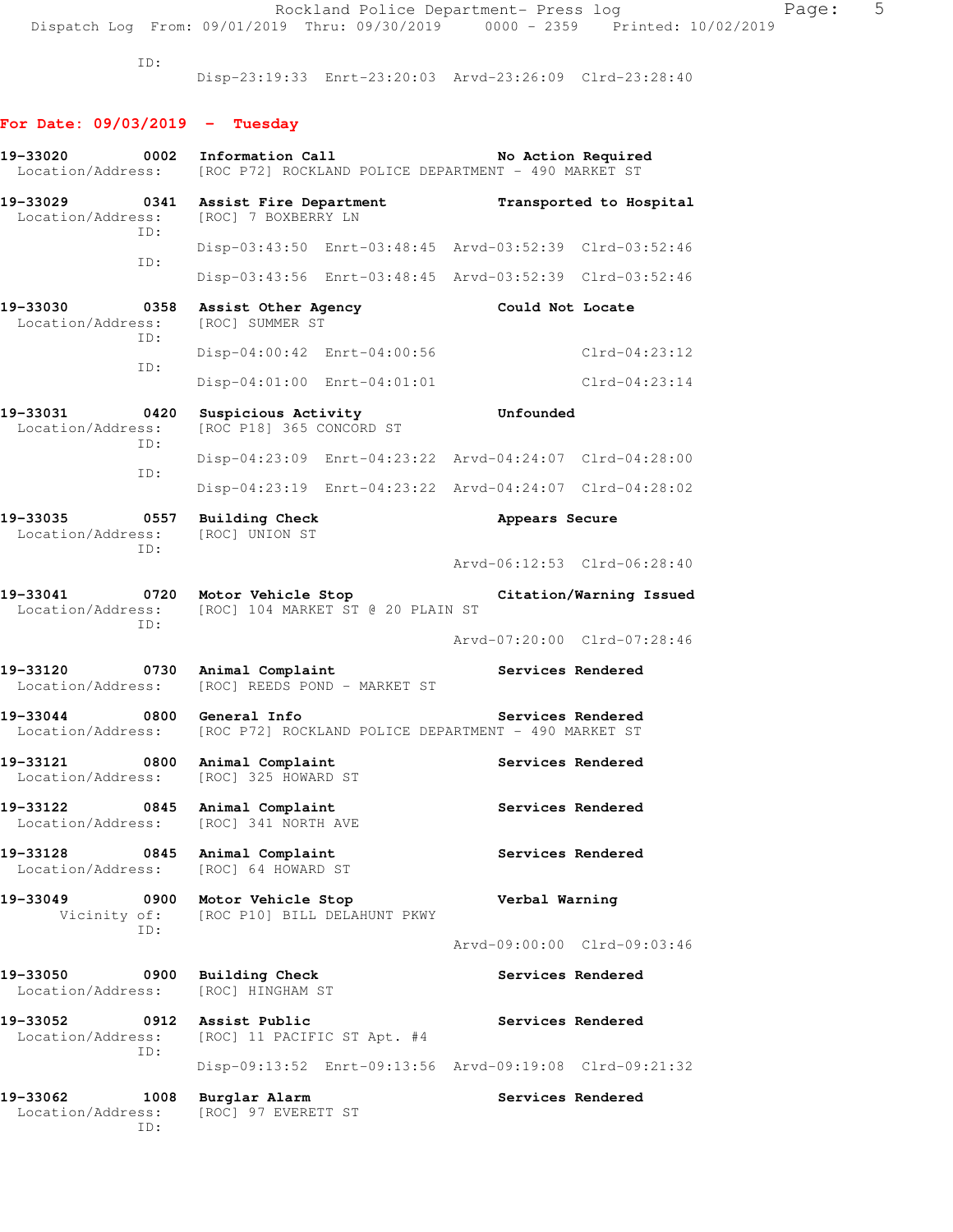|                                                                                                       |     |                                             | Rockland Police Department- Press log                                                                                                |                   | Dispatch Log From: 09/01/2019 Thru: 09/30/2019 0000 - 2359 Printed: 10/02/2019 | Page: | - 6 |
|-------------------------------------------------------------------------------------------------------|-----|---------------------------------------------|--------------------------------------------------------------------------------------------------------------------------------------|-------------------|--------------------------------------------------------------------------------|-------|-----|
|                                                                                                       |     |                                             | Disp-10:11:01 Enrt-10:11:04 Arvd-10:12:30 Clrd-10:18:52                                                                              |                   |                                                                                |       |     |
|                                                                                                       | ID: |                                             | Disp-10:11:10 Enrt-10:11:14 Arvd-10:12:30 Clrd-10:18:49                                                                              |                   |                                                                                |       |     |
| 19-33072<br>Location/Address:                                                                         |     | 1040 General Info<br>[ROC] 53 PAYSON AVE    |                                                                                                                                      | Investigated      |                                                                                |       |     |
|                                                                                                       | ID: |                                             | Disp-10:51:38 Enrt-10:51:48                                                                                                          |                   | $Clrd-11:05:04$                                                                |       |     |
| 19-33073 1052 Building Check<br>Location/Address:                                                     |     |                                             |                                                                                                                                      |                   | Services Rendered                                                              |       |     |
|                                                                                                       |     | [ROC] BILL DELAHUNT PKWY                    |                                                                                                                                      |                   |                                                                                |       |     |
| 19-33075 1104 Motor Vehicle Collision W/PI Report Follows<br>Location/Address: [ROC] 75 WEST WATER ST | ID: |                                             |                                                                                                                                      |                   |                                                                                |       |     |
|                                                                                                       | ID: |                                             | Disp-11:05:04 Enrt-11:05:08 Arvd-11:06:55 Clrd-11:32:42                                                                              |                   |                                                                                |       |     |
|                                                                                                       | ID: |                                             | Disp-11:05:14 Enrt-11:05:19                                                                                                          |                   | Clrd-11:07:58                                                                  |       |     |
|                                                                                                       | ID: |                                             |                                                                                                                                      |                   | Arvd-11:07:22 Clrd-11:32:47                                                    |       |     |
|                                                                                                       |     | Disp-11:08:10                               |                                                                                                                                      |                   | Arvd-11:09:35 Clrd-11:47:08                                                    |       |     |
| 19-33081<br>Location/Address:                                                                         |     | [ROC] BILL DELAHUNT PKWY                    | 1201 Motor Vehicle Complaint Services Rendered                                                                                       |                   |                                                                                |       |     |
|                                                                                                       | ID: |                                             | Disp-12:02:05 Enrt-12:02:10 Arvd-12:06:28 Clrd-12:16:49                                                                              |                   |                                                                                |       |     |
| 19-33125 1210<br>Location/Address:                                                                    |     | Animal Complaint<br>[ROC] 135 GROVE ST      |                                                                                                                                      |                   | Services Rendered                                                              |       |     |
| 19-33123 1305 Animal Complaint<br>Location/Address:                                                   |     | [ROC] 112 MYRTLE ST                         |                                                                                                                                      |                   | Services Rendered                                                              |       |     |
| 19-33129<br>Location/Address:                                                                         |     | 1325 Animal Complaint<br>[ROC] 4 NELSON RD  |                                                                                                                                      |                   | Services Rendered                                                              |       |     |
| 19-33091 1329 Animal Complaint<br>Location/Address:                                                   | ID: | [ROC] 33 BIGELOW AVE                        |                                                                                                                                      | Gone on arrival   |                                                                                |       |     |
|                                                                                                       |     |                                             | Disp-13:29:31 Enrt-13:29:36 Arvd-13:44:55 Clrd-13:46:13                                                                              |                   |                                                                                |       |     |
| 19-33095<br>Location/Address:                                                                         | ID: | 1337 Assist Public                          | [ROC] ROCKLAND POST OFFICE - 39 WEBSTER ST                                                                                           | Services Rendered |                                                                                |       |     |
|                                                                                                       |     |                                             | Disp-13:38:58 Enrt-13:39:02 Arvd-13:43:10 Clrd-13:57:30                                                                              |                   |                                                                                |       |     |
| 19-33099                                                                                              |     | 1413 Health & Welfare Check                 |                                                                                                                                      | Could Not Locate  |                                                                                |       |     |
| Location/Address:<br>Fire Unit:<br>EMS Unit:                                                          |     | [ROC] 147 STANTON ST<br>ROCKAM1-Rockland A1 | ROCKEN1-Pumper-Rockland Engine 1<br>Disp-14:20:05 Enrt-14:21:41 Arvd-14:22:56 Clrd-14:30:33<br>InQrtsUnavl-14:45:47 InSrvce-14:45:47 |                   |                                                                                |       |     |
|                                                                                                       |     |                                             | Disp-14:20:09 Enrt-14:21:39 Arvd-14:22:58 Clrd-14:30:35<br>InOrtsUnavl-14:45:16 InSrvce-14:45:16                                     |                   |                                                                                |       |     |
|                                                                                                       | ID: |                                             | Disp-14:23:05 Enrt-14:23:08 Arvd-14:26:13 Clrd-14:30:28                                                                              |                   |                                                                                |       |     |
| 19-33100<br>Location/Address:                                                                         |     | 1416 Motor Vehicle Stop                     | [ROC] 388 SUMMER ST @ 10 ELEANOR LN                                                                                                  |                   | Citation/Warning Issued                                                        |       |     |
|                                                                                                       | TD: |                                             |                                                                                                                                      |                   | Arvd-14:16:00 Clrd-14:21:56                                                    |       |     |
| 19-33106<br>Location/Address:                                                                         |     | [ROC] 147 STANTON ST                        | 1450 Follow-Up Investigation                                                                                                         | Services Rendered |                                                                                |       |     |
|                                                                                                       | ID: |                                             | Disp-14:51:18 Enrt-14:51:22 Arvd-14:52:15 Clrd-14:58:44                                                                              |                   |                                                                                |       |     |
|                                                                                                       | ID: |                                             |                                                                                                                                      |                   | Arvd-14:57:41 Clrd-14:58:39                                                    |       |     |
| 19-33126<br>Location/Address:                                                                         |     | 1515 Animal Complaint<br>[ROC] 76 NORTH AVE |                                                                                                                                      |                   | Services Rendered                                                              |       |     |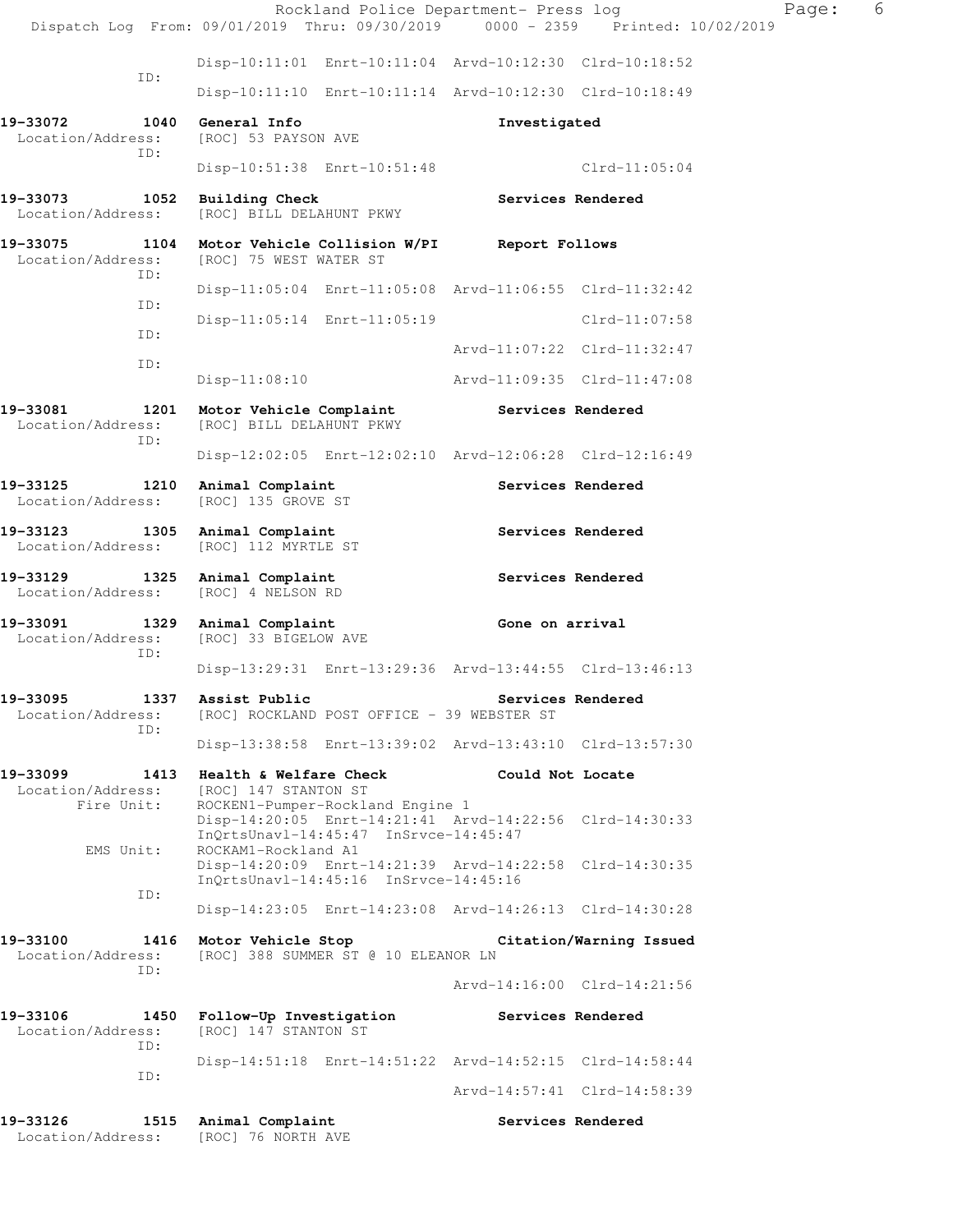| 19–33119<br>Location/Address: | 1601<br>ID: | MVA Property Damage Only<br>[ROC] 24 FOREST ST              |                                                                                                 | <b>Vehicle Towed</b> |                             |
|-------------------------------|-------------|-------------------------------------------------------------|-------------------------------------------------------------------------------------------------|----------------------|-----------------------------|
|                               |             | Disp-16:19:15                                               |                                                                                                 |                      | Arvd-16:19:37 Clrd-16:24:36 |
| 19-33127<br>Location/Address: | 1618<br>TD: |                                                             | Motor Vehicle Collision W/PI Services Rendered<br>[ROC P81] OCEAN STATE JOB LOT - 360 MARKET ST |                      |                             |
|                               |             |                                                             |                                                                                                 |                      | Arvd-16:24:54 Clrd-16:31:36 |
| 19-33131<br>Location/Address: | 1629<br>ID: | Assist Fire Department<br>[ROC] 33 LORETTA AVE              |                                                                                                 | Services Rendered    |                             |
|                               |             |                                                             | Disp-16:30:51 Enrt-16:30:57 Arvd-16:33:22 Clrd-16:43:33                                         |                      |                             |
| 19-33133<br>Location/Address: | 1646<br>TD: | MVA Property Damage Only<br>[ROC] 170 POND ST               |                                                                                                 | Report Follows       |                             |
|                               | ID:         |                                                             | Disp-16:46:14 Enrt-16:46:17 Arvd-16:52:01 Clrd-17:27:38                                         |                      |                             |
|                               |             |                                                             | Disp-16:47:43 Enrt-16:47:47 Arvd-16:55:48 Clrd-17:08:44                                         |                      |                             |
| 19-33147<br>Location/Address: | 1840<br>ID: | MVA Property Damage Only                                    | [ROC] WEST WATER ST @ PLAIN ST                                                                  | Services Rendered    |                             |
|                               | ID:         |                                                             | Disp-18:41:11 Enrt-18:41:15 Arvd-18:44:02 Clrd-19:05:27                                         |                      |                             |
|                               | ID:         |                                                             | Disp-18:45:12 Enrt-18:45:19 Arvd-18:45:22 Clrd-19:05:33                                         |                      |                             |
|                               |             |                                                             | Disp-19:00:56 Enrt-19:01:05 Arvd-19:01:09 Clrd-19:01:13                                         |                      |                             |
| 19-33148<br>Vicinity of:      | 1848        | Motor Vehicle Collision W/PI<br>[ROC] W WATER ST @ PLAIN ST |                                                                                                 |                      | Services Not Required       |
| 19-33153<br>Location/Address: | 1931<br>ID: | Assist Fire Department<br>[ROC] 605 SUMMER ST               |                                                                                                 |                      | Services Rendered           |
|                               |             |                                                             | Disp-19:32:04 Enrt-19:32:11 Arvd-19:33:20 Clrd-19:48:02                                         |                      |                             |
| 19-33155<br>Location/Address: | 2011<br>ID: | Shoplifting                                                 | [ROC P64] CVS PHARMACY - 80 MARKET ST                                                           |                      | Services Rendered           |
|                               | ID:         | $Disp-20:12:11$                                             |                                                                                                 |                      | $Clrd-20:17:00$             |
|                               |             |                                                             | Disp-20:12:48 Enrt-20:13:21 Arvd-20:16:56 Clrd-20:54:41                                         |                      |                             |
| 19-33158<br>Location/Address: | 2107<br>ID: | Health & Welfare Check<br>[ROC] 566 WEST WATER ST           |                                                                                                 |                      | Services Rendered           |
|                               |             |                                                             | Disp-21:10:04 Enrt-21:10:10 Arvd-21:12:42 Clrd-21:39:53                                         |                      |                             |
| 19-33160<br>Location/Address: | 2122<br>ID: | Complaint<br>[ROC] 490 NORTH AVE                            |                                                                                                 |                      | Services Rendered           |
|                               |             |                                                             | Disp-21:25:08 Enrt-21:26:47 Arvd-21:40:02 Clrd-21:46:13                                         |                      |                             |
| 19-33165<br>Location/Address: | 2153<br>ID: | Complaint<br>[ROC] 490 NORTH AVE                            |                                                                                                 |                      | Services Rendered           |
|                               | ID:         |                                                             | Disp-21:54:05 Enrt-21:54:16 Arvd-22:01:12 Clrd-22:12:25                                         |                      |                             |
| Original Call #:              |             | $Disp-22:01:31$<br>19-33160                                 |                                                                                                 |                      | Arvd-22:01:34 Clrd-22:12:29 |
| 19-33166<br>Location/Address: | 2206        | Motor Vehicle Complaint<br>[ROC] 159 PLEASANT ST            |                                                                                                 |                      | Services Rendered           |
|                               | ID:         | Disp-22:08:42 Enrt-22:08:46                                 |                                                                                                 |                      | $Clrd-22:22:28$             |
| 19-33168<br>Location/Address: | 2225        | <b>Building Check</b><br>[ROC] BILL DELAHUNT PKWY           |                                                                                                 | Appears Secure       |                             |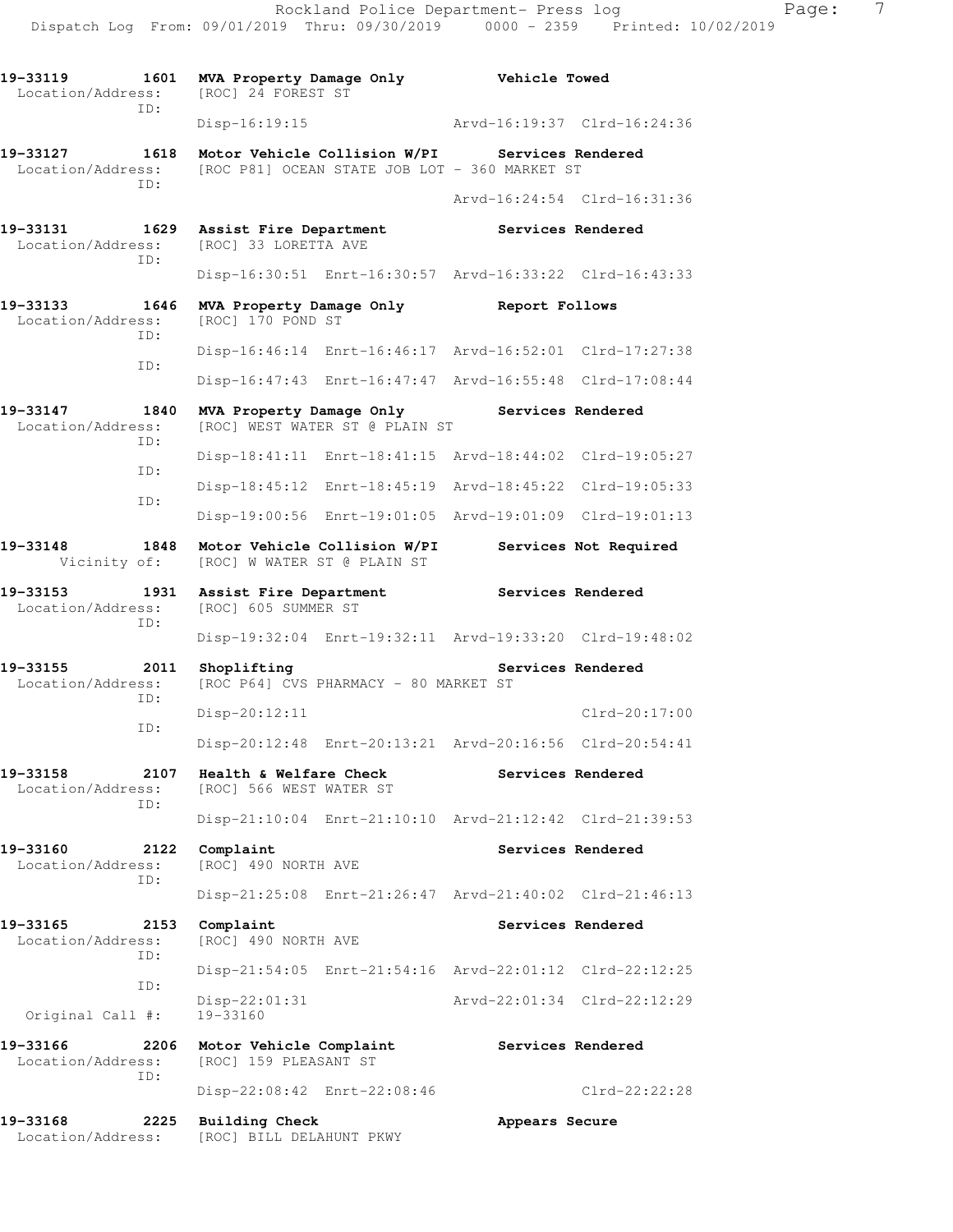ID:

Arvd-22:26:34 Clrd-22:26:49

| 19-33169<br>Location/Address: | 2226<br>TD: | Building Check<br>[ROC] HINGHAM ST                   | Appears Secure              |
|-------------------------------|-------------|------------------------------------------------------|-----------------------------|
|                               |             |                                                      | Arvd-22:27:26 Clrd-22:27:41 |
| 19-33175                      | 2336<br>ID: | Building Check<br>Location/Address: [ROC] HINGHAM ST | Appears Secure              |
|                               |             | $Disp-23:37:38$                                      | Arvd-23:37:52 Clrd-23:37:59 |

## **For Date: 09/04/2019 - Wednesday**

| 19-33176                      | 0001        | SHIFT ASSIGNMENTS                                                    | No Service                  |                             |
|-------------------------------|-------------|----------------------------------------------------------------------|-----------------------------|-----------------------------|
| Location/Address:             | TD:         | [ROC P72] ROCKLAND POLICE DEPARTMENT - 490 MARKET ST                 |                             |                             |
|                               |             |                                                                      |                             | Arvd-00:01:00 Clrd-00:20:44 |
| 19-33182                      | 0239        | Disturbance                                                          | Sent On Way                 |                             |
| Location/Address:             | TD:         | [ROC P65] 7-ELEVEN CONVENIENCE STORE - 92 MARKET ST                  |                             |                             |
|                               | ID:         |                                                                      |                             | Arvd-02:39:00 Clrd-02:48:09 |
|                               | ID:         | $Disp-02:41:34$                                                      |                             | Arvd-02:41:44 Clrd-02:44:27 |
|                               |             | $Disp-02:41:39$                                                      |                             | Arvd-02:41:48 Clrd-02:48:06 |
| 19-33183<br>Location/Address: | 0259<br>TD: | Assist Other Agency<br>[ROC] 51 HANNAH WAY                           |                             | Services Rendered           |
|                               | TD:         |                                                                      |                             | Arvd-02:59:00 Clrd-03:11:54 |
|                               |             | $Disp-03:02:24$                                                      |                             | Arvd-03:02:28 Clrd-03:11:54 |
| 19-33186<br>Location/Address: | 0555<br>TD: | Building Check<br>[ROC] UNION ST                                     |                             | Building Checked/Secured    |
|                               |             |                                                                      |                             | Arvd-05:56:46 Clrd-06:14:23 |
| 19-33193<br>Location/Address: | ID:         | 0707 Motor Vehicle Complaint<br>[ROC] NORTH AVE                      | Gone on arrival             |                             |
|                               |             |                                                                      |                             |                             |
|                               |             |                                                                      | Arvd-07:07:00 Clrd-07:12:29 |                             |
| 19-33194<br>Location/Address: | 0737        | Burglar Alarm<br>[ROC 63] MIKES PIZZA - 315 UNION ST                 |                             | Services Not Required       |
|                               | TD:         | Disp-07:38:18 Enrt-07:38:28 Arvd-07:42:23 Clrd-07:50:26              |                             |                             |
| 19-33243<br>Location/Address: | 0800        | Animal Complaint<br>[ROC] 321 MARKET ST                              |                             | Services Rendered           |
| 19-33199<br>Location/Address: | 0802        | General Info<br>[ROC P72] ROCKLAND POLICE DEPARTMENT - 490 MARKET ST | No Service                  |                             |
|                               | ID:         |                                                                      |                             | Arvd-08:02:00 Clrd-08:08:23 |
| 19-33244<br>Location/Address: | 0855        | Animal Complaint<br>[ROC] 232 CONCORD ST                             |                             | Services Rendered           |
| 19-33206<br>Location/Address: | 0901<br>ID: | 911 Accidental<br>[ROC P47] BEST WESTERN - 909 HINGHAM ST            |                             | Services Rendered           |

**19-33242 1015 Animal Complaint Services Rendered**  Location/Address: [ROC] 230 GREENWOOD ST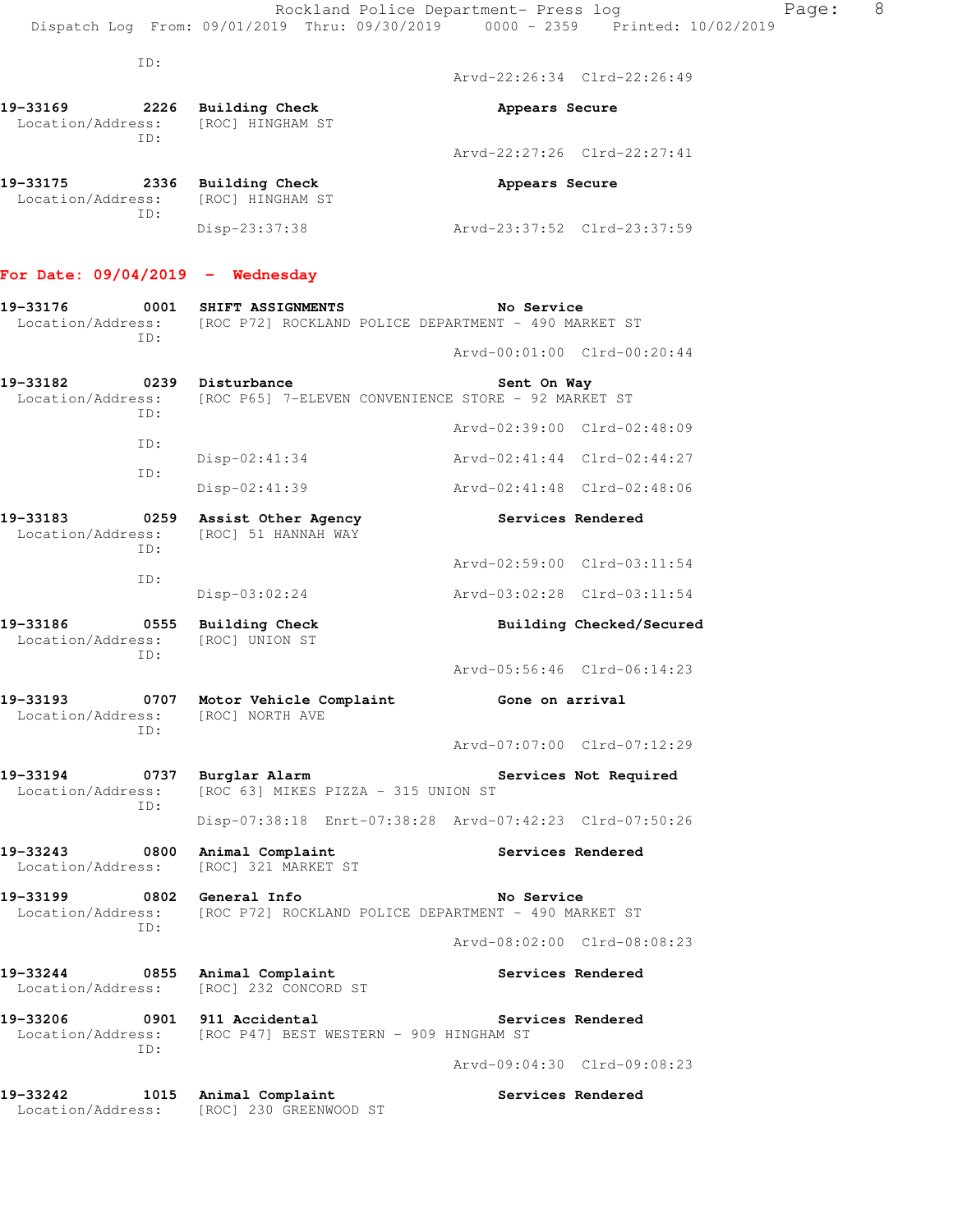Rockland Police Department- Press log Fage: 9 Dispatch Log From: 09/01/2019 Thru: 09/30/2019 0000 - 2359 Printed: 10/02/2019 **19-33215 1035 Follow-Up Investigation Services Rendered**  Location/Address: [ROC] 33 LORETTA AVE ID: Arvd-10:35:00 Clrd-10:43:59 **19-33221 1119 MVA Property Damage Only Paper Exchange**  Location/Address: [ROC P55] HOME DEPOT - 1149 HINGHAM ST ID: Arvd-11:19:00 Clrd-11:24:36 **19-33225 1216 Animal Complaint Services Rendered**  Location/Address: [ROC] 238 PLEASANT ST ID: Arvd-12:16:00 Clrd-12:31:28 ID: Disp-12:31:49 Arvd-12:31:55 Clrd-12:39:00 19-33245 1250 Animal Complaint **1250 Services Rendered**  Location/Address: [ROC] 22 REED ST **19-33227 1301 Assist Public Services Rendered**  Location/Address: [ROC 17] E.T. WRIGHT SHOE FACTORY - 379 LIBERTY ST ID: Disp-13:02:04 Enrt-13:02:19 Arvd-13:06:12 Clrd-13:12:14 **19-33228 1309 Warrant No Service**  Location/Address: [ROC] 18 GARRITY CT ID: Arvd-13:12:06 Clrd-13:26:24 ID: Disp-13:13:03 Enrt-13:13:06 Arvd-13:24:07 Clrd-13:26:21 19-33229 1311 Emergency Medical **Services Rendered**  Location/Address: [ROC] 494 UNION ST Apt. #21 EMS Unit: ROCKAM1-Rockland A1 Disp-13:12:20 Enrt-13:13:03 Arvd-13:13:15 Clrd-13:21:33 Hosp-13:30:29 ClrHosp-14:00:48 InQrtsUnavl-14:30:33 InSrvce-14:30:33 Fire Unit: ROCKEN1-Pumper-Rockland Engine 1 Disp-13:12:29 Enrt-13:13:00 Arvd-13:13:07 Clrd-13:21:35 InQrtsUnavl-13:23:56 InSrvce-13:23:56 ID: Arvd-13:13:14 Clrd-13:32:37 ID: Arvd-13:13:24 Clrd-13:32:28 EMS Unit: WHI249-Whitman Ambulance 249 Disp-13:40:22 Clrd-13:40:26 InQrtsUnavl-13:40:26 InSrvce-13:40:26 **19-33233 1354 Burglar Alarm 19-33233 1354 Burglar Alarm 19. No Service No Service** Location/Address: **19-33235 1418 Suspicious Activity Services Rendered**  Location/Address: [ROC] GROVE ST ID: Arvd-14:18:00 Clrd-14:20:04 **19-33239 1451 Assist Fire Department Transported to Hospital**  Location/Address: [ROC P65] 7-ELEVEN CONVENIENCE STORE - 92 MARKET ST ID: Disp-14:52:42 Arvd-14:53:22 Clrd-14:59:57 ID: Disp-14:52:59 Enrt-14:53:28 Clrd-14:58:18 ID: Disp-14:53:08 Arvd-14:53:15 Clrd-15:00:00 19-33240 1458 Suspicious Activity **19-33240** Services Rendered Location/Address: [ROC P56] BURGER KING - 1333 HINGHAM ST ID: Disp-14:59:42 Enrt-14:59:46 Arvd-15:04:36 Clrd-15:07:14

Arvd-15:05:35 Clrd-15:07:12

ID: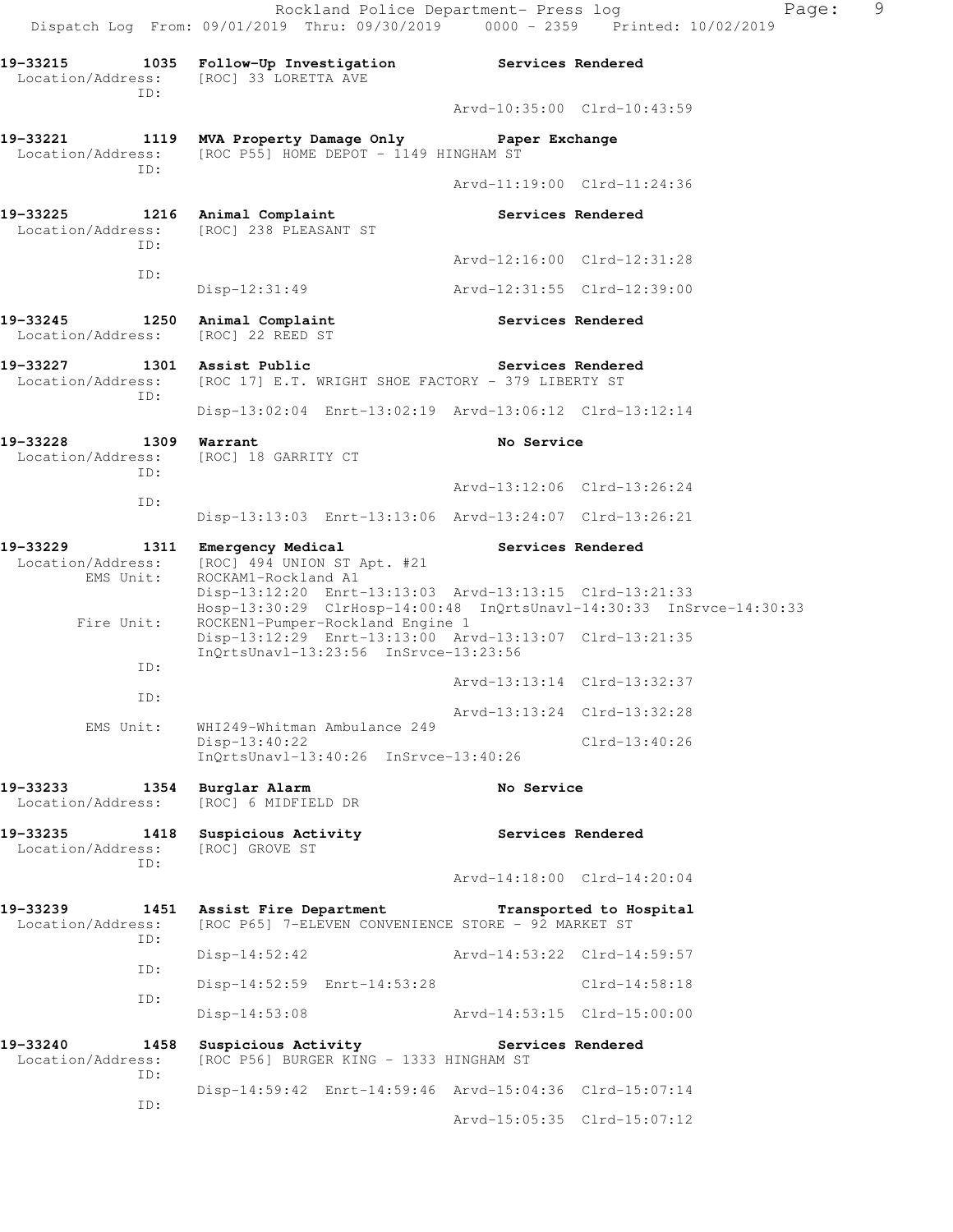Rockland Police Department- Press log Page: 10 Dispatch Log From: 09/01/2019 Thru: 09/30/2019 0000 - 2359 Printed: 10/02/2019 **19-33248 1545 911 Accidental Gone on arrival**  Location/Address: [ROC] 47 BAY PATH LN ID: Disp-15:46:53 Enrt-15:47:20 Arvd-15:51:37 Clrd-15:51:59 **19-33250 1612 SHIFT ASSIGNMENTS No Service**  Location/Address: [ROC P72] ROCKLAND POLICE DEPARTMENT - 490 MARKET ST ID: Disp-16:13:42 Clrd-16:13:56 **19-33251 1614 Time off No Service**  Location: [ROC] **19-33253 1633 Time off No Service No Service 1602 No Service** Location: **19-33258 1718 Detail No Service**  Location/Address: [ROC P72] ROCKLAND POLICE DEPARTMENT - 490 MARKET ST **19-33262 1728 Motor Vehicle Complaint Gone on arrival**  Location/Address: [ROC P9] NICE AND CLEAN CAR WASH - 320 CENTRE AVE ID: Disp-17:32:38 Enrt-17:32:44 Arvd-17:40:42 Clrd-17:47:57 19-33263 1743 Disturbance **1996** Peace Restored Location/Address: [ROC P51] HOLIDAY INN - 929 HINGHAM ST ID: Disp-17:44:44 Enrt-17:44:48 Arvd-17:56:46 Clrd-18:20:42 ID: Disp-17:48:56 Enrt-17:48:59 Arvd-18:02:57 Clrd-18:07:41 **19-33267 1755 Motor Vehicle Complaint No Service**  Location/Address: [ROC] HINGHAM ST ID: Disp-17:58:19 Clrd-18:02:41 **19-33269 1805 911 Accidental Investigated**  Location/Address: [ROC] FLR 1 - 54 LINCOLN RD ID: Disp-18:06:33 Enrt-18:06:36 Arvd-18:08:50 Clrd-18:12:32 ID: Disp-18:07:52 Enrt-18:07:55 Clrd-18:12:21 19-33272 1825 Building Check **Appears Secure**  Location/Address: [ROC] HANNAH WAY ID: Arvd-18:25:40 Clrd-18:25:49 **19-33279 2004 General Incident Services Rendered**  Location/Address: [ROC P97] PORTER'S PUB - 363 UNION ST ID: Disp-20:06:07 Enrt-20:08:47 Arvd-20:08:56 Clrd-20:18:34 19-33282 2015 Disturbance **Cone on arrival**  Location/Address: [ROC] WEBSTER ST ID: Disp-20:18:16 Clrd-20:18:23 19-33283 2019 Building Check **Appears Secure**  Location/Address: [ROC] HANNAH WAY ID: Arvd-20:20:38 Clrd-20:20:50 **19-33284 2022 Building Check Services Rendered**  Location/Address: [ROC] HINGHAM ST ID: Arvd-20:23:41 Clrd-20:24:08 **19-33286 2024 Building Check Services Rendered**  Location/Address: [ROC] BILL DELAHUNT PKWY ID: Arvd-20:24:57 Clrd-20:25:10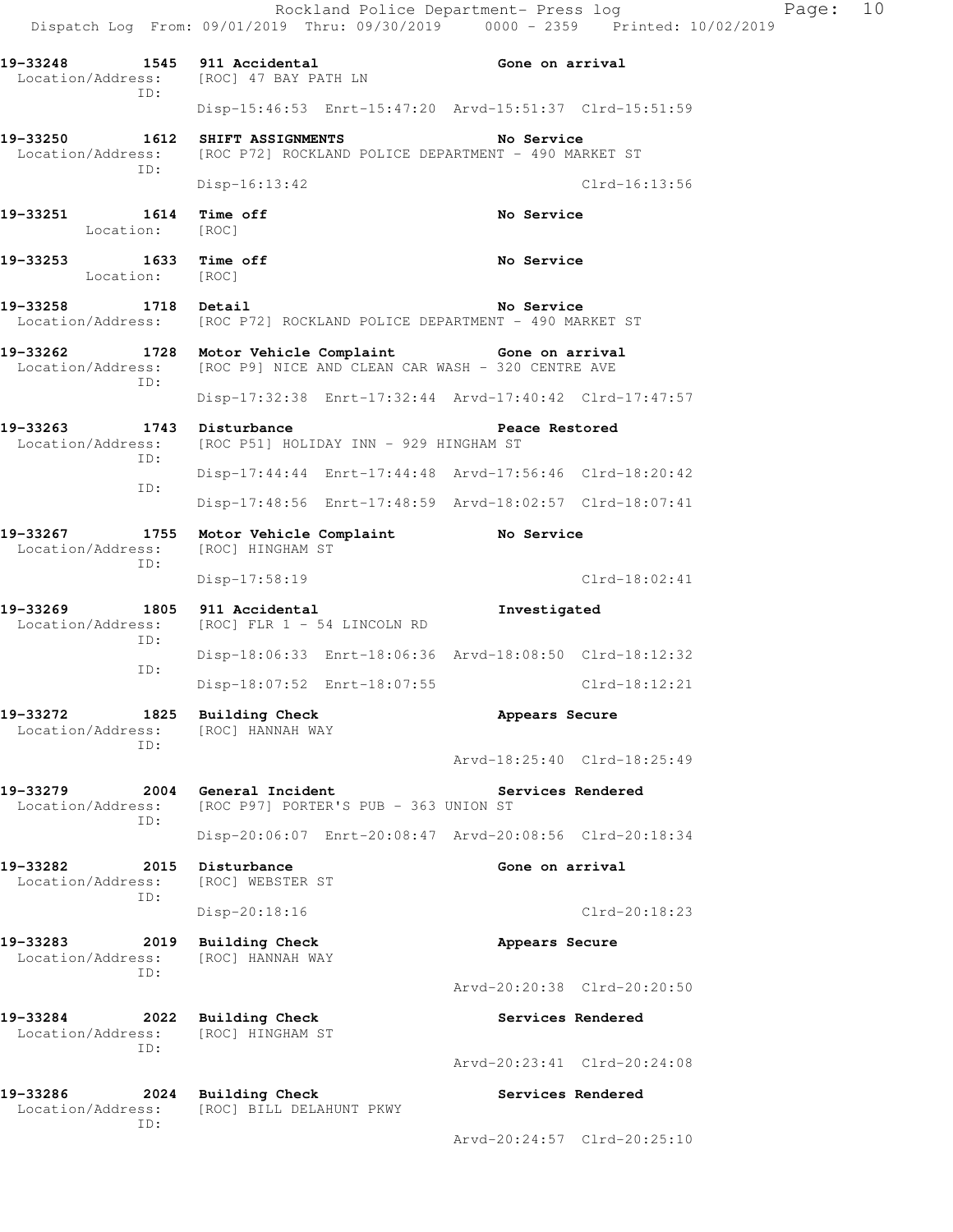Rockland Police Department- Press log Page: 11 Dispatch Log From: 09/01/2019 Thru: 09/30/2019 0000 - 2359 Printed: 10/02/2019

| 19-33291<br>Location/Address: | 2140 | Emergency Medical | [ROC] 329 HOWARD ST Apt. #1 | No Action Required                                      |  |
|-------------------------------|------|-------------------|-----------------------------|---------------------------------------------------------|--|
|                               | TD:  |                   |                             | Disp-21:41:55 Enrt-21:42:07 Arvd-21:44:16 Clrd-21:51:17 |  |

**19-33292 2155 Building Check Appears Secure** 

| Location/Address:             | ID:         | [ROC] HANNAH WAY                              |            |                             |
|-------------------------------|-------------|-----------------------------------------------|------------|-----------------------------|
|                               |             |                                               |            | Arvd-21:55:56 Clrd-21:56:14 |
| 19-33293<br>Location/Address: | 2158<br>TD: | Building Check<br>[ROC] HINGHAM ST            | No Service |                             |
|                               |             |                                               |            | Arvd-21:58:51 Clrd-21:59:07 |
| 19-33299<br>Location/Address: | 2332<br>ID: | Assist Fire Department<br>[ROC] 618 MARKET ST |            | Provided Assistance         |
|                               | ID:         | $Disp-23:33:02$                               |            | Arvd-23:33:05 Clrd-23:51:07 |
|                               |             | $Disp-23:33:08$                               |            | Arvd-23:33:10 Clrd-23:50:51 |

#### **For Date: 09/05/2019 - Thursday**

**19-33300 0015 General Incident Services Rendered**  Location/Address: [ROC P72] ROCKLAND POLICE DEPARTMENT - 490 MARKET ST ID: Disp-00:17:45 Clrd-00:17:53 **19-33304 0112 Motor Vehicle Stop Citation/Warning Issued**  Vicinity of: [ROC] 190 VFW DR @ 0 BOXBERRY LN ID: Arvd-01:12:00 Clrd-01:18:53 ID: Disp-01:13:45 Arvd-01:13:49 Clrd-01:14:02 **19-33312 0508 Assist Fire Department Taken/Referred to Other Agency**  Location/Address: [ROC P20] DUNKIN DONUTS - 21 EAST WATER ST ID: Disp-05:12:04 Enrt-05:12:09 Arvd-05:18:47 Clrd-05:18:50 **19-33313 0517 Motor Vehicle Stop Verbal Warning**  Vicinity of: [ROC] 20 PLAIN ST @ 104 MARKET ST ID: Arvd-05:17:00 Clrd-05:19:50 **19-33316 0539 Building Check Services Rendered**  Location/Address: [ROC] UNION ST ID: Disp-05:40:12 Arvd-05:40:20 Clrd-06:04:13 **19-33318 0553 Motor Vehicle Stop Verbal Warning**  Vicinity of: [ROC] 416 SUMMER ST @ 67 CONDON CIR ID: Arvd-05:53:00 Clrd-05:55:27 **19-33330 0800 General Info Services Rendered**  Location/Address: [ROC P72] ROCKLAND POLICE DEPARTMENT - 490 MARKET ST **19-33329 0808 911 Accidental Services Not Required**  Location/Address: [ROC P55] HOME DEPOT - 1149 HINGHAM ST ID: Disp-08:09:30 Enrt-08:23:15 Arvd-08:23:53 Clrd-08:28:55 **19-33338 0850 Motor Vehicle Stop No Service**  Location/Address: [ROC] NORTH AVE **19-33340 0858 Motor Vehicle Stop Citation/Warning Issued**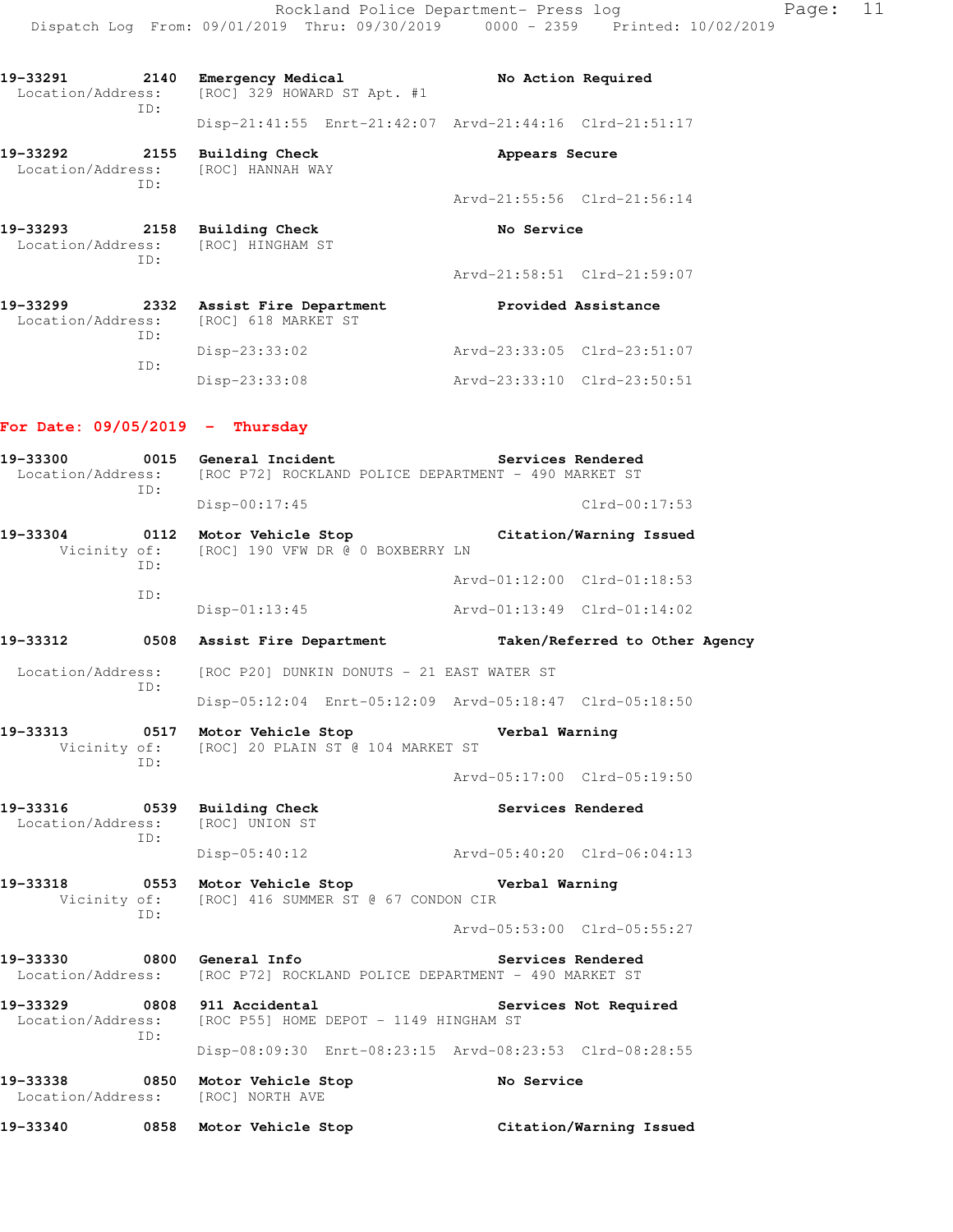Rockland Police Department- Press log Fage: 12 Dispatch Log From: 09/01/2019 Thru: 09/30/2019 0000 - 2359 Printed: 10/02/2019 Location/Address: [ROC] 421 MARKET ST @ 15 DEXTER RD ID: Disp-08:59:55 Enrt-09:00:24 Arvd-09:00:26 Clrd-09:08:53 **19-33344 0905 Complaint Gone on arrival**  Location/Address: [ROC] 20 ASH ST ID: Disp-09:10:21 Enrt-09:10:26 Arvd-09:13:10 Clrd-09:17:41 **19-33347 0921 Assist Public Services Rendered**  Location/Address: [ROC] 110 PROSPECT ST ID: Disp-09:23:18 Enrt-09:23:23 Arvd-09:23:26 Clrd-09:23:30 19-33348 **0924** Motor Vehicle Complaint **Services Rendered**  Location/Address: [ROC] 164 MARTHA DR ID: Disp-09:26:49 Enrt-09:26:58 Arvd-09:33:36 Clrd-09:57:19 19-33353 **0954 General Info 19-33353 19-33353** Location/Address: [ROC] 91 WEBSTER ST ID: Disp-09:59:31 Enrt-09:59:37 Arvd-09:59:40 Clrd-11:48:13 **19-33354 1003 Motor Vehicle Stop Citation/Warning Issued**  Location/Address: [ROC] MCDONALDS - MARKET ST ID: Disp-10:04:32 Enrt-10:04:43 Arvd-10:04:45 Clrd-10:13:58 19-33360 1112 General Info **1112 Ceneral Information Services Rendered**  Location/Address: [ROC] 135 GROVE ST ID: Disp-11:16:07 Enrt-12:07:45 Arvd-12:07:52 Clrd-12:19:42 ID: Disp-11:16:07 Enrt-12:07:49 Arvd-12:07:55 Clrd-12:41:13 19-33363 1205 Warrant **Services Not Required**  Location/Address: [ROC] 135 GROVE ST **19-33484 1210 Animal Complaint Services Rendered**  Location/Address: [ROC] 241 SALEM ST **19-33367 1235 Escort/Transport Services Rendered**  Location/Address: [HIN] DISTRICT COURT - HINGHAM ID: Arvd-12:35:00 Clrd-13:03:47 19-33485 1235 Animal Complaint **19-33485** Services Rendered Location/Address: [ROC] 342 WEST WATER ST **19-33377 1344 Assist Fire Department Transported to Hospital**  Location/Address: [ROC] 317 PLAIN ST ID: Disp-13:45:43 Enrt-13:45:46 Arvd-13:48:13 Clrd-13:51:35 **19-33382 1402 Assist Fire Department Transported to Hospital**  Location/Address: [ROC] RAIL TRAIL - LIBERTY ST ID: Disp-14:03:24 Enrt-14:03:27 Arvd-14:05:27 Clrd-14:17:35 19-33492 1423 Animal Complaint **Services Rendered** Location/Address: [ROC] 87 DURBECK RD Apt. #` **19-33495 1425 Animal Complaint Services Rendered**  Location/Address: [ROC] 20 STANLEY AVE 19-33389 1432 Disturbance **Services Rendered**  Location/Address: [ROC] 510 WEBSTER ST ID: Disp-14:34:18 Enrt-14:35:05 Arvd-14:43:16 Clrd-14:50:56 ID: Disp-14:34:30 Enrt-14:35:08 Arvd-14:43:19 Clrd-14:50:59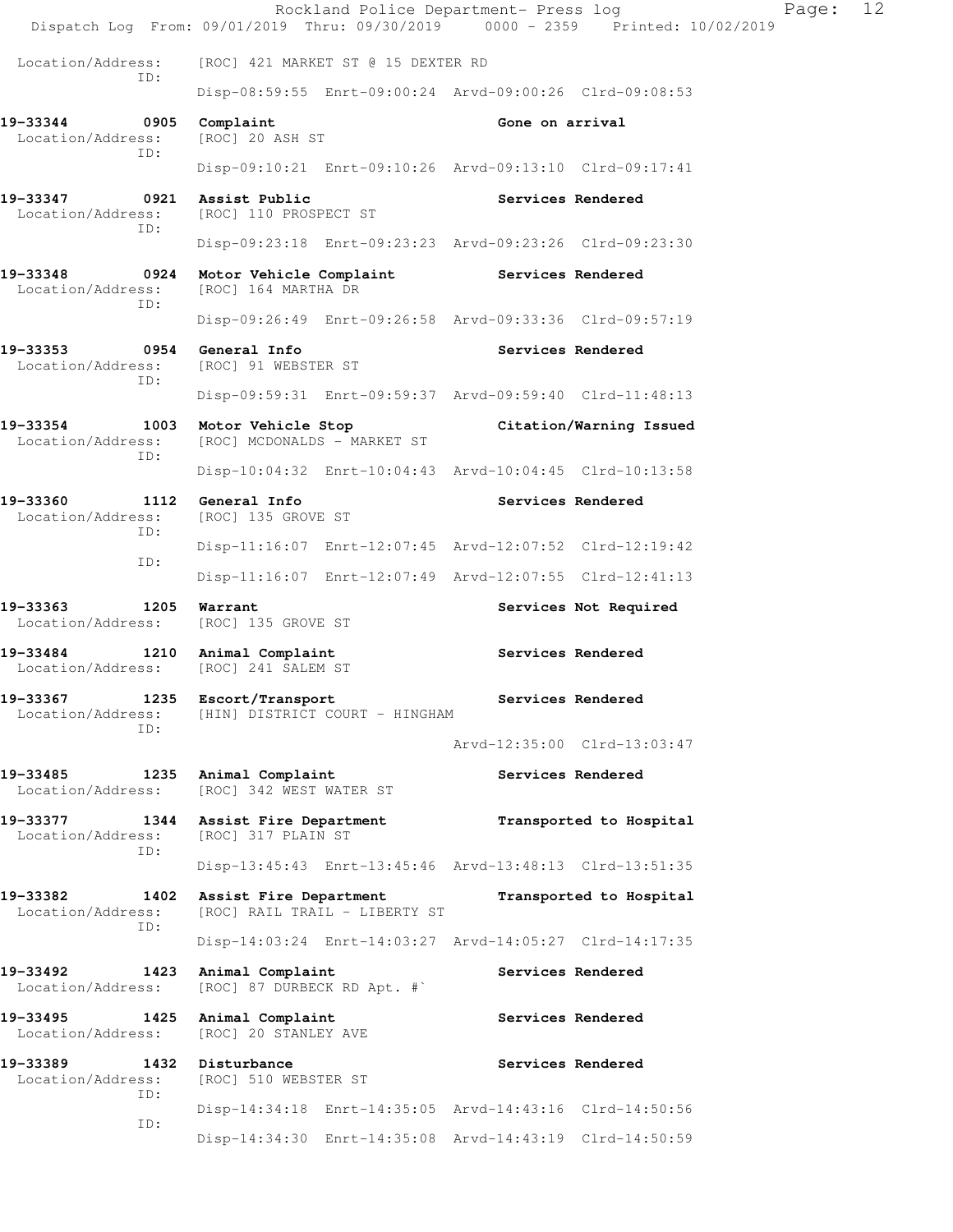| 19-33391<br>Vicinity of:      | 1443        | Motor Vehicle Stop<br>[ROC] 510 WEBSTER ST           |                                                                           |                 | Citation/Warning Issued     |
|-------------------------------|-------------|------------------------------------------------------|---------------------------------------------------------------------------|-----------------|-----------------------------|
|                               | ID:         |                                                      |                                                                           |                 | Arvd-14:43:00 Clrd-14:55:58 |
| 19-33498<br>Location/Address: | 1505        | Animal Complaint<br>[ROC] 84 SOUTH DOUGLAS ST        |                                                                           |                 | Services Rendered           |
| 19-33392<br>Vicinity of:      | 1516<br>ID: |                                                      | Motor Vehicle Collision W/PI<br>[ROC] DERING SO - NORTH AVE               | Vehicle Towed   |                             |
|                               | ID:         |                                                      | Disp-15:18:04 Enrt-15:18:18 Arvd-15:24:25 Clrd-16:01:58                   |                 |                             |
|                               |             |                                                      | Disp-15:18:10 Enrt-15:18:15 Arvd-15:24:22 Clrd-15:37:33                   |                 |                             |
| 19-33394<br>Location/Address: | 1618        | Assist Fire Department                               | [ROC P86] MOBIL GAS STATION - 158 MARKET ST                               |                 | Services Rendered           |
|                               | ID:         |                                                      | Disp-16:19:48 Enrt-16:19:56 Arvd-16:27:47 Clrd-16:31:06                   |                 |                             |
|                               | ID:         |                                                      | Disp-16:19:52 Enrt-16:19:59 Arvd-16:23:25 Clrd-16:30:29                   |                 |                             |
| 19-33400<br>Location/Address: | 1649        | Threats<br>[ROC] 51A HANNAH WAY                      |                                                                           |                 | Services Rendered           |
|                               | ID:         |                                                      |                                                                           |                 | Arvd-16:49:00 Clrd-17:12:31 |
|                               | ID:         | Disp-16:55:06                                        |                                                                           | Arvd-16:55:10   | $Clrd-17:12:46$             |
|                               | ID:         | Disp-16:55:18                                        |                                                                           |                 | Arvd-16:55:22 Clrd-17:12:28 |
| Fire Unit:                    |             | Disp-22:32:34                                        | ROCKEN1-Pumper-Rockland Engine 1<br>InQrtsUnavl-22:32:47 InSrvce-22:32:47 |                 | $Clrd-22:32:47$             |
| 19-33405<br>Location/Address: | 1803        | Assist Public                                        | [ROC] 135 GROVE ST Apt. #115                                              |                 | Services Rendered           |
|                               | ID:         |                                                      | Disp-18:05:29 Enrt-18:05:39 Arvd-18:05:45 Clrd-18:36:16                   |                 |                             |
| 19-33410<br>Vicinity of:      | 1844        | Assist Public<br>[ROC] 118 PLAIN ST                  |                                                                           |                 | Services Rendered           |
|                               | ID:         |                                                      | Disp-18:45:48 Enrt-18:45:54 Arvd-19:08:27 Clrd-19:08:36                   |                 |                             |
| 19-33412<br>Location/Address: | 1854        | 911 Accidental<br>[ROC] 144 CENTRAL ST               |                                                                           |                 | Services Rendered           |
|                               | ID:         |                                                      | Disp-18:58:25 Enrt-18:58:30 Arvd-19:08:19 Clrd-19:13:02                   |                 |                             |
| 19-33417<br>Location/Address: | 1924        | Health & Welfare Check<br>[ROC] 34 - 34 CRESTVIEW ST |                                                                           |                 | Services Rendered           |
|                               | TD:         | Disp-19:28:07                                        |                                                                           |                 | Clrd-19:30:57               |
|                               | ID:         |                                                      | Disp-19:31:04 Enrt-19:31:09                                               |                 | Clrd-19:33:52               |
|                               | ID:         | $Disp-19:34:14$                                      |                                                                           |                 | $Clrd-19:34:34$             |
|                               | ID:         |                                                      | Disp-19:35:01 Enrt-19:35:10 Arvd-19:41:40 Clrd-19:49:59                   |                 |                             |
| 19-33418<br>Location/Address: | 1931<br>ID: | Burglar Alarm                                        | [ROC 73] ROCKLAND TOWN HALL - 242 UNION ST                                |                 | Cancelled Enroute           |
|                               | ID:         | $Disp-19:32:57$                                      |                                                                           |                 | Clrd-19:33:35               |
|                               |             |                                                      | Disp-19:34:29 Enrt-19:34:33                                               |                 | Clrd-19:36:44               |
| 19-33420<br>Location/Address: | 1937        | Suspicious Activity<br>[ROC] WILLOW POND DR          |                                                                           | Gone on arrival |                             |
|                               | ID:         |                                                      | Disp-19:40:03 Enrt-19:40:07 Arvd-19:45:44 Clrd-19:48:07                   |                 |                             |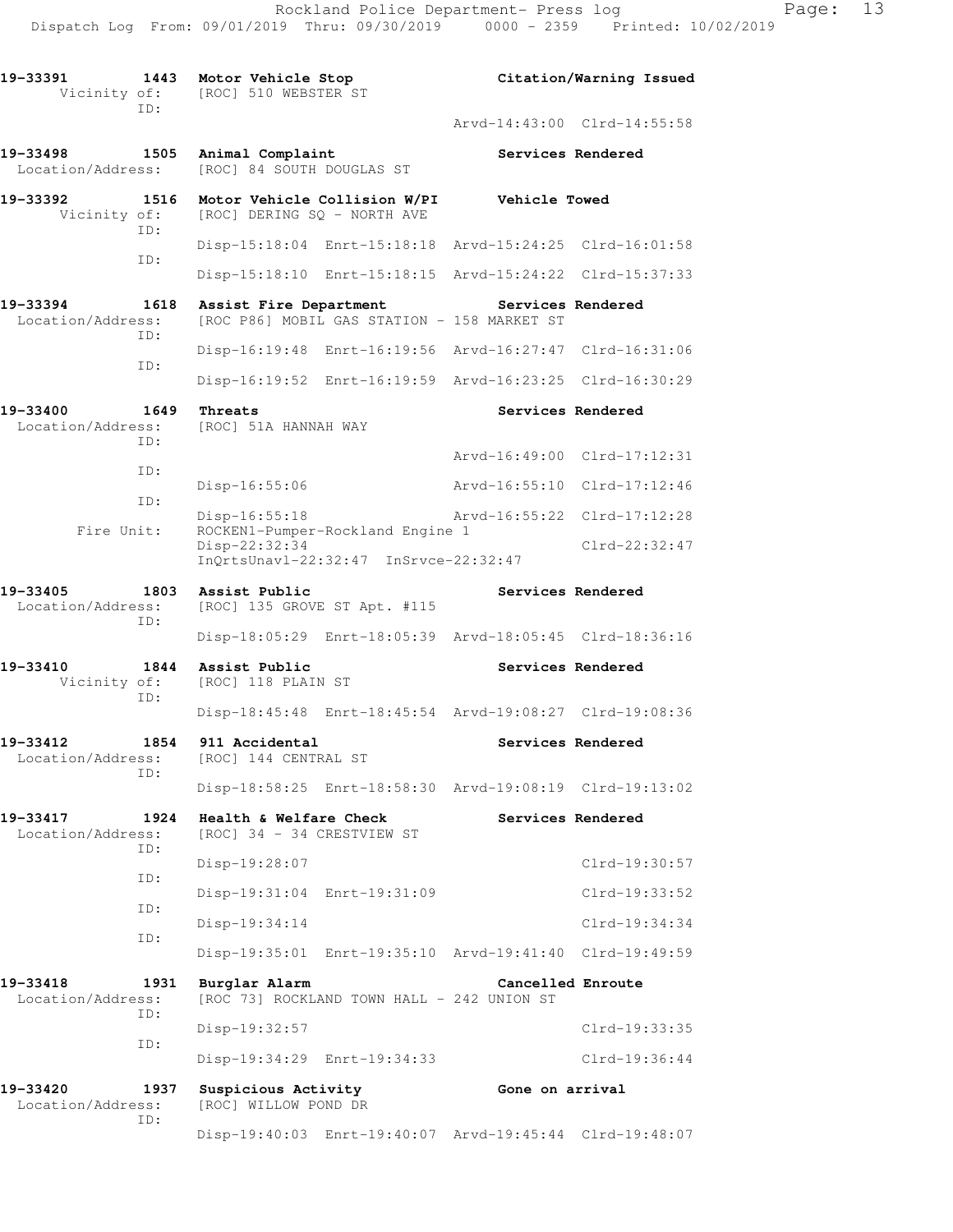Rockland Police Department- Press log Page: 14 Dispatch Log From: 09/01/2019 Thru: 09/30/2019 0000 - 2359 Printed: 10/02/2019

**19-33422 1947 Building Check Services Rendered**  Location/Address: [ROC] MARTHA DR ID: Arvd-19:48:17 Clrd-19:50:40 **19-33424 2000 Building Check Services Rendered**  Location/Address: [ROC] HOTELS - HINGHAM ST ID: Arvd-20:02:45 Clrd-20:07:16 **19-33426 2016 911 Accidental Services Rendered**  Location/Address: [ROC] 30 EMERSON ST ID: Disp-20:16:38 Enrt-20:17:07 Arvd-20:24:29 Clrd-20:26:14 **19-33428 2035 Building Check Services Rendered**  Location/Address: [ROC] BILL DELAHUNT PKWY ID: Arvd-20:36:24 Clrd-20:41:39 **19-33429 2049 911 Hang Up Services Rendered**  Location/Address: [ROC P47] BEST WESTERN - 909 HINGHAM ST Apt. #136 ID: Disp-20:51:31 Enrt-20:51:55 Clrd-21:04:29 **19-33430 2103 911 Accidental Services Rendered**  Location/Address: [ROC] 30 EMERSON ST ID: Disp-21:04:19 Enrt-21:04:25 Arvd-21:10:38 Clrd-21:12:29 19-33433 2115 Building Check **Services Rendered**  Location/Address: [ROC] MARTHA DR ID: Arvd-21:16:25 Clrd-21:17:59 **19-33438 2157 Building Check Services Rendered**  Location/Address: [ROC] HOTEL - HINGHAM ST ID: Arvd-21:58:29 Clrd-21:58:52 **19-33439 2204 Suspicious Activity Arrest(s) Made**  Location/Address: [ROC] 160 MARTHA DR Apt. #B ID: Disp-22:06:52 Enrt-22:06:56 Arvd-22:13:47 Clrd-22:30:04 ID: Disp-22:30:14 Arvd-22:30:48 Clrd-22:48:10 **19-33442 2221 Health & Welfare Check Services Rendered**  Location/Address: [ROC] 135 GROVE ST Apt. #145 ID: Disp-22:30:04 Clrd-22:30:14 ID: Disp-22:30:40 Enrt-22:30:45 Arvd-22:36:14 Clrd-22:45:21 **19-33446 2343 Building Check Services Rendered**  Location/Address: [ROC] HINGHAM ST ID: Arvd-23:44:19 Clrd-23:48:34 **19-33448 2353 Building Check Services Rendered**  Location/Address: [ROC] MARTHA DR ID: Arvd-23:54:48 Clrd-23:59:19 **19-33450 2358 Assist Fire Department Provided Assistance**  Location/Address: [ROC] 11 PACIFIC ST Apt. #4 ID: Disp-23:59:13 Enrt-23:59:18 Clrd-09/06/2019 @ 00:00:14 ID: Disp-23:59:59 Enrt-00:00:07 Arvd-00:03:29 Clrd-09/06/2019 @ 00:08:40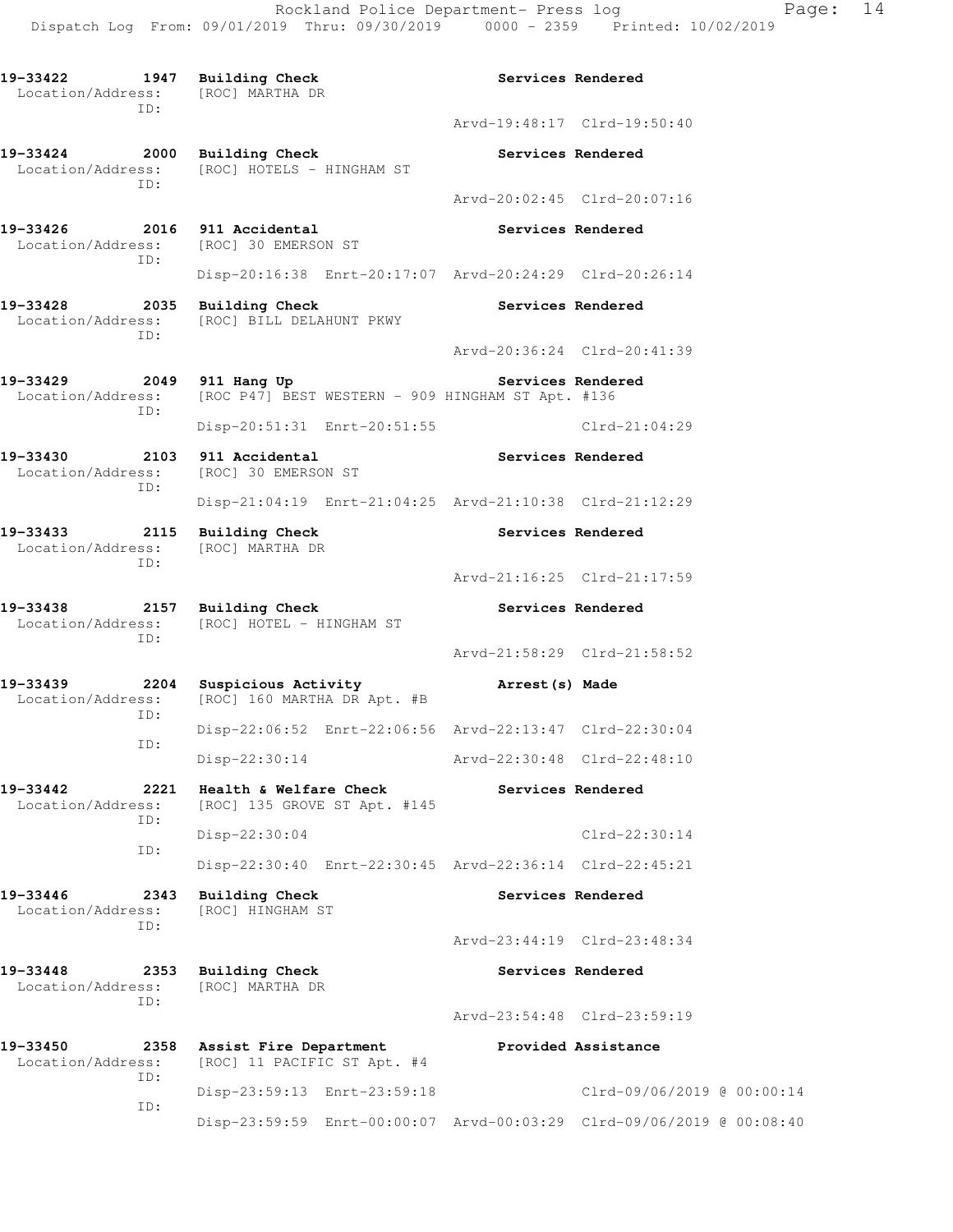| 19-33451<br>0000<br>Location/Address:        | SHIFT ASSIGNMENTS<br>[ROC P72] ROCKLAND POLICE DEPARTMENT - 490 MARKET ST  | No Service                                              |
|----------------------------------------------|----------------------------------------------------------------------------|---------------------------------------------------------|
| TD:                                          |                                                                            | Arvd-00:00:00 Clrd-00:05:58                             |
| 19-33453<br>0025<br>Location/Address:<br>TD: | <b>Building Check</b><br>[ROC] MARTHA DR                                   | Services Rendered                                       |
|                                              |                                                                            | Arvd-00:26:33 Clrd-00:28:19                             |
| 19-33454<br>0028<br>Location/Address:<br>ID: | 911 Hang Up<br>[ROC] 62 SUMMIT ST                                          | Could Not Locate                                        |
| ID:                                          |                                                                            | Disp-00:29:05 Enrt-00:30:32 Arvd-00:35:50 Clrd-00:38:53 |
|                                              |                                                                            | Disp-00:34:55 Enrt-00:35:00 Arvd-00:35:04 Clrd-00:38:49 |
| 19-33455<br>0029<br>Location/Address:<br>ID: | <b>Building Check</b><br>[ROC] HINGHAM ST                                  | Services Rendered                                       |
|                                              |                                                                            | Arvd-00:30:26 Clrd-00:38:58                             |
| 19-33457<br>0039<br>Location/Address:<br>ID: | <b>Building Check</b><br>[ROC] BILL DELAHUNT PKWY                          | Services Rendered                                       |
|                                              |                                                                            | Arvd-00:39:54 Clrd-00:43:37                             |
| 19-33464<br>0443<br>Location/Address:<br>ID: | <b>Building Check</b><br>[ROC] UNION ST                                    | Appears Secure                                          |
|                                              |                                                                            | Arvd-04:43:00 Clrd-05:13:09                             |
| 19-33465<br>0501<br>Location/Address:<br>ID: | Motor Vehicle Stop<br>[ROC P72] ROCKLAND POLICE DEPARTMENT - 490 MARKET ST | Citation/Warning Issued                                 |
| ID:                                          |                                                                            | Arvd-05:01:00 Clrd-05:07:37                             |
|                                              |                                                                            | Disp-05:03:18 Enrt-05:03:30 Arvd-05:03:33 Clrd-05:07:41 |
| 19-33466<br>0516<br>Location/Address:<br>ID: | Motor Vehicle Stop<br>[ROC P46] DUNKIN DONUTS - 851 HINGHAM ST             | Citation/Warning Issued                                 |
|                                              |                                                                            | Arvd-05:16:00 Clrd-05:28:01                             |
| 19-33468<br>0558<br>ID:                      | Motor Vehicle Stop<br>Location/Address: [ROC] 9 SALEM ST @ 754 UNION ST    | Citation/Warning Issued                                 |
|                                              |                                                                            | Arvd-05:58:00 Clrd-06:06:39                             |
| 19-33469<br>0601<br>Location/Address:<br>ID: | Motor Vehicle Stop<br>[ROC] ESTEN SCHOOL - 733 SUMMER ST                   | Citation/Warning Issued                                 |
|                                              |                                                                            | Arvd-06:01:00 Clrd-06:06:29                             |
| 19-33470<br>0610<br>Location/Address:<br>ID: | Motor Vehicle Stop<br>[ROC] 194 PLAIN ST @ 3 EMERSON ST                    | Citation/Warning Issued                                 |
| ID:                                          |                                                                            | Arvd-06:10:00 Clrd-06:18:44                             |
|                                              |                                                                            | Disp-06:16:51 Enrt-06:16:55 Arvd-06:16:58 Clrd-06:19:07 |
| 19-33471<br>0614<br>Location/Address:<br>ID: | Motor Vehicle Stop<br>[ROC] 733 SUMMER ST                                  | Citation/Warning Issued                                 |
|                                              |                                                                            | Arvd-06:14:00 Clrd-06:18:56                             |
| 19-33472<br>0622<br>Location/Address:        | Motor Vehicle Stop<br>[ROC] 542 SUMMER ST                                  | Citation/Warning Issued                                 |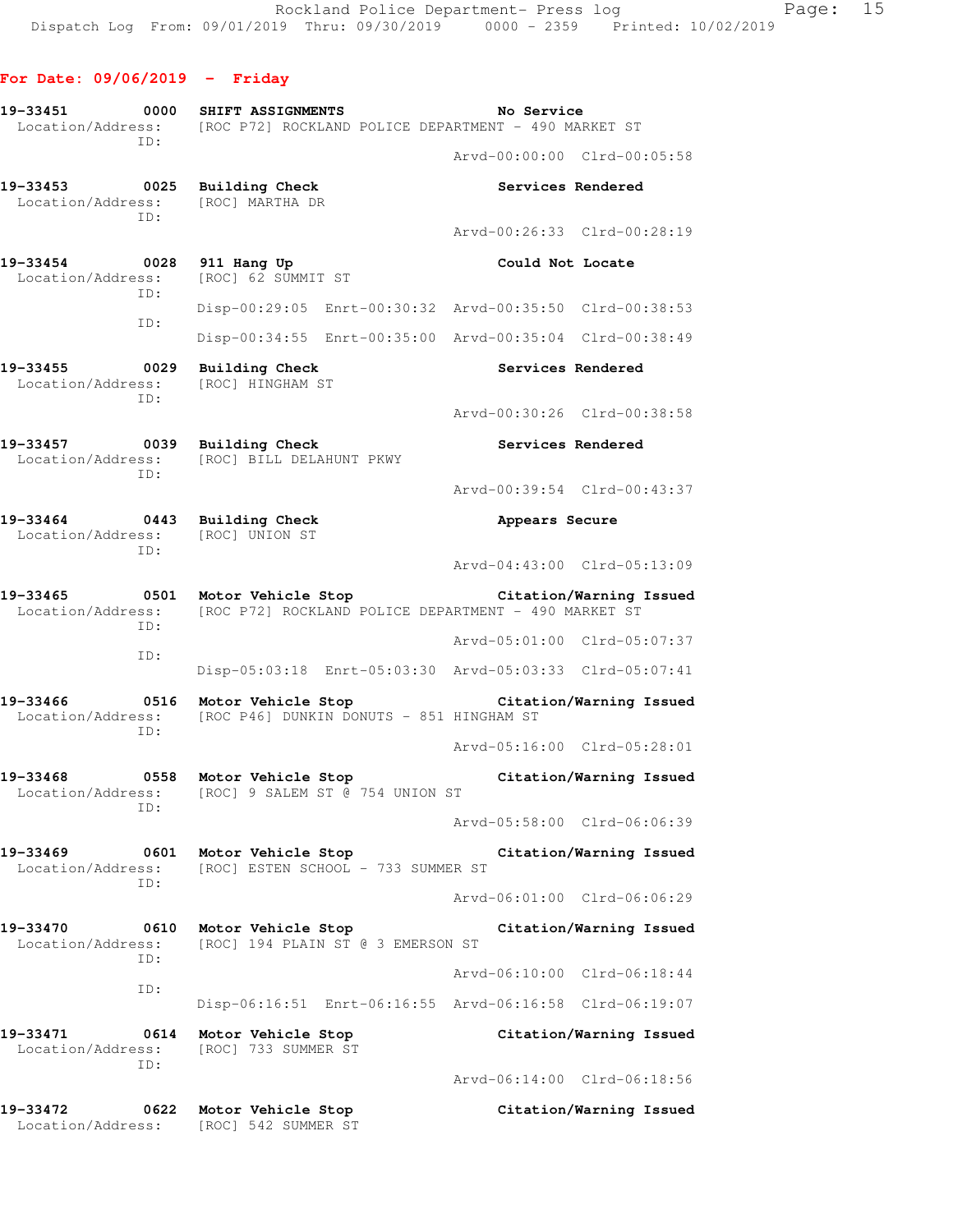Rockland Police Department- Press log Fage: 16 Dispatch Log From: 09/01/2019 Thru: 09/30/2019 0000 - 2359 Printed: 10/02/2019 ID: Arvd-06:22:00 Clrd-06:29:11 ID: Disp-06:23:27 Enrt-06:23:31 Arvd-06:23:34 Clrd-06:29:03 **19-33473 0703 Burglar Alarm Building Checked/Secured**  Location/Address: [ROC] BOSTON PODIATRY - 28 PACIFIC ST ID: Disp-07:05:34 Enrt-07:05:39 Arvd-07:10:37 Clrd-07:13:47 **19-33480 0802 Police Information Services Rendered**  Location/Address: [ROC P72] ROCKLAND POLICE DEPARTMENT - 490 MARKET ST ID: Disp-08:05:12 Clrd-08:05:19 **19-33491 0840 Health & Welfare Check No Service**  Location/Address: [ROC] 11 PACIFIC ST ID: Disp-08:44:51 Clrd-08:48:05 ID: Disp-08:47:58 Enrt-08:48:11 Clrd-08:49:07 19-33494 **0912** Assist Public **19-33494** Services Rendered Location/Address: [ROC] 333 SALEM ST @ 11 SPRUCE ST ID: Disp-09:14:58 Enrt-09:17:23 Arvd-09:25:49 Clrd-09:29:01 19-33499 **0931** Building Check **Services Rendered**  Location/Address: [ROC] BILL DELAHUNT PKWY ID: Arvd-09:33:47 Clrd-09:34:10 **19-33500 0937 Motor Vehicle Stop Report Follows**  Location/Address: [ROC] 187 POND ST @ 285 TURNER RD ID: Arvd-09:37:00 Clrd-10:08:11 **19-33502 0940 911 Accidental Services Rendered**  Location/Address: [ROC P108] SOUTH SHORE BMW - 1040 HINGHAM ST ID: Disp-09:43:21 Enrt-09:43:24 Arvd-09:53:28 Clrd-09:57:00 **19-33510 1057 Police Information Services Rendered**  Location/Address: [ROC P89] CALVARY CHAPEL - 175 MARKET ST ID: Disp-10:58:27 Clrd-10:58:39 **19-33514 1122 General Info Services Rendered**  Location/Address: [ROC P72] ROCKLAND POLICE DEPARTMENT - 490 MARKET ST **19-33518 1149 Health & Welfare Check Cancelled Enroute** Location/Address: [ROC] 73 STUDLEY CT [ROC] 73 STUDLEY CT ID: Disp-11:51:06 Clrd-11:52:05 ID: Disp-11:52:01 Enrt-11:52:09 Arvd-11:54:37 Clrd-12:00:21 Fire Unit: ROCKC3-Staff-Rockland Fire Day Officer Disp-11:52:09 Clrd-11:54:08 InQrtsUnavl-11:54:08 InSrvce-11:54:08 Fire Unit: ROCKEN3-Pumper-Rockland Engine 3 Disp-11:54:01 Enrt-11:54:05 Clrd-12:00:08 InQrtsUnavl-12:13:17 InSrvce-12:13:17<br>EMS Unit: ABIA3-Abington Ambulance 3 ABIA3-Abington Ambulance 3 Disp-11:55:58 Clrd-11:57:31 InQrtsUnavl-11:57:31 InSrvce-11:57:31<br>EMS Unit: ABIRES2-Abington Rescue 2 ABIRES2-Abington Rescue 2 Disp-11:57:22 Enrt-11:57:25 Clrd-11:59:58 InQrtsUnavl-12:15:45 InSrvce-12:15:45 **19-33521 1255 Warrant Arrest(s) Made** 

 Location/Address: [ROC] 437 WEBSTER ST ID: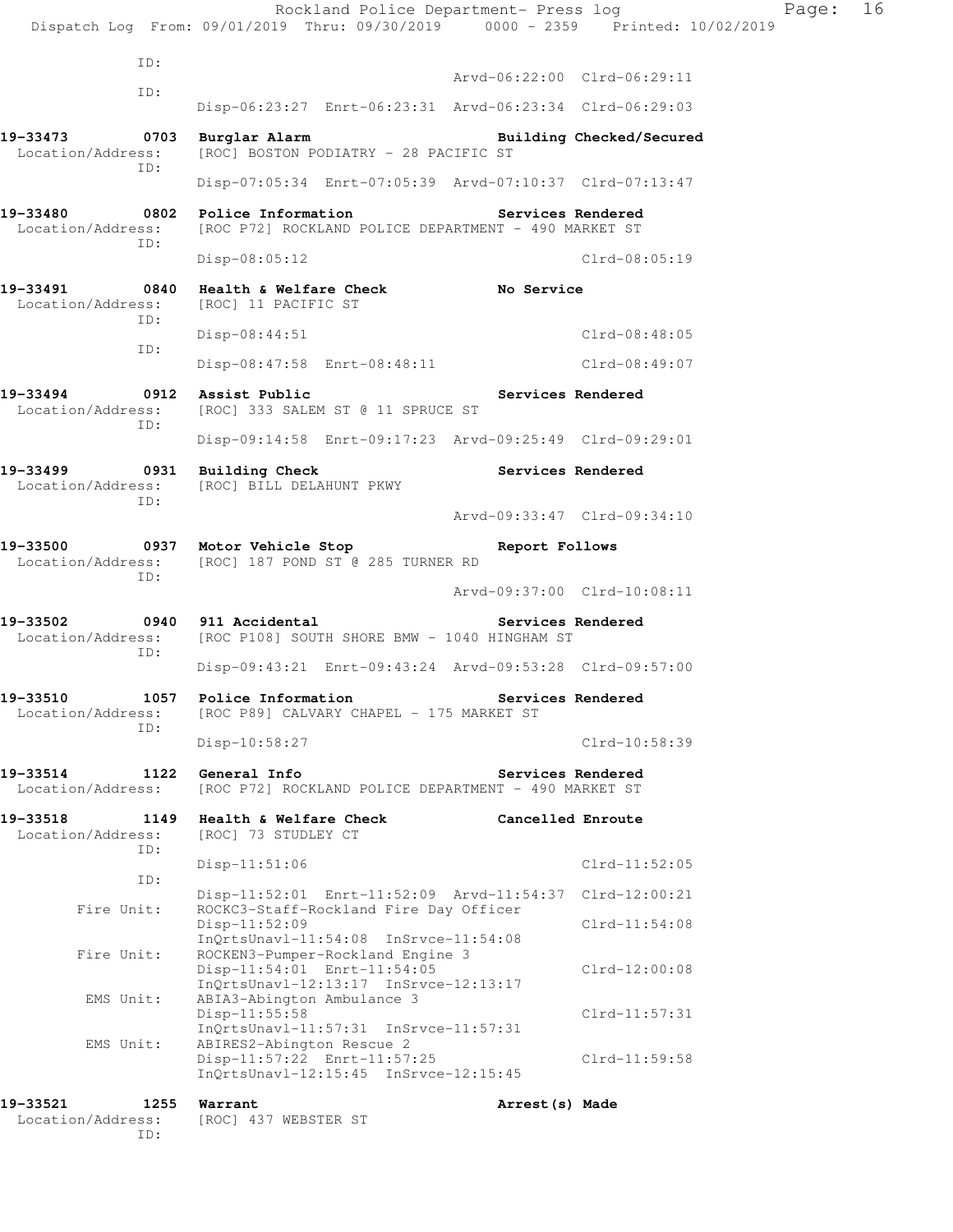| 19-33524<br>1330<br>Location/Address:<br>TD: | Assist Fire Department                                                     | Services Rendered<br>[ROC 58] NORTH RIVER COLLABORATIVE SCHOOL - 525 BEECH ST |
|----------------------------------------------|----------------------------------------------------------------------------|-------------------------------------------------------------------------------|
| Fire Unit:                                   | ROCKEN1-Pumper-Rockland Engine 1                                           | Disp-13:31:27 Enrt-13:31:32 Arvd-13:37:44 Clrd-13:48:33                       |
| EMS Unit:                                    | Disp-13:31:36<br>$InQrtsUnav1-13:31:47$<br>ROCKAM1-Rockland A1             | $Clrd-13:31:43$<br>$InStvee-13:31:47$                                         |
|                                              | Disp-13:31:48<br>InQrtsUnavl-13:31:57 InSrvce-13:31:57                     | $Clrd-13:31:57$                                                               |
| 19-33525<br>1334<br>Location/Address:        | Police Information<br>[ROC P72] ROCKLAND POLICE DEPARTMENT - 490 MARKET ST | Services Rendered                                                             |
| ID:                                          | Disp-13:35:50                                                              | Clrd-13:35:58                                                                 |
| 19-33532<br>1421<br>Location/Address:<br>ID: | Emergency Medical<br>[ROC P13] VERC RENTALS - 344 CENTRE AVE               | Services Rendered                                                             |
| ID:                                          | Disp-14:22:10 Enrt-14:23:04                                                | $Clrd-14:23:20$                                                               |
| ID:                                          | $Disp-14:23:33$                                                            | Arvd-14:26:13 Clrd-14:36:11                                                   |
|                                              | $Disp-14:23:45$                                                            | Arvd-14:25:19 Clrd-14:36:05                                                   |
| 1424<br>19-33536<br>Location/Address:<br>ID: | Assist Other Agency<br>[ROC] 89 HOWARD ST                                  | Services Rendered                                                             |
|                                              |                                                                            | Disp-14:37:38 Enrt-14:38:49 Arvd-14:42:39 Clrd-14:49:10                       |
| 19-33538<br>1516<br>Location/Address:<br>ID: | Assist Public<br>[ROC] 21 REED ST                                          | Advised to Court                                                              |
|                                              | Disp-15:19:58                                                              | $Clrd-15:20:05$                                                               |
|                                              |                                                                            |                                                                               |
| 19-33543<br>1614<br>Location/Address:        | General Info<br>[ROC P72] ROCKLAND POLICE DEPARTMENT - 490 MARKET ST       | Services Rendered                                                             |
| 19-33555<br>1801<br>Location/Address:        | 911 Accidental<br>[ROC] 1 TECHNOLOGY PL                                    | Investigated                                                                  |
| ID:                                          |                                                                            | Disp-18:01:44 Enrt-18:01:49 Arvd-18:08:26 Clrd-18:10:34                       |
| 19-33557<br>1818<br>Location/Address:        | Threats<br>[ROC] 21 REED ST                                                | Services Rendered                                                             |
| ID:                                          |                                                                            | Arvd-18:18:00 Clrd-18:34:25                                                   |
| 19-33578<br>2116<br>Location/Address:        | Motor Vehicle Complaint<br>[ROC] DAMON RD                                  | Services Rendered                                                             |
| ID:                                          |                                                                            | Disp-21:18:01 Enrt-21:18:27 Arvd-21:18:49 Clrd-21:23:49                       |
| ID:                                          | Disp-21:18:24 Enrt-21:18:30                                                | Clrd-21:22:33                                                                 |
| 19-33583<br>2154<br>Location/Address:        | 911 Hang Up<br>[ROC] 153 UNION ST                                          | Investigated                                                                  |
| ID:                                          |                                                                            | Disp-21:55:26 Enrt-21:55:32 Arvd-21:58:54 Clrd-22:00:02                       |
| ID:                                          |                                                                            | Disp-21:58:44 Enrt-21:58:48 Arvd-21:58:51 Clrd-22:00:07                       |
| 19-33586<br>2324<br>Vicinity of:<br>ID:      | Motor Vehicle Stop<br>[ROC] UNON POINT - WEYMOUTH ST                       | Verbal Warning                                                                |
|                                              |                                                                            | Arvd-23:24:00 Clrd-23:30:57                                                   |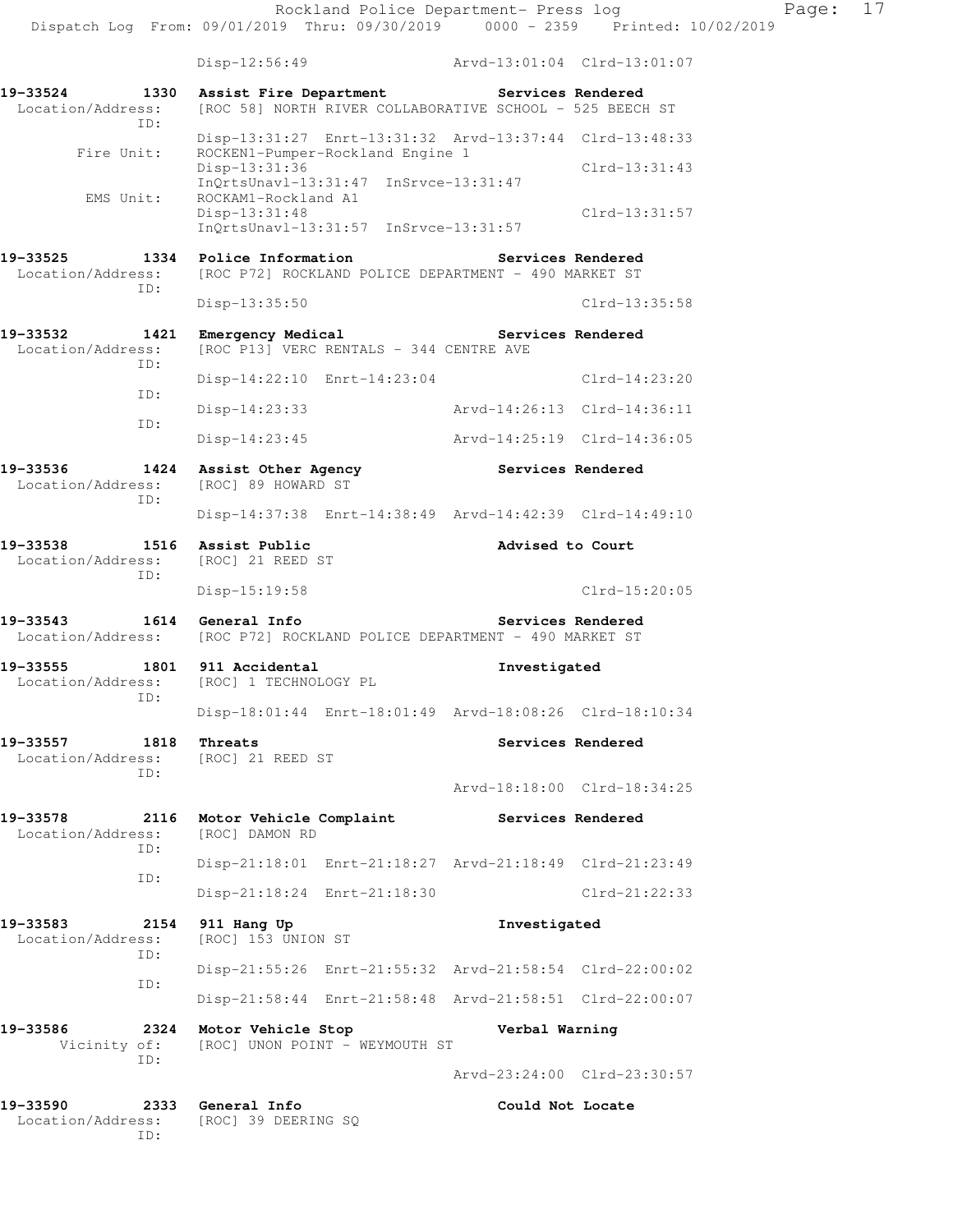|                                                                                                           |             |                                                                           | Rockland Police Department- Press log                   |                             | Dispatch Log From: 09/01/2019 Thru: 09/30/2019 0000 - 2359 Printed: 10/02/2019 |
|-----------------------------------------------------------------------------------------------------------|-------------|---------------------------------------------------------------------------|---------------------------------------------------------|-----------------------------|--------------------------------------------------------------------------------|
|                                                                                                           |             |                                                                           |                                                         |                             |                                                                                |
|                                                                                                           |             | Disp-23:37:35                                                             |                                                         | Arvd-23:42:26 Clrd-23:48:13 |                                                                                |
| 19-33591<br>2350<br>Location/Address:<br>ID:                                                              |             | Vandalism<br>[ROC] 8 LINDEN ST                                            |                                                         |                             | Services Rendered                                                              |
|                                                                                                           |             | Disp-23:51:30                                                             |                                                         | Arvd-23:52:29 Clrd-23:58:25 |                                                                                |
| For Date: $09/07/2019$ - Saturday                                                                         |             |                                                                           |                                                         |                             |                                                                                |
| 19-33592<br>Location/Address:                                                                             | 0000<br>ID: | SHIFT ASSIGNMENTS<br>[ROC P72] ROCKLAND POLICE DEPARTMENT - 490 MARKET ST |                                                         |                             | Services Rendered                                                              |
|                                                                                                           |             | Disp-00:00:00                                                             |                                                         |                             | $Clrd-00:09:23$                                                                |
| 19-33597<br>Vicinity of:                                                                                  | ID:         | 0123 Motor Vehicle Stop                                                   | [ROC P52] BELLA'S RESTAURANT - 933 HINGHAM ST           | Verbal Warning              |                                                                                |
|                                                                                                           |             |                                                                           |                                                         |                             | Arvd-01:23:00 Clrd-01:27:31                                                    |
| 19-33598<br>Location/Address:                                                                             | 0133<br>ID: | <b>Building Check</b><br>[ROC] 590 SUMMER ST                              |                                                         | Appears Secure              |                                                                                |
|                                                                                                           |             |                                                                           | Disp-01:34:42 Enrt-01:34:47 Arvd-01:34:50 Clrd-01:41:14 |                             |                                                                                |
|                                                                                                           | ID:         |                                                                           | Disp-01:34:56 Enrt-01:34:59 Arvd-01:38:27 Clrd-01:41:18 |                             |                                                                                |
|                                                                                                           | ID:         |                                                                           | Disp-01:35:04 Enrt-01:35:07 Arvd-01:36:52 Clrd-01:41:11 |                             |                                                                                |
| 19-33612<br>Location/Address:                                                                             | 0516        | <b>Building Check</b><br>[ROC] UNION ST                                   |                                                         | Appears Secure              |                                                                                |
| ID:                                                                                                       |             | $Disp-05:17:30$                                                           |                                                         | Arvd-05:17:37 Clrd-05:40:40 |                                                                                |
| 19-33618<br>Vicinity of:                                                                                  | 0708        | [ROC] 659 LIBERTY ST                                                      |                                                         |                             | MVA Property Damage Only Citation/Warning Issued                               |
|                                                                                                           | ID:         |                                                                           | Disp-07:09:43 Enrt-07:09:54 Arvd-07:10:55 Clrd-07:38:05 |                             |                                                                                |
|                                                                                                           | ID:         |                                                                           | Disp-07:09:43 Enrt-07:09:52 Arvd-07:12:06 Clrd-07:33:46 |                             |                                                                                |
| 19-33620<br>Location/Address:                                                                             | 0726<br>ID: | Burglar Alarm<br>[ROC] 153 MARKET ST                                      |                                                         | Investigated                |                                                                                |
|                                                                                                           |             |                                                                           | Disp-07:33:51 Enrt-07:38:14 Arvd-07:38:16 Clrd-07:39:57 |                             |                                                                                |
| 19-33627 0800 SHIFT ASSIGNMENTS<br>Location/Address: [ROC P72] ROCKLAND POLICE DEPARTMENT - 490 MARKET ST |             |                                                                           |                                                         | Services Rendered           |                                                                                |
| 19-33628 0815 COMP Time off<br>Location: [ROC]                                                            |             |                                                                           |                                                         |                             | Services Rendered                                                              |
| 19-33631 0854 Building Check<br>Location/Address: [ROC P47] BEST WESTERN - 909 HINGHAM ST                 | ID:         |                                                                           |                                                         |                             | Building Checked/Secured                                                       |
|                                                                                                           |             |                                                                           |                                                         |                             | Arvd-08:58:06 Clrd-08:58:18                                                    |
| 19-33633 0907 COMP Time off<br>Location: [ROC]                                                            |             |                                                                           |                                                         | Services Rendered           |                                                                                |
| 19-33634 0919 Detail<br>Location/Address: [ROC P72] ROCKLAND POLICE DEPARTMENT - 490 MARKET ST            |             |                                                                           |                                                         |                             | Services Rendered                                                              |
| 19-33636 0926 Building Check                                                                              | ID:         | Location/Address: [ROC P75] UNION POINT - BILL DELAHUNT PKWY              |                                                         | Appears Secure              |                                                                                |
|                                                                                                           |             |                                                                           |                                                         |                             | Arvd-09:27:15 Clrd-09:27:42                                                    |
| 19-33637 0934 Motor Vehicle Stop                                                                          | ID:         | Location/Address: [ROC] BILL DELAHUNT PKWY                                |                                                         |                             | Citation/Warning Issued                                                        |

Page: 18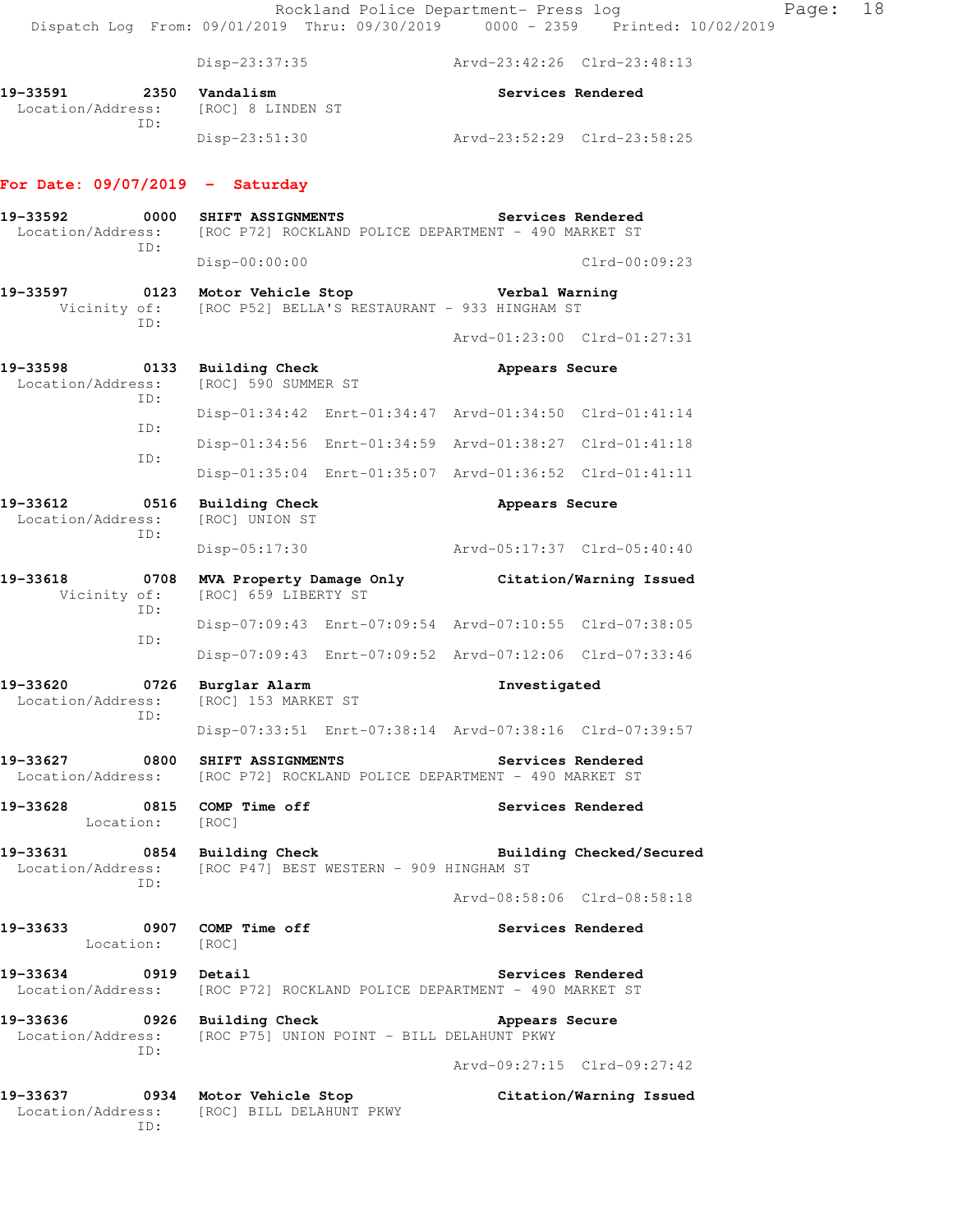Arvd-09:34:00 Clrd-09:40:08

| 19-33640 1023                             | Disabled Motor Vehicle<br>Location/Address: [ROC P63] WALGREENS - 75 MARKET ST                   |                             | Services Rendered           |
|-------------------------------------------|--------------------------------------------------------------------------------------------------|-----------------------------|-----------------------------|
| ID:                                       | Disp-10:24:12 Enrt-10:24:48                                                                      |                             | Clrd-10:30:49               |
| 19-33644 1059<br>Location/Address:<br>ID: | Larceny / Forgery/ Fraud<br>[ROC] 3 WINTER CIR                                                   | Services Rendered           |                             |
|                                           |                                                                                                  |                             | Arvd-10:59:00 Clrd-11:32:13 |
| ID:                                       | Disp-11:00:34 Enrt-11:00:38 Arvd-11:02:37 Clrd-11:34:20                                          |                             |                             |
| ID:                                       | $Disp-11:02:28$                                                                                  |                             | Arvd-11:02:32 Clrd-11:15:57 |
| ID:                                       | $Disp-11:32:49$                                                                                  |                             | $Clrd-11:33:21$             |
| 19-33645<br>Location: [ROC]               | 1106 PERSONAL Time off                                                                           |                             | Services Rendered           |
| 19-33646<br>1131<br>ID:                   | Building Check<br>Location/Address: [ROC P47] BEST WESTERN - 909 HINGHAM ST                      |                             | Building Checked/Secured    |
|                                           |                                                                                                  |                             | Arvd-11:32:13 Clrd-11:32:25 |
| 19-33658<br>ID:                           | 1321 911 Accidental<br>Location/Address: [ROC P92] BAVIS ICE ARENA - 180 VFW DR                  | Investigated                |                             |
|                                           | Disp-13:24:09 Enrt-13:24:36                                                                      |                             | Clrd-13:28:52               |
| 19-33660<br>ID:                           | 1341 911 Accidental<br>Location/Address: [ROC P92] BAVIS ICE ARENA - 180 VFW DR                  | Investigated                |                             |
|                                           |                                                                                                  |                             | Arvd-13:41:00 Clrd-13:45:57 |
| 19-33662<br>ID:                           | 1412 911 Hang Up<br>Location/Address: [ROC] 288 UNION ST                                         | Investigated                |                             |
|                                           | Disp-14:16:39                                                                                    | Arvd-14:16:47 Clrd-14:21:41 |                             |
| 19-33667 1436<br>Location/Address:<br>ID: | <b>Building Check</b><br>[ROC P47] BEST WESTERN - 909 HINGHAM ST                                 |                             | Building Checked/Secured    |
|                                           |                                                                                                  |                             | Arvd-14:37:34 Clrd-14:38:10 |
| 19-33672<br>Location/Address:<br>ID:      | 1542 Assist Other Agency<br>[ROC 69] SOUTH SHORE REHAB & NURSING - 115 NORTH AVE Apt. #14        |                             | Services Rendered           |
| ID:                                       | Disp-15:44:58 Enrt-15:45:40 Arvd-15:50:07 Clrd-16:10:17                                          |                             |                             |
| ID:                                       | Disp-15:45:03 Enrt-15:45:44 Arvd-15:50:09 Clrd-16:10:20                                          |                             |                             |
|                                           | Disp-15:46:10 Enrt-15:46:13 Arvd-15:50:04 Clrd-16:10:14                                          |                             |                             |
| 19-33673<br>Location:                     | 1542 COMP Time off<br>[ROC]                                                                      |                             | Services Rendered           |
| 19-33675<br>1603<br>Location/Address:     | Emergency Medical<br>[ROC 69] SOUTH SHORE REHAB & NURSING - 115 NORTH AVE Apt. #14               |                             | Cancelled Enroute           |
| 19-33676<br>1604<br>Location/Address:     | Emergency Medical<br>[ROC 69] SOUTH SHORE REHAB & NURSING - 115 NORTH AVE                        | No Service                  |                             |
| 19-33677                                  | 1614 SHIFT ASSIGNMENTS<br>Location/Address: [ROC P72] ROCKLAND POLICE DEPARTMENT - 490 MARKET ST |                             | No Action Required          |
| 19-33683<br>1734<br>ID:                   | Assist Public<br>Location/Address: [ROC] 50 MYRTLE ST                                            |                             | Services Rendered           |
| ID:                                       | Disp-17:35:38 Enrt-17:35:41                                                                      |                             | $Clrd-17:49:32$             |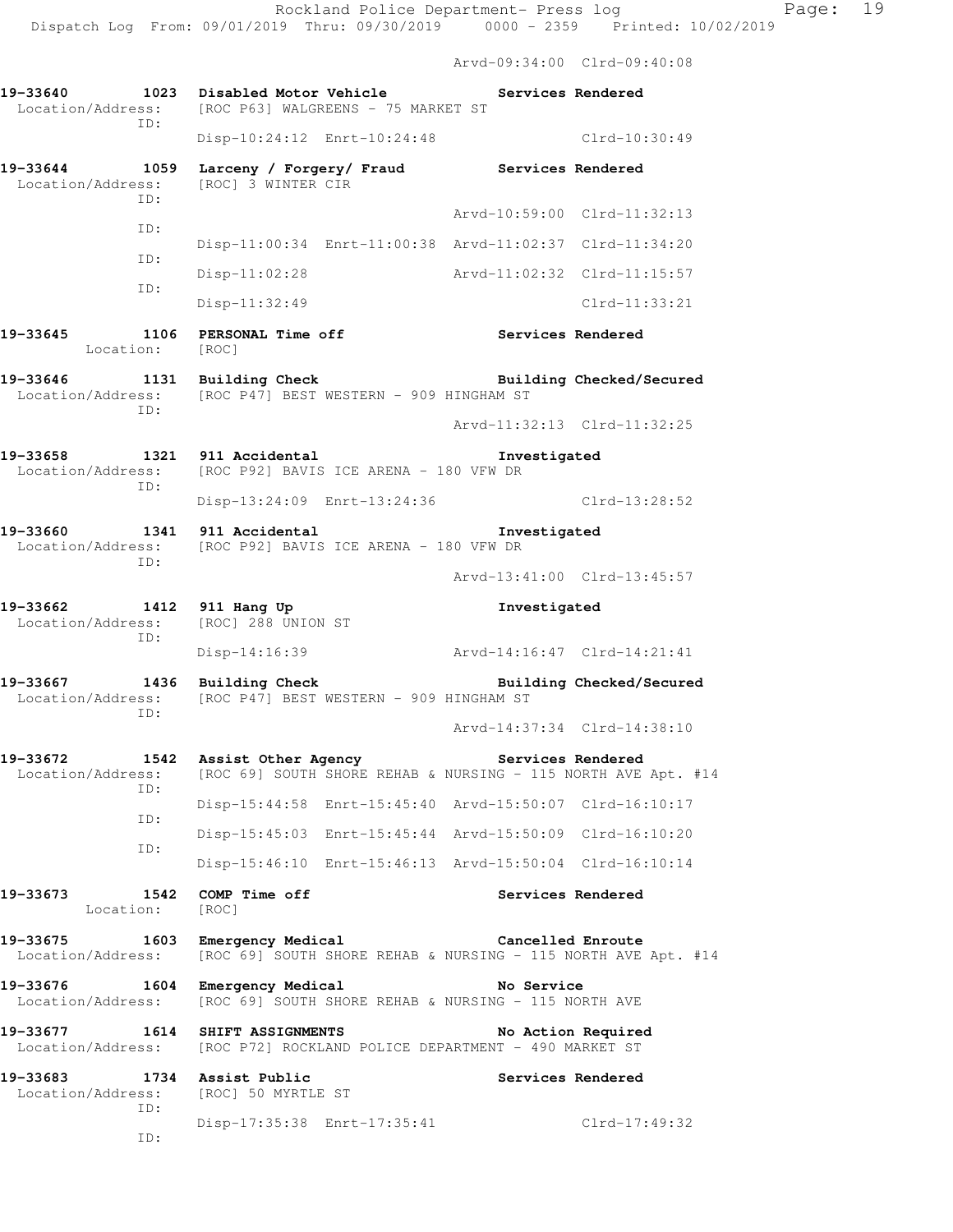Rockland Police Department- Press log Fage: 20 Dispatch Log From: 09/01/2019 Thru: 09/30/2019 0000 - 2359 Printed: 10/02/2019 Disp-17:38:46 Enrt-17:38:48 Clrd-17:49:29 ID: Arvd-17:43:03 Clrd-17:49:43 **19-33688 1815 Assist Fire Department Investigated**  Location/Address: [ROC P112] FAMILY DOLLAR - 366 MARKET ST ID: Arvd-18:15:00 Clrd-18:21:13 ID: Disp-18:17:56 Enrt-18:17:58 Arvd-18:18:00 Clrd-18:29:28 19-33690 1816 Harassment **Services Rendered** Location/Address: [ROC] 110. MARTHA DR Apt. #E ID: Disp-18:21:27 Enrt-18:21:30 Arvd-18:22:46 Clrd-18:27:48 **19-33691 1833 MVA Property Damage Only Advised to Court**  Location/Address: [ROC P62] CHINA PLAZA - 35 MARKET ST ID: Arvd-18:33:00 Clrd-18:35:21 **19-33694 1859 General Info Services Not Required**  Location/Address: [ROC P72] ROCKLAND POLICE DEPARTMENT - 490 MARKET ST ID: Arvd-19:03:52 Clrd-19:04:53 **19-33701 1925 Summons Summons To Court**  Location/Address: [ROC] 51 HANNAH WAY ID: Arvd-19:36:29 Clrd-19:38:19 **19-33700 1930 General Info No Service**  Location/Address: [ROC] VFW DR ID: Disp-20:57:15 Enrt-20:57:20 Arvd-20:57:22 Clrd-20:57:25 ID: Disp-20:58:15 Enrt-20:58:23 Arvd-20:58:26 Clrd-20:58:28 **19-33698 1931 Summons Paper Exchange**  Location/Address: [ROC] 51 HANNAH WAY Apt. #A ID: Arvd-19:31:00 Clrd-19:38:06 ID: Disp-19:32:34 Enrt-19:32:37 Arvd-19:32:39 Clrd-19:37:49 **19-33710 2115 Assist Public Investigated**  Location/Address: [ROC 60] SPRING GATE APARTMENTS - 52 HANNAH WAY ID: Disp-21:16:59 Enrt-21:17:07 Arvd-21:17:20 Clrd-21:24:34 **19-33711 2127 Suspicious Activity Investigated**  Location/Address: [ROC 66] REEDS POND PARK - 80 MARKET ST ID: Arvd-21:27:00 Clrd-21:28:27 **19-33712 2152 Follow-Up Investigation Services Rendered**  Location/Address: [ROC P86] MOBIL GAS STATION - 158 MARKET ST ID: Arvd-21:52:00 Clrd-22:29:30 **19-33720 2314 Motor Vehicle Stop Citation/Warning Issued**  Location/Address: [ROC] WEST WATER ST @ PROSPECT ST ID: Arvd-23:14:00 Clrd-23:21:17

## **For Date: 09/08/2019 - Sunday**

**19-33723 0005 General Info No Service**  Location/Address: [ROC P72] ROCKLAND POLICE DEPARTMENT - 490 MARKET ST ID:

Arvd-00:05:00 Clrd-00:09:23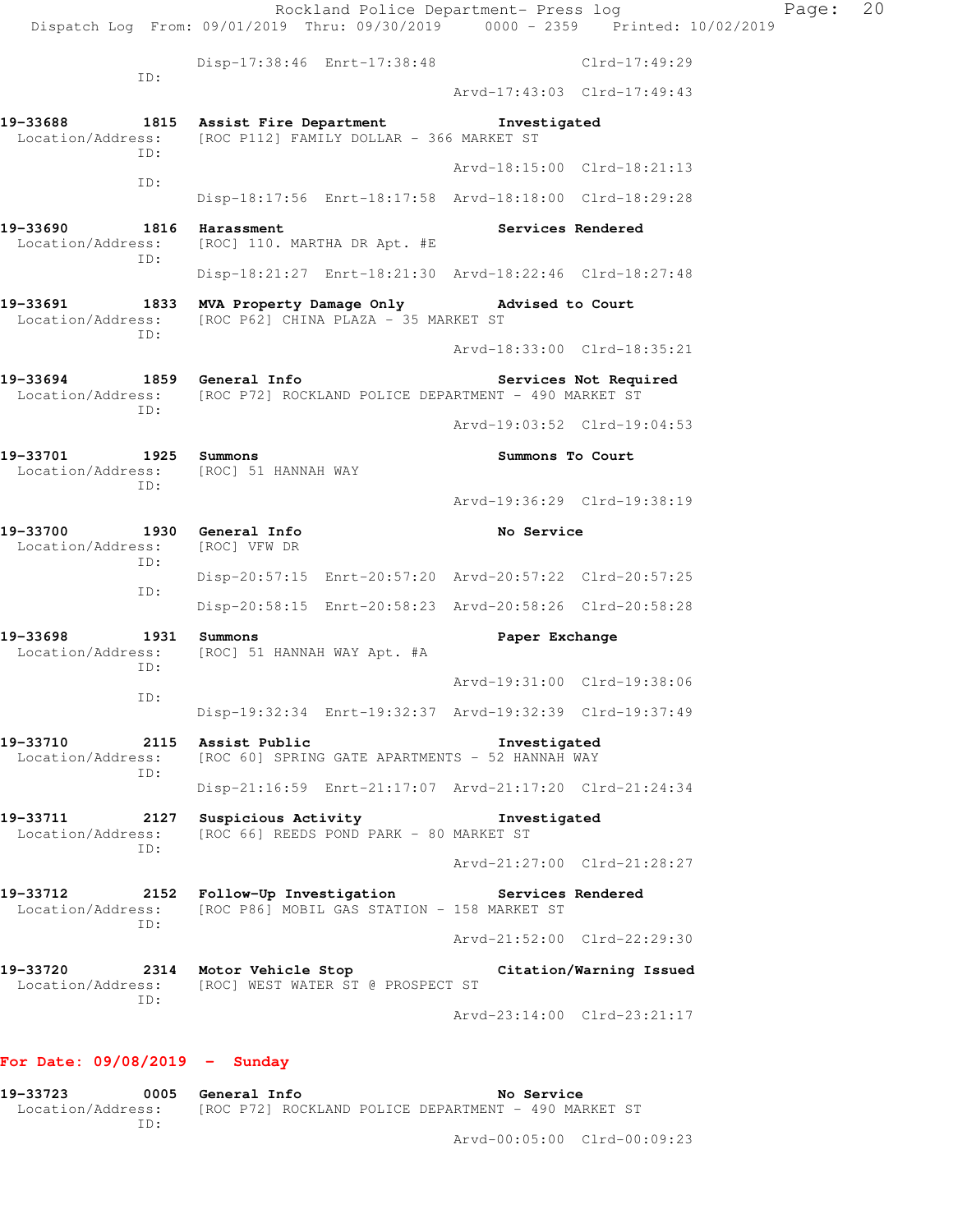| 19-33735<br>Location/Address:<br>ID: | 0526 | <b>Building Check</b><br>[ROC] UNION ST               |                                                          |                   | Building Checked/Secured    |
|--------------------------------------|------|-------------------------------------------------------|----------------------------------------------------------|-------------------|-----------------------------|
|                                      |      |                                                       |                                                          |                   | Arvd-05:26:00 Clrd-05:44:53 |
| 19-33743<br>Location/Address:        | 0808 | Burglar Alarm                                         | [ROC 26] COMMONWEALTH BUILDING SYSTEMS - 17 ROCKVIEW WAY | Cancelled Enroute |                             |
| ID:                                  |      | Disp-08:09:03 Enrt-08:09:30                           |                                                          |                   | Clrd-08:16:30               |
| ID:                                  |      | Disp-08:09:45 Enrt-08:09:50                           |                                                          |                   | Clrd-08:16:37               |
| 19-33744<br>Location/Address:        | 0809 | General Info                                          | [ROC P72] ROCKLAND POLICE DEPARTMENT - 490 MARKET ST     |                   | Services Rendered           |
| ID:                                  |      |                                                       |                                                          |                   | Arvd-08:09:00 Clrd-08:14:56 |
| 19-33751<br>Location/Address:        | 0933 | Assist Public                                         | [ROC P55] HOME DEPOT - 1149 HINGHAM ST                   | Gone on arrival   |                             |
| ID:                                  |      | Disp-09:35:56                                         |                                                          |                   | Arvd-09:36:02 Clrd-09:47:55 |
| 19-33758<br>Location/Address:        | 1108 | Assist Public                                         | [ROC 5] COMMUNITY CENTER - 394 UNION ST                  |                   | Services Rendered           |
| ID:                                  |      |                                                       |                                                          | Arvd-11:08:00     | $Clrd-11:43:17$             |
| ID:                                  |      | $Disp-11:11:24$                                       |                                                          | Arvd-11:11:29     | $Clrd-11:26:59$             |
| ID:                                  |      | Disp-11:11:38                                         |                                                          |                   | Arvd-11:11:42 Clrd-11:51:07 |
| ID:                                  |      | $Disp-11:27:14$                                       |                                                          |                   | Arvd-11:27:19 Clrd-11:49:23 |
| 19-33768<br>Location/Address:<br>ID: | 1319 | Assist Fire Department<br>[ROC] 11 PACIFIC ST Apt. #4 |                                                          | Services Rendered |                             |
|                                      |      |                                                       | Disp-13:20:16 Enrt-13:20:19 Arvd-13:21:00 Clrd-13:30:21  |                   |                             |
| 19-33769<br>Location/Address:<br>ID: | 1328 | Assist Public<br>[ROC] 224 LIBERTY ST                 |                                                          |                   | Services Rendered           |
|                                      |      |                                                       | Disp-13:29:51 Enrt-13:30:12 Arvd-13:32:08 Clrd-13:36:03  |                   |                             |
| 19-33771<br>Location/Address:        | 1442 | Motor Vehicle Stop<br>[ROC] 265 LEVIN RD              |                                                          |                   | Citation/Warning Issued     |
| ID:<br>ID:                           |      |                                                       |                                                          |                   | Arvd-14:42:00 Clrd-14:47:31 |
| ID:                                  |      |                                                       | Disp-14:47:04 Enrt-14:47:10 Arvd-14:47:14 Clrd-14:48:26  |                   |                             |
|                                      |      | $Disp-14:47:23$                                       |                                                          |                   | Arvd-14:47:28 Clrd-14:48:30 |
| 19-33784<br>Location/Address:        | 1601 | General Info                                          | [ROC P72] ROCKLAND POLICE DEPARTMENT - 490 MARKET ST     | No Service        |                             |
| ID:                                  |      |                                                       |                                                          |                   | Arvd-16:01:00 Clrd-16:04:06 |
| 19-33787<br>Location/Address:        | 1628 | Building Check<br>[ROC] MARTHA DR                     |                                                          | Investigated      |                             |
| ID:                                  |      |                                                       |                                                          |                   | Arvd-16:29:30 Clrd-16:29:43 |
| 19-33793<br>Location/Address:        | 1656 | Assist Fire Department                                | [ROC] 71 J A DUNN MEM DR Apt. #29                        | Services Rendered |                             |
| ID:<br>ID:                           |      | Disp-16:58:20                                         |                                                          |                   | Arvd-16:58:45 Clrd-17:11:53 |
|                                      |      | Disp-16:58:32                                         |                                                          |                   | Arvd-16:58:42 Clrd-17:11:57 |
| 19-33803<br>Location/Address:        | 1945 | <b>Building Check</b><br>[ROC] MARTHA DR              |                                                          | Investigated      |                             |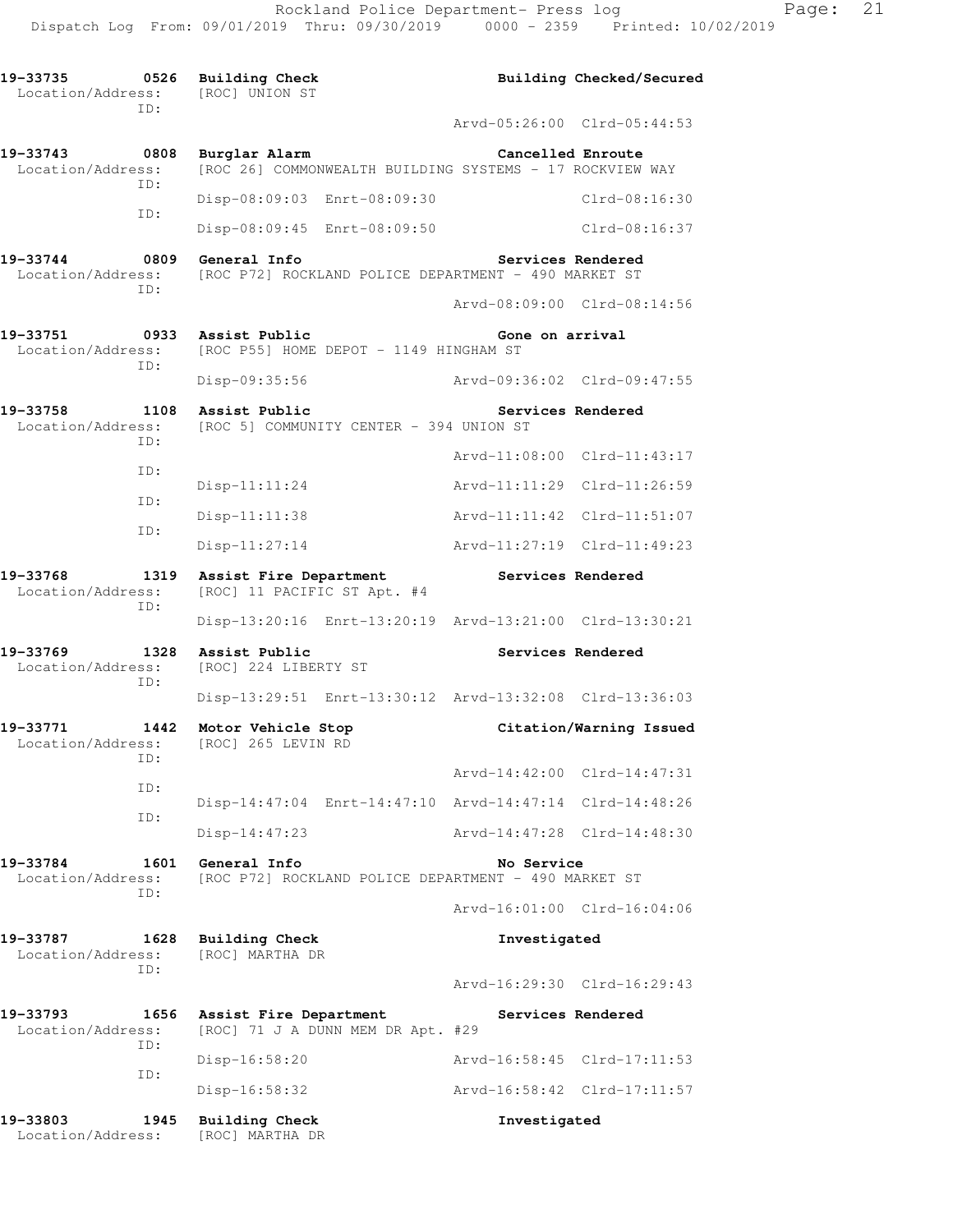| Location/Address: [ROC] PARK & RIDE - HINGHAM ST<br>ID:<br>19-33812<br>2110 Motor Vehicle Complaint<br>Location/Address: [ROC] CENTRE AVE<br>ID: | Arvd-21:10:00 Clrd-21:14:36                                                    |
|--------------------------------------------------------------------------------------------------------------------------------------------------|--------------------------------------------------------------------------------|
|                                                                                                                                                  |                                                                                |
|                                                                                                                                                  |                                                                                |
|                                                                                                                                                  | Gone on arrival                                                                |
|                                                                                                                                                  | Disp-20:39:46 Enrt-20:39:51 Arvd-20:44:26 Clrd-20:44:27                        |
|                                                                                                                                                  |                                                                                |
| 2034 Disturbance<br>19-33810                                                                                                                     | Gone on arrival                                                                |
|                                                                                                                                                  | Arvd-19:46:17 Clrd-19:46:24                                                    |
| ID:                                                                                                                                              |                                                                                |
|                                                                                                                                                  | Dispatch Log From: 09/01/2019 Thru: 09/30/2019 0000 - 2359 Printed: 10/02/2019 |
|                                                                                                                                                  | Rockland Police Department- Press log                                          |

| TD: |  |                                                         |  |
|-----|--|---------------------------------------------------------|--|
| TD: |  | Disp-22:52:18 Enrt-22:52:24 Arvd-22:53:55 Clrd-23:03:50 |  |
|     |  | Disp-22:52:18 Enrt-22:52:25 Arvd-22:53:52 Clrd-23:12:34 |  |
| TD: |  | Disp-22:53:50 Enrt-22:53:51 Arvd-22:53:53 Clrd-23:03:51 |  |
|     |  |                                                         |  |

**19-33821 2335 Health & Welfare Check Services Rendered**  Location/Address: [ROC] 113 MARKET ST Apt. #27 ID: Arvd-23:35:00 Clrd-23:47:15 **19-33822 2345 Suspicious Activity Gone on arrival**  Location/Address: [ROC] 16 TIRRELL DR

Disp-23:48:56 Enrt-23:48:57 Arvd-23:50:47 Clrd-23:53:16

## **For Date: 09/09/2019 - Monday**

ID:

Location/Address: [ROC] 26 EAST WATER ST

| 19-33825<br>0000<br>Location/Address:<br>TD: |      | SHIFT ASSIGNMENTS<br>Services Rendered<br>[ROC P72] ROCKLAND POLICE DEPARTMENT - 490 MARKET ST |                                                         |  |  |
|----------------------------------------------|------|------------------------------------------------------------------------------------------------|---------------------------------------------------------|--|--|
|                                              |      | Disp-00:00:00                                                                                  | $Clrd-00:05:36$                                         |  |  |
| 19-33826<br>0050<br>Location/Address:<br>TD: |      | <b>Building Check</b><br>[ROC] MARTHA DR                                                       | Investigated                                            |  |  |
|                                              |      |                                                                                                | Arvd-00:50:59 Clrd-00:51:11                             |  |  |
| 19-33829<br>Location/Address:<br>TD:         |      | 0104 Assist Other Agency<br>[ROC] 49 NORMAN ST                                                 | Services Rendered                                       |  |  |
|                                              | TD:  |                                                                                                | Arvd-01:04:00 Clrd-01:21:23                             |  |  |
|                                              |      |                                                                                                | Disp-01:13:46 Enrt-01:13:48 Arvd-01:19:58 Clrd-01:21:20 |  |  |
|                                              | TD:  | $Disp-01:21:15$                                                                                | Arvd-01:21:17 Clrd-01:21:23                             |  |  |
| 19-33837<br>Location/Address:                | 0555 | <b>Building Check</b><br>[ROC] UNION ST                                                        | Building Checked/Secured                                |  |  |
|                                              | ID:  |                                                                                                | Arvd-05:56:36 Clrd-06:21:06                             |  |  |
| 19-33840<br>Location/Address:                | ID:  | 0635 Traffic Enforcement<br>[ROC] BILL DELAHUNT PKWY                                           | Citation/Warning Issued                                 |  |  |
|                                              |      |                                                                                                | Arvd-06:36:39 Clrd-06:55:56                             |  |  |
| 19-34012<br>Location/Address:                | 0740 | Animal Complaint<br>[ROC] 230 MARKET ST                                                        | Services Rendered                                       |  |  |
| 19-34015                                     | 0800 | Animal Complaint<br>Location/Address: [ROC] 58 SPRING ST                                       | Services Rendered                                       |  |  |
| 19-33846                                     | 0806 | General Info                                                                                   | Services Rendered                                       |  |  |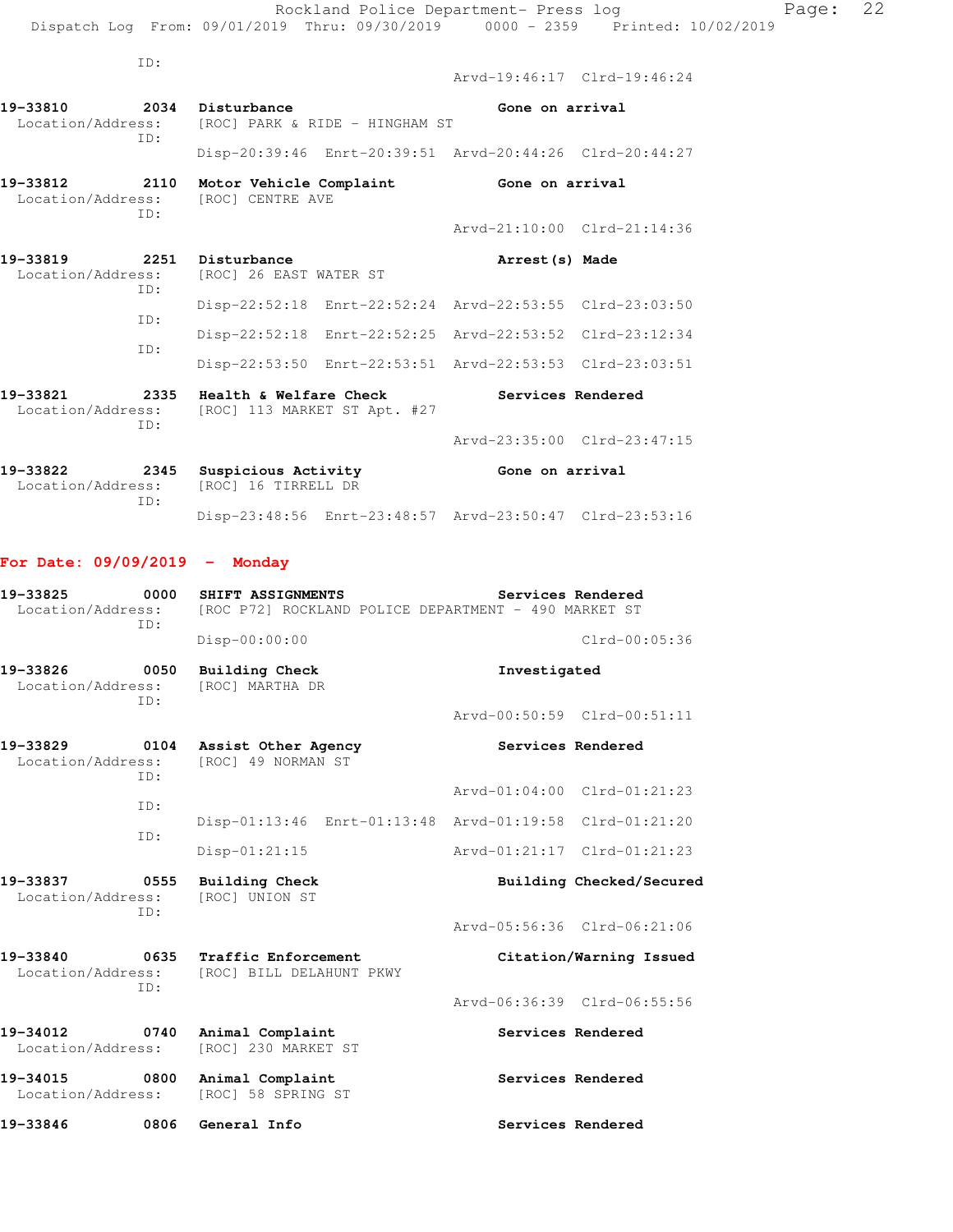|                                                                         |      |                                                         | Rockland Police Department- Press log                                                                                                |                             | Dispatch Log From: 09/01/2019 Thru: 09/30/2019 0000 - 2359 Printed: 10/02/2019 | Page: | 23 |
|-------------------------------------------------------------------------|------|---------------------------------------------------------|--------------------------------------------------------------------------------------------------------------------------------------|-----------------------------|--------------------------------------------------------------------------------|-------|----|
| Location/Address:                                                       |      |                                                         | [ROC P72] ROCKLAND POLICE DEPARTMENT - 490 MARKET ST                                                                                 |                             |                                                                                |       |    |
| 19-33855                                                                |      |                                                         | 0855 Motor Vehicle Stop Citation/Warning Issued                                                                                      |                             |                                                                                |       |    |
|                                                                         | ID:  |                                                         | Vicinity of: [ROC] CHRISTOPHER DR - EAST WATER ST                                                                                    |                             |                                                                                |       |    |
|                                                                         |      |                                                         |                                                                                                                                      |                             | Arvd-08:55:00 Clrd-09:01:53                                                    |       |    |
| 19-33856<br>Location/Address:                                           | ID:  | 0915 Assist Other Agency<br>[ROC] 494 UNION ST Apt. #21 |                                                                                                                                      | Gone on arrival             |                                                                                |       |    |
|                                                                         | ID:  |                                                         | Disp-09:17:43 Enrt-09:17:55 Arvd-09:26:02 Clrd-09:26:08                                                                              |                             |                                                                                |       |    |
|                                                                         |      |                                                         | Disp-09:17:43 Enrt-09:18:00 Arvd-09:26:04 Clrd-09:26:57                                                                              |                             |                                                                                |       |    |
| 19-33857<br>Location/Address:                                           | 0918 | Emergency Medical<br>[ROC] 636 UNION ST                 |                                                                                                                                      | <b>No EMS</b>               |                                                                                |       |    |
| Fire Unit:<br>EMS Unit:                                                 |      | ROCKAM1-Rockland A1                                     | ROCKEN1-Pumper-Rockland Engine 1<br>Disp-09:20:45 Enrt-09:22:34 Arvd-09:24:02 Clrd-09:42:01<br>InQrtsUnavl-09:58:15 InSrvce-09:58:15 |                             |                                                                                |       |    |
|                                                                         | ID:  |                                                         | Disp-09:20:57 Enrt-09:22:32 Arvd-09:24:00 Clrd-09:41:58<br>InQrtsUnav1-09:53:36 InSrvce-09:53:39                                     |                             |                                                                                |       |    |
|                                                                         |      | Disp-09:27:39                                           |                                                                                                                                      | Arvd-09:27:51 Clrd-09:28:32 |                                                                                |       |    |
| 19-33859<br>Location/Address:                                           | 0923 | Assist Fire Department<br>[ROC] 636 UNION ST            |                                                                                                                                      | Services Rendered           |                                                                                |       |    |
|                                                                         | ID:  |                                                         | Disp-09:24:47 Enrt-09:25:13 Arvd-09:25:24 Clrd-09:32:34                                                                              |                             |                                                                                |       |    |
|                                                                         | ID:  |                                                         | Disp-09:25:04 Enrt-09:25:09 Arvd-09:25:56 Clrd-09:34:10                                                                              |                             |                                                                                |       |    |
| 19-33860<br>Vicinity of:                                                | ID:  | [ROC] 108 HOWARD ST                                     | 0935 Motor Vehicle Complaint Services Rendered                                                                                       |                             |                                                                                |       |    |
|                                                                         |      |                                                         |                                                                                                                                      |                             | Arvd-09:35:00 Clrd-09:41:53                                                    |       |    |
| 19-33862<br>Location/Address: [ROC] PROSPECT ST                         | ID:  | 0958 Assist Public                                      |                                                                                                                                      | Services Rendered           |                                                                                |       |    |
|                                                                         |      | $Disp-10:02:04$                                         |                                                                                                                                      |                             | $Clrd-10:02:21$                                                                |       |    |
| 19-34020<br>Location/Address: [ROC] 43 HIGHLAND ST                      |      | 1015 Animal Complaint                                   |                                                                                                                                      |                             | Services Rendered                                                              |       |    |
| 19-33867 1016 Motor Vehicle Stop<br>Location/Address: [ROC] 74 VFW DR   | ID:  |                                                         |                                                                                                                                      |                             | Citation/Warning Issued                                                        |       |    |
|                                                                         |      |                                                         |                                                                                                                                      |                             | Arvd-10:16:00 Clrd-10:26:51                                                    |       |    |
| 19-33868<br>Location/Address: [ROC] 93 MARTHA DR Apt. #A                | ID:  | 1033 General Info                                       |                                                                                                                                      | Gone on arrival             |                                                                                |       |    |
|                                                                         | ID:  | $Disp-10:33:56$                                         |                                                                                                                                      | Arvd-10:34:15 Clrd-10:38:20 |                                                                                |       |    |
|                                                                         |      | Disp-10:34:04                                           |                                                                                                                                      | Arvd-10:34:11 Clrd-10:38:23 |                                                                                |       |    |
| 19-33873<br>Location/Address:                                           | ID:  | 1120 Disturbance                                        |                                                                                                                                      | Peace Restored              | [ROC 69] SOUTH SHORE REHAB & NURSING - 115 NORTH AVE Apt. #14                  |       |    |
|                                                                         | ID:  |                                                         | Disp-11:21:53 Enrt-11:22:34 Arvd-11:24:20 Clrd-11:36:29                                                                              |                             |                                                                                |       |    |
|                                                                         |      |                                                         | Disp-11:22:08 Enrt-11:22:11 Arvd-11:22:38 Clrd-11:36:26                                                                              |                             |                                                                                |       |    |
| 19-34022<br>1125<br>Location/Address:                                   |      | Animal Complaint<br>[ROC] 29 WILLIAMS ST                |                                                                                                                                      | Services Rendered           |                                                                                |       |    |
| 19-34026 1150 Animal Complaint<br>Location/Address: [ROC] 26 STUDLEY CT |      |                                                         |                                                                                                                                      | Services Rendered           |                                                                                |       |    |
| 19-33879 1230 911 Accidental<br>Location/Address: [ROC] 70 LEDGEWOOD PL |      |                                                         |                                                                                                                                      | Investigated                |                                                                                |       |    |
|                                                                         |      |                                                         |                                                                                                                                      |                             |                                                                                |       |    |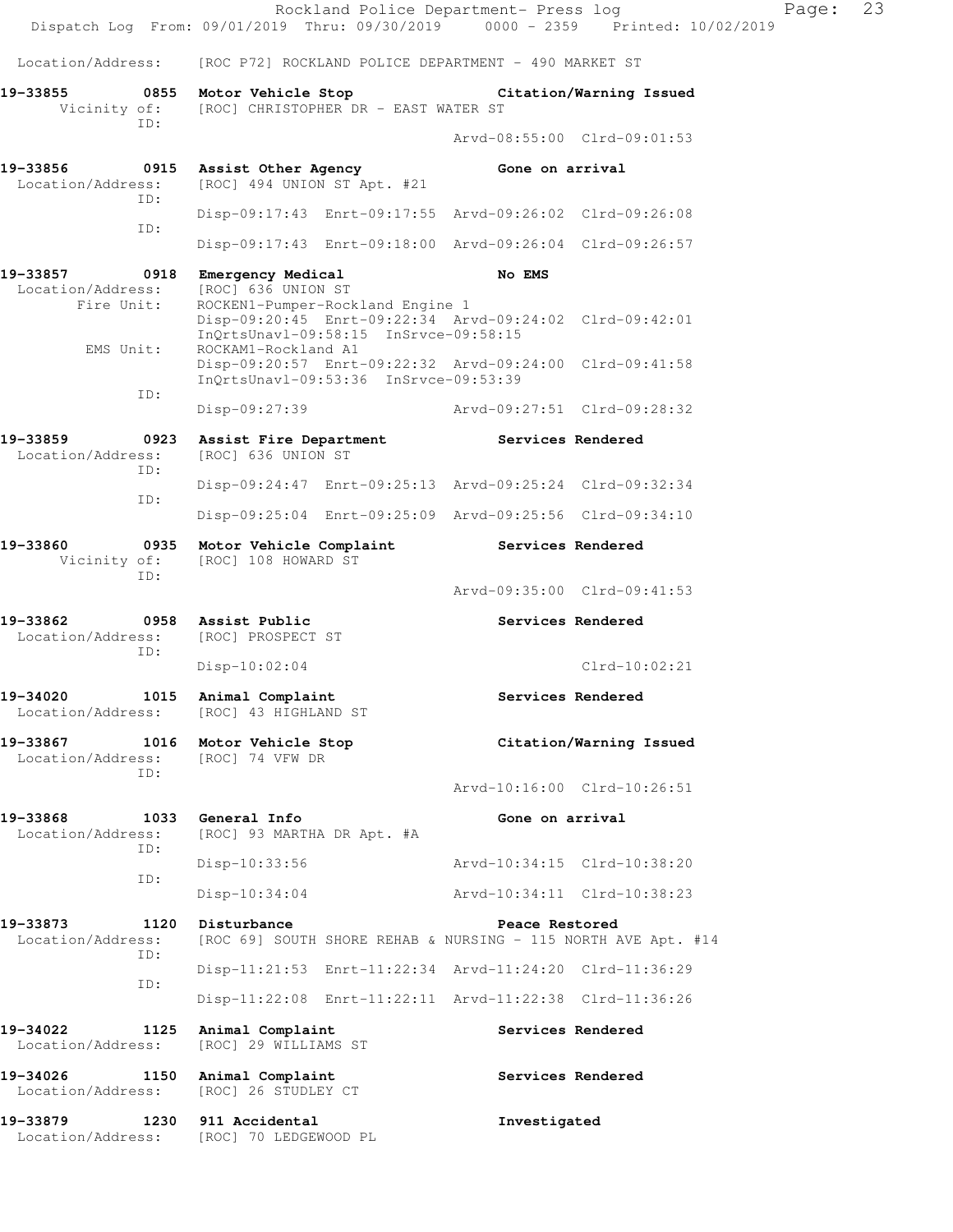Rockland Police Department- Press log Page: 24 Dispatch Log From: 09/01/2019 Thru: 09/30/2019 0000 - 2359 Printed: 10/02/2019 ID: Disp-12:30:47 Enrt-12:30:52 Arvd-12:37:23 Clrd-12:43:34 **19-33880 1245 911 Accidental Investigated**  Location/Address: [ROC] 119 GROVE ST ID: Disp-12:45:47 Arvd-12:47:53 Clrd-12:55:14 **19-33882 1248 911 Hang Up Investigated**  Location/Address: [ROC] 119 GROVE ST ID: Disp-12:50:45 Clrd-12:50:51 **19-34016 1310 Animal Complaint Services Rendered**  Location/Address: [ROC] 265 CONCORD ST 19-33885 1318 Suspicious Activity **Services Rendered 1318 Suspicious Activity** Services Rendered [ROC] 100 LEDGEWOOD PL Apt. #104 ID: Disp-13:27:06 Clrd-13:28:00 **19-34017 1400 Animal Complaint Services Rendered**  Location/Address: [ROC] 469 CONCORD ST **19-33891 1407 Larceny / Forgery/ Fraud Report Follows**  Location/Address: [ROC] 15 DEXTER RD ID: Disp-14:09:43 Arvd-14:10:22 Clrd-14:52:54 19-34025 1425 Animal Complaint **Services Rendered**  Location/Address: [ROC] 10 ALPINE ST 19-34027 1429 Animal Complaint **19-34027** Services Rendered Location/Address: [ROC] 120 MARTHA DR **19-33903 1527 General Info Could Not Locate**  Location/Address: [ROC] 425 LIBERTY ST ID: Arvd-15:27:00 Clrd-15:30:28 19-34029 1530 Animal Complaint **19-34029** Services Rendered Location/Address: [ROC] 214 MARTHA DR **19-33909 1606 General Info No Service**  Location/Address: [ROC P72] ROCKLAND POLICE DEPARTMENT - 490 MARKET ST ID: Arvd-16:06:00 Clrd-16:09:35 **19-33915 1646 Health & Welfare Check Services Rendered**  Location/Address: [ROC] 15 HAWTHORNE ST ID: Disp-16:52:25 Enrt-16:52:39 Arvd-16:59:46 Clrd-17:08:20 **19-33917 1656 Warrant 1656 Warrant No Service**<br>
Location/Address: [ROC] 32 EAST WATER ST Apt. #2B [ROC] 32 EAST WATER ST Apt. #2B ID: Disp-16:57:45 Enrt-16:57:51 Arvd-16:57:58 Clrd-17:04:08 **19-33920 1715 Assist Fire Department Services Rendered**  Location/Address: [ROC] 30 MARTHA DR Apt. #E ID: Disp-17:16:36 Arvd-17:16:40 Clrd-17:36:46 ID: Disp-17:21:29 Enrt-17:21:34 Arvd-17:21:38 Clrd-17:35:31 ID: Disp-17:21:46 Enrt-17:21:49 Arvd-17:21:52 Clrd-17:22:14 19-33925 1833 Disturbance **1888** Services Rendered Location/Address: [ROC] 214 MARTHA DR Apt. #A ID: Disp-18:36:02 Enrt-18:36:32 Arvd-18:37:59 Clrd-19:02:34

ID: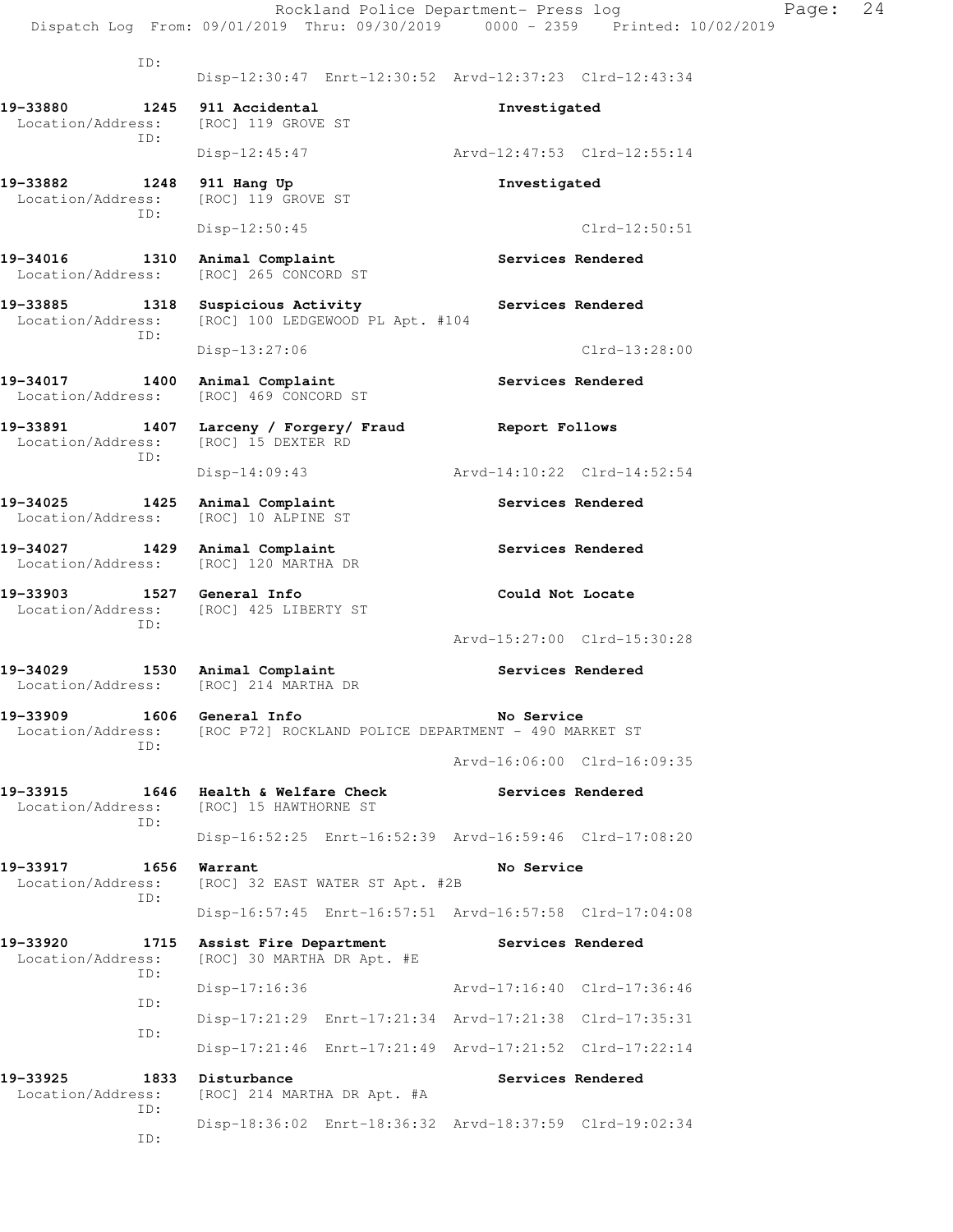Rockland Police Department- Press log Fage: 25 Dispatch Log From: 09/01/2019 Thru: 09/30/2019 0000 - 2359 Printed: 10/02/2019

Disp-18:36:02 Enrt-18:36:22 Arvd-18:37:55 Clrd-19:02:38

**19-33926 1846 911 Accidental Services Rendered**  Location/Address: [ROC] 29 PARK ST ID: Disp-18:49:20 Enrt-18:49:24 Arvd-18:53:26 Clrd-18:57:52

**19-33935 2010 Warrant 19-33935 2010 Warrant Arrest(s) Made**<br>Location/Address: [ROC P72] ROCKLAND POLICE DEPARTMENT - 490 MARKET [ROC P72] ROCKLAND POLICE DEPARTMENT - 490 MARKET ST ID: Disp-20:11:55 Enrt-20:12:12 Clrd-20:34:10 ID: Disp-20:11:55 Enrt-20:12:06 Clrd-21:08:43

**19-33936 2020 Escort/Transport Services Rendered**  Location/Address: [ROC] 91 PACIFIC ST ID: Disp-20:21:33 Enrt-20:21:53 Arvd-20:22:08 Clrd-20:29:27

**19-33945 2249 Assist Fire Department Services Rendered** Vicinity of: [ROC] 430 POND ST @ 1 NELSON RD Vicinity of: [ROC] 430 POND ST @ 1 NELSON RD ID: Disp-22:50:52 Enrt-22:50:57 Arvd-23:07:20 Clrd-23:41:16 ID: Disp-23:06:09 Enrt-23:06:10 Arvd-23:06:17 Clrd-23:41:20

#### **For Date: 09/10/2019 - Tuesday**

| 19-33946<br>0000<br>ID:                                  | SHIFT ASSIGNMENTS                                          | Services Rendered<br>Location/Address: [ROC P72] ROCKLAND POLICE DEPARTMENT - 490 MARKET ST |  |  |  |
|----------------------------------------------------------|------------------------------------------------------------|---------------------------------------------------------------------------------------------|--|--|--|
|                                                          | Disp-00:00:00                                              | $Clrd-00:03:52$                                                                             |  |  |  |
| 19-33949 0103<br>TD:                                     | <b>Building Check</b><br>Location/Address: [ROC] MARTHA DR | Investigated                                                                                |  |  |  |
|                                                          |                                                            | Arvd-01:03:44 Clrd-01:03:50                                                                 |  |  |  |
| 19-33957 0318 Building Check<br>Location/Address:<br>TD: | [ROC] MARTHA DR                                            | Investigated                                                                                |  |  |  |
|                                                          |                                                            | Arvd-03:19:10 Clrd-03:19:18                                                                 |  |  |  |
| 19-33962 0555<br>TD:                                     | <b>Building Check</b><br>Location/Address: [ROC] UNION ST  | Building Checked/Secured                                                                    |  |  |  |
|                                                          |                                                            | Arvd-05:56:34 Clrd-06:17:13                                                                 |  |  |  |
| 19-33972 0809                                            | SHIFT ASSIGNMENTS                                          | Services Rendered<br>Location/Address: [ROC P72] ROCKLAND POLICE DEPARTMENT - 490 MARKET ST |  |  |  |
| ID:                                                      | Disp-08:12:52                                              | $Clrd-08:13:24$                                                                             |  |  |  |
| 19-33977 0854<br>Location/Address:<br>TD:                | Suspicious Activity                                        | Investigated<br>[ROC P45] COMFORT INN - 850 HINGHAM ST                                      |  |  |  |
|                                                          |                                                            | Arvd-08:54:00 Clrd-09:04:05                                                                 |  |  |  |
| 0902<br>19-33979<br>Location/Address:<br>ID:             | <b>BUILDING WORK</b>                                       | Services Rendered<br>[ROC P72] ROCKLAND POLICE DEPARTMENT - 490 MARKET ST                   |  |  |  |
|                                                          | Disp-09:04:31                                              | $Clrd-09:40:04$                                                                             |  |  |  |
| 19-34019 0915<br>Location/Address:                       | Animal Complaint<br>[ROC] 263 CONCORD ST                   | Services Rendered                                                                           |  |  |  |
| 19-33984<br>$\overline{0.920}$<br>Location/Address:      | CAR SEAT INSTALL                                           | Services Rendered<br>[ROC P72] ROCKLAND POLICE DEPARTMENT - 490 MARKET ST                   |  |  |  |
| TD:                                                      | Disp-09:23:21                                              | Arvd-09:23:33 Clrd-09:47:59                                                                 |  |  |  |
|                                                          |                                                            |                                                                                             |  |  |  |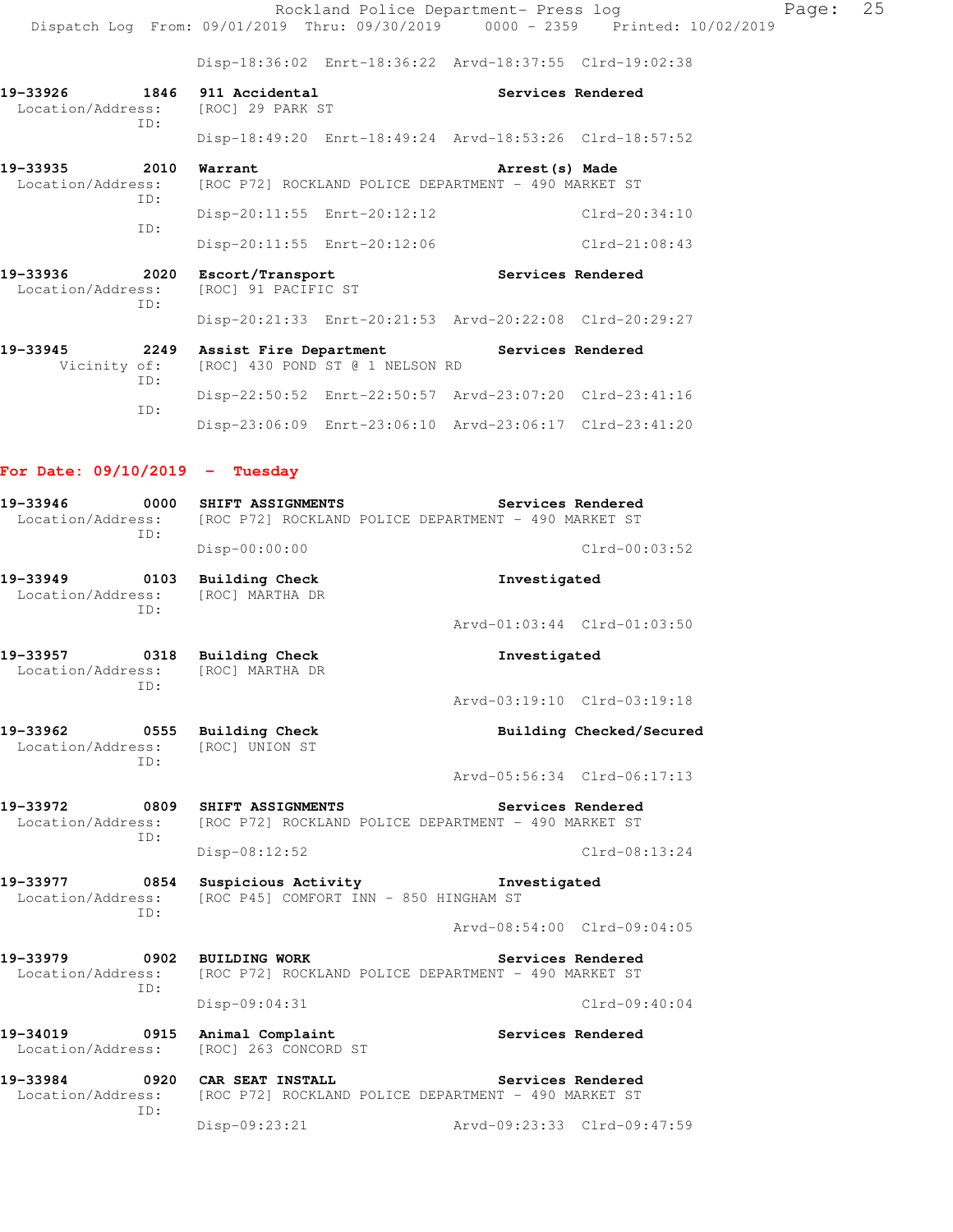Rockland Police Department- Press log Fage: 26 Dispatch Log From: 09/01/2019 Thru: 09/30/2019 0000 - 2359 Printed: 10/02/2019 ID: Disp-09:48:29 Clrd-09:48:56 **19-33985 0926 Motor Vehicle Stop Citation/Warning Issued**  Location/Address: [ROC] EAST WATER ST @ CHRISTOPHER DR ID: Arvd-09:26:00 Clrd-09:33:07 **19-33987 0938 Motor Vehicle Stop Verbal Warning**  Location/Address: [ROC] COMMERCE RD ID: Arvd-09:38:00 Clrd-09:43:23 **19-33989 0952 Motor Vehicle Stop Citation/Warning Issued**  Location/Address: [ROC] 10 SPRING ST @ 7 MARKET ST ID: Arvd-09:52:00 Clrd-10:02:20 **19-33990 1021 Warrant Gone on arrival**  Location/Address: [ROC] 93 MARTHA DR Apt. #A ID: Arvd-10:21:00 Clrd-10:22:32 ID: Disp-10:22:44 Enrt-10:22:47 Arvd-10:25:03 Clrd-10:28:12 ID: Disp-10:22:52 Enrt-10:23:01 Arvd-10:24:54 Clrd-10:28:09 19-34151 1023 Animal Complaint **19-34151** Services Rendered Location/Address: [ROC] 45 COBB DR **19-33994 1050 Time off Services Rendered**  Location: [ROC] **19-33995 1051 Motor Vehicle Stop Citation/Warning Issued**  Location/Address: [ROC] SPRUCE ST ID: Arvd-10:51:00 Clrd-11:02:29 19-33998 1053 Time off **Services Rendered**  Location: [ROC] **19-34001 1106 911 Accidental Investigated**  Location/Address: [ROC] 51 MAPLE ST Apt. #243 ID: Disp-11:06:59 Enrt-11:07:07 Arvd-11:08:13 Clrd-11:14:26 **19-34003 1118 OIL CHANGES Services Rendered**  Location/Address: [ROC P72] ROCKLAND POLICE DEPARTMENT - 490 MARKET ST ID: Disp-11:23:00 Clrd-11:23:15 **19-34002 1119 Motor Vehicle Stop Citation/Warning Issued**  Location/Address: [ROC] EAST WATER ST ID: Arvd-11:19:00 Clrd-11:31:27 **19-34009 1204 Assist Fire Department Services Rendered**  Location/Address: [ROC] 200 WEBSTER ST ID: Arvd-12:04:00 Clrd-12:20:57 ID: Disp-12:06:41 Arvd-12:06:45 Clrd-12:21:00 19-34013 1224 Assist Public<br>
Location/Address: [ROC] 39 WEBSTER ST Location/Address: ID: Disp-12:26:19 Enrt-12:27:26 Clrd-12:41:33 19-34021 1246 Details **19-34021** Services Rendered Location: [ROC]

19-34028 1253 Details **1258 1253 Details** Services Rendered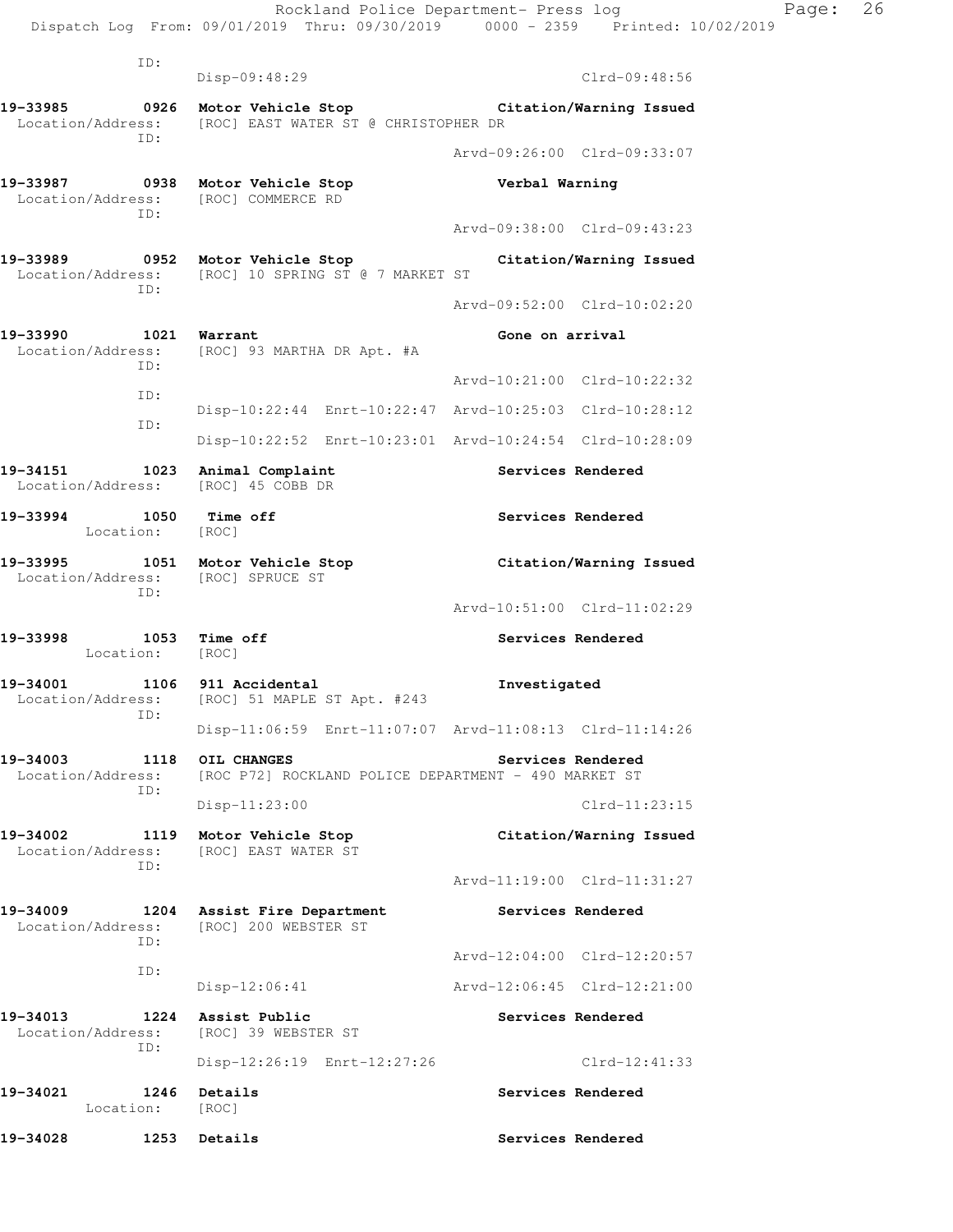Rockland Police Department- Press log Page: 27 Dispatch Log From: 09/01/2019 Thru: 09/30/2019 0000 - 2359 Printed: 10/02/2019 Location: [ROC] **19-34034 1322 Motor Vehicle Stop Citation/Warning Issued**  Location/Address: [ROC] 333 SALEM ST @ 11 SPRUCE ST ID: Arvd-13:22:00 Clrd-13:32:07 **19-34035 1335 Follow-Up Investigation Services Rendered**  Location/Address: [ROC] 212 MANZELLA CT ID: Arvd-13:35:00 Clrd-13:38:13 ID: Disp-13:36:13 Enrt-13:36:17 Clrd-13:47:05 ID: Disp-13:38:05 Enrt-13:38:08 Clrd-13:47:08 **19-34153 1404 Animal Complaint Services Rendered**  Location/Address: [ROC] 3 MILLENNIUM WAY **19-34039 1441 Warrant Gone on arrival**  Location/Address: [ROC] 42 BELMONT ST ID: Arvd-14:41:00 Clrd-15:01:25 ID: Disp-14:42:30 Arvd-14:42:34 Clrd-15:00:52 **19-34041 1449 INVESTIGATION Investigated**  Location/Address: [ROC] 29 HATHERLY RD ID: Disp-14:55:36 Clrd-15:01:31 **19-34154 1450 Animal Complaint Services Rendered**  Location/Address: [ROC] 282 WEBSTER ST **19-34043 1506 Motor Vehicle Stop Citation/Warning Issued**  Location/Address: [ROC] PLAIN ST ID: Arvd-15:06:00 Clrd-15:16:28 **19-34047 1534 Summons Services Rendered**  Location/Address: [ROC] 355 WEBSTER ST ID: Arvd-15:34:00 Clrd-15:51:20 ID: Disp-15:35:39 Enrt-15:35:42 Arvd-15:40:13 Clrd-15:51:15 ID: Disp-15:35:47 Enrt-15:35:48 Arvd-15:40:08 Clrd-15:51:10 **19-34050 1601 SHIFT ASSIGNMENTS No Service**  Location/Address: [ROC P72] ROCKLAND POLICE DEPARTMENT - 490 MARKET ST ID: Disp-16:18:01 Clrd-16:18:06 **19-34051 1637 Emergency Medical Transported to Hospital**  Location/Address: [ROC] 21 NORTH AVE ID: Disp-16:38:04 Clrd-16:38:24 Fire Unit: ROCKEN1-Pumper-Rockland Engine 1 Disp-16:38:11 Enrt-16:38:16 Arvd-16:38:51 Clrd-16:54:56 InQrtsUnavl-16:54:56 InSrvce-16:54:56 EMS Unit: ROCKAM1-Rockland A1 Disp-16:38:11 Enrt-16:38:15 Arvd-16:38:36 Clrd-16:55:00 Hosp-17:04:06 ClrHosp-17:49:08 InQrtsUnavl-17:55:27 InSrvce-17:55:27 **19-34052 1638 Assist Fire Department Transported to Hospital**  Location/Address: [ROC] 21 NORTH AVE ID: Disp-16:38:50 Enrt-16:38:54 Arvd-16:42:46 Clrd-16:54:54 19-34057 1714 Illegal Dumping **1888 1899 Services Rendered**  Location/Address: [ROC] BROOKLINE WAY ID: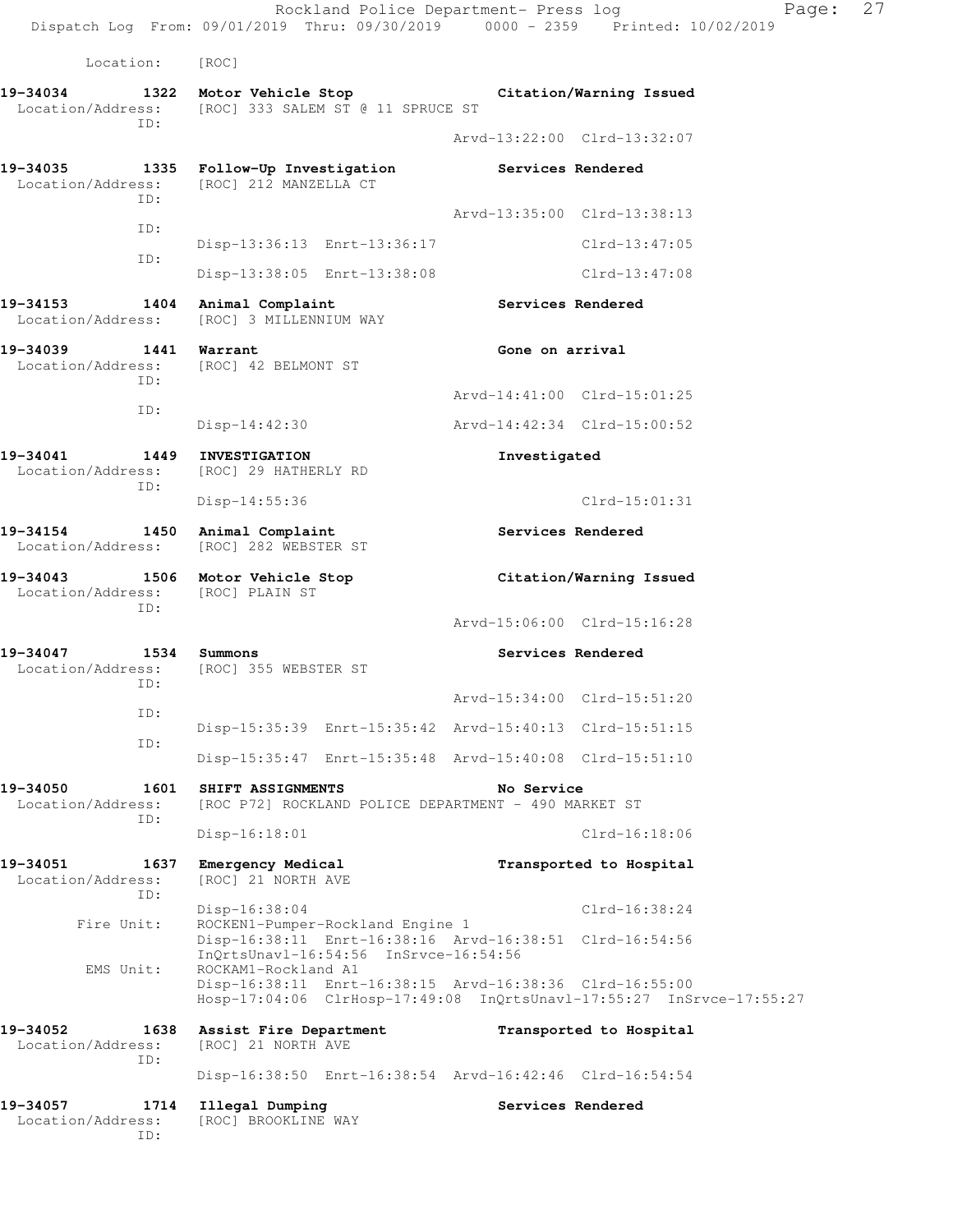Rockland Police Department- Press log Fage: 28 Dispatch Log From: 09/01/2019 Thru: 09/30/2019 0000 - 2359 Printed: 10/02/2019 Disp-17:16:18 Enrt-17:16:57 Arvd-17:22:31 Clrd-17:38:19 **19-34059 1730 Building Check Building Checked/Secured**  Location/Address: [ROC] HINGHAM ST ID: Arvd-17:31:18 Clrd-17:31:39 19-34060 1732 Building Check **19-34060** Services Rendered Location/Address: [ROC] BILL DELAHUNT PKWY ID: Arvd-17:33:01 Clrd-17:33:31 19-34074 2059 Assist Public **19-34074** Services Rendered Location/Address: [ROC] PARK AND RIDE - HINGHAM ST ID: Disp-21:03:11 Enrt-21:04:07 Arvd-21:04:10 Clrd-21:11:45 **19-34075 2114 Details No Service**  Location: [ROC] **19-34079 2202 Assist Fire Department Services Rendered**  Location/Address: [ROC] 163 SALEM ST ID: Disp-22:03:56 Enrt-22:04:00 Arvd-22:06:39 Clrd-22:19:49 ID: Disp-22:04:13 Enrt-22:04:19 Arvd-22:07:15 Clrd-22:19:46 ID: Disp-22:07:05 Enrt-22:07:09 Arvd-22:07:48 Clrd-22:19:53 **19-34088 2321 Larceny / Forgery/ Fraud No Service**  Location/Address: [ROC P72] ROCKLAND POLICE DEPARTMENT - 490 MARKET ST ID: Disp-23:30:14 Clrd-23:30:27 **19-34087 2324 Building Check Appears Secure**  Location/Address: [ROC] HINGHAM ST ID: Arvd-23:25:07 Clrd-23:26:14 **19-34089 2330 Larceny / Forgery/ Fraud No Service**  Location/Address: [ROC] PARK AND RIDE - HINGHAM ST ID: Disp-23:33:22 Clrd-23:33:32 **For Date: 09/11/2019 - Wednesday**

## 19-34090 **0009** General Incident **Services Rendered**  Location/Address: [ROC P72] ROCKLAND POLICE DEPARTMENT - 490 MARKET ST ID: Disp-00:10:55 Clrd-00:11:04 19-34102 0532 Building Check Services Rendered Location/Address: [ROC] UNION ST ID: Disp-05:33:06 Arvd-05:33:15 Clrd-05:52:54 **19-34105 0544 Motor Vehicle Stop Citation/Warning Issued**  Location/Address: [ROC] 215 MARKET ST @ 13 CONCORD ST ID: Arvd-05:44:00 Clrd-05:49:06 **19-34106 0555 Motor Vehicle Stop Verbal Warning**  Location/Address: [ROC] 396 MARKET ST @ 248 CRESCENT ST ID: Arvd-05:55:00 Clrd-05:57:46 **19-34107 0621 Motor Vehicle Stop Citation/Warning Issued**  Location/Address: [ROC] 416 SUMMER ST @ 67 CONDON CIR

ID:

Arvd-06:21:00 Clrd-06:26:50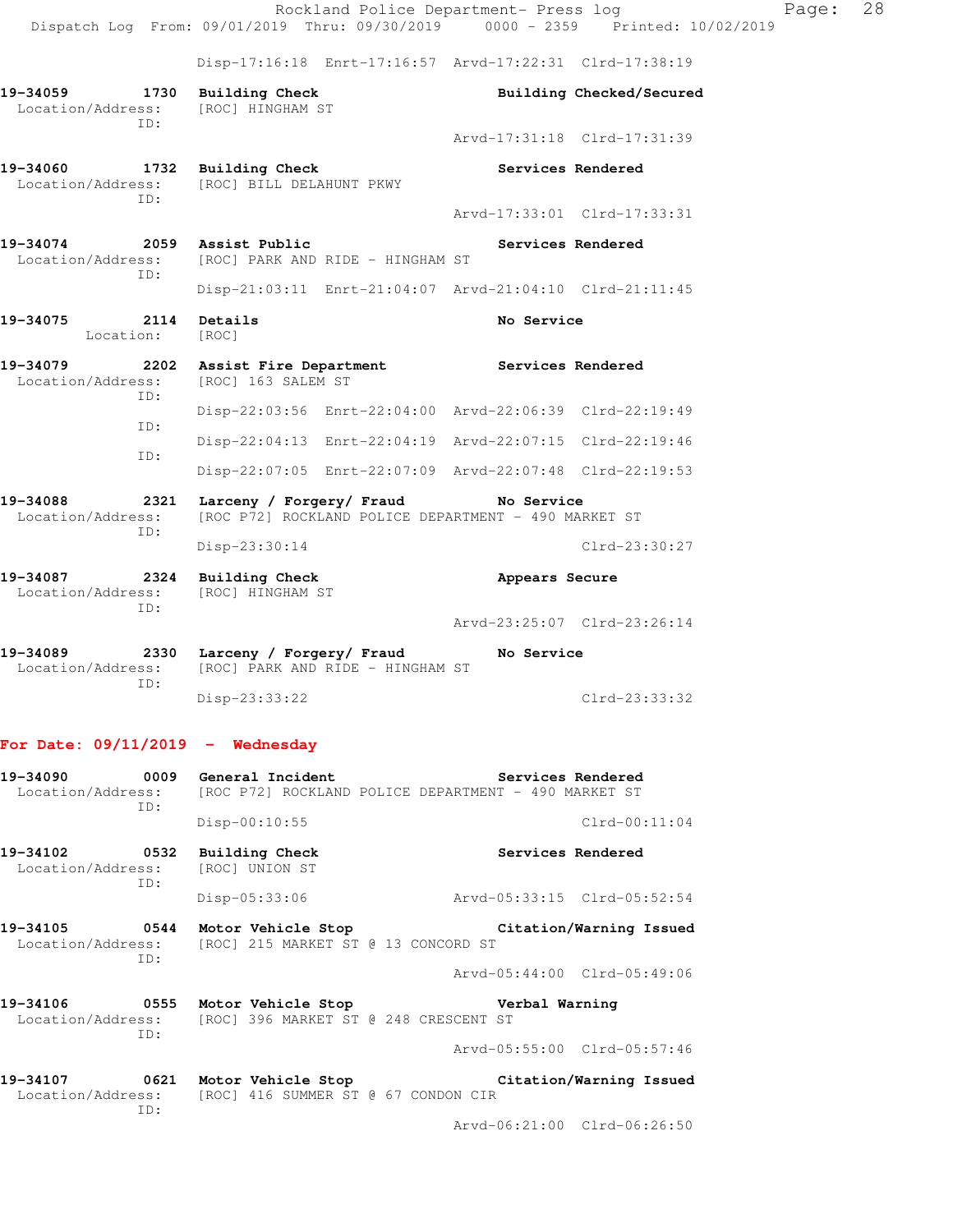**19-34108 0629 Motor Vehicle Stop Citation/Warning Issued**  Location/Address: [ROC] SPRING ST ID: Arvd-06:29:00 Clrd-06:34:26 19-34113 **19-34113** 0700 911 Hang Up **Services Rendered**  Vicinity of: [ROC] 21 BISHOP LN ID: Disp-07:02:16 Enrt-07:02:18 Arvd-07:05:35 Clrd-07:06:09 19-34155 **0800** Animal Complaint **19-34155** Services Rendered Location/Address: [ROC] 687 HINGHAM ST 19-34119 **0809** Information Call **No Action Required** Location/Address: [ROC P72] ROCKLAND POLICE DEPARTMENT - 490 MARKET ST 19-34128 **0942** Animal Complaint **Services Rendered**  Location/Address: [ROC P62] CHINA PLAZA - 35 MARKET ST ID: Disp-09:42:42 Enrt-09:42:44 Arvd-09:43:29 Clrd-10:26:01 **19-34133 0956 Summons No Service**  Location/Address: [ROC] 99 BROOKSIDE RD ID: Disp-09:56:33 Enrt-09:56:35 Arvd-09:56:37 Clrd-10:02:47 **19-34135 1001 Building Check Appears Secure**  Location/Address: [ROC] BILL DELAHUNT PKWY ID: Arvd-10:01:38 Clrd-10:01:59 **19-34136 1002 Building Check Appears Secure**  Location/Address: [ROC] HINGHAM ST ID: Arvd-10:02:35 Clrd-10:03:23 19-34156 1015 Animal Complaint **10.13 Services Rendered**  Location/Address: [ROC] 221 MYRTLE ST 19-34138 1020 General Incident **1020 Services Rendered** Location/Address: [ROC P72] ROCKLAND POLICE DEPARTMENT - 490 MARKET ST 19-34144 1108 Animal Complaint **1108 Services Rendered**  Location/Address: [ROC] 74 MARTHA DR ID: Arvd-11:08:00 Clrd-11:30:54 19-34160 1145 Animal Complaint **Services Rendered**  Location/Address: [ROC] 34 HANNAH WAY Apt. #E **19-34158 1230 Juvenile Offenses Taken/Referred to Other Agency**  Location/Address: [ROC] 62 CONCORD ST ID: Disp-12:32:31 Arvd-12:32:39 Clrd-12:38:35 ID: Disp-12:45:30 Arvd-12:45:35 Clrd-13:05:26 **19-34162 1254 Assist Fire Department Services Rendered**  Location/Address: [ROC] 11 PACIFIC ST Apt. #4 Fire Unit: ROCKEN1-Pumper-Rockland Engine 1 Disp-12:55:26 Enrt-12:56:24 Arvd-12:56:44 Clrd-13:15:29 InQrtsUnavl-13:15:36 InSrvce-13:15:36<br>EMS Unit: ROCKAM1-Rockland A1 ROCKAM1-Rockland A1 Disp-12:55:36 Enrt-12:56:21 Arvd-12:56:47 Clrd-13:15:29 InQrtsUnavl-13:15:36 InSrvce-13:15:36 ID: Disp-12:55:47 Enrt-12:55:50 Arvd-12:56:21 Clrd-13:06:07 **19-34167 1318 Assist Public Services Rendered**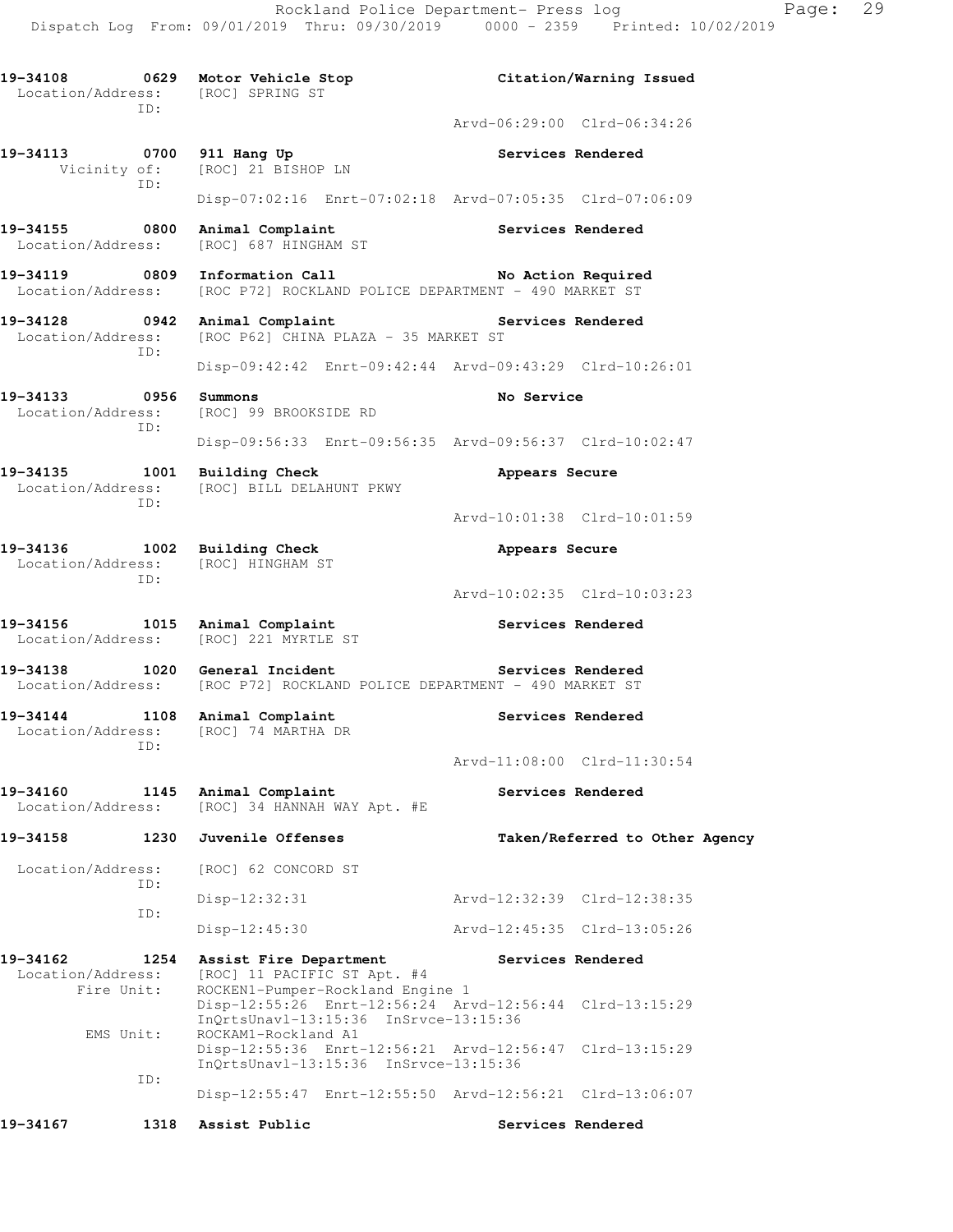|                                                                                                                |             |                                                   |                                                                     |                                                         | Rockland Police Department- Press log<br>Dispatch Log From: 09/01/2019 Thru: 09/30/2019 0000 - 2359 Printed: 10/02/2019 | Page: | 30 |
|----------------------------------------------------------------------------------------------------------------|-------------|---------------------------------------------------|---------------------------------------------------------------------|---------------------------------------------------------|-------------------------------------------------------------------------------------------------------------------------|-------|----|
|                                                                                                                | ID:         |                                                   |                                                                     | Disp-13:19:17 Arvd-13:19:20 Clrd-13:25:33               |                                                                                                                         |       |    |
| 19-34170<br>Location/Address:                                                                                  | 1329        |                                                   | [ROC P45] COMFORT INN - 850 HINGHAM ST                              | Suspicious Activity 5ent On Way                         |                                                                                                                         |       |    |
|                                                                                                                | ID:         | Disp-13:33:18                                     |                                                                     |                                                         | $Clrd-13:33:20$                                                                                                         |       |    |
| 19-34176 1412 Motor Vehicle Stop<br>Location/Address: [ROC] 106 BEECH ST                                       |             |                                                   |                                                                     | Citation/Warning Issued                                 |                                                                                                                         |       |    |
|                                                                                                                | ID:         |                                                   |                                                                     |                                                         | Arvd-14:12:00 Clrd-14:25:26                                                                                             |       |    |
| 19-34178 1418 Summons<br>Location/Address: [ROC] 99 BROOKSIDE RD                                               | ID:         |                                                   |                                                                     | Could Not Locate                                        |                                                                                                                         |       |    |
|                                                                                                                |             |                                                   |                                                                     |                                                         | Arvd-14:18:00 Clrd-14:23:20                                                                                             |       |    |
| 19-34177 1419 Illegal Dumping<br>Location/Address:                                                             | ID:         | [ROC] 200 PLEASANT ST                             |                                                                     | Services Rendered                                       |                                                                                                                         |       |    |
|                                                                                                                |             |                                                   |                                                                     | Disp-14:20:11 Enrt-14:20:29 Arvd-14:39:08 Clrd-15:18:20 |                                                                                                                         |       |    |
| 19-34182 1458 Disabled Motor Vehicle Services Rendered<br>Location/Address: [ROC] 88 POND ST @ 14 LONGWATER DR | ID:         |                                                   |                                                                     |                                                         |                                                                                                                         |       |    |
|                                                                                                                |             |                                                   |                                                                     | Disp-14:59:18 Enrt-14:59:20 Arvd-15:09:36 Clrd-15:31:04 |                                                                                                                         |       |    |
| 19-34184 1521 Burglar Alarm<br>Location/Address: [ROC] 191 BEAL ST EXT                                         | ID:         |                                                   |                                                                     | Services Rendered                                       |                                                                                                                         |       |    |
|                                                                                                                |             |                                                   |                                                                     | Disp-15:22:26 Enrt-15:22:30 Arvd-15:22:34 Clrd-15:26:28 |                                                                                                                         |       |    |
| 19-34188 1610 Health & Welfare Check 6 Gone on arrival<br>Location/Address: [ROC] MARYLOUS - 200 WEBSTER ST    | ID:         |                                                   |                                                                     |                                                         |                                                                                                                         |       |    |
|                                                                                                                | ID:         |                                                   |                                                                     | Disp-16:11:46 Enrt-16:13:02 Clrd-16:24:36               |                                                                                                                         |       |    |
|                                                                                                                |             |                                                   |                                                                     | Disp-16:24:26 Arvd-16:24:29 Clrd-16:27:24               |                                                                                                                         |       |    |
| 19-34196<br>Location/Address: [ROC] 206 REED ST<br>ID:                                                         |             | 1649 911 Accidental                               |                                                                     | Investigated                                            |                                                                                                                         |       |    |
|                                                                                                                | ID:         |                                                   |                                                                     | Disp-16:53:00 Enrt-16:53:02 Arvd-17:02:55 Clrd-17:03:20 |                                                                                                                         |       |    |
|                                                                                                                |             | Disp-17:03:07                                     |                                                                     | Arvd-17:03:10 Clrd-17:03:18                             |                                                                                                                         |       |    |
| 19-34199<br>Location/Address:                                                                                  | 1705<br>ID: |                                                   | MVA Property Damage Only<br>[ROC P47] BEST WESTERN - 909 HINGHAM ST | Services Rendered                                       |                                                                                                                         |       |    |
|                                                                                                                |             |                                                   |                                                                     | Disp-17:07:08 Enrt-17:07:09 Arvd-17:21:18 Clrd-17:29:29 |                                                                                                                         |       |    |
| 19-34200<br>Location/Address:                                                                                  | 1707<br>ID: | Emergency Medical<br>[ROC] 45 HANNAH WAY Apt. #B  |                                                                     |                                                         | Services Rendered                                                                                                       |       |    |
|                                                                                                                | ID:         |                                                   |                                                                     | Disp-17:08:35 Enrt-17:08:37 Arvd-17:12:31 Clrd-17:33:17 |                                                                                                                         |       |    |
|                                                                                                                | ID:         |                                                   |                                                                     | Disp-17:12:37 Enrt-17:12:38 Arvd-17:15:50 Clrd-17:35:34 |                                                                                                                         |       |    |
|                                                                                                                | ID:         |                                                   |                                                                     | Disp-17:15:45 Enrt-17:15:48 Arvd-17:31:18 Clrd-17:35:36 |                                                                                                                         |       |    |
|                                                                                                                |             | Disp-17:33:47                                     |                                                                     |                                                         | Arvd-17:33:50 Clrd-17:56:16                                                                                             |       |    |
| 19-34206<br>Location/Address:                                                                                  | 1743        | <b>Building Check</b><br>[ROC] HINGHAM ST         |                                                                     | Appears Secure                                          |                                                                                                                         |       |    |
|                                                                                                                | ID:         |                                                   |                                                                     |                                                         | Arvd-17:44:32 Clrd-17:45:29                                                                                             |       |    |
| 19-34207<br>Location/Address:                                                                                  | 1745        | <b>Building Check</b><br>[ROC] BILL DELAHUNT PKWY |                                                                     | Appears Secure                                          |                                                                                                                         |       |    |
|                                                                                                                | ID:         |                                                   |                                                                     |                                                         | Arvd-17:46:09 Clrd-17:46:30                                                                                             |       |    |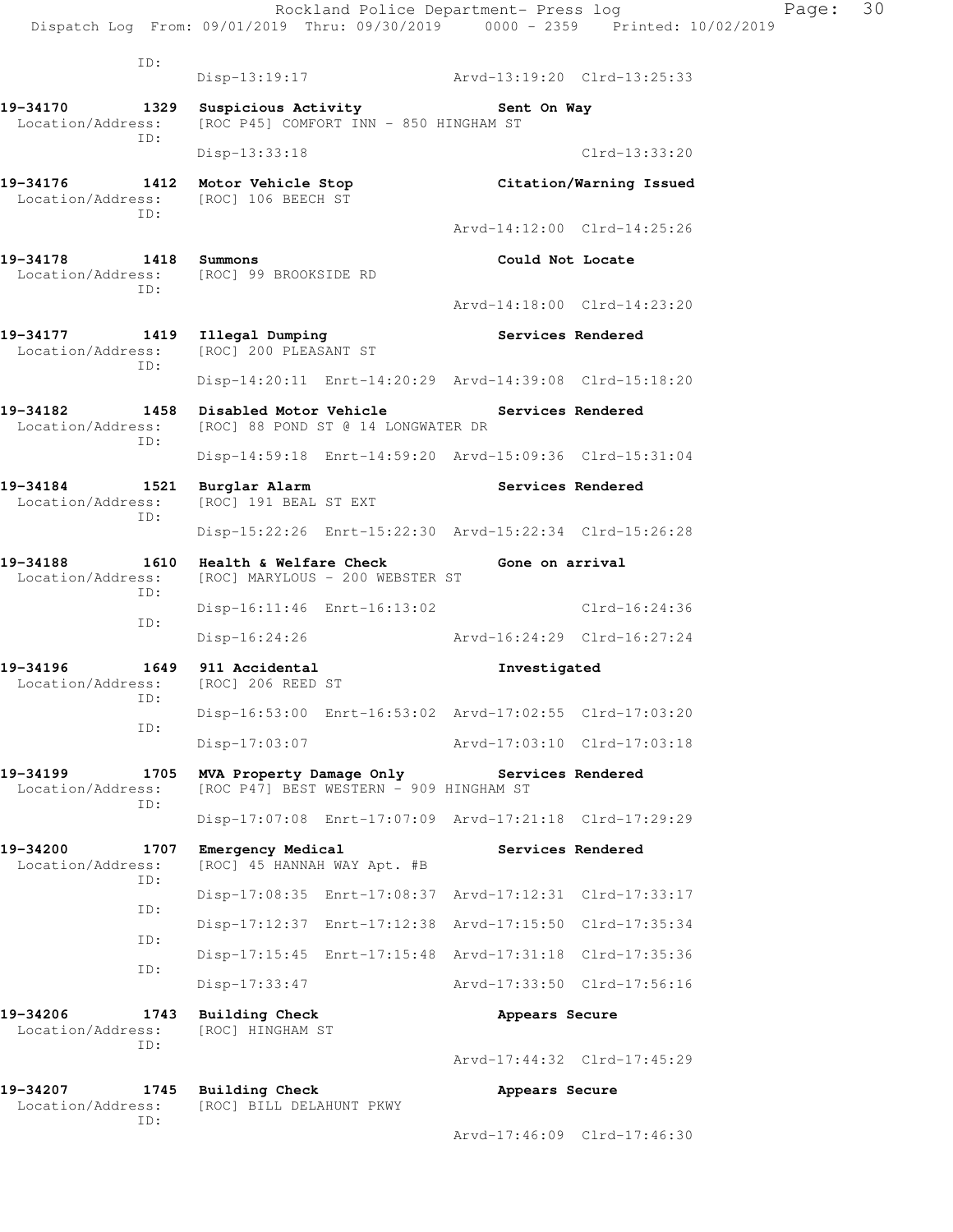Rockland Police Department- Press log Page: 31 Dispatch Log From: 09/01/2019 Thru: 09/30/2019 0000 - 2359 Printed: 10/02/2019

**19-34216 1956 911 Accidental Investigated**  Location/Address: [ROC] 51 MAPLE ST Apt. #422 ID: Disp-19:57:33 Enrt-19:57:47 Arvd-20:03:18 Clrd-20:08:56

**19-34220 2053 Motor Vehicle Stop Citation/Warning Issued**  Location/Address: [ROC] 55 CENTRE AVE @ 16 ARTHUR ST ID: Arvd-20:53:00 Clrd-21:01:25

**19-34227 2326 Building Check Appears Secure**  Location/Address: [ROC] HINGHAM ST ID: Arvd-23:27:06 Clrd-23:27:38

## **For Date: 09/12/2019 - Thursday**

ID:

- **19-34228 0000 SHIFT ASSIGNMENTS No Service**  Location/Address: [ROC P72] ROCKLAND POLICE DEPARTMENT - 490 MARKET ST ID: Arvd-00:00:00 Clrd-00:06:18
- **19-34237 0138 Assist Fire Department Services Rendered**  Location/Address: [ROC] 11 PACIFIC ST Apt. #4 ID:

 Disp-01:39:51 Enrt-01:40:57 Arvd-01:41:09 Clrd-01:52:00 **19-34244 0555 Building Check Building Checked/Secured**  Location/Address: [ROC] UNION ST

Arvd-05:56:18 Clrd-06:12:40

**19-34249 0641 Motor Vehicle Stop Citation/Warning Issued**  Location/Address: [ROC] BY THE SCHOOL - SUMMER ST ID: Arvd-06:41:00 Clrd-06:47:34 ID:

Disp-06:43:12 Arvd-06:43:14 Clrd-06:47:35

**19-34251 0652 Motor Vehicle Stop Verbal Warning**  Vicinity of: [ROC] CONCORD ST ID:

Arvd-06:52:00 Clrd-06:57:05

## 19-34253 **0703** Warrant Services Rendered

| Location/Address:<br>TD: | [ROC] 396 MARKET ST |                             |
|--------------------------|---------------------|-----------------------------|
| TD:                      | Disp-07:04:40       | Arvd-07:05:48 Clrd-07:17:20 |
| TD:                      | Disp-07:04:40       | Arvd-07:05:52 Clrd-07:17:22 |
|                          | Disp-07:05:57       | Arvd-07:06:01 Clrd-07:19:46 |

**19-34256 0717 Motor Vehicle Collision W/PI Report Follows**  Location/Address: [ROC] WEST WATER ST @ BROOKSIDE RD ID: Disp-07:18:46 Enrt-07:18:52 Arvd-07:19:34 Clrd-07:54:22 ID: Disp-07:18:46 Enrt-07:18:51 Arvd-07:19:19 Clrd-07:54:24 ID:

 Disp-07:19:55 Arvd-07:19:58 Clrd-07:54:25 **19-34281 0801 SHIFT ASSINGMENTS No Service**  Location/Address: [ROC P72] ROCKLAND POLICE DEPARTMENT - 490 MARKET ST **19-34261 0812 Prisioner Transport Services Rendered** 

 Location/Address: [HIN 1] HINGHAM COURT - 28 GEORGE WASHINGTON BLVD ID: Disp-08:12:35 Enrt-08:32:13 Arvd-09:43:52 Clrd-10:38:48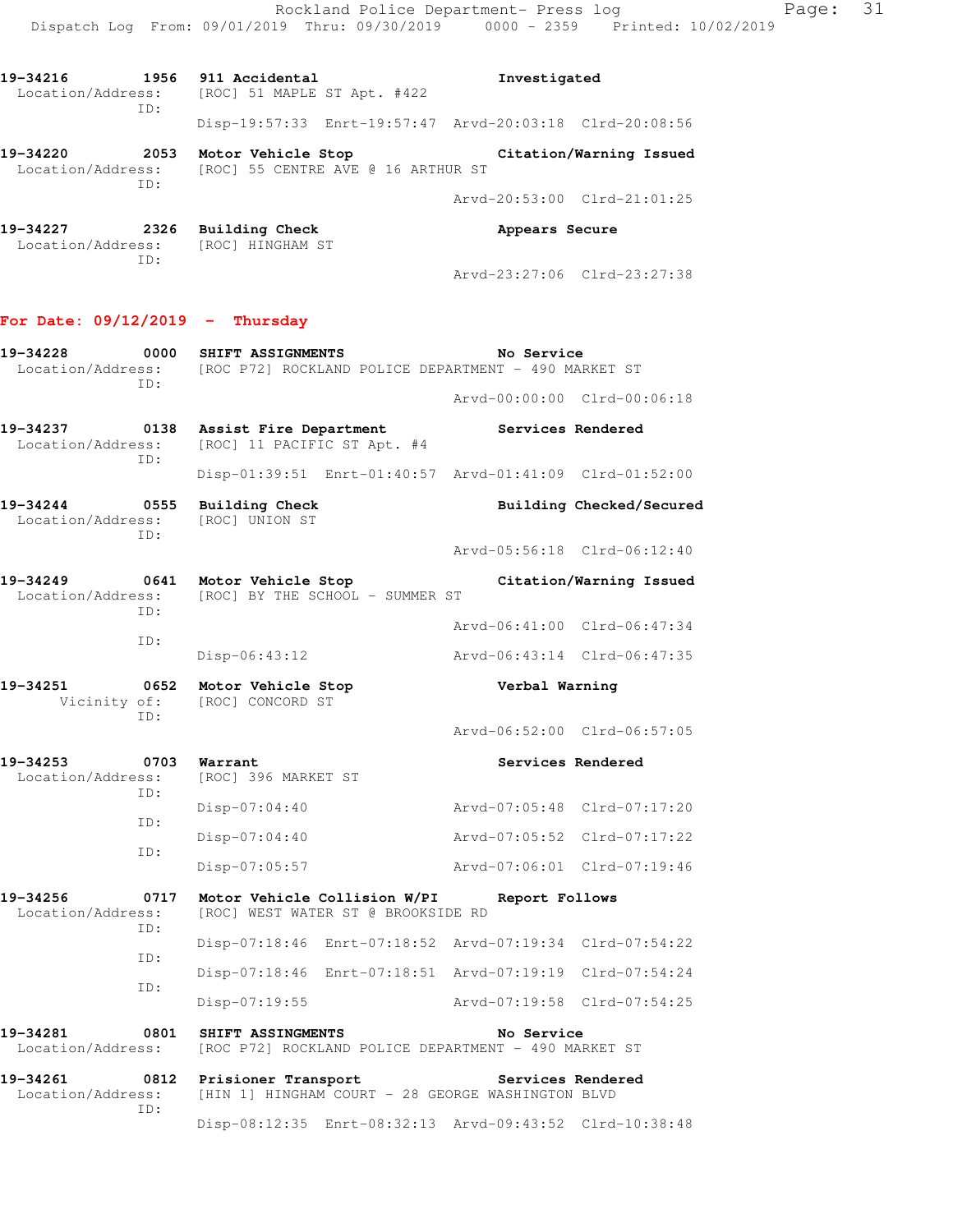Rockland Police Department- Press log Page: 32 Dispatch Log From: 09/01/2019 Thru: 09/30/2019 0000 - 2359 Printed: 10/02/2019 **19-34272 0943 Assist Fire Department Services Rendered**  Location/Address: [ROC P55] HOME DEPOT - 1149 HINGHAM ST ID: Disp-09:43:34 Enrt-09:43:39 Arvd-09:47:34 Clrd-09:56:44 **19-34274 0958 Building Check Building Checked/Secured**  Location/Address: [ROC P45] COMFORT INN - 850 HINGHAM ST ID: Arvd-10:00:32 Clrd-10:07:47 **19-34279 1047 Assault Offenses Investigated**  Location/Address: [ROC 69] SOUTH SHORE REHAB & NURSING - 115 NORTH AVE Apt. #E10 ID: Disp-10:49:03 Enrt-10:49:08 Arvd-10:54:47 Clrd-11:24:37 ID: Disp-10:54:45 Enrt-10:54:52 Arvd-11:02:13 Clrd-11:24:34 **19-34292 1314 Motor Vehicle Stop Verbal Warning**  Location/Address: [ROC] BALL FIELDS - SPRING ST ID: Disp-13:15:32 Arvd-13:15:38 Clrd-13:20:50 ID: Disp-13:15:32 Arvd-13:15:38 Clrd-13:16:05 **19-34295 1323 Assist Public Report Follows**  Location/Address: [ROC P72] ROCKLAND POLICE DEPARTMENT - 490 MARKET ST ID: Disp-13:31:01 Enrt-13:31:03 Arvd-13:31:08 Clrd-14:41:42 **19-34299 1348 Motor Vehicle Stop Summons To Court**  Location/Address: [ROC] 401 VFW DR ID: Arvd-13:48:00 Clrd-14:14:29 19-34302 1432 Assist Public **19-34302** Services Rendered Location/Address: [ROC] 92 VERNON ST ID: Disp-14:35:13 Arvd-14:41:51 Clrd-14:53:50 **19-34304 1439 Motor Vehicle Stop Verbal Warning**  Location/Address: [ROC] 821 SUMMER ST ID: Arvd-14:39:00 Clrd-14:49:38 **19-34305 1442 Police Information Services Rendered**  Location/Address: [ROC P72] ROCKLAND POLICE DEPARTMENT - 490 MARKET ST ID: Disp-14:49:42 Clrd-14:50:52 19-34306 1449 Assist Fire Department **Services Rendered** Location/Address: [ROC] 482 MARKET ST [ROC] 482 MARKET ST ID: Disp-14:50:16 Arvd-14:50:41 Clrd-14:59:27 ID: Disp-14:50:25 Arvd-14:50:41 Clrd-14:51:00 ID: Disp-14:50:34 Arvd-14:50:41 Clrd-14:50:46 ID: Disp-14:50:39 Arvd-14:50:41 Clrd-14:50:48 **19-34308 1501 Assist Public Services Rendered**  Location/Address: [ROC] 77 WILLOW POND DR ID: Disp-15:03:31 Arvd-15:03:47 Clrd-15:19:47 19-34309 1505 Building Check **Building Checked/Secured**  Location/Address: [ROC] BILL DELAHUNT PKWY ID: Arvd-15:07:08 Clrd-15:07:22 **19-34312 1517 Assist Fire Department Services Rendered**  Location/Address: [ROC] 51 WILSON ST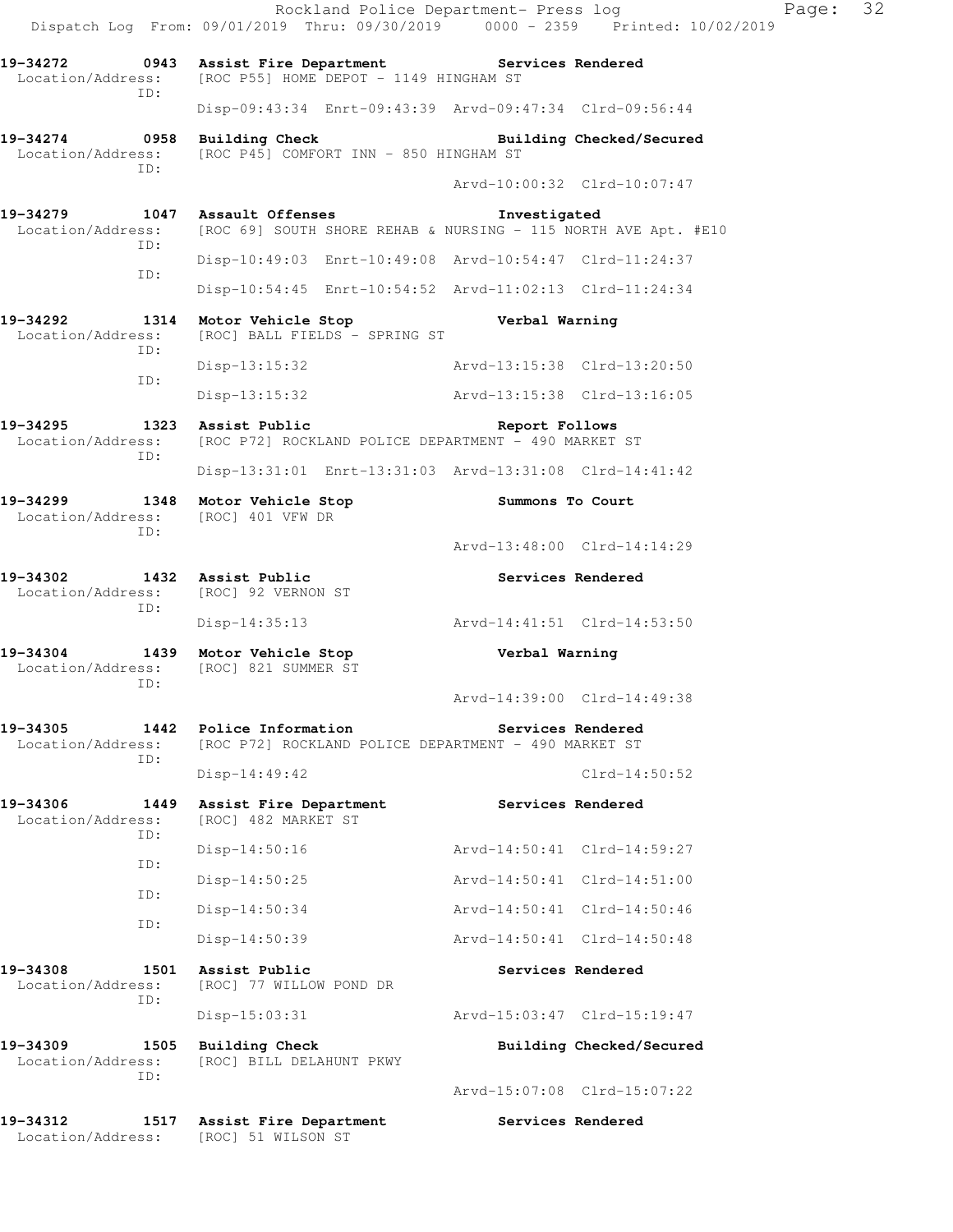Rockland Police Department- Press log Fage: 33 Dispatch Log From: 09/01/2019 Thru: 09/30/2019 0000 - 2359 Printed: 10/02/2019 ID: Disp-15:18:35 Enrt-15:18:36 Arvd-15:25:15 Clrd-15:41:37 EMS Unit: ROCKAM2-Rockland A2 Disp-15:18:46 Clrd-15:19:37 InQrtsUnavl-15:19:46 InSrvce-15:19:46 **19-34316 1603 SHIFT ASSIGNMENTS No Action Required**  Location/Address: [ROC P72] ROCKLAND POLICE DEPARTMENT - 490 MARKET ST **19-34323 1646 Emergency Medical Transported by other means**  Location/Address: [ROC] 89 PLEASANT ST ID: Disp-16:46:55 Enrt-16:47:08 Clrd-17:05:24 ID: Disp-16:47:02 Enrt-16:47:05 Clrd-17:05:20 **19-34340 1934 Disturbance Report Follows**  Location/Address: [ROC P45] COMFORT INN - 850 HINGHAM ST ID: Disp-19:35:28 Enrt-19:35:48 Arvd-19:36:42 Clrd-20:02:06 ID: Disp-19:35:39 Enrt-19:35:43 Arvd-19:36:46 Clrd-20:11:36 ID: Disp-19:40:19 Enrt-19:40:22 Clrd-19:49:57 ID: Disp-19:51:06 Arvd-19:51:09 Clrd-20:35:56 **19-34341 1934 Building Check Services Not Required**  Location/Address: [ROC] MARTHA DR ID: Arvd-19:36:54 Clrd-19:38:59 19-34343 **2033** Building Check **Services Not Required**  Location/Address: [ROC] BILL DELAHUNT PKWY Apt. #277 ID: Arvd-20:35:56 Clrd-20:39:46 **19-34346 2050 Building Check Services Not Required**  Location/Address: [ROC P45] COMFORT INN - 850 HINGHAM ST ID: Arvd-20:52:32 Clrd-20:53:52 **19-34348 2059 Complaint Investigated**  Location/Address: [ROC] THE LODGE - 5 UNION ST ID: Disp-21:01:58 Enrt-21:02:05 Clrd-21:06:41 ID: Disp-21:02:15 Enrt-21:02:20 Clrd-21:06:12 **19-34351 2150 Motor Vehicle Stop Verbal Warning**  Location/Address: [ROC] WEST WATER ST @ BROOKSIDE RD ID: Arvd-21:50:00 Clrd-21:55:10 **19-34356 2229 Building Check Services Not Required**  Location/Address: [ROC] MARTHA DR ID: Arvd-22:31:55 Clrd-22:32:52 19-34357 **2241** Building Check **Services Not Required**  Location/Address: [ROC P45] COMFORT INN - 850 HINGHAM ST ID: Arvd-22:48:54 Clrd-22:51:47

## **For Date: 09/13/2019 - Friday**

**19-34360 0000 SHIFT ASSIGNMENTS Services Rendered**<br>Location/Address: [ROC P72] ROCKLAND POLICE DEPARTMENT - 490 MARKET ST [ROC P72] ROCKLAND POLICE DEPARTMENT - 490 MARKET ST ID: Disp-00:03:07 Clrd-00:12:27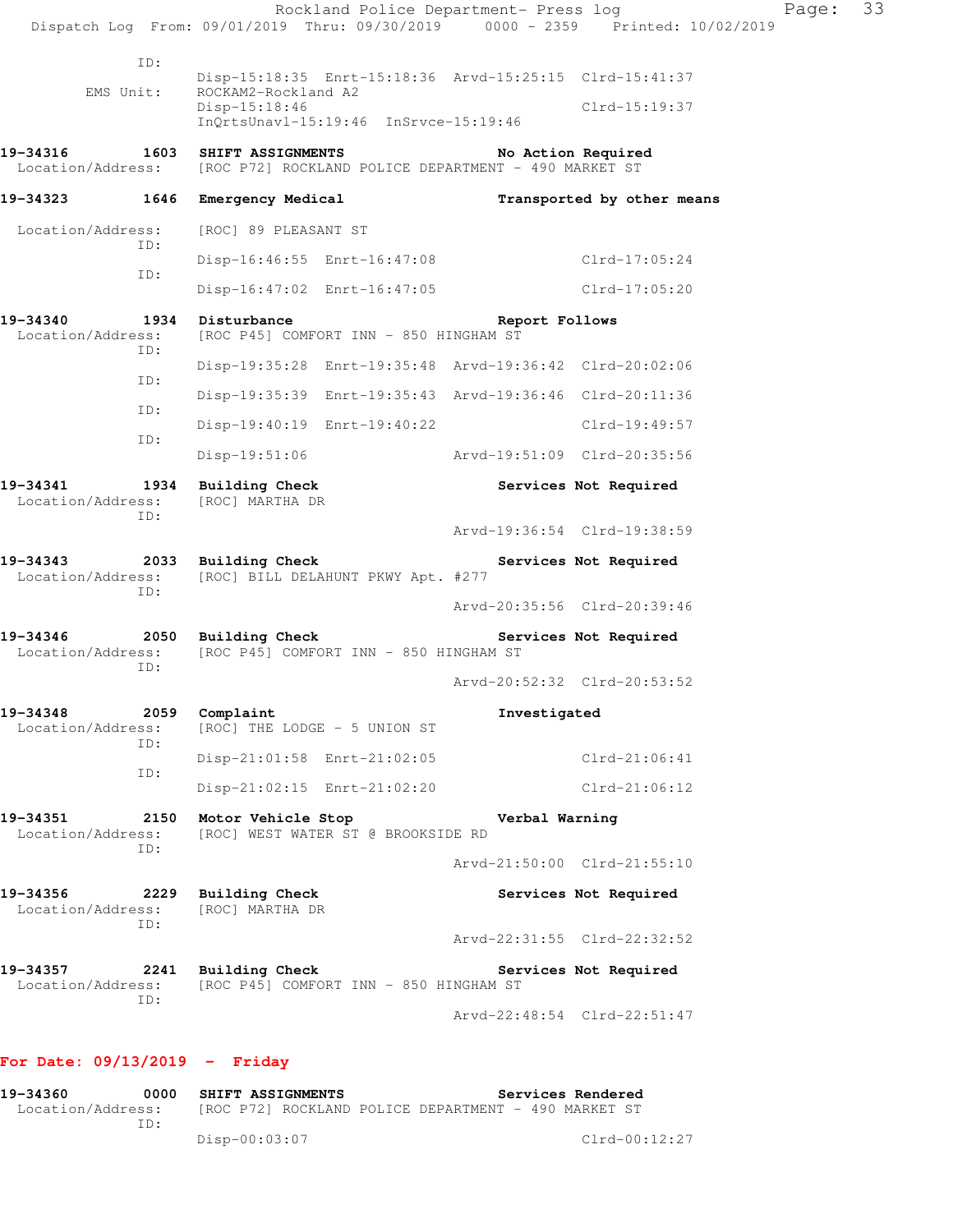**19-34361 0006 Building Check Services Not Required**  Location/Address: [ROC] MARTHA DR ID: Arvd-00:09:23 Clrd-00:13:50 19-34362 **0015** Building Check **Services Not Required**  Location/Address: [ROC P45] COMFORT INN - 850 HINGHAM ST ID: Arvd-00:22:17 Clrd-00:23:55 **19-34372 0506 Assist Fire Department Services Rendered**  Location/Address: [ROC 69] SOUTH SHORE REHAB & NURSING - 115 NORTH AVE Apt. #5 ID: Disp-05:06:59 Enrt-05:07:03 Arvd-05:10:31 Clrd-05:26:41 19-34374 0506 Building Check **Appears Secure**  Location/Address: [ROC] UNION ST ID: Disp-05:07:47 Arvd-05:07:53 Clrd-05:26:05 **19-34376 0546 Motor Vehicle Stop Citation/Warning Issued**  Location/Address: [ROC] BILL DELAHUNT PKWY ID: Arvd-05:46:00 Clrd-05:52:51 ID: Disp-05:52:38 Arvd-05:52:42 Clrd-05:53:45 **19-34377 0554 Follow-Up Investigation No Service**  Location/Address: [ROC] 42 BELMONT ST ID: Arvd-05:54:00 Clrd-05:55:01 ID: Disp-05:54:52 Arvd-05:54:58 Clrd-06:52:01 ID: Disp-06:50:50 Arvd-06:51:43 Clrd-06:51:52 ID: Disp-06:51:35 Arvd-06:52:08 Clrd-07:14:25 19-34386 **0756 Emergency Medical 19-34386 Services Rendered**  Location/Address: [ROC] 2 LAUREN DR ID: Disp-08:08:40 Arvd-08:09:25 Clrd-08:10:18 ID: Disp-08:08:51 Arvd-08:09:15 Clrd-08:09:19 **19-34395 0800 SHIFT ASSIGNMENTS Services Rendered**  Location/Address: [ROC P72] ROCKLAND POLICE DEPARTMENT - 490 MARKET ST 19-34396 **0834** Detail **Services Rendered Services** Rendered Location/Address: [ROC P72] ROCKLAND POLICE DEPARTMENT - 490 MARKET ST **19-34398 0856 General Info Services Rendered**  Location/Address: [ROC P72] ROCKLAND POLICE DEPARTMENT - 490 MARKET ST 19-34402 **0951** General Info **Services Rendered** Location/Address: [ROC] 84 WEYMOUTH ST **19-34403 0952 General Info Services Rendered**  Location/Address: [ROC P72] ROCKLAND POLICE DEPARTMENT - 490 MARKET ST **19-34408 1107 911 Accidental Services Rendered**  Location/Address: [ROC] 34 MACKINLAY WAY ID: Disp-11:10:07 Enrt-11:12:08 Arvd-11:15:44 Clrd-11:15:50 **19-34415 1148 Animal Complaint Citation/Warning Issued**  Location/Address: [ROC] 83 PACIFIC ST ID: Disp-11:51:35 Clrd-11:53:27 **19-34417 1207 Animal Complaint Citation/Warning Issued**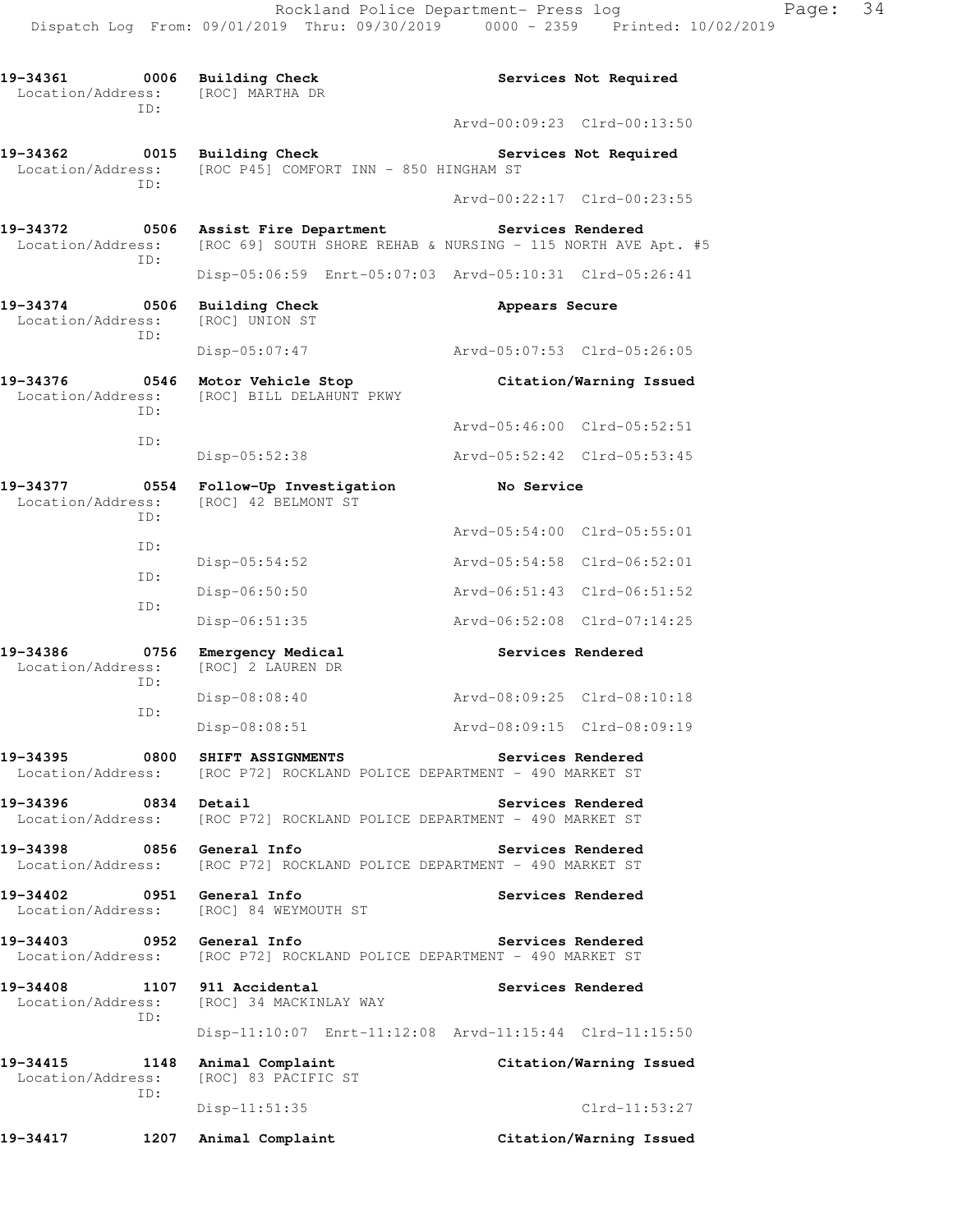|                                                                                 | Rockland Police Department- Press log<br>Dispatch Log From: 09/01/2019 Thru: 09/30/2019 0000 - 2359 Printed: 10/02/2019 |                | Page:                       | 35 |
|---------------------------------------------------------------------------------|-------------------------------------------------------------------------------------------------------------------------|----------------|-----------------------------|----|
| Location/Address:                                                               | [ROC] 78 VERNON ST                                                                                                      |                |                             |    |
| ID:                                                                             | $Disp-12:07:58$                                                                                                         |                | Arvd-12:08:08 Clrd-12:12:51 |    |
| 19-34418 1213<br>Location/Address:                                              | Animal Complaint<br>[ROC] 381 WEST WATER ST                                                                             |                | Citation/Warning Issued     |    |
| ID:                                                                             | Disp-12:14:21 Enrt-12:14:35                                                                                             |                | Clrd-12:36:15               |    |
| 19-34419<br>Location:                                                           | 1220 1/2 PERSONAL Time off<br>[ROC]                                                                                     |                | Services Rendered           |    |
| 19-34425 1302 Motor Vehicle Stop<br>Location/Address: [ROC] 130 PLAIN ST<br>ID: |                                                                                                                         |                | Citation/Warning Issued     |    |
|                                                                                 |                                                                                                                         |                | Arvd-13:02:00 Clrd-13:11:54 |    |
| Location/Address: [ROC] 169 REED ST<br>ID:                                      | 19-34429 1341 Motor Vehicle Stop                                                                                        | Verbal Warning |                             |    |
|                                                                                 |                                                                                                                         |                | Arvd-13:41:00 Clrd-13:49:20 |    |
| 19-34454 1345 Animal Complaint                                                  | Location/Address: [ROC] 127 WEST WATER ST                                                                               |                | Services Rendered           |    |
| 19-34438 1442 Disturbance<br>Location/Address:<br>ID:                           | [ROC] 399 WEBSTER ST                                                                                                    | Report Follows |                             |    |
| ID:                                                                             | $Disp-14:44:01$                                                                                                         |                | Arvd-14:44:08 Clrd-15:00:46 |    |
| ID:                                                                             | $Disp-14:44:01$                                                                                                         |                | Arvd-14:44:08 Clrd-15:00:47 |    |
|                                                                                 | Disp-14:44:01                                                                                                           |                | Arvd-14:44:08 Clrd-15:00:49 |    |
| 19-34455 1510<br>Location/Address:                                              | Animal Complaint<br>[ROC] 4 NELSON RD                                                                                   |                | Services Rendered           |    |
| $19 - 34442$                                                                    | 1512 Detail<br>Location/Address: [ROC P72] ROCKLAND POLICE DEPARTMENT - 490 MARKET ST                                   |                | Services Rendered           |    |
| $19 - 34443$                                                                    | 1521 Detail<br>Location/Address: [ROC P72] ROCKLAND POLICE DEPARTMENT - 490 MARKET ST                                   |                | Services Rendered           |    |
| 19-34456<br>Location/Address:                                                   | 1521 Animal Complaint<br>[ROC] 845 LIBERTY ST                                                                           |                | Services Rendered           |    |
| 19-34457<br>1535<br>Location/Address:                                           | Animal Complaint<br>[ROC] 37 CHRISTINE AVE                                                                              |                | Services Rendered           |    |
| 19-34449<br>1544<br>Location/Address:                                           | Assist Fire Department<br>[ROC] 733 SUMMER ST                                                                           |                | Services Rendered           |    |
| ID:                                                                             | $Disp-15:47:23$                                                                                                         |                | Arvd-15:47:27 Clrd-15:56:24 |    |
| 19-34458<br>1545<br>Location/Address:                                           | Animal Complaint<br>[ROC] 315 REED ST                                                                                   |                | Services Rendered           |    |
| 19-34451 1603 General Info<br>Location/Address:                                 | [ROC P72] ROCKLAND POLICE DEPARTMENT - 490 MARKET ST                                                                    |                | Services Rendered           |    |
| ID:                                                                             |                                                                                                                         |                | Arvd-16:03:00 Clrd-16:05:24 |    |
| 19-34461<br>Vicinity of:                                                        | 1641 Disturbance<br>[ROC P106] ROCKLAND HIGH SCHOOL - 52 MACKINLAY WAY                                                  |                | Services Rendered           |    |
| ID:                                                                             | Disp-16:42:35 Enrt-16:42:42 Arvd-16:55:04 Clrd-16:55:07                                                                 |                |                             |    |
| 19-34464<br>Location/Address:                                                   | 1658 Assist Public<br>[ROC] 290 WEBSTER ST                                                                              |                | Services Rendered           |    |
| ID:                                                                             |                                                                                                                         |                | Arvd-16:58:00 Clrd-17:06:29 |    |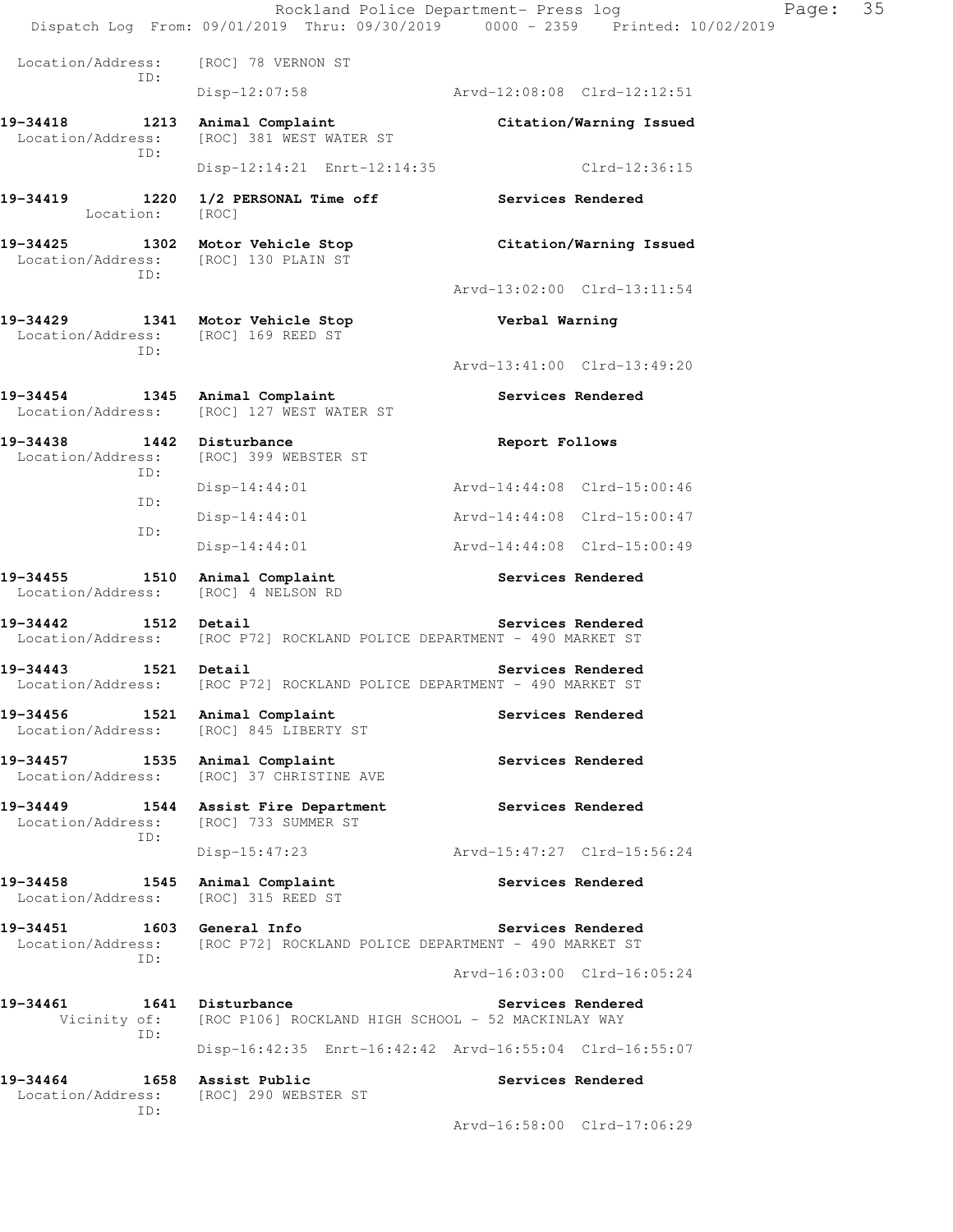|                                                                               |     |                                                    |                                    | Rockland Police Department- Press log                            | Dispatch Log From: 09/01/2019 Thru: 09/30/2019 0000 - 2359 Printed: 10/02/2019 | Page: | 36 |
|-------------------------------------------------------------------------------|-----|----------------------------------------------------|------------------------------------|------------------------------------------------------------------|--------------------------------------------------------------------------------|-------|----|
| 19-34468 1715 Burglar Alarm<br>Location/Address:                              |     |                                                    |                                    | Investigated<br>[ROC] ROCKLAND WATER DEPARTMENT - 366 CENTRE AVE |                                                                                |       |    |
|                                                                               | TD: |                                                    |                                    | Disp-17:17:22 Enrt-17:17:37 Arvd-17:26:15 Clrd-17:32:19          |                                                                                |       |    |
| 19-34474 1753 General Info<br>Location/Address:                               |     |                                                    |                                    | No Service<br>[ROC 60] SPRING GATE APARTMENTS - 52 HANNAH WAY    |                                                                                |       |    |
| 19-34494 1923 MVA Property Damage Only Services Rendered<br>Location/Address: | TD: | [ROC] 321 UNION ST                                 |                                    |                                                                  |                                                                                |       |    |
|                                                                               |     |                                                    |                                    |                                                                  | Arvd-19:23:00 Clrd-19:37:35                                                    |       |    |
| 19-34492 1932 Motor Vehicle Stop<br>Location/Address:                         | ID: | [ROC] PLAIN ST                                     |                                    | Report Follows                                                   |                                                                                |       |    |
|                                                                               |     |                                                    |                                    | Disp-19:33:13 Enrt-19:33:17 Arvd-19:33:19 Clrd-20:06:29          |                                                                                |       |    |
|                                                                               | ID: | $Disp-19:40:07$                                    |                                    | Arvd-19:40:13 Clrd-19:42:39                                      |                                                                                |       |    |
|                                                                               | ID: | $Disp-20:05:16$                                    |                                    | Arvd-20:05:19 Clrd-20:19:31                                      |                                                                                |       |    |
| 19-34495<br>Location/Address:                                                 |     | 1946 911 Hang Up<br>[ROC] 37 LINDEN ST             |                                    | Investigated                                                     |                                                                                |       |    |
|                                                                               | ID: |                                                    |                                    | Disp-19:48:24 Enrt-19:48:27 Arvd-19:50:24 Clrd-20:16:40          |                                                                                |       |    |
|                                                                               | ID: |                                                    |                                    | Disp-19:48:53 Enrt-19:48:53 Arvd-19:50:20 Clrd-20:01:37          |                                                                                |       |    |
| 19-34496<br>Location/Address:                                                 | ID: | 1959 Lockout<br>[ROC] 347 MARKET ST                |                                    |                                                                  | Services Rendered                                                              |       |    |
|                                                                               |     | Disp-20:00:04                                      |                                    | Arvd-20:00:07 Clrd-20:12:39                                      |                                                                                |       |    |
| 19-34499<br>Location/Address:                                                 | ID: | [ROC] 10 WINTER CIR                                |                                    | 2016 Health & Welfare Check The Services Rendered                |                                                                                |       |    |
|                                                                               |     |                                                    |                                    | Disp-20:17:55 Enrt-20:18:27 Arvd-20:22:22 Clrd-20:33:52          |                                                                                |       |    |
| 19-34500 2037 Assist Public<br>Location/Address:                              | TD: | [ROC] 186 CRESCENT ST                              |                                    |                                                                  | Services Rendered                                                              |       |    |
|                                                                               |     |                                                    |                                    |                                                                  | Arvd-20:37:00 Clrd-20:58:44                                                    |       |    |
| 19-34508<br>Location/Address:                                                 | ID: |                                                    | [ROC] RT 3 NB SOUTH OF EXIT 14     | 2206 Assist Other Agency <b>Example 2206</b> Assistance          |                                                                                |       |    |
|                                                                               | ID: |                                                    |                                    | Disp-22:08:27 Enrt-22:08:31 Arvd-22:22:16 Clrd-22:36:43          |                                                                                |       |    |
|                                                                               |     |                                                    |                                    | Disp-22:20:41 Enrt-22:20:44 Arvd-22:22:25 Clrd-22:37:55          |                                                                                |       |    |
| 19-34513<br>Location/Address:                                                 | ID: | 2223 Assist Public                                 |                                    | [ROC P72] ROCKLAND POLICE DEPARTMENT - 490 MARKET ST             | Services Rendered                                                              |       |    |
|                                                                               |     |                                                    |                                    |                                                                  | Arvd-22:23:00 Clrd-22:40:11                                                    |       |    |
| 19-34511<br>Location/Address:                                                 | ID: | 2230 Motor Vehicle Complaint<br>[ROC] 62 SUMMIT ST |                                    | Report Follows                                                   |                                                                                |       |    |
|                                                                               | ID: | Disp-22:32:08                                      |                                    | Arvd-22:32:12 Clrd-22:55:03                                      |                                                                                |       |    |
|                                                                               | ID: | $Disp-22:35:49$                                    |                                    | Arvd-22:35:52 Clrd-22:52:38                                      |                                                                                |       |    |
|                                                                               |     | Disp-22:38:18                                      |                                    | Arvd-22:38:21 Clrd-22:52:07                                      |                                                                                |       |    |
| 19-34515<br>Vicinity of:                                                      | ID: | 2309 Disabled Motor Vehicle                        | [ROC P98] RITE AID - 201 MARKET ST | No Service                                                       |                                                                                |       |    |
|                                                                               |     |                                                    |                                    |                                                                  | Arvd-23:09:00 Clrd-23:12:29                                                    |       |    |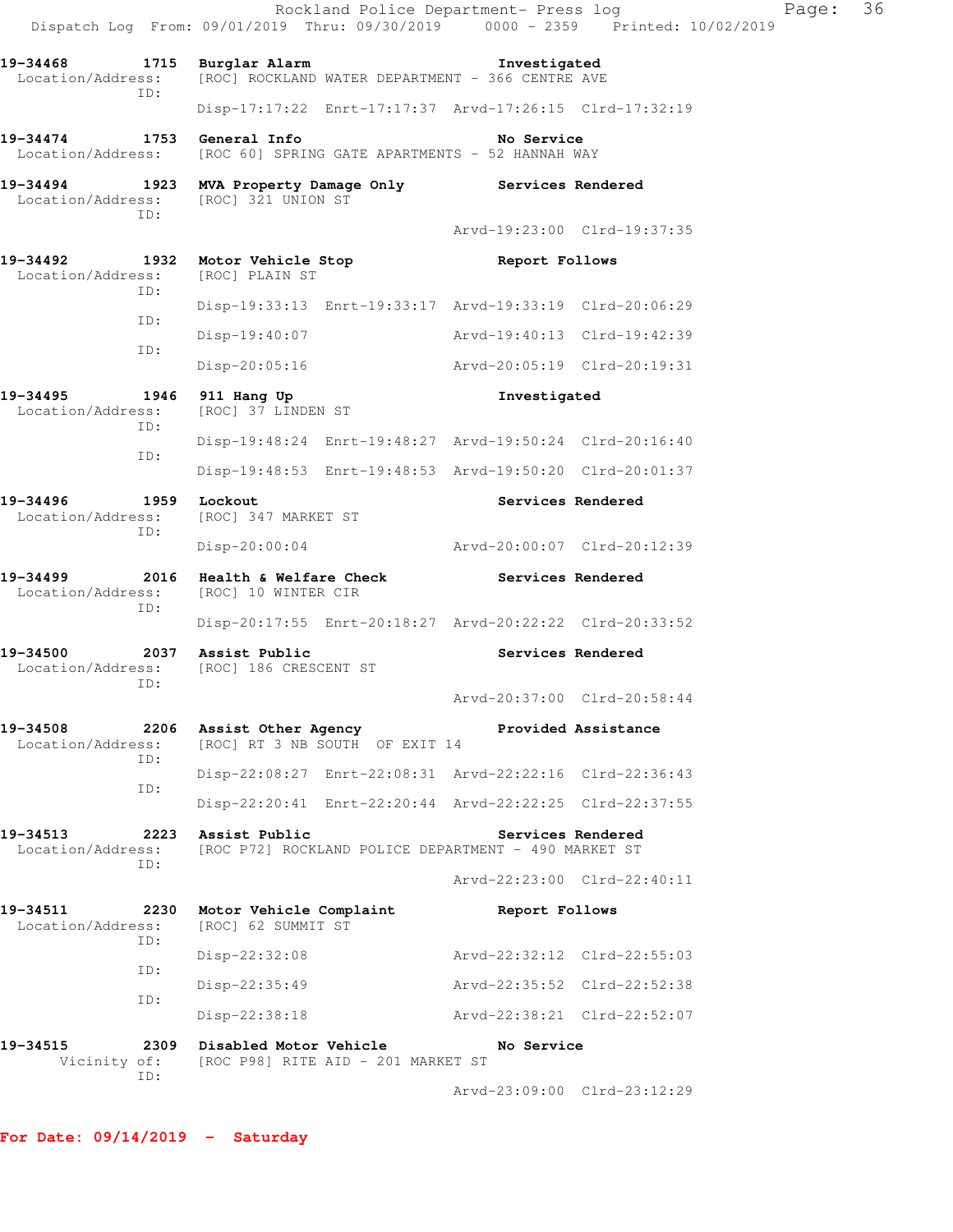**19-34524 0000 SHIFT ASSIGNMENTS Services Rendered**  Location/Address: [ROC P72] ROCKLAND POLICE DEPARTMENT - 490 MARKET ST ID: Disp-00:00:00 Clrd-00:14:53 **19-34520 0005 Suspicious Activity Investigated**  Location/Address: [ROC 17] E.T. WRIGHT SHOE FACTORY - 379 LIBERTY ST ID: Disp-00:06:06 Enrt-00:06:11 Arvd-00:09:02 Clrd-00:14:45 **19-34525 0022 911 Hang Up Services Rendered**  Location/Address: [ROC] 7 INDIAN HEAD LN ID: Disp-00:27:25 Enrt-00:27:46 Arvd-00:33:46 Clrd-00:40:23 **19-34526 0023 Motor Vehicle Complaint Provided Assistance Location/Address:** [ROC] HINGHAM ST Location/Address: ID: Disp-00:25:45 Enrt-00:25:49 Arvd-00:29:00 Clrd-00:40:15 ID: Disp-00:27:12 Enrt-00:27:15 Arvd-00:28:56 Clrd-00:40:11 **19-34528 0041 Motor Vehicle Stop Citation/Warning Issued**  Vicinity of: [ROC] 105 PLAIN ST ID: Disp-00:44:25 Enrt-00:44:29 Arvd-00:44:31 Clrd-01:02:49 ID: Disp-00:56:41 Enrt-00:56:44 Arvd-00:56:50 Clrd-01:02:53 **19-34532 0144 Suspicious Activity Arrest(s) Made**  Location/Address: [ROC] 110 MARTHA DR ID: Disp-01:44:46 Enrt-01:45:46 Arvd-01:48:14 Clrd-02:10:53 ID: Disp-01:44:53 Enrt-01:45:56 Arvd-01:49:16 Clrd-02:10:57 **19-34541 0526 Burglar Alarm Building Checked/Secured**  Location/Address: [ROC P113] NATIONAL COATING - 105 INDUSTRIAL WAY ID: Disp-05:28:56 Enrt-05:29:06 Arvd-05:31:48 Clrd-05:42:00 **19-34542 0530 Building Check Appears Secure**  Location/Address: [ROC] UNION ST ID: Disp-05:31:20 Arvd-05:31:26 Clrd-05:56:04 **19-34545 0701 Follow-Up Investigation Investigated**  Location/Address: [ROC] 114 HINGHAM ST ID: Arvd-07:01:00 Clrd-07:21:03 **19-34550 0806 General Info Services Rendered**  Location/Address: [ROC P72] ROCKLAND POLICE DEPARTMENT - 490 MARKET ST **19-34552 0813 Larceny / Forgery/ Fraud Services Rendered**  Location/Address: [ROC] 294 HOWARD ST ID: Disp-08:17:38 Enrt-08:17:49 Clrd-08:45:09 ID: Disp-08:31:41 Enrt-08:31:46 Clrd-08:39:31 **19-34558 0944 Assist Public Services Rendered**  Location/Address: [ROC] CONCORD ST ID: Disp-09:48:47 Enrt-09:49:13 Clrd-10:22:15 **19-34562 1004 Larceny / Forgery/ Fraud Services Rendered**  Location/Address: [ROC] 197 MYRTLE ST ID: Disp-10:09:51 Clrd-10:10:13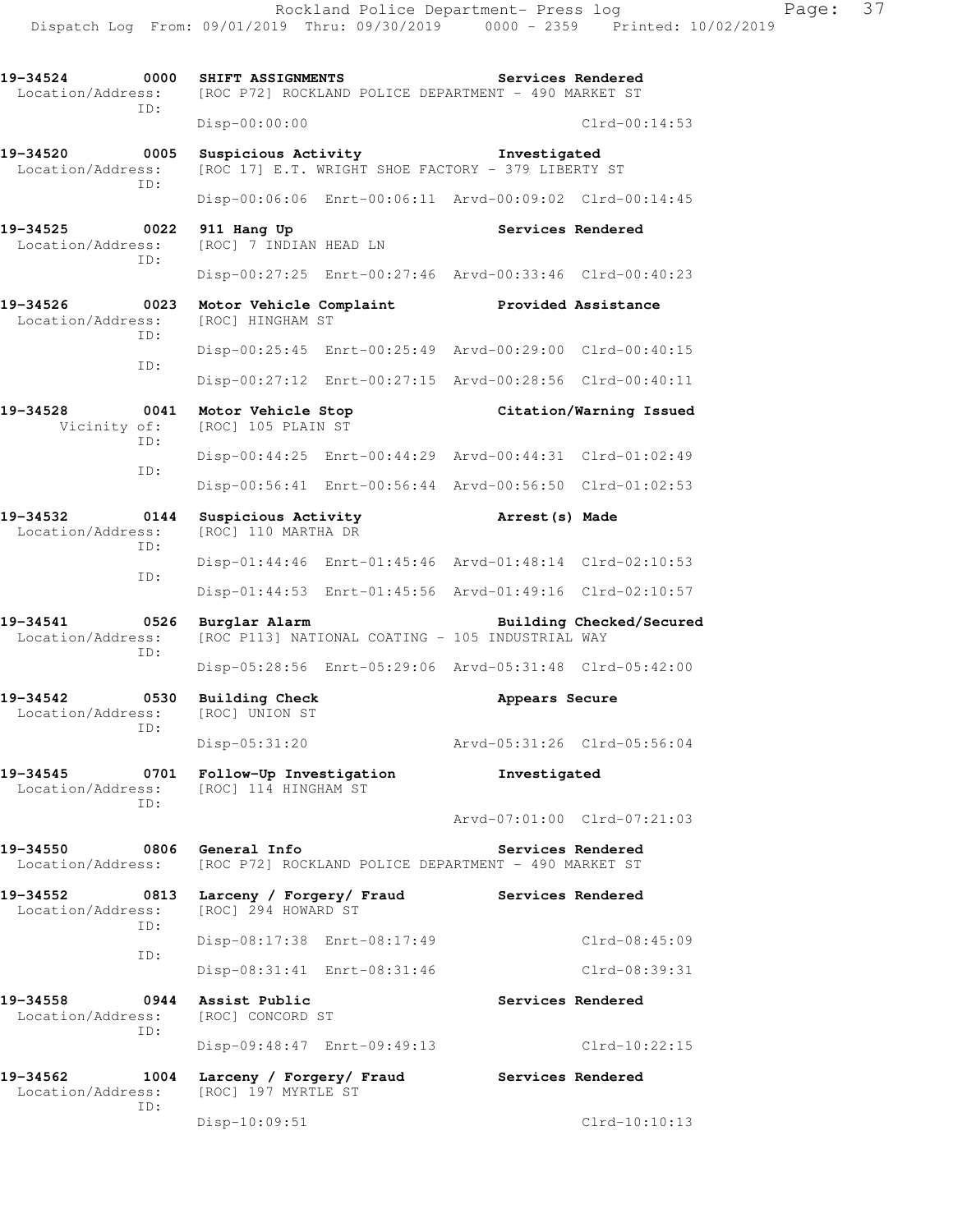Rockland Police Department- Press log Fage: 38 Dispatch Log From: 09/01/2019 Thru: 09/30/2019 0000 - 2359 Printed: 10/02/2019

**19-34561 1008 Suspicious Activity Services Rendered**  Location/Address: [ROC] 202 MARKET ST ID: Arvd-10:08:00 Clrd-10:10:24 ID: Disp-10:09:44 Arvd-10:09:48 Clrd-10:22:29 ID: Disp-10:10:10 Arvd-10:10:17 Clrd-10:22:32 **19-34564 1020 Disturbance Services Rendered**  Location/Address: [ROC 63] MIKES PIZZA - 315 UNION ST ID: Disp-10:23:50 Arvd-10:24:04 Clrd-10:26:54 ID: Disp-10:23:59 Arvd-10:24:04 Clrd-10:24:24 19-34565 1022 Disturbance **1023** 19-34565 Gone on arrival Location/Address: [ROC] 16 PARK ST @ 305 UNION ST ID: Disp-10:25:02 Arvd-10:25:35 Clrd-10:27:55 ID: Disp-10:25:02 Arvd-10:25:31 Clrd-10:27:49 **19-34567 1111 General Info Services Rendered**  Location/Address: [ROC P72] ROCKLAND POLICE DEPARTMENT - 490 MARKET ST **19-34571 1140 Assist Public Investigated**  Location/Address: [ROC] 898 UNION ST ID: Disp-11:43:03 Enrt-11:43:53 Arvd-11:47:06 Clrd-12:26:05 **19-34579 1319 Police Information Services Rendered**  Location/Address: [ROC P72] ROCKLAND POLICE DEPARTMENT - 490 MARKET ST ID: Disp-13:21:51 Clrd-13:22:01 **19-34580 1320 Assist Fire Department Services Rendered**  Location/Address: [ROC] 7 BOXBERRY LN ID: Disp-13:22:10 Clrd-13:24:30 ID: Disp-13:24:19 Enrt-13:24:26 Arvd-13:27:21 Clrd-13:31:46 **19-34581 1328 Follow-Up Investigation Investigated**  Location/Address: [ROC] 99 BROOKSIDE RD ID: Arvd-13:28:00 Clrd-13:38:28 **19-34585 1351 Breaking & Entering Investigated**  Location/Address: [ROC] 29 HATHERLY RD ID: Disp-13:53:51 Arvd-13:59:19 Clrd-14:07:06 **19-34586 1352 Assist Public Services Rendered**  Location/Address: [ROC] 141 VERNON ST ID: Disp-13:55:22 Clrd-13:56:14 19-34587 1400 Building Check **Services Rendered**  Location/Address: [ROC] HINGHAM ST ID: Arvd-14:00:31 Clrd-14:00:51 **19-34589 1400 Building Check Services Rendered**  Location/Address: [ROC] BILL DELAHUNT PKWY ID: Arvd-14:09:53 Clrd-14:57:27 **19-34591 1409 Assist Fire Department Services Rendered**  Location/Address: [ROC 60] SPRING GATE APARTMENTS - 92 MARTHA DR Apt. #D ID: Disp-14:13:12 Arvd-14:14:42 Clrd-14:19:40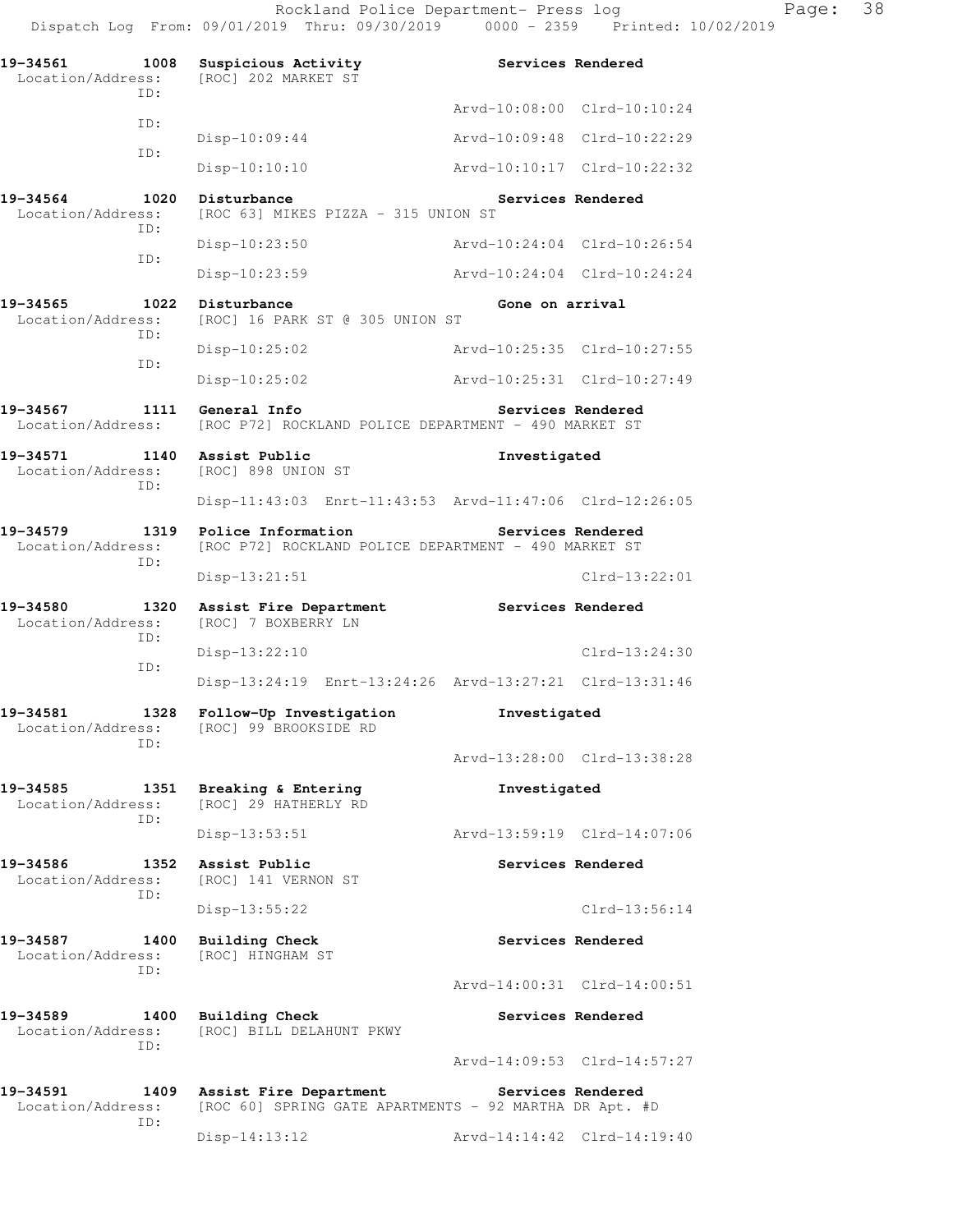Dispatch Log From: 09/01/2019 Thru: 09/30/2019 0000 - 2359 Printed: 10/02/2019 **19-34606 1604 General Info Services Not Required**  Location/Address: [ROC P72] ROCKLAND POLICE DEPARTMENT - 490 MARKET ST ID: Arvd-16:04:00 Clrd-16:06:23 **19-34610 1636 Building Check Appears Secure**  Location/Address: [ROC P47] BEST WESTERN - 909 HINGHAM ST ID: Arvd-16:36:44 Clrd-16:37:16 **19-34612 1706 Motor Vehicle Stop Verbal Warning**  Location/Address: [ROC] EAST WATER ST @ SUNNYBANK AVE ID: Arvd-17:06:00 Clrd-17:10:31 19-34613 1716 Assist Public **19-34613** Services Rendered Location/Address: [ROC] MARKET ST ID: Arvd-17:16:00 Clrd-17:33:15 **19-34617 1730 Emergency Medical Transported to Hospital**  Location/Address: [ROC] 776 UNION ST<br>EMS Unit: ROCKAM1-Rockland A ROCKAM1-Rockland A1 Disp-17:31:23 Enrt-17:31:36 Arvd-17:32:41 Clrd-17:47:46 Hosp-17:54:14 ClrHosp-18:57:30 InQrtsUnavl-19:05:36 InSrvce-19:05:39 Fire Unit: ROCKEN1-Pumper-Rockland Engine 1 Disp-17:31:30 Enrt-17:31:33 Arvd-17:32:38 Clrd-17:47:49 InQrtsUnavl-17:50:31 InSrvce-17:50:34 ID: Disp-17:32:27 Enrt-17:32:32 Clrd-17:35:13 **19-34618 1732 Emergency Medical Transported to Hospital**  Location/Address: [ROC] 776 UNION ST ID: Disp-17:33:34 Arvd-17:33:53 Clrd-17:45:36 ID: Disp-17:33:42 Arvd-17:33:53 Clrd-17:45:36 ID: Disp-17:33:49 Arvd-17:33:53 Clrd-17:45:22 **19-34619 1753 Suspicious Activity Arrest(s) Made**  Location/Address: [ROC P51] HOLIDAY INN - 929 HINGHAM ST ID: Arvd-17:53:00 Clrd-18:27:18 ID: Disp-17:55:20 Enrt-17:55:24 Arvd-17:55:27 Clrd-18:27:24 ID: Disp-18:14:14 Arvd-18:14:18 Clrd-18:27:21 **19-34630 2000 Disturbance Investigated**  Location/Address: [ROC] BILL DELAHUNT PKWY ID: Disp-20:04:30 Clrd-20:04:47 ID: Disp-20:05:05 Clrd-20:05:47 ID: Disp-20:05:56 Enrt-20:05:59 Arvd-20:08:29 Clrd-20:22:53 ID: Disp-20:06:04 Enrt-20:06:07 Arvd-20:14:52 Clrd-20:25:24 19-34631 2002 Disturbance **Cone Gone on arrival** Location/Address: [ROC] 110 MARTHA DR Apt. #E ID: Disp-20:04:21 Enrt-20:04:25 Clrd-20:04:30 ID: Disp-20:04:47 Enrt-20:05:01 Arvd-20:10:44 Clrd-20:35:24 ID: Disp-20:04:57 Enrt-20:05:01 Clrd-20:05:05 ID: Disp-20:05:47 Enrt-20:05:52 Arvd-20:16:01 Clrd-20:35:31

Rockland Police Department- Press log Fage: 39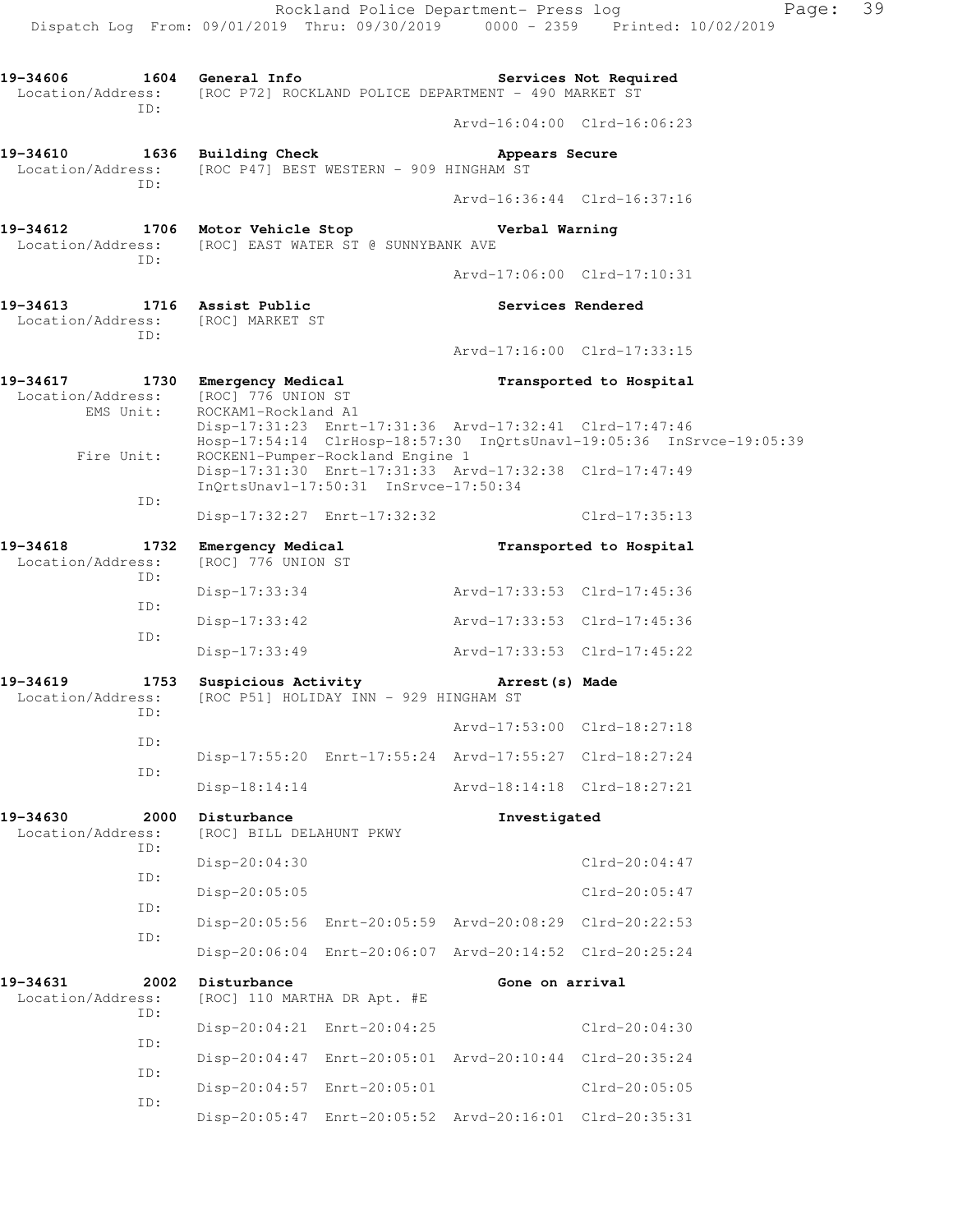**19-34635 2102 Larceny / Forgery/ Fraud Services Rendered**  Location/Address: [ROC] 129 MARKET ST ID: Disp-21:03:49 Enrt-21:04:00 Clrd-21:10:50 19-34636 2108 Animal Complaint **Services Rendered** Location/Address: [ROC P72] ROCKLAND POLICE DEPARTMENT - 490 MARKET ST ID: Disp-21:09:56 Clrd-21:12:20 ID: Disp-21:12:10 Enrt-21:12:16 Arvd-21:12:48 Clrd-21:16:26 **19-34638 2132 Motor Vehicle Complaint Gone on arrival**  Location/Address: [ROC] 115 J A DUNN MEM DR ID: Disp-21:34:19 Enrt-21:36:23 Arvd-21:51:36 Clrd-21:52:59 **19-34642 2219 Motor Vehicle Stop Citation/Warning Issued**  Vicinity of: [ROC P93] THE BANNER - 167 UNION ST ID: Arvd-22:19:00 Clrd-22:37:28 19-34645 2304 Noise Complaint **Peace Restored** Vicinity of: [ROC] 821 UNION ST @ 1 VFW DR ID: Disp-23:06:31 Enrt-23:06:39 Arvd-23:10:31 Clrd-23:19:04 ID: Disp-23:06:31 Enrt-23:06:40 Arvd-23:11:12 Clrd-23:19:01 **19-34646 2317 Disabled Motor Vehicle Services Rendered**  Location/Address: [ROC] HINGHAM ST ID: Disp-23:19:11 Enrt-23:19:15 Arvd-23:27:40 Clrd-23:46:12 ID: Disp-23:40:49 Enrt-23:40:57 Arvd-23:41:00 Clrd-09/15/2019 @ 00:14:26 **19-34647 2325 Motor Vehicle Stop No Action Required**  Location/Address: [ROC P88] KATHY CORRIGAN'S - 406 VFW DR ID:

Disp-23:27:35 Arvd-23:27:39 Clrd-23:33:00

Disp-07:56:23 Clrd-07:56:30

### **For Date: 09/15/2019 - Sunday**

| 19-34650<br>Location/Address: | 0000<br>ID: | SHIFT ASSIGNMENTS<br>[ROC P72] ROCKLAND POLICE DEPARTMENT - 490 MARKET ST<br>$Disp-00:18:52$ | Services Rendered<br>$Clrd-00:18:57$                    |
|-------------------------------|-------------|----------------------------------------------------------------------------------------------|---------------------------------------------------------|
| 19–34654                      | 0100<br>TD: | Disturbance<br>Vicinity of: [ROC] CENTRE AVE                                                 | Peace Restored                                          |
|                               |             |                                                                                              | Arvd-01:00:00 Clrd-01:14:32                             |
|                               | TD:         |                                                                                              | Disp-01:02:56 Enrt-01:03:00 Arvd-01:03:03 Clrd-01:10:19 |
| 19-34661<br>Location/Address: | 0558<br>TD: | Building Check<br>[ROC] UNION ST                                                             | Building Checked/Secured                                |
|                               |             |                                                                                              | Arvd-05:59:32 Clrd-06:26:04                             |
| 19-34662<br>Location/Address: | 0600<br>TD: | Building Check<br>[ROC] HINGHAM ST                                                           | Services Rendered                                       |
|                               |             |                                                                                              | Arvd-06:01:21 Clrd-06:01:50                             |
| 19-34668<br>Location/Address: | 0747<br>ID: | Suspicious Activity<br>[ROC] 137 PACIFIC ST                                                  | Services Rendered                                       |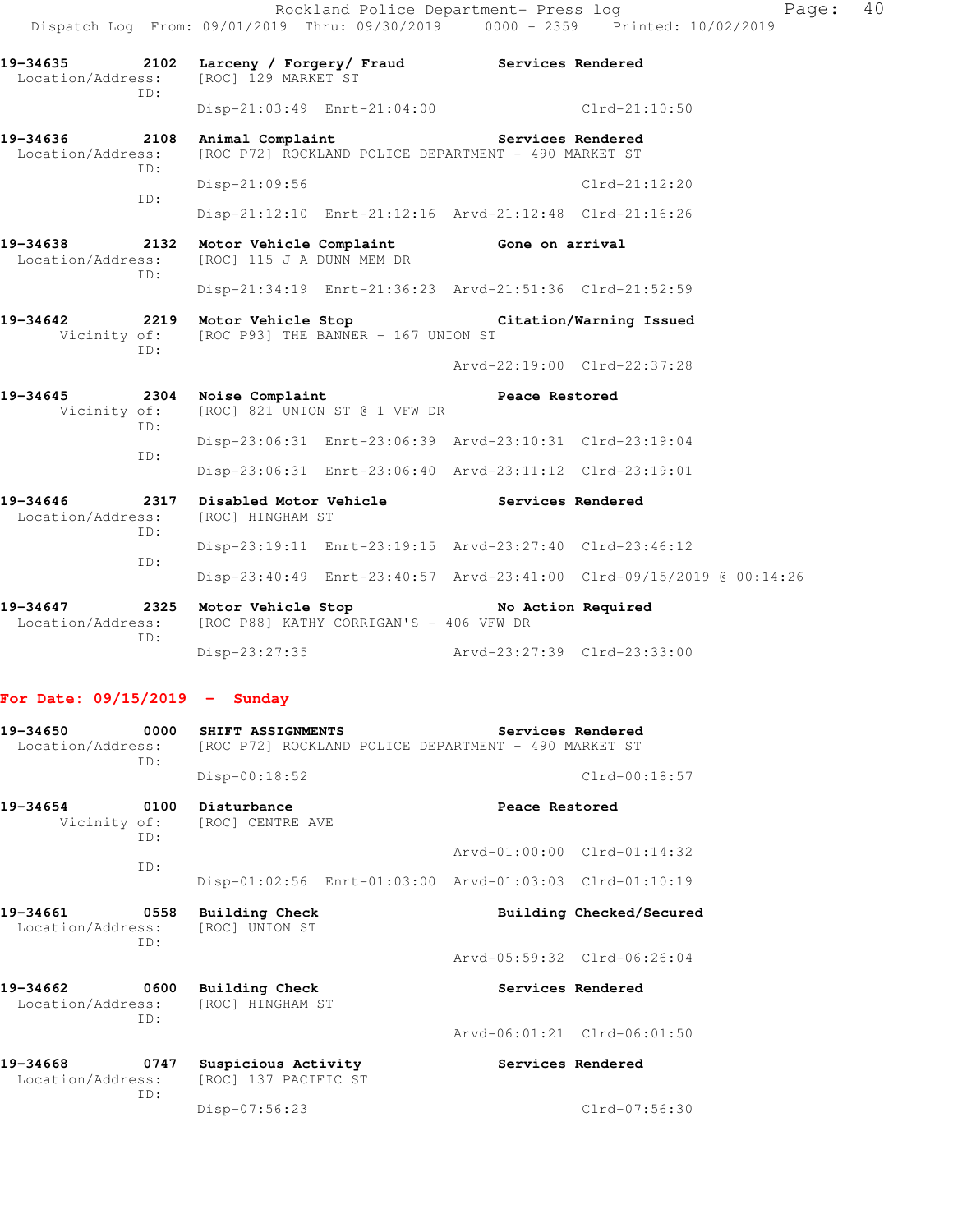Rockland Police Department- Press log Fage: 41 Dispatch Log From: 09/01/2019 Thru: 09/30/2019 0000 - 2359 Printed: 10/02/2019 19-34671 0800 SHIFT ASSIGNMENTS Services Rendered Location/Address: [ROC P72] ROCKLAND POLICE DEPARTMENT - 490 MARKET ST ID: Disp-08:00:00 Clrd-08:03:28 **19-34672 0852 Follow-Up Investigation Investigated**  Location/Address: [ROC] 137 PACIFIC ST ID: Arvd-08:52:00 Clrd-09:00:15 **19-34674 0857 Motor Vehicle Stop Citation/Warning Issued**  Location/Address: [ROC] WEST WATER ST @ GROVE ST ID: Arvd-08:57:00 Clrd-09:05:20 **19-34679 0927 911 Hang Up Investigated**  Location/Address: [ROC] 20 WILLIAMS ST ID: Disp-09:30:09 Arvd-09:30:18 Clrd-09:34:54 **19-34680 0949 911 Hang Up Verbal Warning**  Location/Address: [ROC] 141 MARTHA DR Apt. #F ID: Disp-09:52:41 Arvd-09:54:29 Clrd-09:56:14 19-34681 **0959 HANOVER CAR WASH** Services Rendered Location/Address: [ROC P72] ROCKLAND POLICE DEPARTMENT - 490 MARKET ST ID: Disp-10:01:28 Arvd-10:01:34 Clrd-10:21:15 19-34689 1044 Assist Public<br>
Location/Address: [ROC] 186 CRESCENT ST Location/Address: ID: Disp-10:47:20 Arvd-10:55:52 Clrd-11:37:09 **19-34690 1104 Suspicious Activity Report Follows**  Location/Address: [ROC P72] ROCKLAND POLICE DEPARTMENT - 490 MARKET ST ID: Disp-11:06:37 Arvd-11:06:43 Clrd-11:07:08 **19-34694 1113 Suspicious Activity Investigated**  Location/Address: [ROC] 158 CENTRAL ST ID: Disp-11:24:45 Clrd-11:24:56 19-34692 1117 Animal Complaint **Services Rendered** Location/Address: [ROC] 187 POND ST @ 285 TURNER RD ID: Disp-11:20:31 Enrt-11:20:35 Clrd-11:24:45 ID: Disp-11:26:42 Enrt-11:26:48 Arvd-11:39:24 Clrd-11:56:41 **19-34697 1150 Suspicious Activity Services Rendered**  Location/Address: [ROC] 100 DIVISION ST ID: Disp-11:58:45 Clrd-11:58:53 19-34969 1200 Animal Complaint **19-34969** Services Rendered Location/Address: [ROC] 753 UNION ST 19-34701 1228 Detail Services Not Required Location/Address: [ROC] ABINGTON - DETAIL - ABINGTON ST ID: Arvd-12:28:00 Clrd-12:41:29 19-34704 1315 Disturbance **120 Services Not Required**  Location/Address: [ROC] 11 PACIFIC ST ID: Disp-13:16:41 Enrt-13:18:19 Arvd-13:21:31 Clrd-13:27:54 ID: Disp-13:18:12 Enrt-13:18:16 Arvd-13:20:51 Clrd-13:25:09

ID: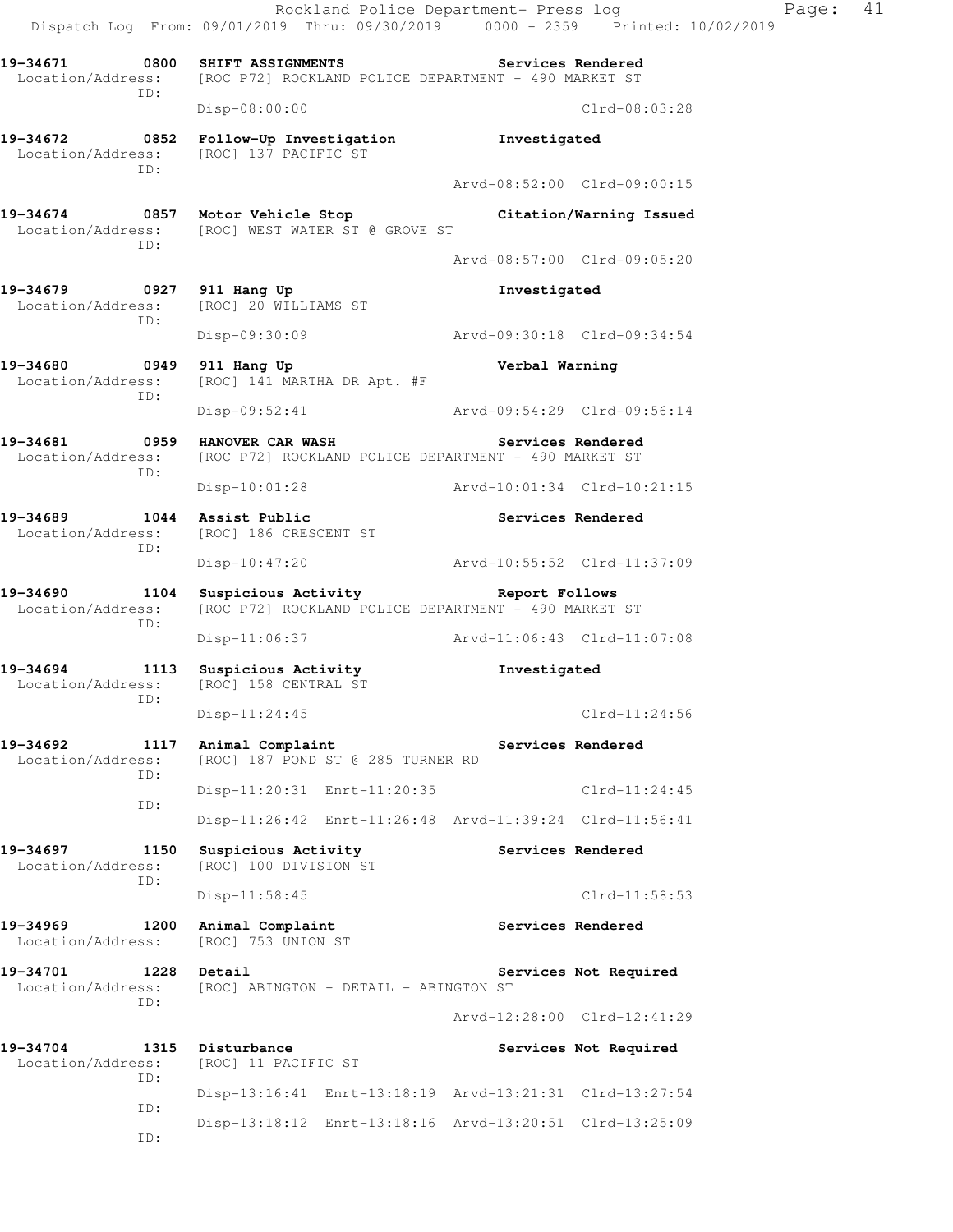Dispatch Log From: 09/01/2019 Thru: 09/30/2019 0000 - 2359 Printed: 10/02/2019 Disp-13:20:22 Enrt-13:20:24 Arvd-13:21:18 Clrd-13:25:06 **19-34705 1318 Disturbance Services Not Required**  Location/Address: [ROC] 11 PACIFIC ST Apt. #4 **19-34717 1343 Emergency Medical Services Rendered**  Location/Address: [ROC] 11 PACIFIC ST Apt. #4 ID: Disp-13:44:56 Arvd-13:45:07 Clrd-13:59:10 ID: Disp-13:45:22 Arvd-13:45:29 Clrd-13:57:14 **19-34725 1530 Motor Vehicle Stop Verbal Warning**  Vicinity of: [ROC] 71 J A DUNN MEM DR @ 8 STUDLEY CT ID: Arvd-15:30:00 Clrd-15:35:50 **19-34726 1536 Disturbance Arrest(s) Made**  Location/Address: [ROC 77] 110 UNION ST Apt. #4 ID: Disp-15:39:19 Enrt-15:40:01 Arvd-15:41:19 Clrd-15:47:07 ID: Disp-15:40:45 Arvd-15:40:50 Clrd-15:46:43 **19-34733 1601 SHIFT ASSIGNMENTS No Action Required**  Location/Address: [ROC P72] ROCKLAND POLICE DEPARTMENT - 490 MARKET ST **19-34744 1641 Building Check Building Checked/Secured**  Location/Address: [ROC 60] SPRING GATE APARTMENTS - 52 HANNAH WAY ID: Arvd-17:58:55 Clrd-17:59:04 **19-34738 1701 Motor Vehicle Stop Verbal Warning**  Location/Address: [ROC] AT BALLFIELDS - SPRING ST ID: Disp-17:02:55 Enrt-17:02:59 Arvd-17:03:02 Clrd-17:04:22 **19-34739 1710 Building Check Services Rendered**  Location/Address: [ROC] HINGHAM ST ID: Arvd-17:10:48 Clrd-17:11:18 **19-34740 1711 Building Check Services Rendered**  Location/Address: [ROC] BILL DELAHUNT PKWY ID: Arvd-17:11:52 Clrd-17:19:25 **19-34745 1813 Motor Vehicle Stop Verbal Warning**  Location/Address: [ROC] 31 LIBERTY ST @ 458 MARKET ST ID: Arvd-18:13:00 Clrd-18:18:43 **19-34746 1820 Health & Welfare Check Transported to Hospital**  Location/Address: [ROC] 115 MARKET ST Apt. #2 ID: Arvd-18:20:00 Clrd-18:49:17 ID: Disp-18:21:24 Arvd-18:21:27 Clrd-18:49:15 **19-34752 1848 911 Wireless call (Transfered) 911 Wireless call (Transfered)**  Location: [ROC] **19-34758 1914 Assist Fire Department Could Not Locate**  Location/Address: [ROC] RADIUS MARKETING GROUP - 160 WEYMOUTH ST ID: Disp-19:16:03 Enrt-19:16:06 Arvd-19:22:08 Clrd-19:25:52 Fire Unit: ROCKEN3-Pumper-Rockland Engine 3 Disp-19:17:45 Enrt-19:17:59 Clrd-19:20:04 InQrtsUnavl-19:20:04 InSrvce-19:20:04

19-34764 2013 Assist Public **2018** Services Rendered

Rockland Police Department- Press log Page: 42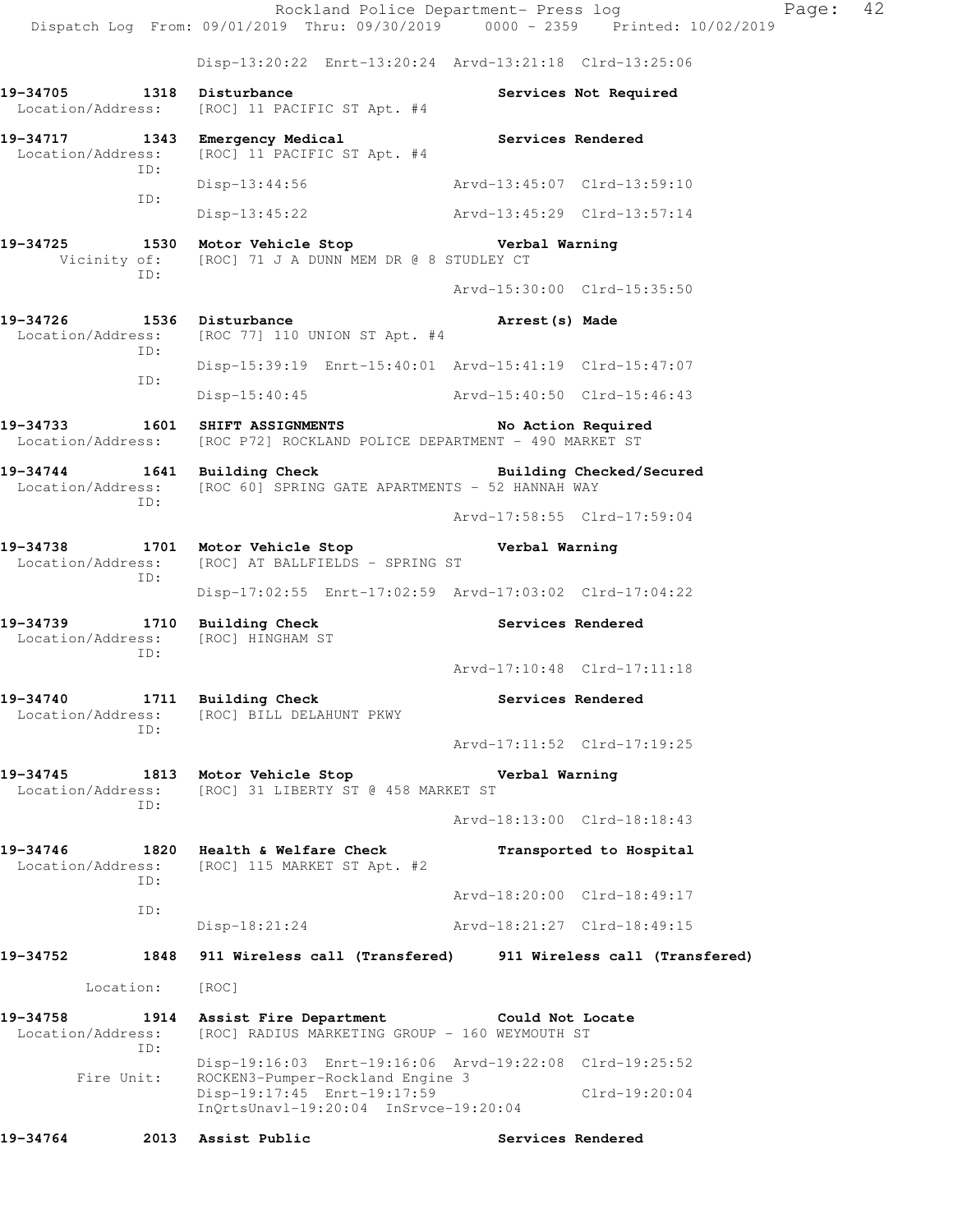Rockland Police Department- Press log Fage: 43 Dispatch Log From: 09/01/2019 Thru: 09/30/2019 0000 - 2359 Printed: 10/02/2019 Location/Address: [ROC] 135 GROVE ST Apt. #125 ID: Disp-20:16:12 Enrt-20:16:55 Arvd-20:21:45 Clrd-20:40:15 **19-34765 2017 Building Check Services Rendered**  Location/Address: [ROC] HINGHAM ST ID: Arvd-20:18:00 Clrd-20:18:29 19-34768 2050 Fireworks **Cone on arrival**  Vicinity of: [ROC] SCHOOL ST @ HOWARD ST ID: Disp-20:54:51 Arvd-20:54:55 Clrd-21:40:09 ID: Arvd-21:15:08 Clrd-21:24:03 19-34779 2329 Building Check **Building Checked/Secured**  Location/Address: [ROC] HINGHAM ST ID: Arvd-23:30:05 Clrd-23:30:21 **For Date: 09/16/2019 - Monday 19-34783 0000 SHIFT ASSIGNMENTS Sent On Way**  Location/Address: [ROC P72] ROCKLAND POLICE DEPARTMENT - 490 MARKET ST ID: Disp-00:00:00 Clrd-00:08:56 19-34786 0104 Disturbance **Disturbance Peace Restored**  Location/Address: [ROC] 31 GLEN ST Apt. #2 ID: Disp-01:06:40 Enrt-01:07:04 Arvd-01:09:04 Clrd-01:25:13 ID: Disp-01:06:54 Enrt-01:06:59 Arvd-01:09:04 Clrd-01:25:21 ID: Disp-01:08:18 Enrt-01:08:47 Arvd-01:09:04 Clrd-01:25:24 19-34788 **0132 Suspicious Activity 19-34788** Sent On Way Location/Address: [ROC] 333 UNION ST @ 15 WEBSTER ST

 ID: Arvd-01:32:00 Clrd-01:37:15 ID: Disp-01:33:00 Arvd-01:33:03 Clrd-01:38:40 **19-34789 0141 Motor Vehicle Stop Citation/Warning Issued**  Location/Address: [ROC] 350 WEST WATER ST ID: Arvd-01:41:00 Clrd-01:51:58 ID: Disp-01:43:57 Enrt-01:44:00 Arvd-01:44:05 Clrd-01:52:01 **19-34801 0538 Assist Fire Department Provided Assistance**  Location/Address: [ROC P47] BEST WESTERN - 909 HINGHAM ST Apt. #135 ID: Disp-05:40:25 Enrt-05:40:32 Arvd-05:44:00 Clrd-06:04:27 ID: Disp-05:41:14 Enrt-05:41:17 Arvd-05:44:48 Clrd-06:04:11 **19-34802 0605 Building Check Building Checked/Secured**  Location/Address: [ROC] UNION ST ID: Arvd-06:09:44 Clrd-06:26:40

**19-34809 0747 Motor Vehicle Complaint Services Rendered Services Rendered Incrementation** [ROC] 110 MARTHA DR ID: Disp-07:52:23 Arvd-07:52:29 Clrd-08:10:39 **19-34812 0800 General Info Services Rendered** 

Location/Address: [ROC P72] ROCKLAND POLICE DEPARTMENT - 490 MARKET ST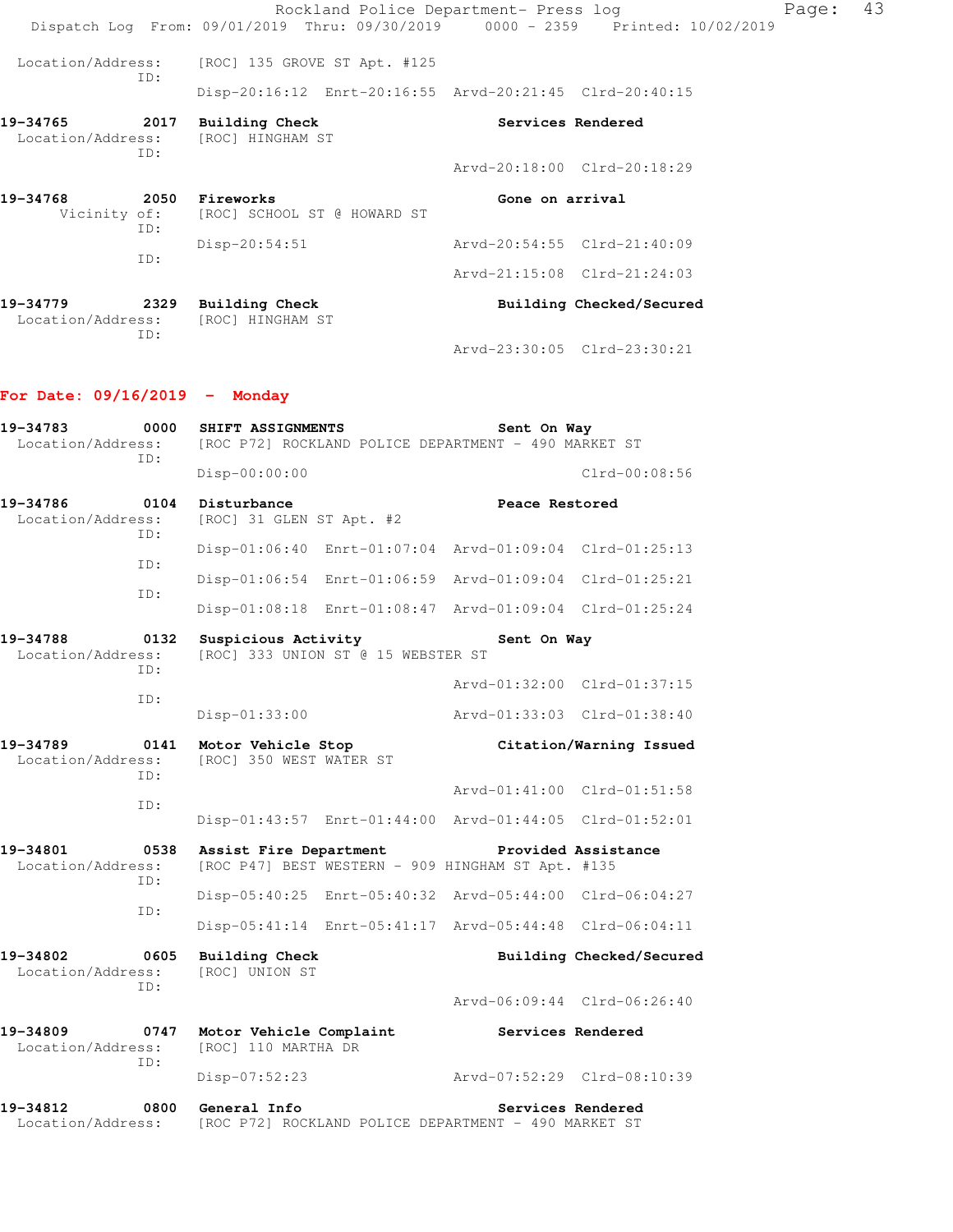Rockland Police Department- Press log Fage: 44 Dispatch Log From: 09/01/2019 Thru: 09/30/2019 0000 - 2359 Printed: 10/02/2019 **19-34810 0802 Assist Fire Department No Service**  Location/Address: [ROC] 800 MARKET ST ID: Disp-08:18:48 Arvd-08:18:52 Clrd-08:18:55 **19-34811 0811 Animal Complaint Report Follows**  Vicinity of: [ROC] 275 SPRING ST ID: Disp-08:28:29 Arvd-08:28:32 Clrd-08:41:35 **19-34824 0944 Motor Vehicle Stop Verbal Warning**  Vicinity of: [ROC] NORTH AVE - UNION ST ID: Arvd-09:44:00 Clrd-09:46:58 **19-34825 0949 Lost/Found Property Report Follows**  Location/Address: [ROC 1] ROCKLAND FIRE DEPARTMENT - 360 UNION ST ID: Disp-09:51:18 Enrt-09:51:24 Clrd-09:52:48 **19-34833 1051 Missing Person Investigated**  Location/Address: [ROC] 115 MARKET ST Apt. #15 ID: Disp-10:52:07 Enrt-10:52:12 Arvd-11:05:04 Clrd-11:26:28 **19-34835 1128 Complaint Services Rendered**  Location/Address: [ROC] 30 BELMONT ST ID: Disp-11:30:35 Enrt-11:30:40 Arvd-11:34:32 Clrd-11:50:00 **19-34836 1131 General Info Services Rendered**  Location/Address: [ROC] 12 LINDEN ST ID: Arvd-11:31:00 Clrd-11:42:08 **19-34839 1142 General Info Services Rendered**  Location/Address: [ROC] 60 PLAIN ST ID: Arvd-11:42:00 Clrd-11:46:38 **19-34844 1219 Larceny / Forgery/ Fraud Services Rendered**  Location/Address: [ROC P68] AL PRIME - 104 MARKET ST ID: Disp-12:20:52 Enrt-12:21:00 Arvd-12:25:13 Clrd-12:42:31 **19-34846 1239 General Info Services Rendered**  Location/Address: [ROC] 50 CONCORD ST **19-34849 1322 Motor Vehicle Complaint Investigated**  Vicinity of: [ROC] 800 HINGHAM ST @ 20 RESERVOIR PARK DR ID: Disp-13:24:11 Enrt-13:24:43 Arvd-13:29:39 Clrd-13:48:20 ID: Disp-13:34:41 Enrt-13:34:44 Arvd-13:37:14 Clrd-13:48:17 **19-34852 1404 Lost/Found Property Services Rendered** Vicinity of: [ROC P55] 1111 HINGHAM ST [ROC P55] 1111 HINGHAM ST ID: Disp-14:05:59 Enrt-14:06:02 Arvd-14:10:51 Clrd-14:14:14 **19-34856 1424 Burglar Alarm Investigated**  Location/Address: [ROC] 46 JOSH GRAY RD ID: Disp-14:26:28 Enrt-14:26:56 Arvd-14:28:17 Clrd-14:30:47 **19-34858 1442 Assist Public No Service**  Location/Address: [ROC] 1111 HINGHAM ST ID: Disp-14:52:29 Arvd-14:52:35 Clrd-14:53:21 ID: Disp-14:53:15 Arvd-14:53:18 Clrd-14:56:07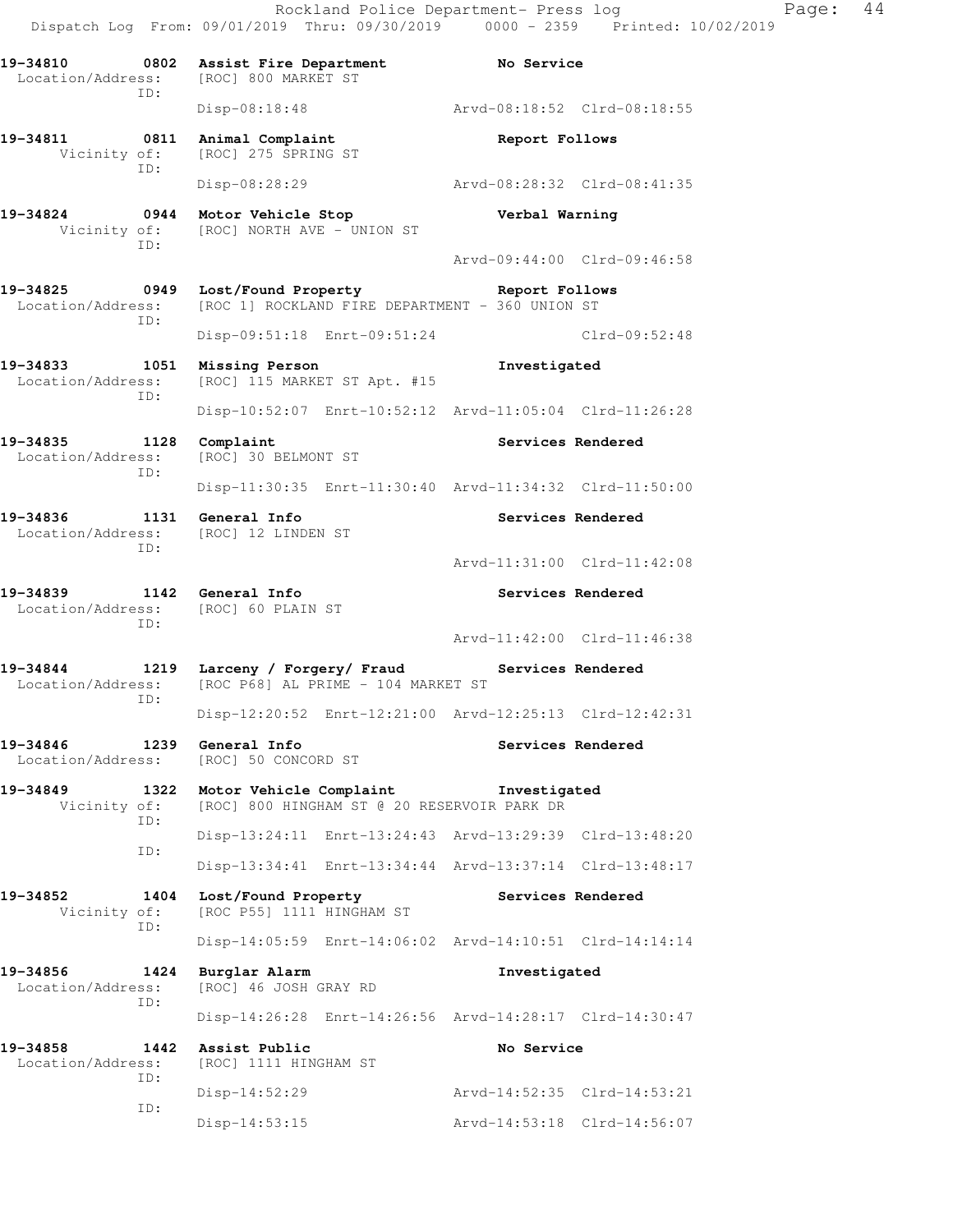Dispatch Log From: 09/01/2019 Thru: 09/30/2019 0000 - 2359 Printed: 10/02/2019 **19-34860 1453 911 Accidental Investigated**  Location/Address: [ROC] 7 INDIAN HEAD LN ID: Disp-14:55:17 Enrt-14:55:23 Arvd-15:00:00 Clrd-15:05:34 ID: Disp-14:57:14 Enrt-14:57:17 Clrd-15:00:29 19-34861 1453 Disturbance **Services Rendered**  Vicinity of: [ROC] 24 UNION ST ID: Disp-14:55:04 Arvd-14:55:08 Clrd-15:02:16 ID: Disp-14:59:10 Enrt-14:59:14 Clrd-15:20:46 19-34865 1520 General Info **1999 Services Rendered**  Location/Address: [ROC] 292 MARKET ST Apt. #22 **19-34868 1601 Police Information Services Rendered**  Location/Address: [ROC P72] ROCKLAND POLICE DEPARTMENT - 490 MARKET ST ID: Disp-16:05:28 Arvd-16:05:52 Clrd-16:05:57 **19-34873 1624 Complaint Services Rendered**  Location/Address: [ROC] 292 MARKET ST ID: Disp-16:25:22 Arvd-16:25:27 Clrd-16:45:26 **19-34878 1656 Building Check Building Checked/Secured**  Location/Address: [ROC] HINGHAM ST ID: Arvd-16:57:00 Clrd-16:57:25 **19-34898 1933 911 Accidental Services Rendered**  Location/Address: [ROC] 143 SPRING ST ID: Disp-19:34:30 Enrt-19:35:03 Arvd-19:41:45 Clrd-19:44:12 **19-34901 2006 Follow-Up Investigation Investigated**  Location/Address: [ROC] 62 CONCORD ST ID: Disp-20:07:09 Arvd-20:07:20 Clrd-20:14:55 **19-34903 2015 Follow-Up Investigation Investigated**  Location/Address: [ROC] 12 LINDEN ST ID: Disp-20:16:45 Enrt-20:18:22 Clrd-20:38:40 19-34907 2117 Building Check **Building Checked/Secured**  Location/Address: [ROC] HINGHAM ST ID: Arvd-21:18:48 Clrd-21:19:03 **19-34911 2145 Assist Fire Department Transported to Hospital**  Location/Address: [ROC 69] SOUTH SHORE REHAB & NURSING - 115 NORTH AVE ID: Disp-21:47:01 Enrt-21:47:06 Arvd-21:48:08 Clrd-22:10:09 ID: Disp-21:51:57 Arvd-21:52:03 Clrd-21:59:48 **19-34916 2249 Motor Vehicle Stop Citation/Warning Issued**  Vicinity of: [ROC P62] CHINA PLAZA - MARKET ST ID: Arvd-22:49:00 Clrd-22:51:46 **19-34919 2348 Noise Complaint Peace Restored**  Location/Address: [ROC] 19 EVERETT ST ID: Disp-23:50:07 Enrt-23:50:12 Clrd-23:51:21 ID: Disp-23:51:12 Enrt-23:51:18 Clrd-23:54:46

Disp-23:54:35 Enrt-23:54:39 Arvd-23:54:43 Clrd-23:57:40

ID:

Rockland Police Department- Press log Page: 45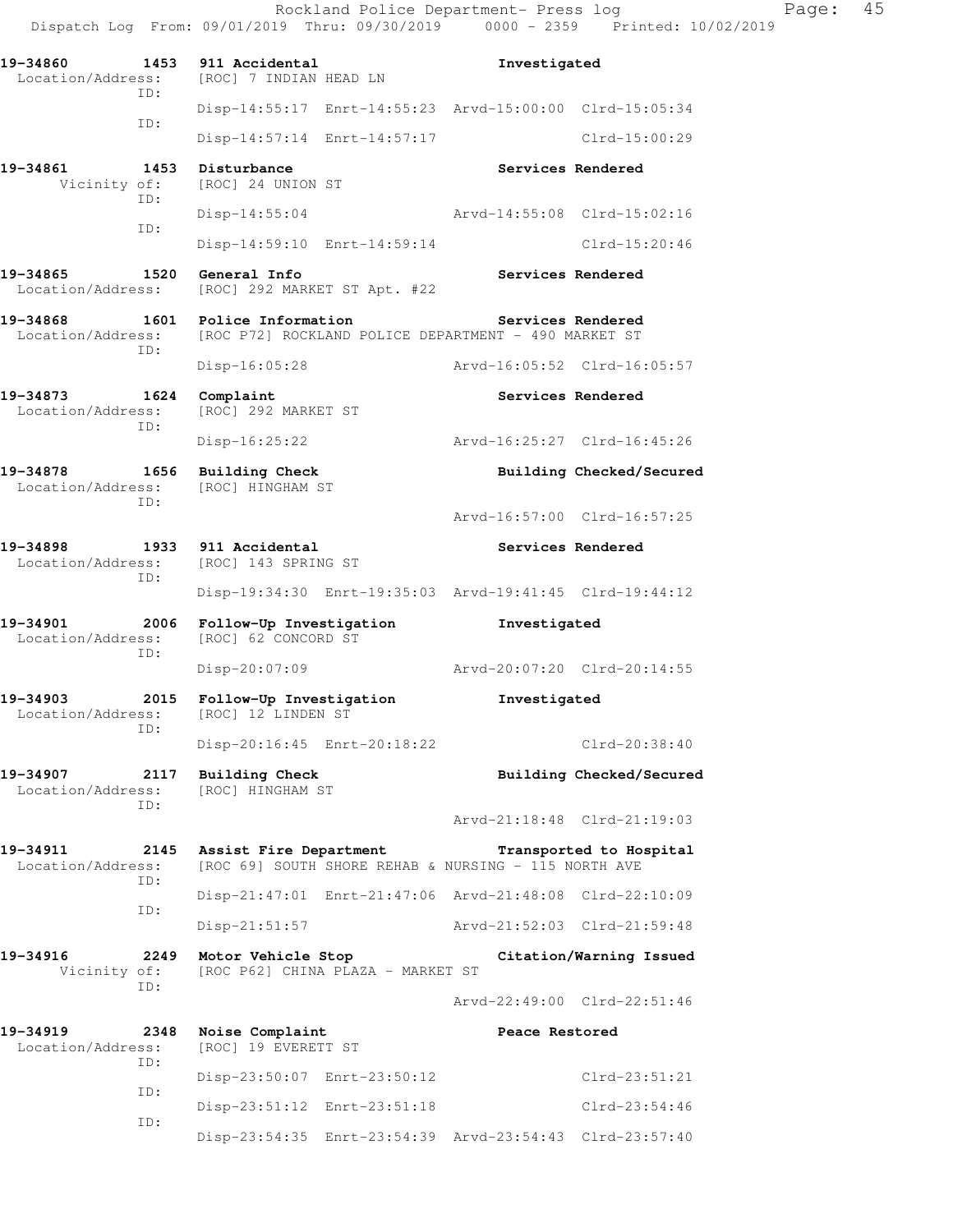| 19-34920<br>Location/Address: | 0001        | General Incident                                       | [ROC P72] ROCKLAND POLICE DEPARTMENT - 490 MARKET ST               | Services Rendered           |                             |
|-------------------------------|-------------|--------------------------------------------------------|--------------------------------------------------------------------|-----------------------------|-----------------------------|
|                               | ID:         | $Disp-00:03:42$                                        |                                                                    |                             | $Clrd-00:03:55$             |
| 19-34932<br>Location/Address: | 0354<br>ID: | Motor Vehicle Stop                                     | [ROC] EAST WATER ST @ UNION ST                                     | Investigated                |                             |
|                               | ID:         |                                                        | Disp-03:54:55 Enrt-03:55:03                                        |                             | $Clrd-03:57:03$             |
|                               |             |                                                        | Disp-03:54:55 Enrt-03:55:00 Arvd-03:55:01 Clrd-03:57:03            |                             |                             |
| 19-34933<br>Location/Address: | 0358<br>ID: | Motor Vehicle Stop                                     | [ROC] EAST WATER ST @ LIBERTY ST                                   | Sent On Way                 |                             |
|                               | ID:         |                                                        |                                                                    |                             | Arvd-03:58:00 Clrd-04:02:54 |
|                               |             | $Disp-04:00:40$                                        |                                                                    |                             | Arvd-04:00:47 Clrd-04:02:54 |
| 19-34937<br>Location/Address: | 0602<br>ID: | Motor Vehicle Stop                                     | [ROC] 197 VFW DR @ 244 PLEASANT ST                                 | Verbal Warning              |                             |
|                               |             |                                                        |                                                                    |                             | Arvd-06:02:00 Clrd-06:08:13 |
| 19-34938<br>Location/Address: | 0605<br>ID: | Building Check<br>[ROC] UNION ST                       |                                                                    | Services Rendered           |                             |
|                               |             | Disp-06:06:03                                          |                                                                    | Arvd-06:06:11 Clrd-06:25:38 |                             |
| 19-34941<br>Location/Address: | 0642<br>ID: | Follow-Up Investigation<br>[ROC] 110 MARTHA DR Apt. #E |                                                                    | Services Rendered           |                             |
|                               |             | $Disp-06:43:44$                                        |                                                                    |                             | Arvd-06:43:53 Clrd-06:50:19 |
| 19-34942<br>Location/Address: | 0649<br>ID: |                                                        | Motor Vehicle Stop Notional<br>[ROC] 416 SUMMER ST @ 67 CONDON CIR |                             | Citation/Warning Issued     |
|                               | ID:         |                                                        | Disp-06:50:31 Enrt-06:50:36 Arvd-06:50:42 Clrd-06:53:53            |                             |                             |
|                               |             |                                                        | Disp-06:51:06 Enrt-06:51:10 Arvd-06:51:15 Clrd-06:54:00            |                             |                             |
| 19-34944<br>Location/Address: | 0704<br>ID: | [ROC] UNION ST                                         | MVA Property Damage Only                                           | Report Follows              |                             |
|                               | ID:         |                                                        | Disp-07:06:21 Enrt-07:06:43 Arvd-07:07:29 Clrd-07:15:32            |                             |                             |
|                               | ID:         | Disp-07:07:12                                          |                                                                    | Arvd-07:07:16               | Clrd-07:15:28               |
|                               |             |                                                        | Disp-07:11:24 Enrt-07:11:27 Arvd-07:11:33 Clrd-07:15:36            |                             |                             |
| 19-34945<br>Location/Address: | 0718<br>ID: | MVA Property Damage Only<br>[ROC] HINGHAM ST           |                                                                    | Services Rendered           |                             |
|                               |             | $Disp-07:25:49$                                        |                                                                    |                             | Clrd-07:25:56               |
| 19-34946<br>Location/Address: | 0741<br>TD: | Motor Vehicle Stop                                     | [ROC] BY HANOVER TOWN LINE - MARKET ST                             |                             | Citation/Warning Issued     |
|                               | ID:         |                                                        |                                                                    |                             | Arvd-07:41:00 Clrd-07:48:56 |
|                               |             |                                                        | Disp-07:45:37 Enrt-07:45:41 Arvd-07:45:45 Clrd-07:45:49            |                             |                             |
| 19-34951<br>Location/Address: | 0800        | General Info                                           | [ROC P72] ROCKLAND POLICE DEPARTMENT - 490 MARKET ST               | Services Rendered           |                             |
| 19-34956<br>Location/Address: | 0843<br>ID: | Disturbance                                            | [ROC 58] NORTH RIVER COLLABORATIVE SCHOOL - 525 BEECH ST           |                             | Services Rendered           |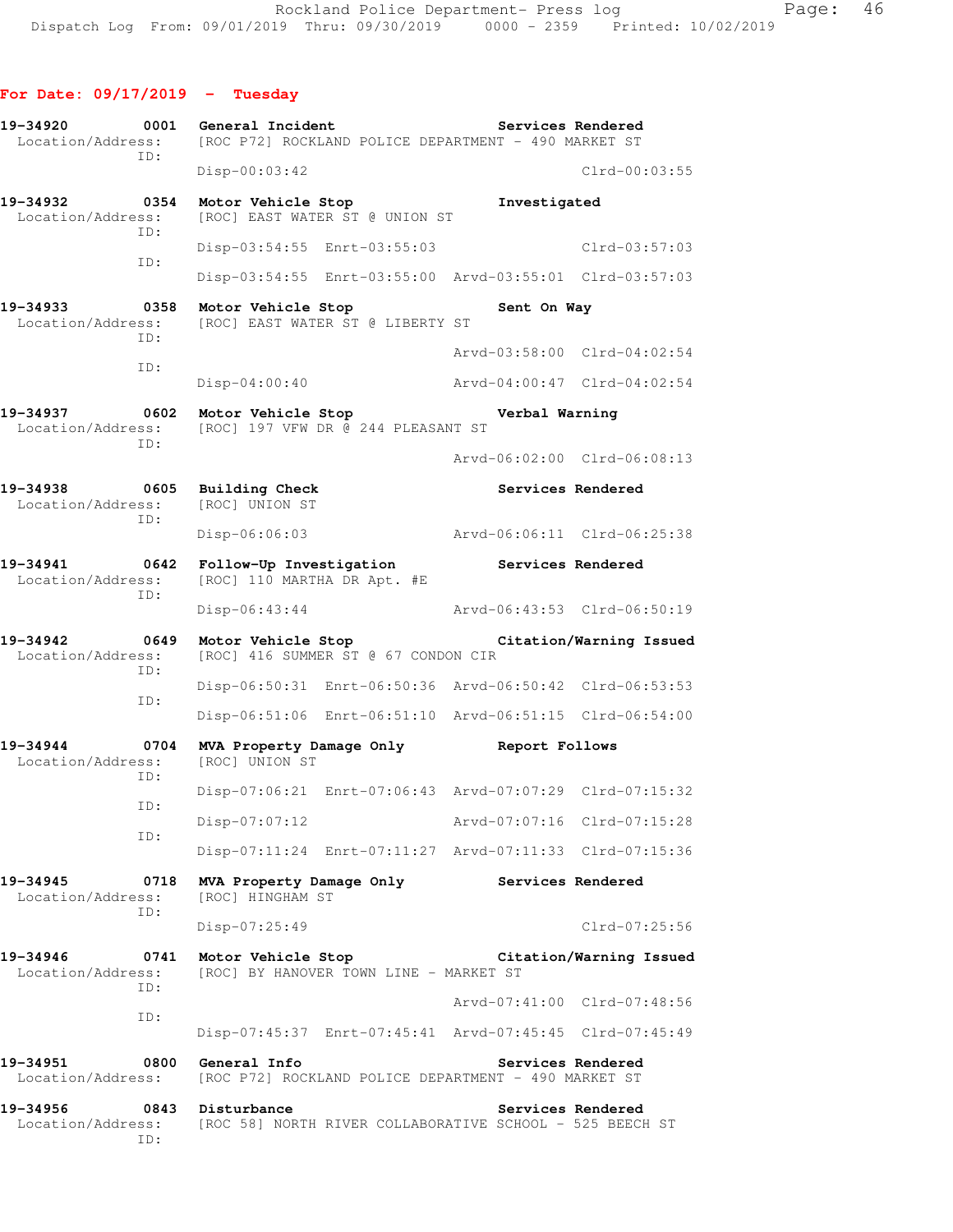Rockland Police Department- Press log Fage: 47 Dispatch Log From: 09/01/2019 Thru: 09/30/2019 0000 - 2359 Printed: 10/02/2019 Disp-08:44:14 Enrt-08:44:17 Arvd-08:48:49 Clrd-09:49:32 ID: Arvd-08:50:31 Clrd-09:07:36 19-34970 **0900** Animal Complaint **19-34970** Services Rendered Location/Address: [ROC] 610 MARKET ST **19-34961 0914 Burglar Alarm Building Checked/Secured**  Location/Address: [ROC] 46 JOSH GRAY RD ID: Disp-09:16:01 Enrt-09:16:05 Arvd-09:20:03 Clrd-09:23:41 19-35099 **0945** Animal Complaint **Services Rendered**  Location/Address: [ROC] 610 MARKET ST **19-34974 1036 Motor Vehicle Stop Verbal Warning**  Location/Address: [ROC] 62 LEDGEWOOD PL @ 40 RESERVOIR PARK DR ID: Arvd-10:36:00 Clrd-10:41:24 19-34975 1036 911 Accidental **19-34975** Services Rendered Location/Address: [ROC] 63 WEBSTER ST Apt. #3 ID: Disp-10:41:06 Enrt-10:41:14 Clrd-10:42:07 ID: Disp-10:41:53 Enrt-10:41:56 Arvd-10:44:59 Clrd-10:51:16 19-34976 1041 911 Accidental **19-34976** Services Rendered Location/Address: [ROC] SERONO LABORATORIES - 1 TECHNOLOGY PL Apt. #3FL ID: Disp-10:51:43 Enrt-10:51:47 Arvd-10:59:14 Clrd-11:03:13 19-35100 1143 Animal Complaint **Services Rendered**  Location/Address: [ROC] 20 STANLEY AVE **19-34990 1256 General Info Services Rendered**  Location/Address: [ROC] MARTHA DR 19-34991 1309 Burglar Alarm **19-34991** Building Checked/Secured Location/Address: [ROC] 359 WEST WATER ST ID: Disp-13:10:19 Enrt-13:10:22 Arvd-13:16:33 Clrd-13:23:17 **19-34992 1320 MVA Property Damage Only Services Rendered**  Location/Address: [ROC P71] WCS AUTOMOTIVE - 1 BISHOP LN ID: Disp-13:24:21 Enrt-13:24:25 Arvd-13:28:34 Clrd-13:57:22 **19-34994 1322 Complaint Report Follows**  Location/Address: [ROC] ESTIN SCHOOL - 733 SUMMER ST ID: Arvd-13:22:00 Clrd-13:57:14 19-35008 1506 General Info **1996 Services Rendered**  Location/Address: [ROC] MARTHA DR 19-35103 1510 Animal Complaint **19-35103** Services Rendered Location/Address: [ROC] 48 JOHN BURKE DR 19-35011 1518 Suspicious Activity **19-35011** Services Rendered Location/Address: [ROC] 48 WEST WATER ST ID: Disp-15:19:21 Enrt-15:20:19 Arvd-15:21:34 Clrd-15:26:26 ID: Arvd-15:21:28 Clrd-15:27:08 **19-35013 1540 General Info Services Rendered**  Location/Address: [ROC P72] ROCKLAND POLICE DEPARTMENT - 490 MARKET ST **19-35016 1549 Missing Person - LOCATED Services Rendered** 

Location/Address: [ROC P72] ROCKLAND POLICE DEPARTMENT - 490 MARKET ST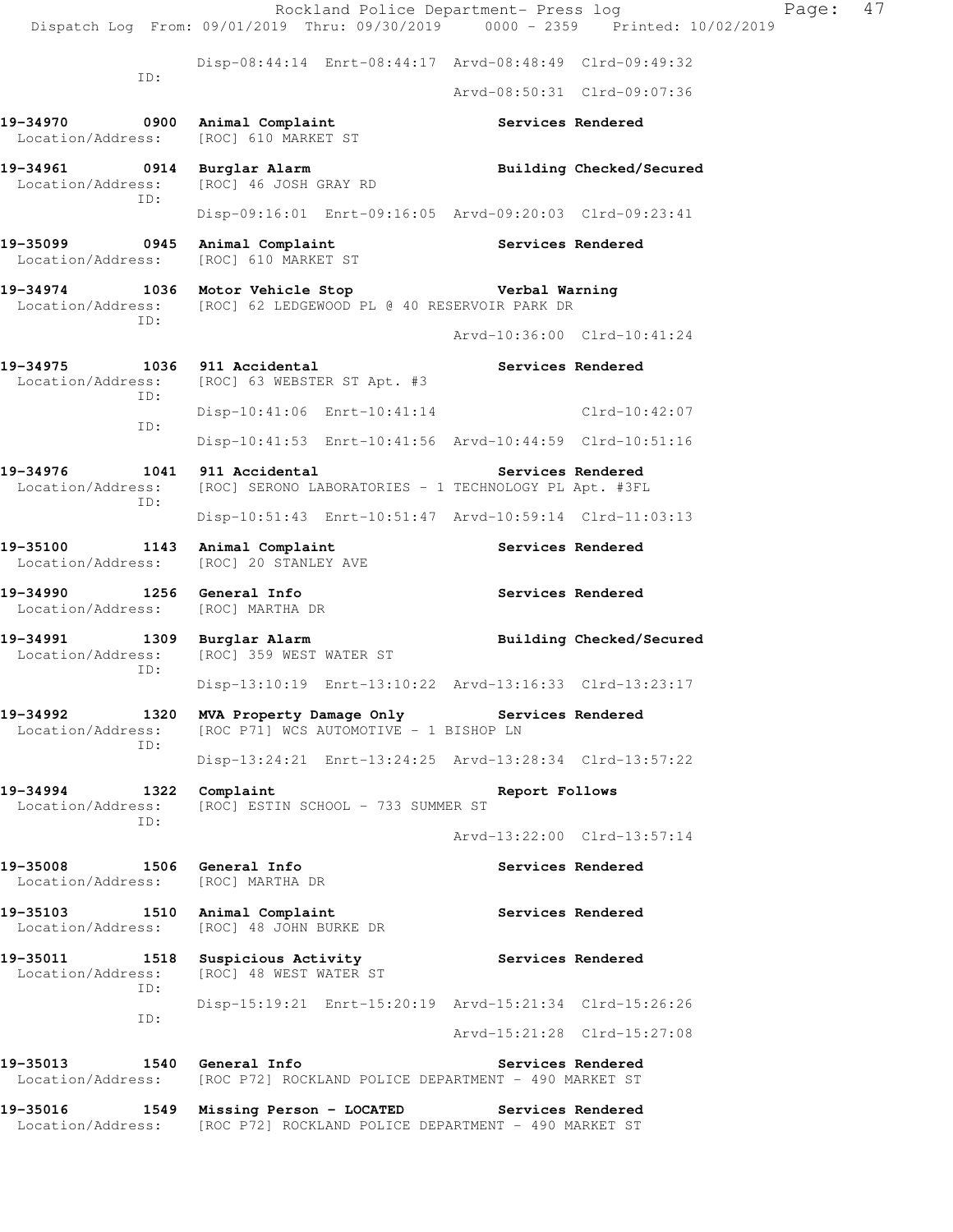Rockland Police Department- Press log Fage: 48 Dispatch Log From: 09/01/2019 Thru: 09/30/2019 0000 - 2359 Printed: 10/02/2019 Disp-15:53:06 Clrd-15:59:11 **19-35015 1550 Animal Complaint Gone on arrival**<br>Location/Address: [ROC P1] 99 RESTAURANT - 29 ACCORD PARK DR [ROC P1] 99 RESTAURANT - 29 ACCORD PARK DR ID: Disp-15:52:00 Enrt-15:52:07 Arvd-15:59:04 Clrd-16:09:16 **19-35017 1602 SHIFT ASSIGNMENTS No Action Required**  Location/Address: [ROC P72] ROCKLAND POLICE DEPARTMENT - 490 MARKET ST **19-35019 1607 MVA Property Damage Only Paper Exchange**  [ROC] 482 NORTH AVE ID: Disp-16:08:49 Enrt-16:10:17 Arvd-16:13:54 Clrd-16:28:28 **19-35020 1628 Motor Vehicle Complaint Gone on arrival**  Location/Address: [ROC] MARKET ST ID: Disp-16:34:46 Enrt-16:34:57 Clrd-16:35:09 ID: Disp-16:34:53 Enrt-16:35:00 Arvd-16:35:03 Clrd-16:35:06 **19-35031 1722 MVA Property Damage Only Services Rendered**  Location/Address: [ROC P108] SOUTH SHORE BMW - 1040 HINGHAM ST ID: Disp-17:25:30 Enrt-17:25:34 Arvd-17:32:55 Clrd-17:50:08 ID: Disp-17:29:55 Enrt-17:30:01 Arvd-17:31:54 Clrd-17:50:17 19-35032 1731 Lockout **Services Rendered**  Location: [ROC] 474 EAST WATER ST ID: Disp-17:34:40 Enrt-17:34:42 Arvd-17:41:30 Clrd-17:45:23 **19-35035 1800 Motor Vehicle Stop Citation/Warning Issued**  Vicinity of: [ROC] 13 CONCORD ST @ 215 MARKET ST ID: Arvd-18:00:00 Clrd-18:03:44 19-35037 1807 Larceny / Forgery/ Fraud Services Rendered Location/Address: [ROC P69] MCDONALD'S - 117 MARKET ST Location/Address: [ROC P69] MCDONALD'S - 117 MARKET ST ID: Disp-18:08:41 Arvd-18:08:48 Clrd-18:26:26 **19-35050 1822 Building Check 1823 Building Check** Appears Secure **Appears Secure** [ROC] BILL DELAHUNT PKWY ID: Arvd-18:22:00 Clrd-21:23:13 **19-35051 1823 Building Check 1823 Appears Secure Appears Secure Appears Secure** [ROC] HINGHAM ST ID: Arvd-18:23:00 Clrd-21:24:10 **19-35038 1826 Burglar Alarm Appears Secure**  Location/Address: [ROC] 330 FOREST ST ID: Disp-18:28:05 Enrt-18:28:43 Arvd-18:35:33 Clrd-18:40:16 **19-35044 2055 Follow-Up Investigation Services Rendered**  Location/Address: [ROC] 381 WEST WATER ST ID: Disp-20:56:08 Arvd-20:56:16 Clrd-21:11:05 **19-35052 2124 Building Check Appears Secure**  Location/Address: [ROC] HINGHAM ST ID: Arvd-21:24:00 Clrd-21:25:07 **19-35059 2337 Health & Welfare Check Transported to Hospital**  Location/Address: [ROC] 110 MARTHA DR Apt. #E

ID: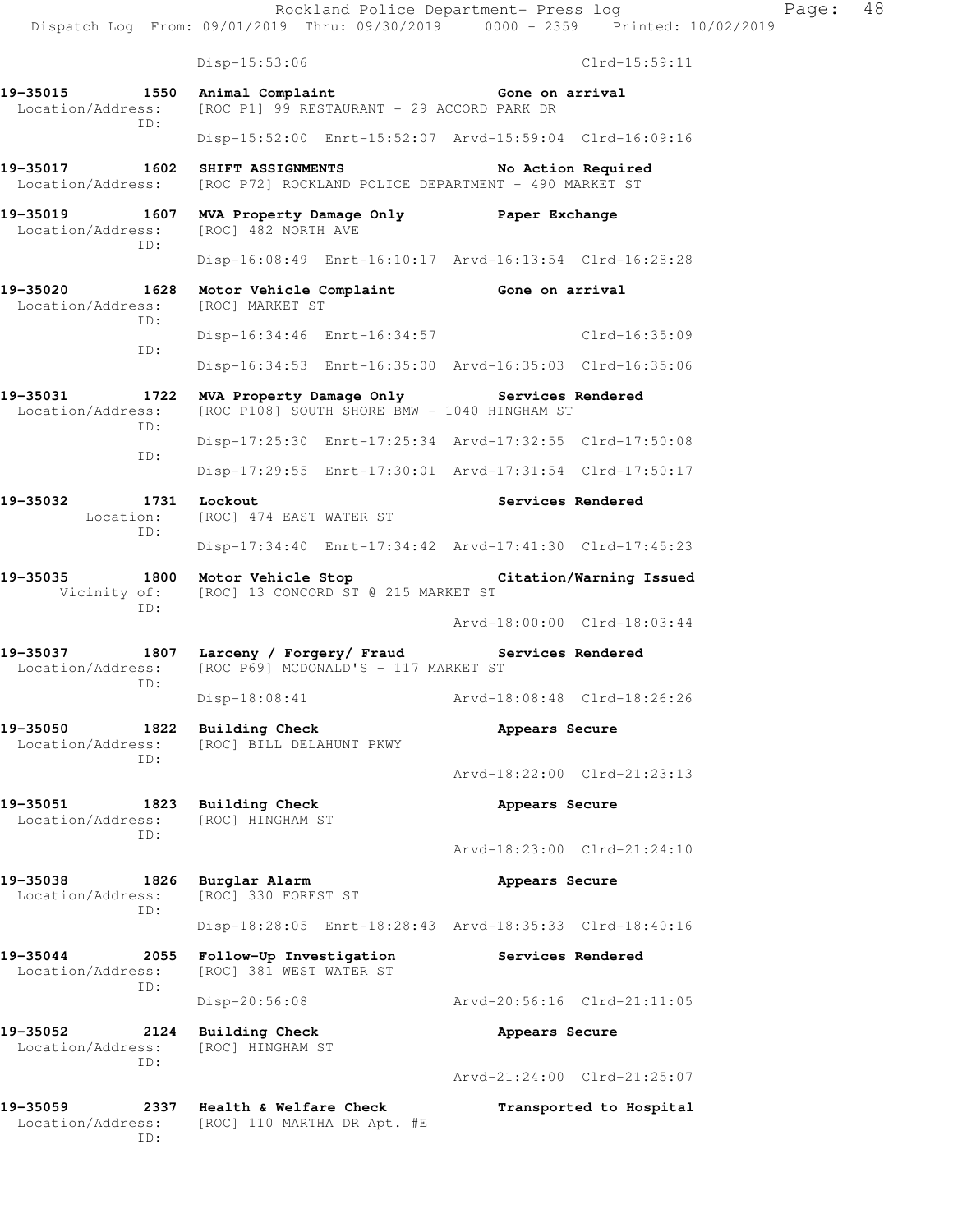Rockland Police Department- Press log Fage: 49 Dispatch Log From: 09/01/2019 Thru: 09/30/2019 0000 - 2359 Printed: 10/02/2019 Disp-23:39:00 Enrt-23:39:06 Arvd-23:41:15 Clrd-09/18/2019 @ 00:01:46 ID: Disp-23:41:09 Enrt-23:41:19 Arvd-23:41:53 Clrd-23:57:56 **For Date: 09/18/2019 - Wednesday 19-35060 0000 SHIFT ASSIGNMENTS No Service**  Location/Address: [ROC P72] ROCKLAND POLICE DEPARTMENT - 490 MARKET ST ID: Arvd-00:00:00 Clrd-00:06:15 19-35071 0321 Disturbance **Transported to Hospital**  Location/Address: [ROC] 115 J A DUNN MEM DR Apt. #1E ID: Disp-03:23:33 Enrt-03:23:46 Arvd-03:24:24 Clrd-03:52:38 ID: Disp-03:23:43 Enrt-03:23:46 Arvd-03:27:08 Clrd-03:52:35 ID: Disp-03:27:11 Enrt-03:27:13 Arvd-03:27:14 Clrd-03:52:32 19-35077 0547 Building Check **Building Checked/Secured**  Location/Address: [ROC] UNION ST ID: Arvd-05:49:10 Clrd-05:59:09 **19-35082 0639 Motor Vehicle Stop Citation/Warning Issued**  Vicinity of: [ROC] 500 SUMMER ST ID: Arvd-06:39:00 Clrd-06:44:57 19-35104 0800 Animal Complaint **19-35104** Services Rendered Location/Address: [ROC] 251 CONCORD ST **19-35089 0803 SHIFT ASSIGNMENTS Services Rendered**  Location/Address: [ROC P72] ROCKLAND POLICE DEPARTMENT - 490 MARKET ST ID: Disp-08:07:38 Clrd-08:08:06 **19-35094 0814 Time off Services Rendered**  Location: [ROC] **19-35093 0815 MVA Property Damage Only Report Follows**  Location/Address: [ROC P55] HOME DEPOT - 1149 HINGHAM ST ID: Disp-08:16:23 Enrt-08:16:27 Arvd-08:20:20 Clrd-08:41:51 ID: Arvd-08:21:00 Clrd-08:41:36 19-35096 0817 Time off **Services Rendered**  Location: [ROC] **19-35102 0906 OIL CHANGE Services Rendered**  Location/Address: [ROC P72] ROCKLAND POLICE DEPARTMENT - 490 MARKET ST ID: Disp-09:09:43 Clrd-09:10:16 19-35109 **0926** CHECK WELL BEING **Services Rendered**  Location/Address: [ROC] 144 WEBSTER ST ID: Disp-09:35:30 Clrd-10:11:04 **19-35117 1010 Building Check Services Rendered** 

 Location/Address: [ROC] BILL DELAHUNT PKWY ID: Arvd-10:11:49 Clrd-10:12:40

**19-35120 1049 Motor Vehicle Stop Verbal Warning**  Location/Address: [ROC] 69 NORTH AVE @ 12 DEERING SQ ID: Arvd-10:49:00 Clrd-10:57:40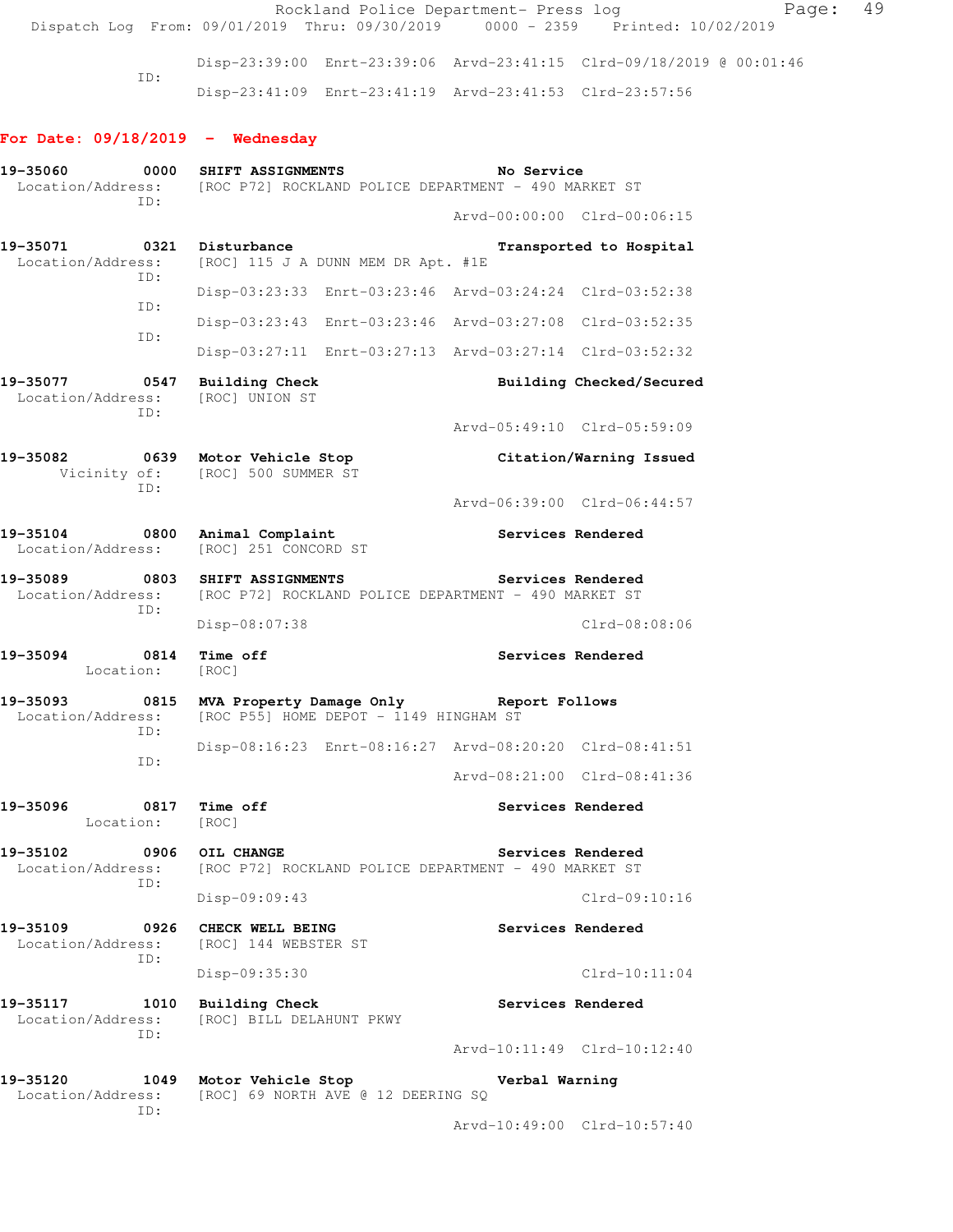**19-35122 1053 Motor Vehicle Stop Verbal Warning**  Location/Address: [ROC] 80 SALEM ST ID: Arvd-10:53:00 Clrd-10:55:37 **19-35123 1100 Emergency Medical Transported to Hospital** Location/Address: [ROC] 20 PLAIN ST Location/Address: ID: Disp-11:00:43 Enrt-11:00:52 Arvd-11:01:51 Clrd-11:11:53 ID: Arvd-11:00:48 Clrd-11:11:00 **19-35129 1205 Suspicious Activity No Action Required**  Location/Address: [ROC] 17 NORMAN ST ID: Disp-12:08:12 Clrd-12:08:18 19-35141 1210 Animal Complaint **1210 Services Rendered** Location/Address: [ROC] 159 UNION ST Apt. #2 19-35131 1218 Suspicious Activity **125 Gone on arrival**  Location/Address: [ROC] HINGHAM ST ID: Disp-12:19:26 Enrt-12:19:29 Arvd-12:38:15 Clrd-12:41:37 **19-35137 1249 Inspection Services Rendered**  Location/Address: [ROC] 247 LIBERTY ST ID: Arvd-12:49:00 Clrd-12:55:43 19-35140 1312 911 Accidental **19-35140** Services Rendered Location/Address: [ROC] 135 GROVE ST ID: Disp-13:14:02 Enrt-13:14:07 Clrd-13:16:38 ID: Arvd-13:15:10 Clrd-13:18:03 **19-35143 1337 911 Accidental Investigated**  Location/Address: [ROC] BILL DELAHUNT PKWY ID: Disp-13:39:08 Enrt-13:39:45 Arvd-13:47:54 Clrd-13:53:42 ID: Disp-13:55:04 Clrd-13:55:10 **19-35144 1354 Motor Vehicle Stop Citation/Warning Issued**  [ROC] IAO BRIDGE - BILL DELAHUNT PKWY ID: Disp-13:55:17 Arvd-13:55:19 Clrd-13:59:09 **19-35148 1407 Motor Vehicle Stop Citation/Warning Issued**  Location/Address: [ROC] BY BRIDGE - BILL DELAHUNT PKWY ID: Arvd-14:07:00 Clrd-14:22:29 ID: Disp-14:26:37 Enrt-14:26:39 Arvd-14:26:40 Clrd-14:27:24 ID: Disp-14:30:12 Arvd-14:30:16 Clrd-14:38:58 **19-35149 1431 Sex offender or dissemination Services Rendered**  Location/Address: [ROC P72] ROCKLAND POLICE DEPARTMENT - 490 MARKET ST **19-35150 1432 Suspicious Activity Services Rendered**  Location/Address: [ROC] 168 MYRTLE ST ID: Arvd-14:35:50 Clrd-14:37:47 19-35151 1439 911 Accidental **19-35151** Services Rendered Location/Address: [ROC] 100 WEYMOUTH ST Apt. #D ID: Disp-14:41:15 Enrt-14:41:24 Arvd-14:41:34 Clrd-14:45:07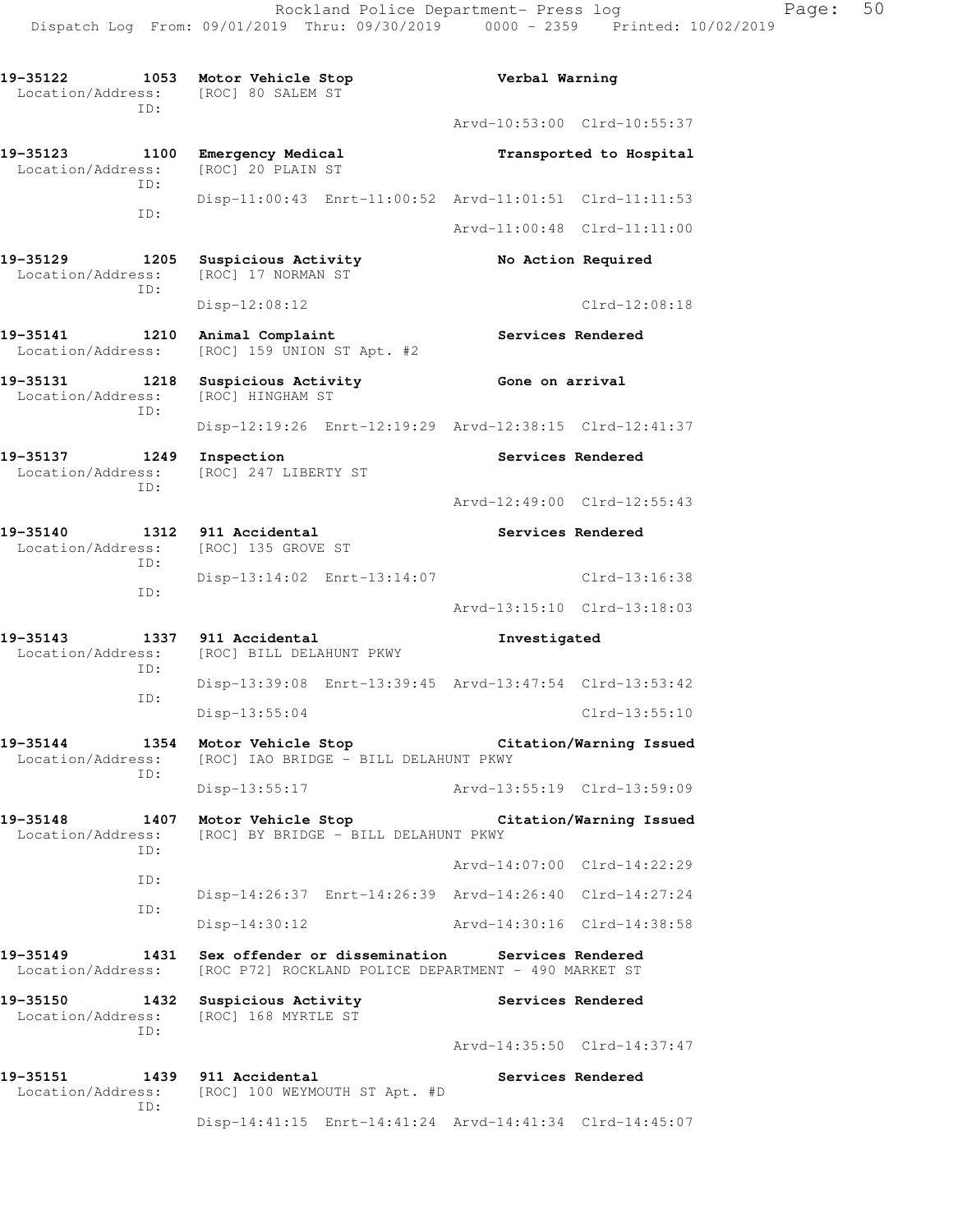|                                                |             |                                           | Rockland Police Department- Press log                                  |                   | Dispatch Log From: 09/01/2019 Thru: 09/30/2019 0000 - 2359 Printed: 10/02/2019 | Page: | 51 |
|------------------------------------------------|-------------|-------------------------------------------|------------------------------------------------------------------------|-------------------|--------------------------------------------------------------------------------|-------|----|
| 19-35157<br>Location/Address:                  | 1508        | [ROC] 1010 UNION ST                       | MVA Property Damage Only Report Follows                                |                   |                                                                                |       |    |
|                                                | TD:         |                                           | Disp-15:09:35 Enrt-15:09:53 Arvd-15:12:17 Clrd-15:28:40                |                   |                                                                                |       |    |
|                                                | ID:         |                                           | Disp-15:10:07 Enrt-15:10:11 Arvd-15:12:14 Clrd-15:28:37                |                   |                                                                                |       |    |
| 19-35163                                       | 1601        | SHIFT ASSIGNMENTS                         | Location/Address: [ROC P72] ROCKLAND POLICE DEPARTMENT - 490 MARKET ST |                   | No Action Required                                                             |       |    |
| 19-35174 1715 Disturbance<br>Location/Address: | ID:         | [ROC] 138 MYRTLE ST                       |                                                                        | Services Rendered |                                                                                |       |    |
|                                                | ID:         |                                           | Disp-17:18:55 Enrt-17:19:21 Arvd-17:20:11 Clrd-17:59:05                |                   |                                                                                |       |    |
|                                                |             |                                           | Disp-17:18:55 Enrt-17:19:17 Arvd-17:20:17 Clrd-17:59:06                |                   |                                                                                |       |    |
| 19-35182<br>Location/Address:                  | 1808<br>ID: | 911 Hang Up<br>[ROC] 207 UNION ST Apt. #3 |                                                                        | Services Rendered |                                                                                |       |    |
|                                                |             |                                           | Disp-18:09:46 Enrt-18:10:14 Arvd-18:15:45 Clrd-18:15:58                |                   |                                                                                |       |    |
| 19-35186<br>Location/Address:                  | 1838<br>ID: | [ROC] 601 MARKET ST                       | MVA Property Damage Only Provided Assistance                           |                   |                                                                                |       |    |
|                                                |             |                                           | Disp-18:40:22 Enrt-18:40:28 Arvd-18:40:29 Clrd-19:02:41                |                   |                                                                                |       |    |
| 19-35187                                       | 1956        | Unwanted Party                            |                                                                        |                   | Taken to Family/Guardian/Other                                                 |       |    |
| Location/Address:                              | ID:         | [ROC] 809 BROOKLINE WAY                   |                                                                        |                   |                                                                                |       |    |
|                                                |             |                                           | Disp-19:59:33 Enrt-19:59:48 Arvd-20:11:24 Clrd-20:21:26                |                   |                                                                                |       |    |
|                                                | ID:         |                                           | Disp-20:00:41 Enrt-20:00:44 Arvd-20:11:26 Clrd-20:11:54                |                   |                                                                                |       |    |
|                                                | ID:         |                                           | Disp-20:00:50 Enrt-20:00:52 Arvd-20:11:29 Clrd-20:11:48                |                   |                                                                                |       |    |
| 19-35189<br>Location/Address:                  |             | 2028 Disturbance                          | [ROC P45] COMFORT INN - 850 HINGHAM ST                                 | Peace Restored    |                                                                                |       |    |
|                                                | ID:         |                                           | Disp-20:29:25 Enrt-20:29:30 Arvd-20:36:24 Clrd-20:36:33                |                   |                                                                                |       |    |
|                                                | ID:         |                                           | Disp-20:29:25 Enrt-20:29:31 Arvd-20:30:16 Clrd-20:36:28                |                   |                                                                                |       |    |
| 19-35190<br>Location/Address:                  | 2039        | Disturbance                               | [ROC P69] MCDONALD'S - 117 MARKET ST                                   | Could Not Locate  |                                                                                |       |    |
|                                                | ID:         |                                           | Disp-20:41:45 Enrt-20:41:50                                            |                   | Clrd-20:43:50                                                                  |       |    |
|                                                | ID:         |                                           | Disp-20:41:45 Enrt-20:41:52                                            |                   | Clrd-20:46:02                                                                  |       |    |
|                                                | ID:         | Disp-20:46:27                             |                                                                        |                   | $Clrd-20:46:46$                                                                |       |    |
| 19-35201<br>Location/Address:                  | 2217<br>ID: | Suspicious Activity                       | [ROC] MOUNT PLEASANT CEMETERY - LIBERTY ST                             | Sent On Way       |                                                                                |       |    |
|                                                |             |                                           | Disp-22:18:44 Enrt-22:18:49 Arvd-22:19:28 Clrd-22:29:00                |                   |                                                                                |       |    |
|                                                | ID:         |                                           | Disp-22:18:44 Enrt-22:18:51 Arvd-22:19:31 Clrd-22:28:55                |                   |                                                                                |       |    |
| 19-35208<br>Location/Address:                  | 2316<br>ID: | Suspicious Activity                       | [ROC 66] REEDS POND PARK - 80 MARKET ST                                | Investigated      |                                                                                |       |    |
|                                                | ID:         |                                           | Disp-23:17:12 Enrt-23:17:21 Arvd-23:17:23 Clrd-23:28:25                |                   |                                                                                |       |    |
|                                                |             |                                           | Disp-23:17:12 Enrt-23:17:17 Arvd-23:17:19 Clrd-23:28:21                |                   |                                                                                |       |    |
|                                                |             |                                           |                                                                        |                   |                                                                                |       |    |

# **For Date: 09/19/2019 - Thursday**

| 19-35209          | 0000 SHIFT ASSIGNMENTS |  |                                                      |  | Services Rendered |  |
|-------------------|------------------------|--|------------------------------------------------------|--|-------------------|--|
| Location/Address: |                        |  | [ROC P72] ROCKLAND POLICE DEPARTMENT - 490 MARKET ST |  |                   |  |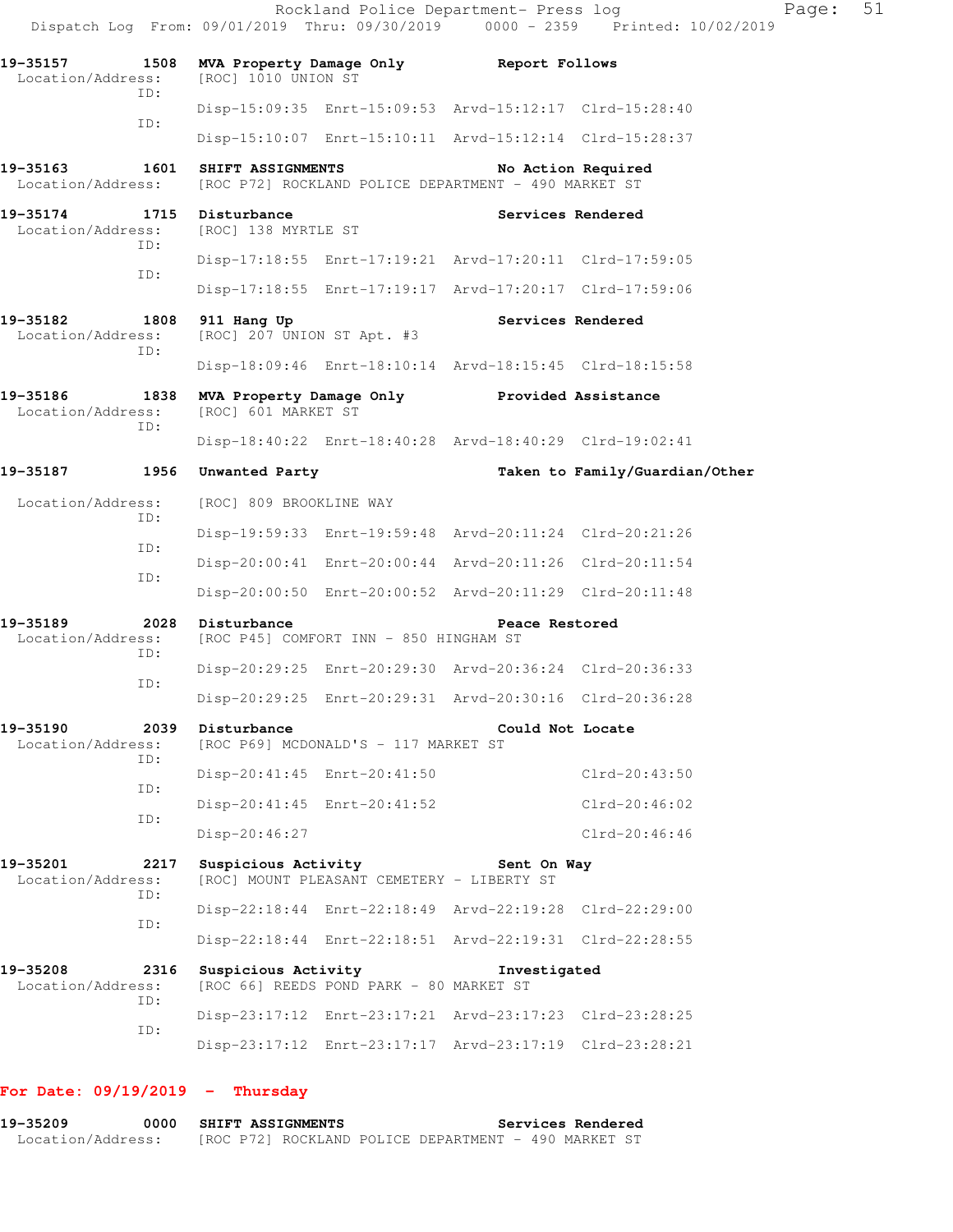ID: Disp-00:00:00 Clrd-00:06:13 19-35223 0525 Building Check **Appears Secure**  Location/Address: [ROC] UNION ST ID: Disp-05:26:21 Arvd-05:26:27 Clrd-05:43:07 **19-35226 0613 Motor Vehicle Stop Verbal Warning**  Location/Address: [ROC] 100 SUMMER ST ID: Arvd-06:13:00 Clrd-06:15:33 **19-35227 0628 Motor Vehicle Stop Citation/Warning Issued**  Location/Address: [ROC 9] SULLIVAN TIRE AND AUTO SERVICE - 1 VFW DR ID: Arvd-06:28:00 Clrd-06:54:04 **19-35243 0800 General Info Services Rendered**  Location/Address: [ROC P72] ROCKLAND POLICE DEPARTMENT - 490 MARKET ST **19-35251 0856 Motor Vehicle Stop Citation/Warning Issued**  Location/Address: [ROC] 500 MARKET ST ID: Disp-08:56:35 Arvd-08:56:59 Clrd-08:58:33 **19-35259 0929 Motor Vehicle Stop Citation/Warning Issued**  Vicinity of: [ROC] 543 SUMMER ST @ 43 WINTER CIR ID: Arvd-09:29:00 Clrd-09:45:18 **19-35265 0944 Assist Public Provided Assistance**  Location/Address: [ROC] 55 PROSPECT ST ID: Disp-09:45:41 Enrt-09:45:46 Arvd-09:48:52 Clrd-09:50:22 **19-35268 0952 Motor Vehicle Stop Citation/Warning Issued**  Vicinity of: [ROC] WEST WATER ST @ MONROE ST ID: Arvd-09:52:00 Clrd-09:59:08 **19-35271 0958 Burglar Alarm Building Checked/Secured**  Location/Address: [ROC] 118 DIVISION ST ID: Disp-09:59:16 Enrt-09:59:29 Arvd-10:01:51 Clrd-10:08:55 **19-35313 1020 Animal Complaint Services Rendered**  Location/Address: [ROC] 86 HANNAH WAY **19-35274 1037 Motor Vehicle Stop Citation/Warning Issued**  Location/Address: [ROC] 821 UNION ST @ 1 VFW DR ID: Arvd-10:37:00 Clrd-10:51:58 19-35275 1040 Building Check **Building Checked/Secured**  Location/Address: [ROC] HINGHAM ST ID: Arvd-10:40:43 Clrd-10:41:10 **19-35276 1041 Building Check Building Checked/Secured**  Location/Address: [ROC] BILL DELAHUNT PKWY ID: Arvd-10:42:04 Clrd-10:42:25 **19-35277 1052 Motor Vehicle Stop Verbal Warning**  Location/Address: [ROC] 58 SPRING ST ID: Arvd-10:52:00 Clrd-10:54:16 **19-35314 1103 Animal Complaint Services Rendered** 

Location/Address: [ROC] 160 LEVIN RD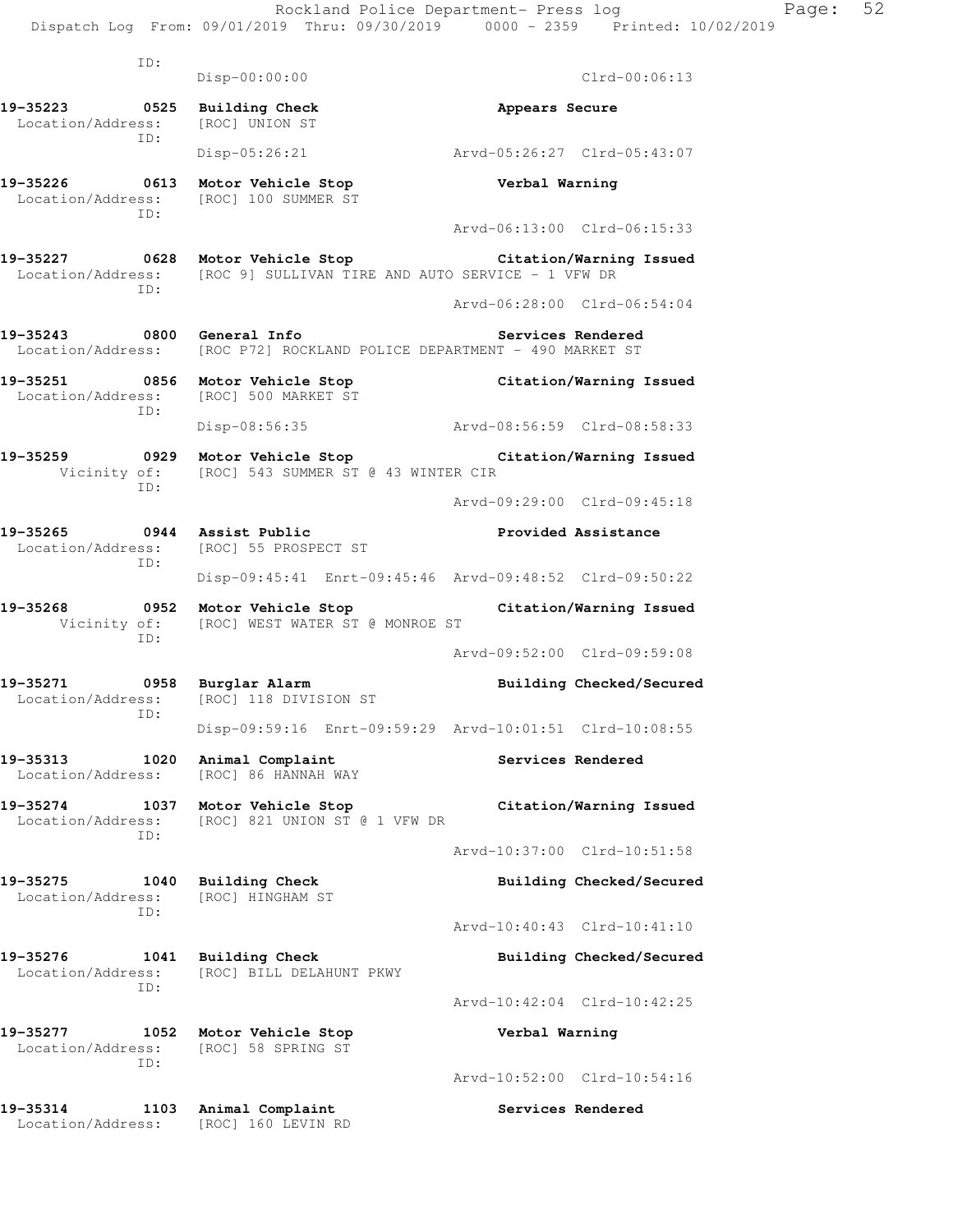Rockland Police Department- Press log Page: 53 Dispatch Log From: 09/01/2019 Thru: 09/30/2019 0000 - 2359 Printed: 10/02/2019 **19-35315 1123 Animal Complaint Services Rendered**  Location/Address: [ROC] 51 MAPLE ST Apt. #416 19-35322 1147 Animal Complaint **Services Rendered**  Location/Address: [ROC] 7 INDIAN HEAD LN **19-35316 1210 Animal Complaint Services Rendered**  Location/Address: [ROC] 279 EAST WATER ST **19-35288 1258 General Info Services Rendered**  Location/Address: [ROC P72] ROCKLAND POLICE DEPARTMENT - 490 MARKET ST **19-35318 1320 Animal Complaint Services Rendered**  Location/Address: [ROC] 600 MARKET ST **19-35292 1332 Motor Vehicle Stop Verbal Warning**  Location/Address: [ROC] IAO SPRINGGATE PARTMENTS - J A DUNN MEM DR ID: Arvd-13:32:00 Clrd-13:45:43 19-35317 1350 Animal Complaint **19-35317** Services Rendered Location/Address: [ROC] 27 CHURCH ST **19-35296 1354 Motor Vehicle Stop Citation/Warning Issued**  Location/Address: [ROC] 173 BEECH ST ID: Arvd-13:54:00 Clrd-14:02:16 **19-35297 1400 Emergency Medical Services Rendered**  Location/Address: [ROC] 27 PLEASANT ST Apt. #2 ID: Disp-14:01:19 Enrt-14:01:27 Arvd-14:06:43 Clrd-14:08:27 ID: Disp-14:05:53 Arvd-14:06:39 Clrd-14:08:23 **19-35298 1401 Emergency Medical Transported to Hospital**  Location/Address: [ROC] 27 PLEASANT ST Apt. #2 Fire Unit: ROCKEN1-Pumper-Rockland Engine 1 Disp-14:02:29 Enrt-14:04:08 Arvd-14:06:29 Clrd-14:17:52 InQrtsUnavl-14:33:47 InSrvce-14:33:50<br>EMS Unit: ROCKAM1-Rockland A1 ROCKAM1-Rockland A1 Disp-14:02:39 EMS Unit: ROCKAM1-Rockland A1 Disp-14:02:39 Enrt-14:04:04 Arvd-14:06:26 Clrd-14:17:49 Hosp-14:24:38 ClrHosp-15:10:07 InQrtsUnavl-15:15:42 InSrvce-15:15:46 ID: Disp-14:05:34 Clrd-14:05:49 19-35319 1415 Animal Complaint **Services Rendered** Location/Address: [ROC] 1059 UNION ST 19-35302 1438 Details / Time off **Services Rendered**  Location: [ROC] **19-35304 1446 Motor Vehicle Stop Verbal Warning**  Location/Address: [ROC] 10 SPRING ST @ 7 MARKET ST ID: Arvd-14:46:00 Clrd-14:49:25 **19-35305 1449 Emergency Medical Services Rendered**  Location/Address: [ROC] 18 NORTH AVE ID: Disp-14:49:58 Enrt-14:50:00 Arvd-14:53:37 Clrd-14:59:57 ID: Disp-14:51:47 Enrt-14:51:53 Clrd-14:52:03 ID: Disp-14:54:39 Enrt-14:54:41 Arvd-14:54:43 Clrd-14:57:06 **19-35306 1450 Motor Vehicle Complaint Services Rendered**  Location/Address: [ROC P83] ROCKLAND GOLF COURSE - 276 PLAIN ST

ID: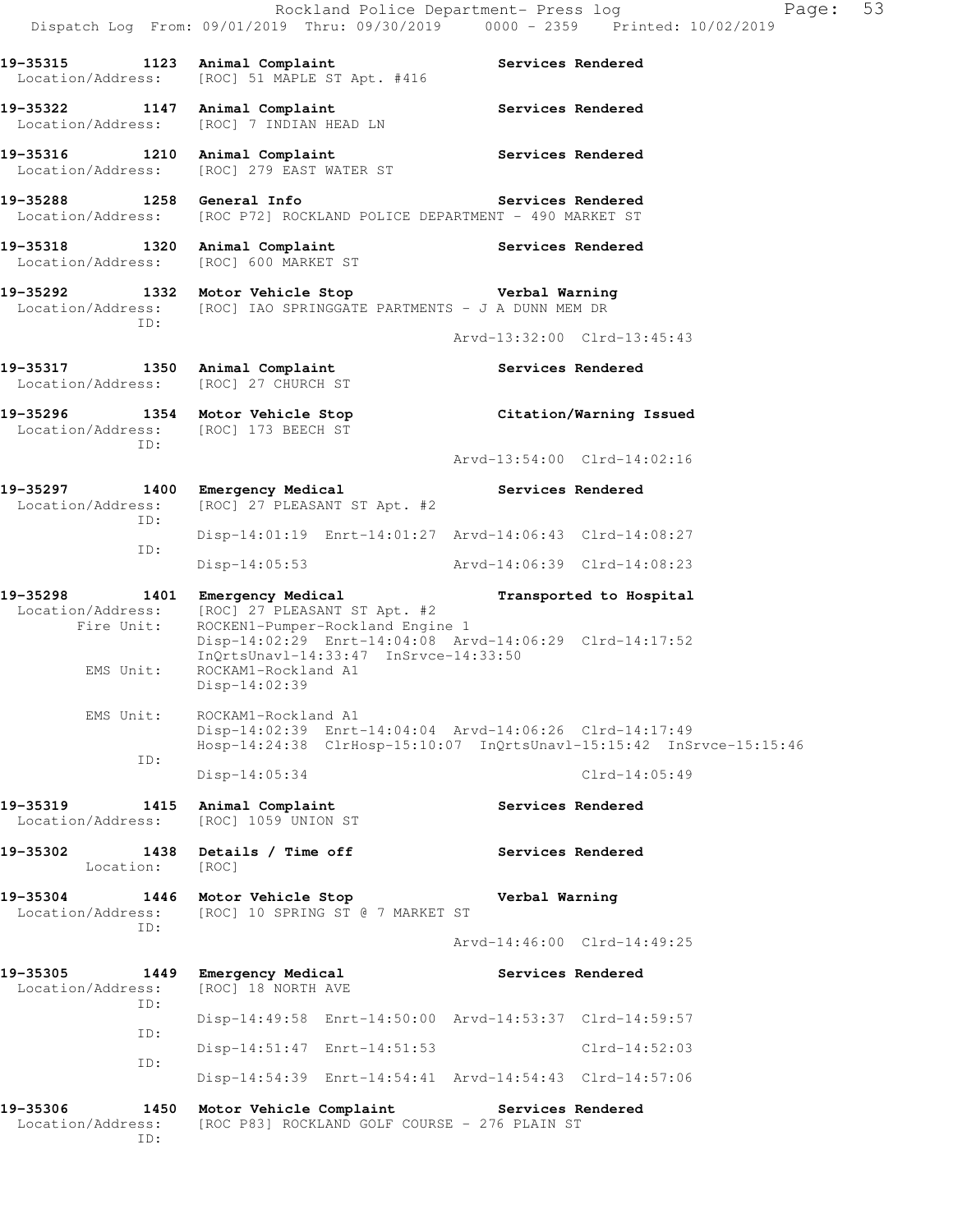|                                                                      | Rockland Police Department- Press log<br>Dispatch Log From: 09/01/2019 Thru: 09/30/2019 0000 - 2359 Printed: 10/02/2019 |                   | Page:                       | 54 |
|----------------------------------------------------------------------|-------------------------------------------------------------------------------------------------------------------------|-------------------|-----------------------------|----|
|                                                                      | Disp-14:52:11 Enrt-14:52:14 Arvd-14:57:36 Clrd-15:35:26                                                                 |                   |                             |    |
| ID:                                                                  | Disp-15:02:29 Enrt-15:02:32 Arvd-15:02:34 Clrd-15:35:29                                                                 |                   |                             |    |
| 19-35321 1455 Animal Complaint<br>Location/Address:                  | [ROC] 89 PROSPECT ST                                                                                                    |                   | Services Rendered           |    |
| 19-35325 1531 Animal Complaint                                       | Location/Address: [ROC] 103 LIBERTY ST                                                                                  |                   | Services Rendered           |    |
| 19-35323 1534 Animal Complaint                                       | Location/Address: [ROC] 25 WINDING WAY                                                                                  |                   | Services Rendered           |    |
| 19-35311<br>Location/Address:                                        | 1539 911 Hang Up<br>[ROC] 7 INDIAN HEAD LN                                                                              | Services Rendered |                             |    |
| ID:                                                                  | Disp-15:41:55 Enrt-15:42:29 Arvd-15:44:13 Clrd-16:02:40                                                                 |                   |                             |    |
| ID:                                                                  | Disp-15:42:24 Enrt-15:42:31 Arvd-15:44:36 Clrd-16:02:44                                                                 |                   |                             |    |
| 19-35326 1540 Animal Complaint                                       | Location/Address: [ROC] 27 PLEASANT ST                                                                                  | Services Rendered |                             |    |
|                                                                      | 19-35320 1606 General Info<br>Location/Address: [ROC P72] ROCKLAND POLICE DEPARTMENT - 490 MARKET ST                    |                   | Services Rendered           |    |
| ID:                                                                  |                                                                                                                         |                   | Arvd-16:06:00 Clrd-16:09:35 |    |
| 19-35332 1649 911 Accidental<br>Location/Address: [ROC] 474 BEECH ST |                                                                                                                         | Gone on arrival   |                             |    |
| ID:                                                                  | Disp-16:50:44 Enrt-16:51:16 Arvd-16:53:49 Clrd-17:01:11                                                                 |                   |                             |    |
|                                                                      | 19-35343 1802 Assist Fire Department Services Not Required<br>Location/Address: [ROC] 1050 HINGHAM ST                   |                   |                             |    |
| ID:                                                                  |                                                                                                                         |                   | Arvd-18:02:00 Clrd-18:22:53 |    |
| Location/Address: [ROC] 73 PAYSON AVE<br>ID:                         | 19-35346 1816 Health & Welfare Check                                                                                    |                   | Transported to Hospital     |    |
|                                                                      | Disp-18:19:31 Enrt-18:19:45 Arvd-18:19:48 Clrd-18:37:05<br>Fire Unit: ROCKEN3-Pumper-Rockland Engine 3                  |                   |                             |    |
|                                                                      | Disp-18:23:03 Enrt-18:23:13<br>$InQrtsUnav1-18:23:20$ $InSrvce-18:23:20$                                                |                   | $Clrd-18:23:20$             |    |
| 19-35349<br>1828<br>Location/Address:                                | Emergency Medical<br>[ROC] 482 CONCORD ST                                                                               |                   | Services Rendered           |    |
| ID:<br>ID:                                                           | Disp-18:31:21 Enrt-18:31:34 Arvd-18:35:31 Clrd-18:44:47                                                                 |                   |                             |    |
|                                                                      | Disp-18:31:21 Enrt-18:31:39 Arvd-18:35:34 Clrd-18:44:43                                                                 |                   |                             |    |
| 19-35358<br>2013<br>Location/Address:<br>ID:                         | <b>Building Check</b><br>[ROC] MARTHA DR                                                                                |                   | Services Rendered           |    |
|                                                                      |                                                                                                                         |                   | Arvd-20:14:08 Clrd-20:18:18 |    |
| 19-35362<br>2026<br>Location/Address:<br>ID:                         | <b>Building Check</b><br>[ROC] HINGHAM ST                                                                               |                   | Building Checked/Secured    |    |
|                                                                      |                                                                                                                         |                   | Arvd-20:27:24 Clrd-20:37:58 |    |
| 19-35363<br>2038<br>Location/Address:<br>ID:                         | <b>Building Check</b><br>[ROC] HINGHAM ST                                                                               |                   | Building Checked/Secured    |    |
|                                                                      |                                                                                                                         |                   | Arvd-20:39:08 Clrd-20:40:21 |    |
| 19-35365<br>2044<br>Location/Address:<br>ID:                         | <b>Building Check</b><br>[ROC] BILL DELAHUNT PKWY                                                                       |                   | Services Rendered           |    |
|                                                                      |                                                                                                                         |                   | Arvd-20:45:36 Clrd-20:48:23 |    |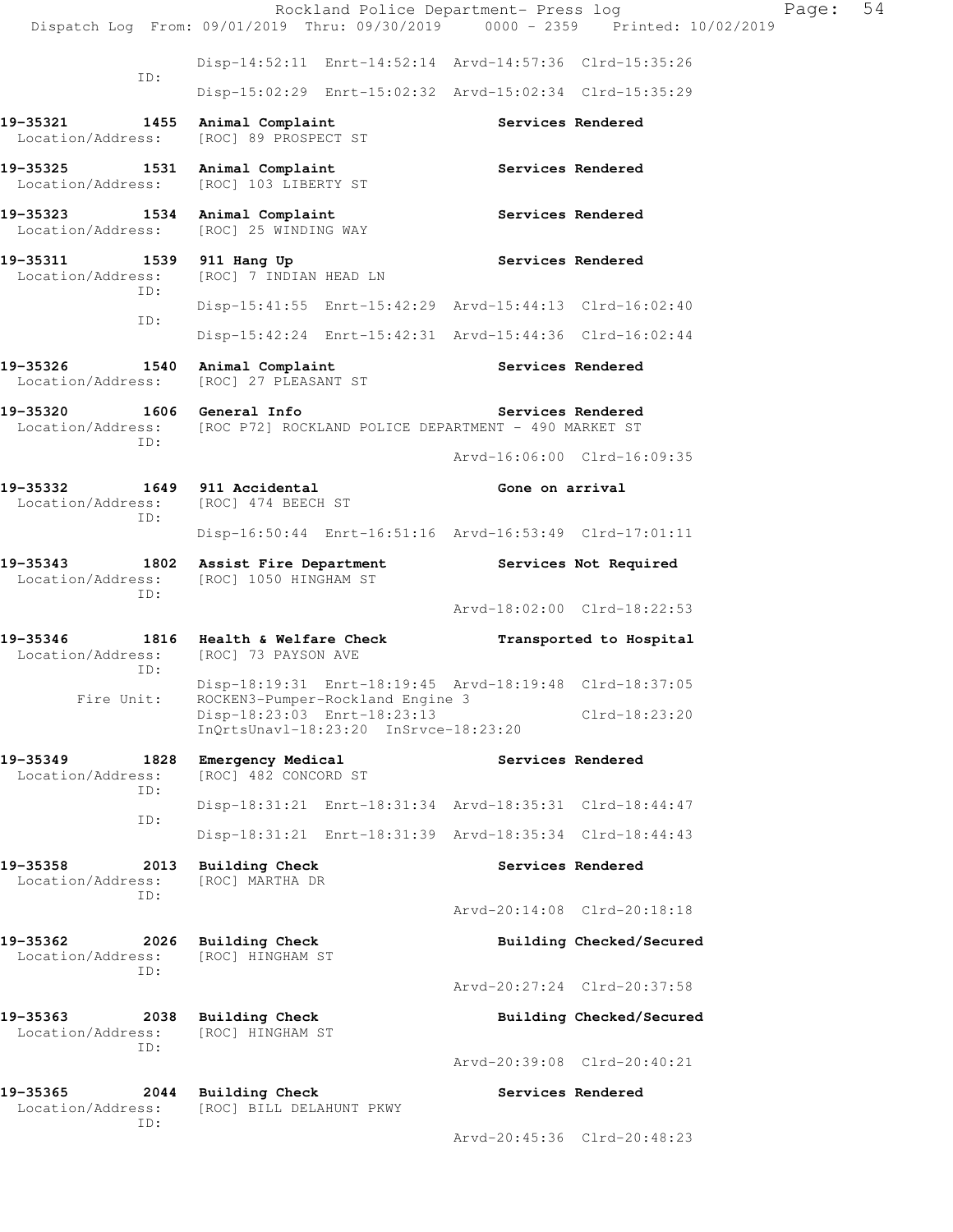| 19-35369<br>Location/Address: | TD:         | 2140 Motor Vehicle Complaint<br>[ROC] J A DUNN MEM DR               |                                 | Gone on arrival                                           |                             |
|-------------------------------|-------------|---------------------------------------------------------------------|---------------------------------|-----------------------------------------------------------|-----------------------------|
|                               | TD:         |                                                                     |                                 |                                                           | Arvd-21:40:00 Clrd-21:46:25 |
|                               |             |                                                                     |                                 | Disp-21:46:02 Enrt-21:46:07 Arvd-21:46:10 Clrd-21:46:12   |                             |
| 19-35368<br>Location/Address: | 2142<br>TD: | Noise Complaint                                                     | [ROC] 269 EAST WATER ST Apt. #2 |                                                           | Services Rendered           |
|                               |             |                                                                     |                                 | Disp-21:44:24 Enrt-21:45:02 Arvd-21:48:22 Clrd-21:52:42   |                             |
|                               | TD:         | Disp-21:45:33 Enrt-21:45:37                                         |                                 |                                                           | $Clrd-21:46:02$             |
|                               | TD:         |                                                                     |                                 | Disp-21:46:12 Enrt-21:46:20 Arvd-21:49:30 Clrd-21:52:46   |                             |
| 19-35372<br>Location:         | 2153        | Motor Vehicle Collision W/PI<br>[ROC] RTE 3 SOUTH AT EXIT 14        |                                 | <b>Services Rendered</b>                                  |                             |
|                               | TD:         |                                                                     |                                 | Disp-21:54:47 Enrt-21:55:01 Arvd-21:55:50 Clrd-22:42:49   |                             |
| 19-35373<br>Location/Address: | 2156<br>TD: | MVA Property Damage Only<br>[ROC P88] KATHY CORRIGAN'S - 406 VFW DR |                                 | Services Rendered                                         |                             |
|                               |             |                                                                     |                                 | Disp-21:58:00 Enrt-21:58:12 Arvd-21:58:15 Clrd-22:23:35   |                             |
| 19-35375<br>Location/Address: | 2244<br>TD: | Building Check<br>[ROC] HINGHAM ST                                  |                                 |                                                           | Building Checked/Secured    |
|                               |             |                                                                     |                                 |                                                           | Arvd-22:49:01 Clrd-22:53:38 |
| 19-35377<br>Location/Address: | TD:         | 2302 Building Check<br>[ROC] MARTHA DR                              |                                 |                                                           | Services Rendered           |
|                               |             |                                                                     |                                 |                                                           | Arvd-23:03:13 Clrd-23:05:01 |
| 19-35380<br>Location/Address: | ID:         | 2343 Noise Complaint                                                |                                 | [ROC 60] SPRING GATE APARTMENTS - 52 HANNAH WAY Apt. #210 | Services Rendered           |
|                               | ID:         | Disp-23:45:08                                                       |                                 |                                                           | $Clrd-23:46:48$             |

## **For Date: 09/20/2019 - Friday**

|     | Location/Address: [ROC P72] ROCKLAND POLICE DEPARTMENT - 490 MARKET ST     |                             |                             |
|-----|----------------------------------------------------------------------------|-----------------------------|-----------------------------|
| TD: | 19-35386 0007 Building Check<br>Location/Address: [ROC] HINGHAM ST         | Services Rendered           |                             |
|     |                                                                            |                             | Arvd-00:08:53 Clrd-00:13:34 |
| TD: | 19-35388 0014 Building Check<br>Location/Address: [ROC] BILL DELAHUNT PKWY | Services Rendered           |                             |
|     |                                                                            |                             | Arvd-00:15:45 Clrd-00:18:57 |
| TD: | 19-35389 0019 Building Check<br>Location/Address: [ROC] MARTHA DR          | Services Rendered           |                             |
|     |                                                                            |                             | Arvd-00:20:10 Clrd-00:28:01 |
|     | Location/Address: [ROC P77] BURGER KING - 157 MARKET ST                    |                             |                             |
| ID: |                                                                            |                             | Arvd-01:40:00 Clrd-01:45:59 |
| ID: | Disp-01:43:53                                                              | Arvd-01:44:11 Clrd-01:49:25 |                             |
| ID: |                                                                            |                             |                             |

Disp-23:46:39 Enrt-23:46:52 Arvd-23:50:01 Clrd-23:53:20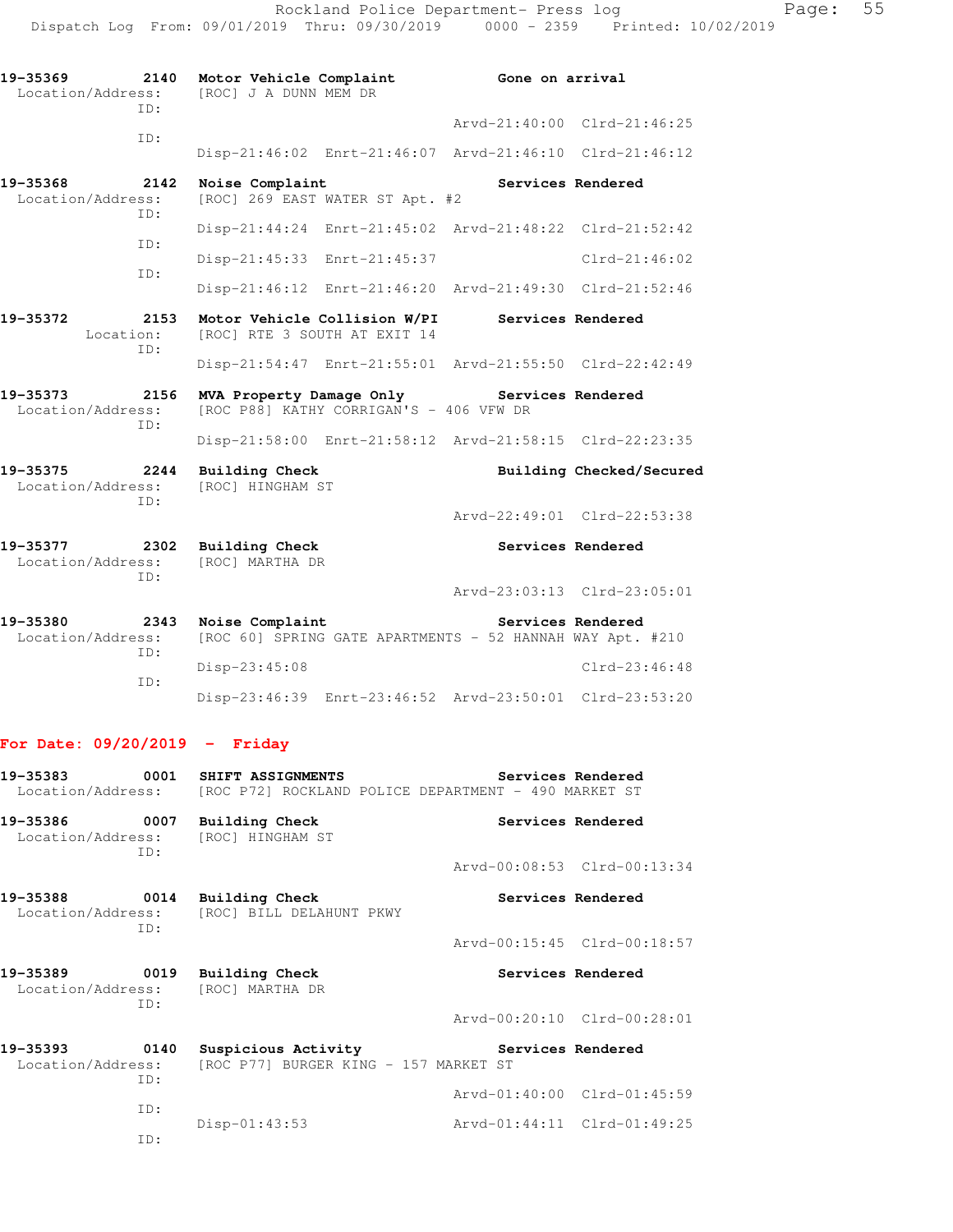Rockland Police Department- Press log Page: 56 Dispatch Log From: 09/01/2019 Thru: 09/30/2019 0000 - 2359 Printed: 10/02/2019 Disp-01:43:59 Arvd-01:44:15 Clrd-01:46:05 **19-35394 0209 Animal Complaint Services Rendered**  Location/Address: [ROC] 90 CRESCENT ST ID: Disp-02:09:51 Enrt-02:11:24 Arvd-02:15:03 Clrd-02:19:40 **19-35400 0513 Building Check Building Checked/Secured**  Location/Address: [ROC] UNION ST ID: Disp-05:16:13 Arvd-05:16:22 Clrd-05:37:14 **19-35403 0630 Suspicious Activity Sent On Way**  Location/Address: [ROC P51] HOLIDAY INN - 929 HINGHAM ST ID: Disp-06:31:31 Enrt-06:31:35 Arvd-06:40:00 Clrd-06:43:04 **19-35408 0724 911 Accidental Services Rendered**  Location/Address: [ROC 70] WEBSTER PARK NURSING AND REHAB - 56 WEBSTER ST Apt. #208 ID: Disp-07:28:05 Enrt-07:28:07 Arvd-07:40:16 Clrd-07:41:31 **19-35410 0800 General Info Services Rendered**  Location/Address: [ROC P72] ROCKLAND POLICE DEPARTMENT - 490 MARKET ST **19-35414 0844 Motor Vehicle Complaint Services Rendered**  Vicinity of: [ROC] 36 GEORGE ST ID: Disp-08:49:33 Arvd-08:49:39 Clrd-08:50:45 **19-35415 0847 Burglar Alarm Appears Secure**  Location/Address: [ROC] 4 WINTER CIR ID: Disp-08:47:31 Enrt-08:47:34 Arvd-08:51:50 Clrd-08:54:31 **19-35417 0859 General Info Services Rendered**  Location/Address: [ROC] MARTHA DR **19-35428 0930 Animal Complaint Services Rendered**  Location/Address: [ROC] 397 POND ST **19-35421 0955 Animal Complaint Services Rendered**  Location/Address: [ROC] OLD COUNTRY WAY ID: Disp-09:55:32 Enrt-09:55:36 Arvd-09:55:38 Clrd-10:12:08 **19-35423 1010 911 Accidental Services Rendered**  Location/Address: [ROC P55] HOME DEPOT - 1149 HINGHAM ST ID: Disp-10:11:11 Enrt-10:11:15 Arvd-10:23:19 Clrd-10:30:45 **19-35424 1015 General Info Services Rendered**  Location/Address: [ROC] 107 CONCORD ST **19-35426 1033 Building Check Building Checked/Secured**  Location/Address: [ROC] BILL DELAHUNT PKWY ID: Arvd-10:35:18 Clrd-10:35:40 **19-35427 1035 Building Check Building Checked/Secured**  Location/Address: [ROC] HINGHAM ST ID: Arvd-10:36:35 Clrd-10:36:51 19-35429 1053 Animal Complaint **19-35429** Services Rendered Location/Address: [ROC] 199 RICE AVE ID: Disp-10:53:44 Arvd-10:53:48 Clrd-11:14:34 **19-35435 1136 Animal Complaint Services Rendered**  Location/Address: [ROC] 17 JOHN BURKE DR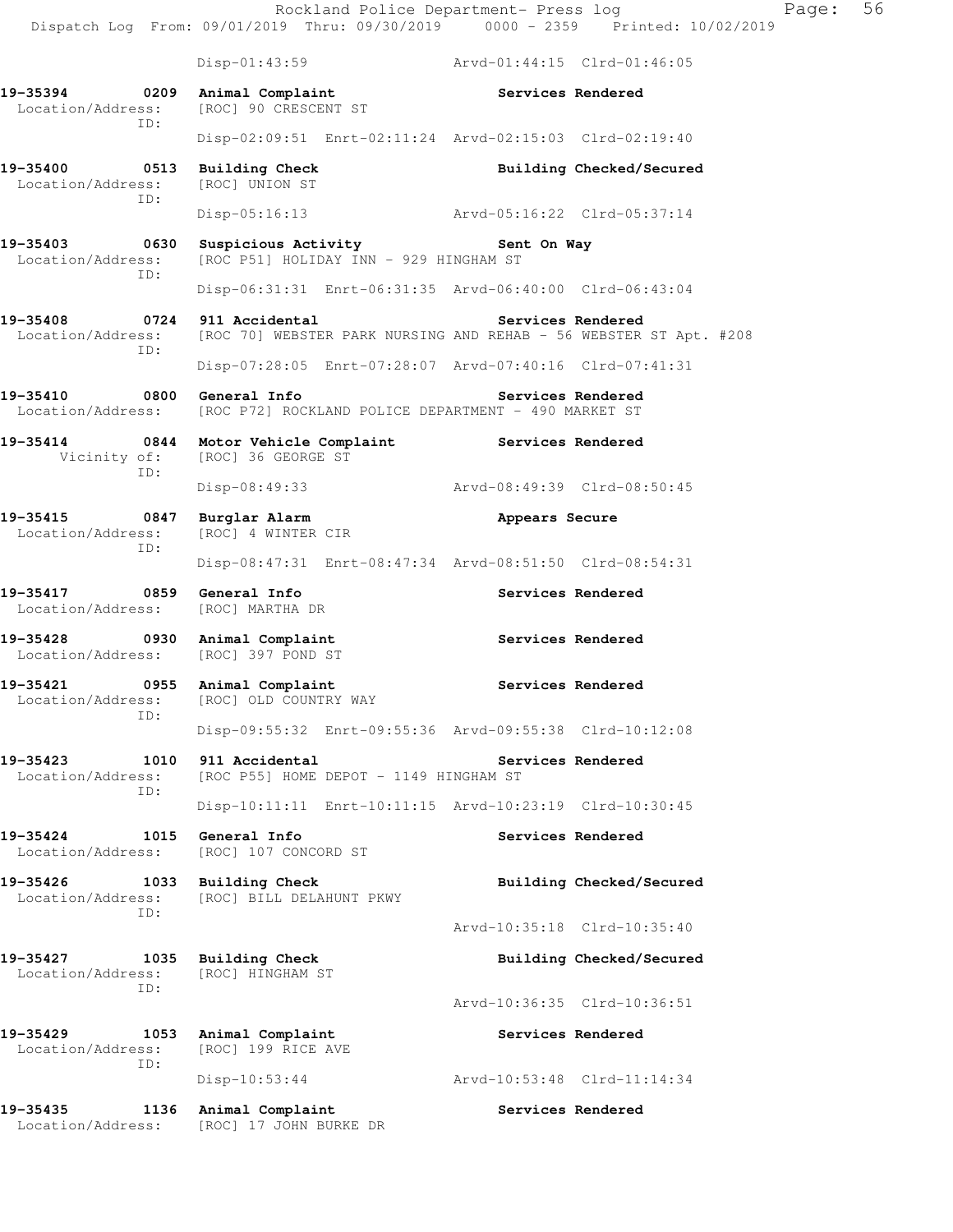Rockland Police Department- Press log Fage: 57 Dispatch Log From: 09/01/2019 Thru: 09/30/2019 0000 - 2359 Printed: 10/02/2019 Disp-11:37:39 Arvd-11:37:43 Clrd-11:46:46 **19-35436 1137 Burglar Alarm Cancelled Enroute**  Location/Address: [ROC] 366 CONCORD ST ID: Disp-11:39:10 Enrt-11:39:14 Clrd-11:40:50 **19-35441 1211 Threats Services Rendered**  Location/Address: [ROC 63] MIKES PIZZA - 315 UNION ST ID: Disp-12:12:30 Enrt-12:14:54 Arvd-12:22:38 Clrd-12:32:13 **19-35448 1244 Missing Person Report Follows**<br>
Location/Address: [ROC] 115 MARKET ST Apt. #15 [ROC] 115 MARKET ST Apt. #15 ID: Disp-12:48:22 Enrt-12:48:29 Arvd-13:34:41 Clrd-13:43:44 ID: Disp-13:36:39 Enrt-13:36:41 Arvd-13:40:54 Clrd-14:28:53 **19-35452 1343 MVA Property Damage Only Report Follows**  Location/Address: [ROC P100] J A DUNN MEM DR ID: Disp-13:44:57 Clrd-13:45:11 ID: Disp-13:45:07 Enrt-13:45:09 Arvd-13:47:18 Clrd-13:59:09 19-35455 1428 Building Check **Building Checked/Secured**  Location/Address: [ROC] HINGHAM ST ID: Arvd-14:28:53 Clrd-14:29:26 **19-35460 1530 Assist Fire Department Cancelled Enroute**  Location/Address: [ROC] 234 NORTH AVE ID: Disp-15:32:13 Enrt-15:32:18 Clrd-15:35:10 ID: Disp-15:32:16 Enrt-15:32:17 Clrd-15:35:07 **19-35462 1603 General Info Services Not Required**  Location/Address: [ROC P72] ROCKLAND POLICE DEPARTMENT - 490 MARKET ST ID: Arvd-16:03:00 Clrd-16:06:02 **19-35464 1619 Traffic Enforcement Services Rendered**  Location/Address: [ROC P72] ROCKLAND POLICE DEPARTMENT - 490 MARKET ST ID: Arvd-16:21:47 Clrd-20:06:12 **19-35466 1632 Assist Public Services Rendered**  Location/Address: [ROC] 125 VERNON ST ID: Disp-16:33:29 Enrt-16:34:18 Arvd-16:35:30 Clrd-16:51:33 ID: Disp-16:36:42 Enrt-16:36:51 Arvd-16:43:50 Clrd-16:44:30 ID: Disp-16:39:08 Arvd-16:39:12 Clrd-16:39:21 ID: Disp-16:39:26 Arvd-16:39:28 Clrd-16:53:00 19-35468 1644 Burglar Alarm **Investigated**<br>Location/Address: [ROC] ROCKLAND WATER DEPARTMENT - 366 CENTRE AVE [ROC] ROCKLAND WATER DEPARTMENT - 366 CENTRE AVE ID: Disp-16:45:28 Enrt-16:47:33 Arvd-16:48:54 Clrd-16:51:57 **19-35472 1710 Motor Vehicle Stop Verbal Warning**  Vicinity of: [ROC] UNION ST ID: Arvd-17:10:00 Clrd-17:24:59 **19-35486 1838 Motor Vehicle Collision W/PI Report Follows**  Location/Address: [ROC] MARKET ST - UNION ST ID: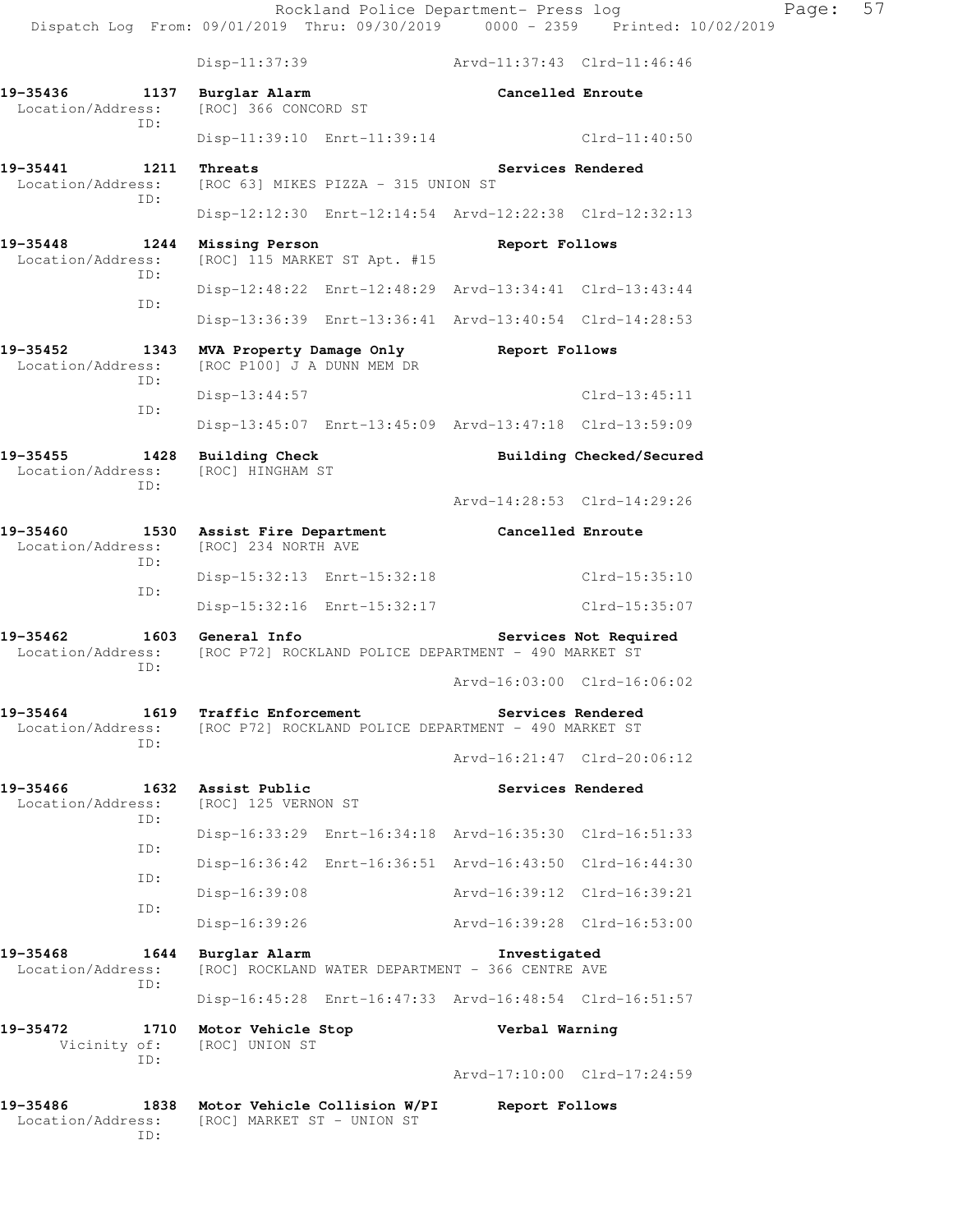Rockland Police Department- Press log Fage: 58 Dispatch Log From: 09/01/2019 Thru: 09/30/2019 0000 - 2359 Printed: 10/02/2019 Disp-18:39:32 Enrt-18:40:19 Arvd-18:40:39 Clrd-19:11:46 ID: Disp-18:40:07 Enrt-18:40:16 Arvd-18:40:45 Clrd-19:11:54 ID: Disp-18:41:10 Enrt-18:41:13 Arvd-18:41:15 Clrd-19:11:49 **19-35492 1926 Suspicious Activity Investigated**  Location/Address: [ROC] SAMS - 200 VFW DR ID: Disp-19:29:14 Enrt-19:29:20 Arvd-19:37:20 Clrd-19:37:22 **19-35493 1937 Motor Vehicle Stop Citation/Warning Issued** Vicinity of: [ROC] VFW DR Vicinity of: ID: Arvd-19:37:00 Clrd-19:47:08 **19-35496 1952 Health & Welfare Check Services Rendered**  Location/Address: [ROC] 140 MARTHA DR Apt. #D ID: Disp-19:54:09 Enrt-19:56:17 Arvd-19:56:53 Clrd-20:11:54 **19-35498 2008 Traffic Enforcement Services Rendered**  Location/Address: [ROC P72] ROCKLAND POLICE DEPARTMENT - 490 MARKET ST ID: Arvd-20:09:15 Clrd-23:48:38 **19-35503 2115 Motor Vehicle Complaint Services Rendered**  Vicinity of: [ROC P21] STATION LIQUORS - 21 EAST WATER ST ID: Disp-21:17:24 Enrt-21:17:35 Arvd-21:18:42 Clrd-21:23:13 **19-35504 2138 MVA Property Damage Only Services Rendered**  Location/Address: [ROC] 6 MILLBROOK DR ID: Disp-21:40:16 Enrt-21:40:23 Arvd-21:44:48 Clrd-22:03:40 **19-35514 2312 Burglar Alarm No Service**  Location/Address: [ROC] 38 BLOSSOM ST ID: Disp-23:13:36 Enrt-23:13:44 Clrd-23:14:59 19-35516 2323 Noise Complaint **19-35516** Services Rendered Location/Address: [ROC] 51 MAPLE ST Apt. #343 ID: Disp-23:25:47 Enrt-23:25:52 Arvd-23:28:04 Clrd-23:39:27 ID: Disp-23:28:14 Enrt-23:28:17 Arvd-23:37:25 Clrd-23:37:27 **For Date: 09/21/2019 - Saturday 19-35519 0017 SHIFT ASSIGNMENTS No Service**  Location/Address: [ROC P72] ROCKLAND POLICE DEPARTMENT - 490 MARKET ST ID: Arvd-00:17:00 Clrd-00:19:54 **19-35524 0132 911 Accidental Services Rendered**  Location/Address: [ROC] 76 SPRUCE ST ID: Disp-01:34:20 Enrt-01:34:33 Arvd-01:39:20 Clrd-02:05:53 ID: Disp-01:34:40 Enrt-01:34:44 Arvd-01:39:14 Clrd-02:03:57 ID: Disp-01:37:19 Enrt-01:37:22 Arvd-01:44:26 Clrd-02:04:48 19-35527 0210 Noise Complaint **Peace Restored** Location/Address: [ROC] 212 MARTHA DR ID: Disp-02:10:48 Arvd-02:11:05 Clrd-02:12:49 **19-35529 0223 Motor Vehicle Stop Citation/Warning Issued**  Location/Address: [ROC] 35 CONCORD ST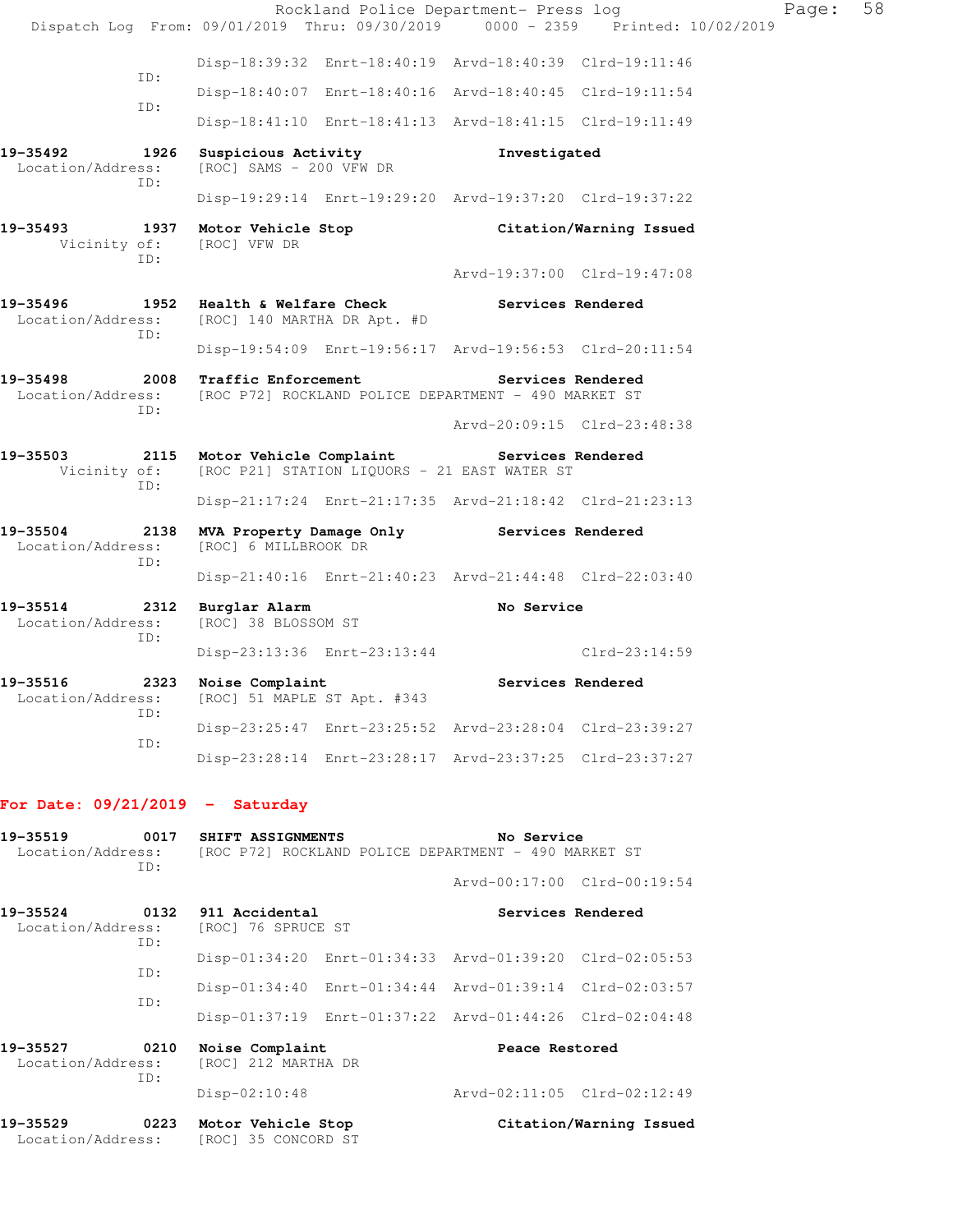Rockland Police Department- Press log Fage: 59 Dispatch Log From: 09/01/2019 Thru: 09/30/2019 0000 - 2359 Printed: 10/02/2019 ID: Arvd-02:23:00 Clrd-02:33:09 ID: Disp-02:25:27 Arvd-02:25:31 Clrd-02:33:09 19-35537 0614 Building Check **Building Checked/Secured Building Checked/Secured Example 20** Location/Address: ID: Arvd-06:15:43 Clrd-06:38:20 **19-35539 0636 Motor Vehicle Stop Citation/Warning Issued**  Vicinity of: [ROC] ESTEN SCHOOL - 388 SUMMER ST ID: Arvd-06:36:00 Clrd-06:45:20 **19-35540 0718 Motor Vehicle Stop Verbal Warning**  Location/Address: [ROC] 16 HIGHLAND ST @ 80 MARKET ST ID: Disp-07:18:58 Arvd-07:19:02 Clrd-07:21:33 **19-35541 0723 Motor Vehicle Stop Verbal Warning**  Location/Address: [ROC] 20 PLAIN ST @ 104 MARKET ST ID: Arvd-07:23:00 Clrd-07:30:38 ID: Disp-07:23:56 Arvd-07:24:00 Clrd-07:30:40 19-35544 0848 MVA Property Damage Only Services Rendered Location/Address: [ROC] RESERVOIR PARK DR [ROC] RESERVOIR PARK DR ID: Disp-08:49:15 Enrt-08:49:17 Arvd-09:00:31 Clrd-09:01:21 **19-35545 0902 911 Hang Up Services Rendered**  Location/Address: [ROC] 19 CORN MILL WAY ID: Disp-09:04:27 Enrt-09:05:10 Arvd-09:08:10 Clrd-09:11:27 **19-35547 0919 Missing Person Report Follows**  Location/Address: [ROC] 115 MARKET ST Apt. #15 ID: Disp-09:20:17 Enrt-09:21:21 Arvd-09:34:10 Clrd-09:55:20 ID: Disp-09:25:57 Enrt-09:25:59 Arvd-09:26:19 Clrd-09:50:09 ID: Disp-09:26:14 Enrt-09:26:17 Arvd-09:26:21 Clrd-09:50:11 **19-35549 0936 General Info Services Rendered**  Location/Address: [ROC P72] ROCKLAND POLICE DEPARTMENT - 490 MARKET ST ID: Disp-09:38:55 Clrd-09:39:05 **19-35550 0955 Building Check Services Rendered**  Location/Address: [ROC] HINGHAM ST ID: Disp-09:56:39 Clrd-09:56:48 **19-35552 0958 General Info Services Rendered**  Location/Address: [ROC P72] ROCKLAND POLICE DEPARTMENT - 490 MARKET ST **19-35554 1001 General Info Services Rendered**<br>Location/Address: [ROC P72] ROCKLAND POLICE DEPARTMENT - 490 MARKET ST [ROC P72] ROCKLAND POLICE DEPARTMENT - 490 MARKET ST ID: Disp-10:04:34 Clrd-10:04:44 19-35561 1126 Disturbance<br>
Location/Address: [ROC] 140 MARTHA DR [ROC] 140 MARTHA DR ID: Disp-11:27:46 Clrd-11:27:55 ID: Disp-11:27:50 Enrt-11:28:10 Arvd-11:28:56 Clrd-11:48:14 ID: Disp-11:28:05 Enrt-11:28:07 Clrd-11:32:08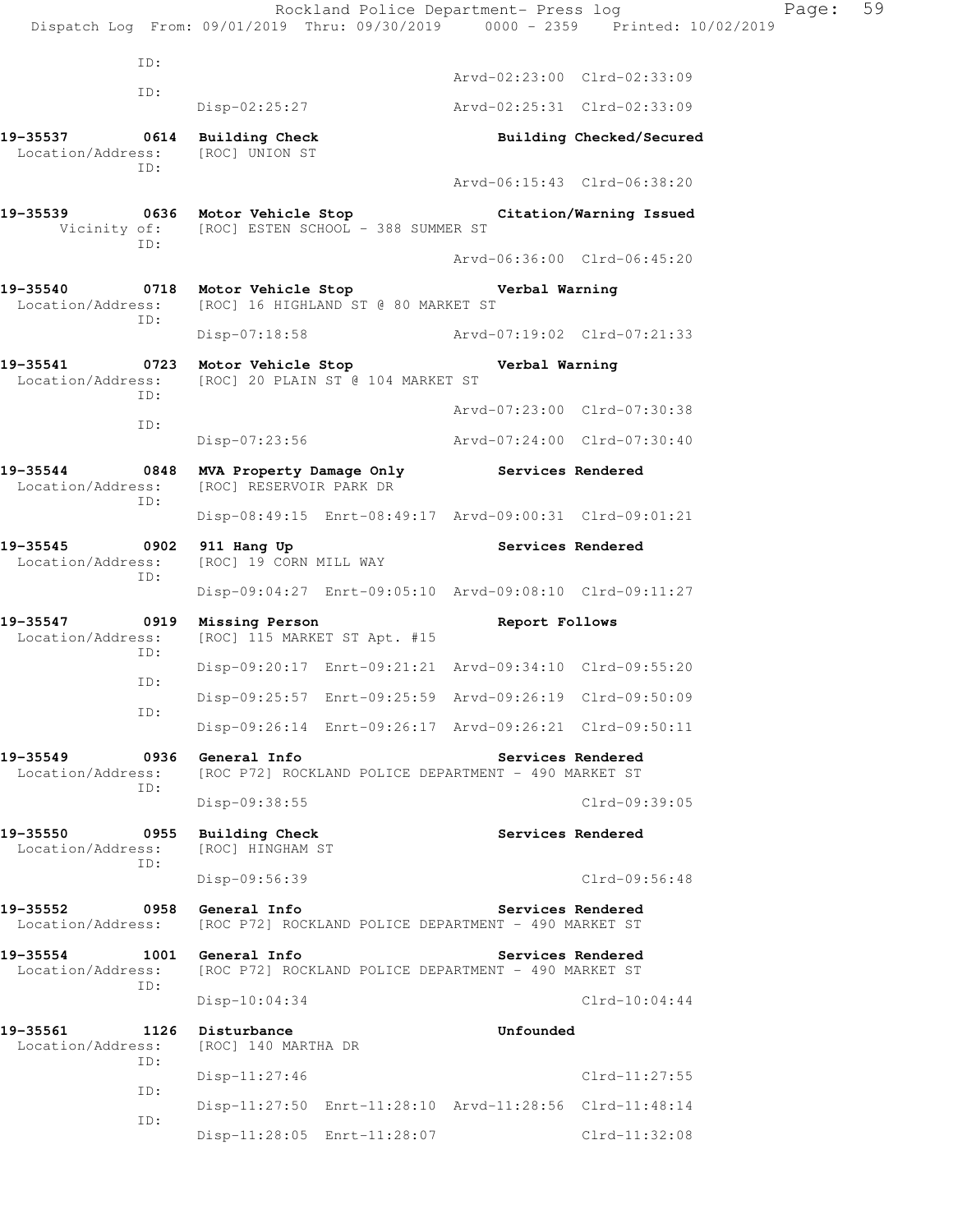Disp-13:47:24 Enrt-13:47:25 Clrd-13:48:28

Disp-13:54:26 Arvd-13:54:30 Clrd-14:02:41

Disp-14:00:41 Enrt-14:01:12 Arvd-14:18:06 Clrd-14:18:08

Disp-14:01:33 Enrt-14:01:35 Arvd-14:04:04 Clrd-14:18:04

Disp-14:12:51 Enrt-14:14:05 Arvd-14:14:06 Clrd-14:14:07

Disp-14:32:42 Arvd-14:32:48 Clrd-15:06:22

Disp-15:10:54 Enrt-15:10:57 Arvd-15:16:02 Clrd-15:17:43

Disp-16:32:19 Clrd-16:32:32

Disp-17:08:56 Enrt-17:09:00 Arvd-17:13:23 Clrd-17:17:21

[ROC] 121 NORTH AVE @ 15 DUBLIN ROW

**19-35573 1321 Larceny / Forgery/ Fraud Services Rendered**  Location/Address: [ROC] 292 MARKET ST ID: Disp-13:24:45 Clrd-13:24:55

ID:

ID:

- **19-35579 1346 Assist Fire Department Transported to Hospital Location/Address:** [ROC] 733 SUMMER ST [ROC] 733 SUMMER ST ID: Disp-13:47:06 Enrt-13:47:08 Arvd-13:48:28 Clrd-13:59:24 ID:
- **19-35580 1353 Motor Vehicle Stop Citation/Warning Issued**  Location/Address: [ROC] SENIOR CENTER - PLAIN ST ID:
- **19-35581 1359 Motor Vehicle Complaint Peace Restored**  Location/Address: [ROC P75] UNION POINT - BILL DELAHUNT PKWY ID: ID:
- **19-35582 1411 Motor Vehicle Stop Verbal Warning**<br>Location/Address: [ROC] 121 NORTH AVE @ 15 DUBLIN ROW ID:
- 19-35585 1432 Suspicious Activity Services Not Required Location/Address: [ROC P86] MOBIL GAS STATION 158 MARKET ST [ROC P86] MOBIL GAS STATION - 158 MARKET ST ID:
- **19-35591 1510 911 Hang Up Unfounded**  Location/Address: [ROC] 319 UNION ST ID:
- 19-35596 1627 Suspicious Activity **1627 Services Rendered**  Location/Address: [ROC] 42 STUDLEY CT ID:
- 19-35600 1707 Assist Fire Department **19-35600** Services Rendered Location/Address: [ROC P55] HOME DEPOT - 1149 HINGHAM ST ID:
- 
- **19-35605 1748 Motor Vehicle Stop Citation/Warning Issued**  Location/Address: [ROC] TOWN HALL - UNION ST ID:
- **19-35611 1930 General Info No Action Required**  Location/Address: [ROC] MARKET ST ID:
	-
- Arvd-19:32:59 Clrd-20:01:29

Arvd-17:48:00 Clrd-17:56:11

**19-35615 2025 MVA Property Damage Only Paper Exchange**  Location/Address: [ROC] 119 GROVE ST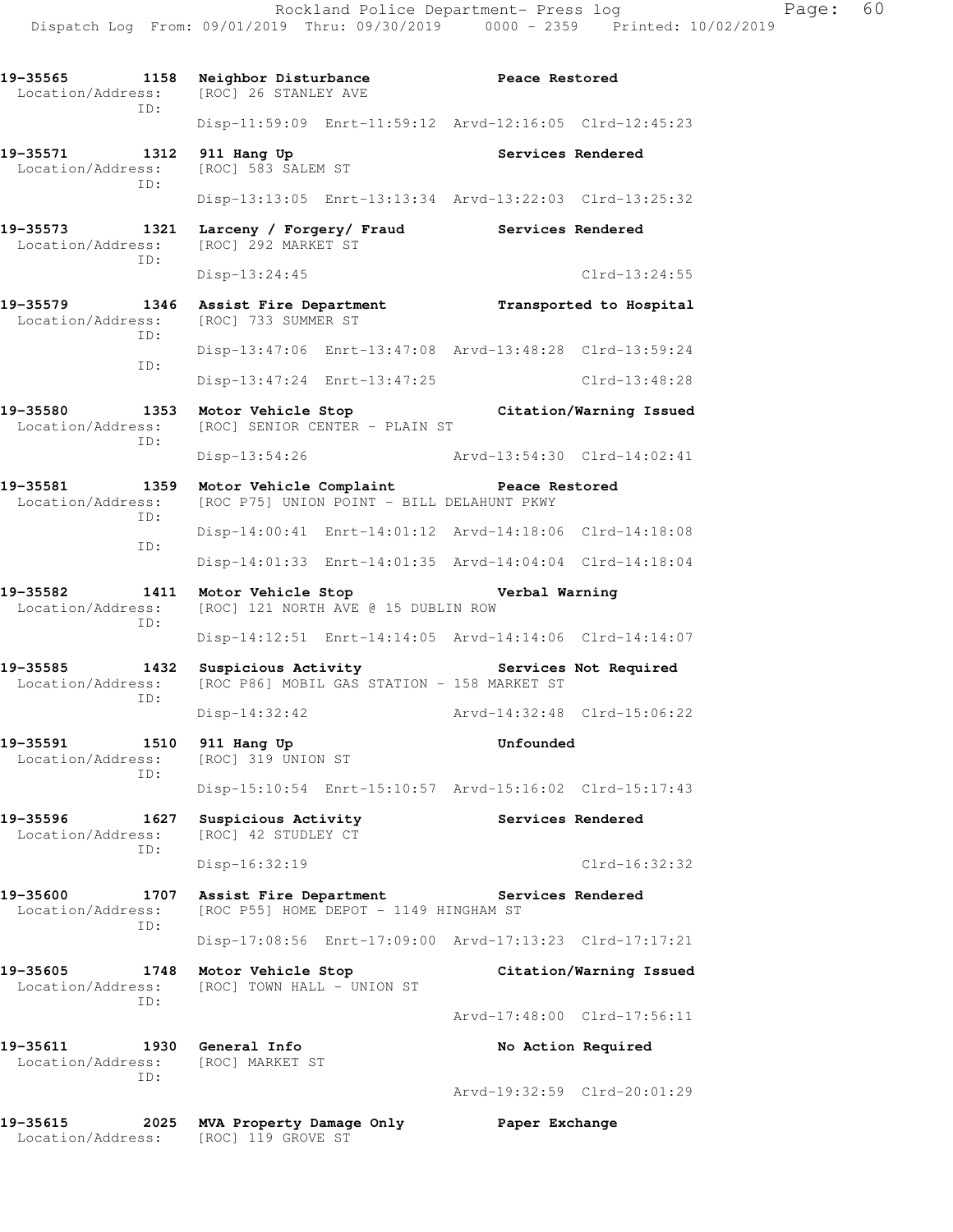|                               |             |                                                   | Rockland Police Department- Press log                   |                             | Dispatch Log From: 09/01/2019 Thru: 09/30/2019 0000 - 2359 Printed: 10/02/2019 | Page: | 61 |
|-------------------------------|-------------|---------------------------------------------------|---------------------------------------------------------|-----------------------------|--------------------------------------------------------------------------------|-------|----|
|                               | ID:         |                                                   |                                                         |                             |                                                                                |       |    |
|                               |             |                                                   | Disp-20:27:50 Enrt-20:27:58 Arvd-20:31:29 Clrd-21:00:49 |                             |                                                                                |       |    |
| 19-35618<br>Location/Address: | 2029<br>TD: | Motor Vehicle Stop                                | [ROC] 104 MARKET ST @ 20 PLAIN ST                       | Verbal Warning              |                                                                                |       |    |
|                               |             |                                                   |                                                         |                             | Arvd-20:29:00 Clrd-20:40:27                                                    |       |    |
| 19-35619<br>Location/Address: | ID:         | 2038 Disturbance<br>[ROC] 4 BARSTOW LN            |                                                         | Peace Restored              |                                                                                |       |    |
|                               | ID:         |                                                   | Disp-20:40:27 Enrt-20:40:52 Arvd-20:46:33 Clrd-21:40:25 |                             |                                                                                |       |    |
|                               | ID:         |                                                   | Disp-20:40:47 Enrt-20:40:52 Arvd-20:47:04 Clrd-21:40:25 |                             |                                                                                |       |    |
|                               |             |                                                   | Disp-20:41:52 Enrt-20:41:58 Arvd-20:51:19 Clrd-21:40:25 |                             |                                                                                |       |    |
| 19-35629<br>Vicinity of:      | 2212<br>ID: | Noise Complaint<br>[ROC] HERITAGE DR              |                                                         | Peace Restored              |                                                                                |       |    |
|                               | ID:         |                                                   | Disp-22:14:36 Enrt-22:14:44 Arvd-22:16:13 Clrd-22:24:17 |                             |                                                                                |       |    |
|                               |             |                                                   | Disp-22:15:57 Enrt-22:16:02 Arvd-22:18:30 Clrd-22:24:17 |                             |                                                                                |       |    |
| 19-35631<br>Location/Address: | 2234<br>TD: | Motor Vehicle Stop                                | [ROC] BY HOLY FAMILY CEMETERY - CENTRE AVE              |                             | Citation/Warning Issued                                                        |       |    |
|                               |             |                                                   |                                                         |                             | Arvd-22:34:00 Clrd-22:38:34                                                    |       |    |
| 19-35633<br>Location/Address: | 2302<br>ID: | Shoplifting<br>[ROC] 347 MARKET ST                |                                                         | Services Rendered           |                                                                                |       |    |
|                               | ID:         | $Disp-23:03:49$                                   |                                                         | Arvd-23:04:04 Clrd-23:13:04 |                                                                                |       |    |
|                               | ID:         | $Disp-23:03:53$                                   |                                                         | Arvd-23:04:04 Clrd-23:16:43 |                                                                                |       |    |
|                               | ID:         | Disp-23:03:59                                     |                                                         |                             | Arvd-23:04:04 Clrd-23:12:59                                                    |       |    |
|                               |             | Disp-23:14:18                                     |                                                         |                             | $Clrd-23:14:23$                                                                |       |    |
| 19-35635<br>Location/Address: | 2313<br>ID: | Disturbance<br>[ROC] 57 CONDON CIR                |                                                         | Peace Restored              |                                                                                |       |    |
|                               | ID:         |                                                   | Disp-23:14:09 Enrt-23:14:31 Arvd-23:15:30 Clrd-23:27:03 |                             |                                                                                |       |    |
|                               | ID:         |                                                   | Disp-23:14:28 Enrt-23:14:31 Arvd-23:15:30 Clrd-23:26:56 |                             |                                                                                |       |    |
|                               |             |                                                   | Disp-23:17:08 Enrt-23:17:25 Arvd-23:17:57 Clrd-23:24:37 |                             |                                                                                |       |    |
| 19-35636<br>Location/Address: | ID:         | 2322 Suspicious Activity<br>[ROC] 6 REED BENT RD  |                                                         | Investigated                |                                                                                |       |    |
|                               | ID:         |                                                   | Disp-23:24:37 Enrt-23:24:41 Arvd-23:26:22 Clrd-23:37:57 |                             |                                                                                |       |    |
|                               |             | Disp-23:30:14                                     |                                                         | Arvd-23:30:19 Clrd-23:33:33 |                                                                                |       |    |
| 19-35638<br>Location/Address: | ID:         | 2331 911 Accidental<br>[ROC] 30 MARTHA DR Apt. #A |                                                         |                             | Services Not Required                                                          |       |    |
|                               | ID:         |                                                   | Disp-23:33:33 Enrt-23:33:43 Arvd-23:36:33 Clrd-23:39:47 |                             |                                                                                |       |    |
|                               |             |                                                   | Disp-23:35:04 Enrt-23:35:09 Arvd-23:39:44 Clrd-23:39:47 |                             |                                                                                |       |    |
| 19-35637<br>Location/Address: | 2332<br>ID: | [ROC] LIBERTY ST                                  | Motor Vehicle Complaint 6one on arrival                 |                             |                                                                                |       |    |
|                               |             |                                                   | Disp-23:33:22 Enrt-23:33:32                             |                             | $Clrd-23:36:42$                                                                |       |    |
| 19-35640<br>Location/Address: | 2341<br>ID: | MVA Property Damage Only                          | [ROC P106] ROCKLAND HIGH SCHOOL - 52 MACKINLAY WAY      | Report Follows              |                                                                                |       |    |
|                               |             |                                                   |                                                         |                             | Disp-23:42:57 Enrt-23:43:02 Arvd-23:47:55 Clrd-09/22/2019 @ 00:36:13           |       |    |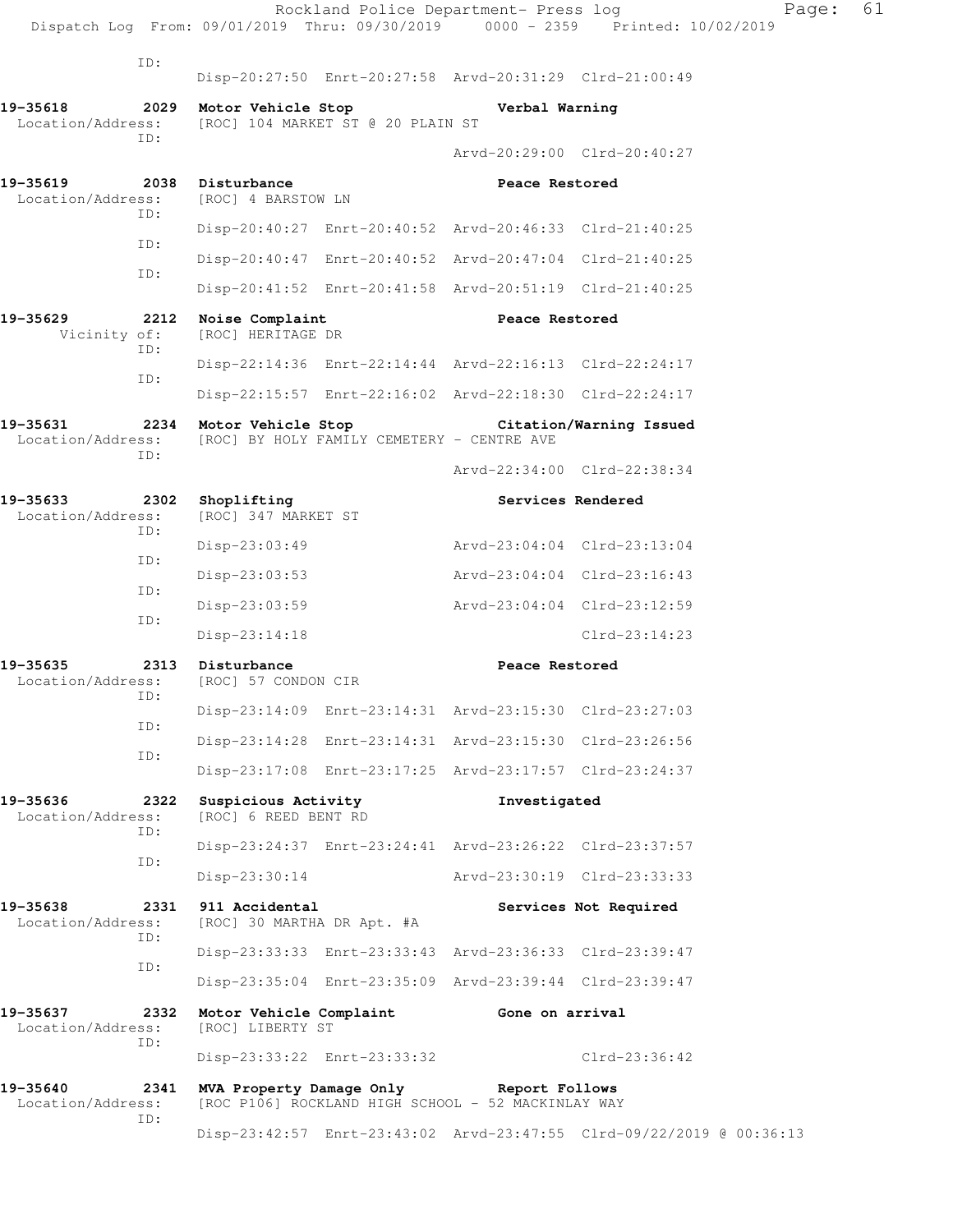| 19-35645<br>0000<br>Location/Address:        | <b>SHIFT ASSIGNMENTS</b><br>[ROC P72] ROCKLAND POLICE DEPARTMENT - 490 MARKET ST           | No Service                                              |
|----------------------------------------------|--------------------------------------------------------------------------------------------|---------------------------------------------------------|
| ID:                                          |                                                                                            | Arvd-00:00:00 Clrd-00:09:32                             |
| 19-35646<br>0012<br>Location/Address:        | <b>Building Check</b><br>[ROC] BILL DELAHUNT PKWY                                          | Building Checked/Secured                                |
| ID:                                          |                                                                                            | Arvd-00:14:48 Clrd-00:17:03                             |
| 19-35651<br>0104<br>Location/Address:<br>ID: | Motor Vehicle Stop<br>[ROC] CENTRE AVE                                                     | Citation/Warning Issued                                 |
|                                              |                                                                                            | Disp-01:05:08 Enrt-01:05:13 Arvd-01:05:20 Clrd-01:08:24 |
| 19-35663<br>0601<br>Location/Address:<br>ID: | <b>Building Check</b><br>[ROC] UNION ST                                                    | Appears Secure                                          |
|                                              |                                                                                            | Arvd-06:02:09 Clrd-06:21:48                             |
| 19-35676<br>ID:                              | 0830 MATRON DUTY<br>Location/Address: [ROC P72] ROCKLAND POLICE DEPARTMENT - 490 MARKET ST | Services Rendered                                       |
|                                              | Disp-10:15:42                                                                              | $Clrd-10:16:18$                                         |
| 19-35674<br>$\sim$ 0955<br>Location/Address: | Complaint<br>[ROC] 121 FRENCH RD                                                           | No Service                                              |
| 19-35675<br>0958<br>Location: [ROC]          | <b>Time off</b>                                                                            | Services Rendered                                       |
| 19-35684<br>ID:                              | 1050 Disturbance<br>Location/Address: [ROC] 292 MARKET ST Apt. #47                         | Peace Restored                                          |
| ID:                                          |                                                                                            | Disp-10:51:30 Enrt-10:52:06 Arvd-10:52:41 Clrd-11:01:51 |
|                                              |                                                                                            | Disp-10:52:02 Enrt-10:52:06 Arvd-10:52:37 Clrd-11:01:54 |
| 19-35686<br>1058<br>Location/Address:<br>ID: | Burglar Alarm<br>[ROC] 111 WEYMOUTH ST                                                     | Cancelled Enroute                                       |
| ID:                                          | Disp-11:02:16 Enrt-11:02:29                                                                | $Clrd-11:02:32$                                         |
|                                              | Disp-11:02:16 Enrt-11:02:25                                                                | $Clrd-11:02:36$                                         |
| 19-35690<br>Vicinity of:<br>ID:              | 1110 911 Accidental<br>[ROC] HINGHAM ST @ COLBY ST                                         | Investigated                                            |
|                                              |                                                                                            | Disp-11:15:46 Enrt-11:15:54 Arvd-11:23:31 Clrd-11:24:01 |
| 19-35702<br>1442<br>Location/Address:<br>ID: | Follow-Up Investigation<br>[ROC] 115 MARKET ST Apt. #15                                    | No Service                                              |
|                                              |                                                                                            | Arvd-14:42:00 Clrd-14:45:38                             |
| 19-35708<br>Location/Address:<br>ID:         | 1512 PRISONER MEAL<br>[ROC P72] ROCKLAND POLICE DEPARTMENT - 490 MARKET ST                 | Services Rendered                                       |
|                                              | $Disp-15:15:19$                                                                            | $Clrd-15:15:47$                                         |
| 19-35717<br>1600<br>Location/Address:<br>ID: | General Incident<br>[ROC P72] ROCKLAND POLICE DEPARTMENT - 490 MARKET ST                   | Services Rendered                                       |
|                                              | Disp-16:02:34                                                                              | $Clrd-16:02:40$                                         |
| 19-35718<br>1620<br>Location/Address:        | Burglar Alarm<br>[ROC P85] ROCKLAND FEDERAL CREDIT UNION - 241 UNION ST                    | Investigated                                            |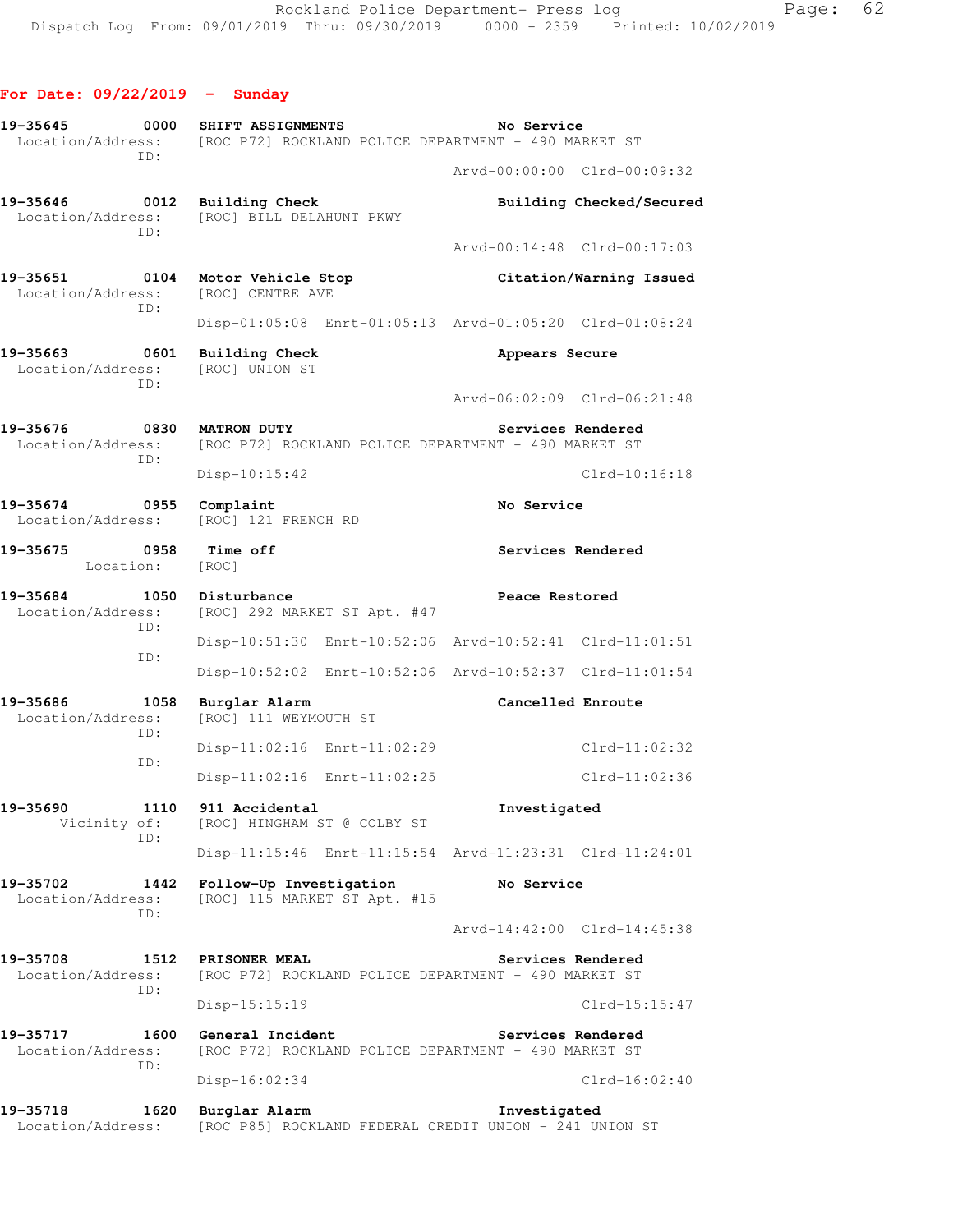|                               |             |                                                   | Rockland Police Department- Press log                   |                             | Dispatch Log From: 09/01/2019 Thru: 09/30/2019 0000 - 2359 Printed: 10/02/2019 | 63<br>Page: |
|-------------------------------|-------------|---------------------------------------------------|---------------------------------------------------------|-----------------------------|--------------------------------------------------------------------------------|-------------|
|                               | ID:         |                                                   |                                                         |                             |                                                                                |             |
|                               | ID:         |                                                   | Disp-16:21:33 Enrt-16:21:46                             |                             | Clrd-16:25:25                                                                  |             |
|                               |             |                                                   | Disp-16:21:33 Enrt-16:21:41 Arvd-16:23:38 Clrd-16:26:31 |                             |                                                                                |             |
| 19-35720<br>Location/Address: | 1626<br>ID: | Complaint                                         | [ROC 77] 110 UNION ST Apt. #4                           | Services Rendered           |                                                                                |             |
|                               | ID:         |                                                   | Disp-16:27:04 Enrt-16:27:18 Arvd-16:38:49 Clrd-16:38:53 |                             |                                                                                |             |
|                               |             |                                                   | Disp-16:27:27 Enrt-16:27:30 Arvd-16:27:54 Clrd-16:38:46 |                             |                                                                                |             |
| 19-35726<br>Location/Address: | 1655        | <b>Building Check</b><br>[ROC] BILL DELAHUNT PKWY |                                                         | Investigated                |                                                                                |             |
| 19-35735<br>Location/Address: | ID:         | 1755 911 Accidental<br>[ROC] 449 EAST WATER ST    |                                                         | Appears Secure              |                                                                                |             |
|                               |             |                                                   | Disp-17:55:28 Enrt-17:55:34 Arvd-18:01:29 Clrd-18:05:12 |                             |                                                                                |             |
| 19-35737<br>Location/Address: | 1804<br>ID: | Follow-Up Investigation<br>[ROC] 115 MARKET ST    |                                                         | Investigated                |                                                                                |             |
|                               |             |                                                   |                                                         |                             | Arvd-18:04:00 Clrd-18:16:22                                                    |             |
| 19-35738<br>Location/Address: | ID:         | 1807 Burglar Alarm<br>[ROC] 1099 HINGHAM ST       |                                                         | Investigated                |                                                                                |             |
|                               |             |                                                   | Disp-18:08:27 Enrt-18:08:35 Arvd-18:21:07 Clrd-18:21:46 |                             |                                                                                |             |
| 19-35740<br>Location/Address: | 1814<br>ID: | Unwanted Party<br>[ROC] 390 SALEM ST              |                                                         | Peace Restored              |                                                                                |             |
|                               | ID:         |                                                   | Disp-18:18:32 Enrt-18:18:36 Arvd-18:22:14 Clrd-18:43:41 |                             |                                                                                |             |
|                               |             | $Disp-18:22:20$                                   |                                                         |                             | Arvd-18:22:24 Clrd-18:37:28                                                    |             |
| 19-35743<br>Location/Address: |             | 1834 Disturbance<br>[ROC] 45 ARCHER RD            |                                                         | Services Rendered           |                                                                                |             |
|                               | ID:         | Disp-18:35:20                                     |                                                         | Arvd-18:37:23 Clrd-18:53:49 |                                                                                |             |
|                               | ID:         | Disp-18:37:33                                     |                                                         |                             | Arvd-18:37:36 Clrd-18:53:24                                                    |             |
| 19-35746<br>Vicinity of:      | 1937        | Noise Complaint<br>[ROC] FRANKLIN AVE             |                                                         | Investigated                |                                                                                |             |
|                               | ID:         |                                                   | Disp-19:38:38 Enrt-19:38:45                             |                             | $Clrd-19:40:51$                                                                |             |
| 19-35747<br>Location/Address: | 1938        | Suspicious Activity                               | [ROC 7] WEBSTER PARK REHAB CENTER - 56 WEBSTER ST       | Services Rendered           |                                                                                |             |
|                               | ID:         |                                                   | Disp-19:41:27 Enrt-19:41:35 Arvd-19:49:03 Clrd-19:55:41 |                             |                                                                                |             |
|                               | ID:         |                                                   | Disp-19:41:27 Enrt-19:41:38                             |                             | $Clrd-19:42:28$                                                                |             |
|                               | ID:         |                                                   | Disp-19:42:38 Enrt-19:42:41                             |                             | $Clrd-19:43:25$                                                                |             |
|                               | ID:         |                                                   | Disp-19:43:44 Enrt-19:44:13 Arvd-19:49:05 Clrd-19:56:05 |                             |                                                                                |             |
| 19-35748<br>Location/Address: | 1942        | Noise Complaint<br>[ROC] EAST WATER ST            |                                                         | Investigated                |                                                                                |             |
|                               | ID:         | Disp-19:43:25                                     |                                                         |                             | $Clrd-19:43:44$                                                                |             |
|                               | ID:         | $Disp-19:43:40$                                   |                                                         |                             | Arvd-19:44:16 Clrd-19:52:40                                                    |             |
| 19-35751<br>Location/Address: | 1956        | Noise Complaint<br>[ROC] 58 SUMMER ST             |                                                         | Investigated                |                                                                                |             |
|                               | ID:         |                                                   |                                                         |                             | Arvd-19:56:00 Clrd-20:00:19                                                    |             |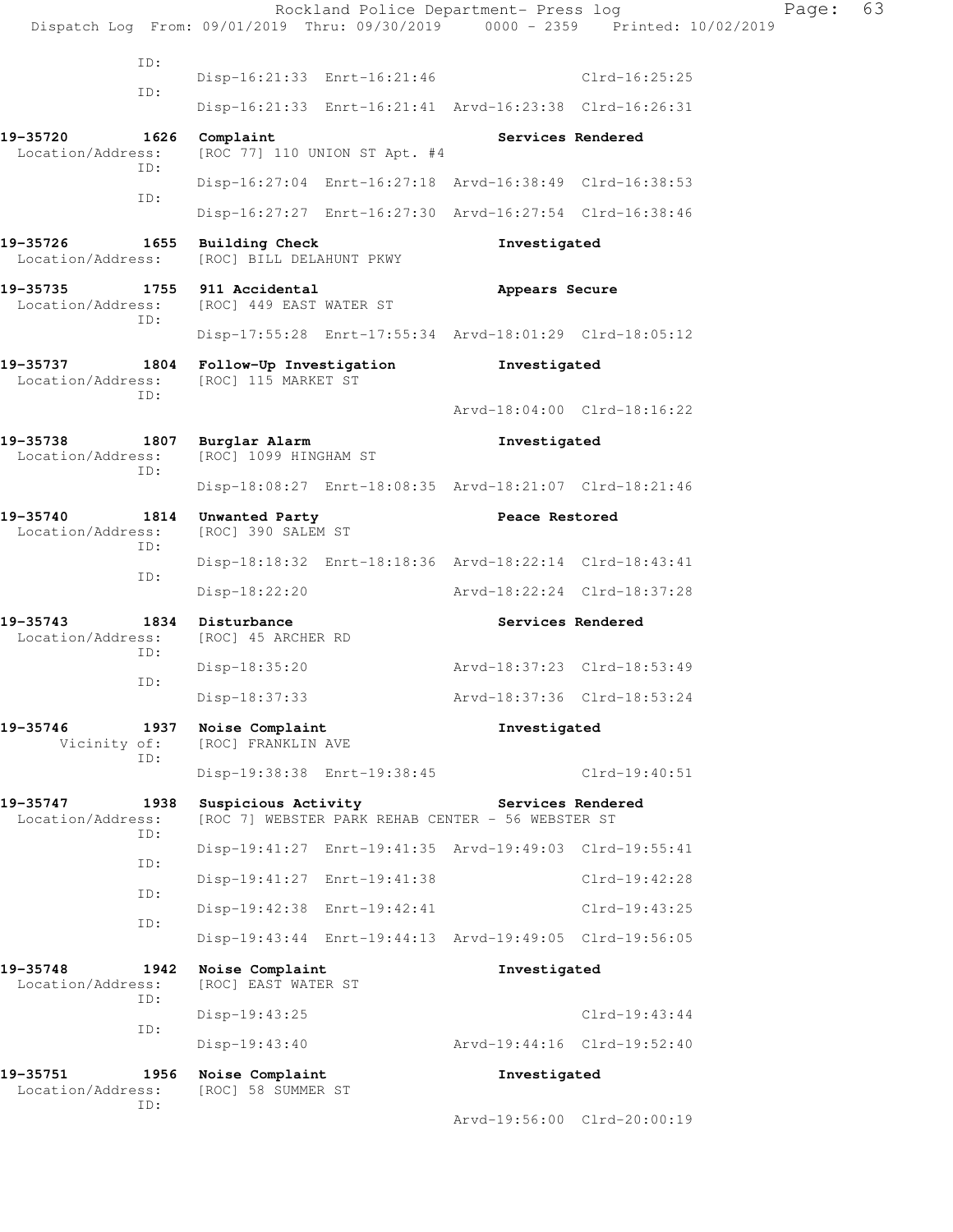## **For Date: 09/23/2019 - Monday**

| 19-35769<br>0000<br>Location/Address:        | General Incident                                              | [ROC P72] ROCKLAND POLICE DEPARTMENT - 490 MARKET ST                   | Services Rendered           |
|----------------------------------------------|---------------------------------------------------------------|------------------------------------------------------------------------|-----------------------------|
| ID:                                          | $Disp-00:02:34$                                               |                                                                        | $Clrd-00:02:45$             |
| 19-35771<br>0106<br>Location/Address:        | Suspicious Activity<br>[ROC P51] DOUBLETREE - 929 HINGHAM ST  | Sent On Way                                                            |                             |
| ID:                                          |                                                               | Disp-01:07:50 Enrt-01:08:09 Arvd-01:08:12 Clrd-01:14:12                |                             |
| ID:                                          |                                                               | Disp-01:08:20 Enrt-01:08:23 Arvd-01:08:27 Clrd-01:14:06                |                             |
| 0130<br>19-35773<br>Location/Address:<br>ID: | Vandalism                                                     | Report Follows<br>[ROC P72] ROCKLAND POLICE DEPARTMENT - 490 MARKET ST |                             |
|                                              |                                                               | Disp-01:32:12 Enrt-01:32:25 Arvd-01:32:28 Clrd-01:41:06                |                             |
| ID:                                          |                                                               | Disp-01:42:24 Enrt-01:42:27 Arvd-01:42:31 Clrd-02:06:31                |                             |
| 19-35777<br>0245<br>Location/Address:        | Suspicious Activity<br>[ROC] 475 HINGHAM ST                   |                                                                        | Services Rendered           |
| ID:                                          | Disp-02:49:20                                                 |                                                                        | $Clrd-02:49:27$             |
| 19-35782<br>0603<br>Location/Address:        | <b>Building Check</b><br>[ROC] UNION ST                       |                                                                        | Services Rendered           |
| ID:                                          | Disp-06:04:35                                                 |                                                                        | Arvd-06:04:49 Clrd-06:18:21 |
| 19-35784<br>0632<br>Location/Address:        | Motor Vehicle Stop<br>[ROC] EAST WATER ST @ CHRISTOPHER DR CH |                                                                        | Citation/Warning Issued     |
| ID:                                          |                                                               |                                                                        | Arvd-06:32:00 Clrd-06:38:34 |
| 19-35791<br>0742<br>Location/Address:<br>ID: | Disabled Motor Vehicle<br>[ROC] EAST WATER ST                 |                                                                        | Services Rendered           |
| ID:                                          |                                                               | Disp-07:43:49 Enrt-07:44:25 Arvd-07:47:08 Clrd-07:51:07                |                             |
|                                              | $Disp-07:44:34$                                               | Enrt-07:44:36 Arvd-07:47:04 Clrd-07:51:39                              |                             |
| 19-35793<br>0751<br>Location/Address:<br>ID: | Emergency Medical<br>[ROC] 24 CENTRE AVE                      |                                                                        | Services Rendered           |
| ID:                                          |                                                               | Disp-07:53:09 Enrt-07:53:28 Arvd-07:53:30 Clrd-07:59:23                |                             |
| ID:                                          |                                                               | Disp-07:53:22 Enrt-07:53:24 Arvd-07:53:26 Clrd-07:55:39                |                             |
|                                              | Disp-07:55:25                                                 |                                                                        | Arvd-07:55:29 Clrd-07:55:36 |
| 19-35798<br>0808<br>Location/Address:<br>ID: | SHIFT ASSIGNMENTS                                             | [ROC P72] ROCKLAND POLICE DEPARTMENT - 490 MARKET ST                   | Services Rendered           |
|                                              | Disp-08:14:07                                                 |                                                                        | $Clrd-08:16:07$             |
| 19-35797<br>ID:                              | 0809<br>Prisioner Transport                                   | Location/Address: [HIN 1] HINGHAM COURT - 28 GEORGE WASHINGTON BLVD    | Services Rendered           |
|                                              |                                                               |                                                                        | Arvd-08:09:00 Clrd-08:37:26 |
| 19-35806<br>ID:                              | 0901 Disabled Motor Vehicle<br>Vicinity of: [ROC] WEYMOUTH ST |                                                                        | Services Rendered           |
|                                              |                                                               |                                                                        | Arvd-09:01:00 Clrd-09:28:25 |
| 19-35811<br>0959<br>Location/Address:        | Motor Vehicle Stop<br>[ROC] CONCORD ST                        |                                                                        | Citation/Warning Issued     |
| ID:                                          |                                                               |                                                                        | Arvd-09:59:00 Clrd-10:05:37 |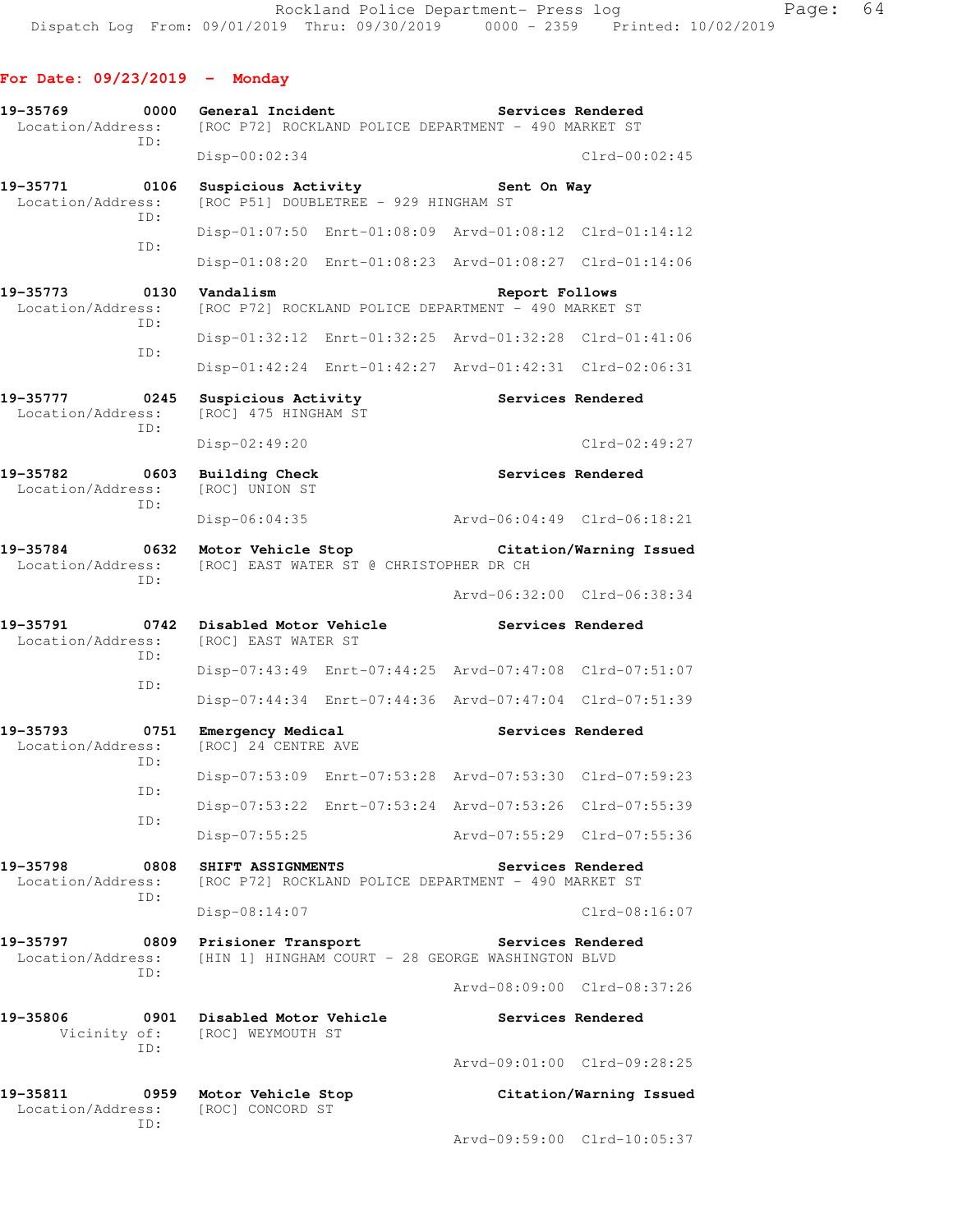|                                               | Dispatch Log From: 09/01/2019 Thru: 09/30/2019 0000 - 2359 Printed: 10/02/2019                                                                                                                                                                                                                                       |                                                                                                                                                                                                                                                                                                                                                                                                                                                                                                                                                                                                                                                                                                                                                                                                                                                                                                                                                 |
|-----------------------------------------------|----------------------------------------------------------------------------------------------------------------------------------------------------------------------------------------------------------------------------------------------------------------------------------------------------------------------|-------------------------------------------------------------------------------------------------------------------------------------------------------------------------------------------------------------------------------------------------------------------------------------------------------------------------------------------------------------------------------------------------------------------------------------------------------------------------------------------------------------------------------------------------------------------------------------------------------------------------------------------------------------------------------------------------------------------------------------------------------------------------------------------------------------------------------------------------------------------------------------------------------------------------------------------------|
|                                               |                                                                                                                                                                                                                                                                                                                      |                                                                                                                                                                                                                                                                                                                                                                                                                                                                                                                                                                                                                                                                                                                                                                                                                                                                                                                                                 |
|                                               |                                                                                                                                                                                                                                                                                                                      | Arvd-10:05:34 Clrd-10:05:44                                                                                                                                                                                                                                                                                                                                                                                                                                                                                                                                                                                                                                                                                                                                                                                                                                                                                                                     |
|                                               |                                                                                                                                                                                                                                                                                                                      | Citation/Warning Issued                                                                                                                                                                                                                                                                                                                                                                                                                                                                                                                                                                                                                                                                                                                                                                                                                                                                                                                         |
|                                               |                                                                                                                                                                                                                                                                                                                      | Arvd-10:13:00 Clrd-10:23:54                                                                                                                                                                                                                                                                                                                                                                                                                                                                                                                                                                                                                                                                                                                                                                                                                                                                                                                     |
|                                               |                                                                                                                                                                                                                                                                                                                      | Verbal Warning                                                                                                                                                                                                                                                                                                                                                                                                                                                                                                                                                                                                                                                                                                                                                                                                                                                                                                                                  |
|                                               |                                                                                                                                                                                                                                                                                                                      | Arvd-10:33:00 Clrd-10:35:33                                                                                                                                                                                                                                                                                                                                                                                                                                                                                                                                                                                                                                                                                                                                                                                                                                                                                                                     |
|                                               |                                                                                                                                                                                                                                                                                                                      | Citation/Warning Issued                                                                                                                                                                                                                                                                                                                                                                                                                                                                                                                                                                                                                                                                                                                                                                                                                                                                                                                         |
| $Disp-10:41:07$                               |                                                                                                                                                                                                                                                                                                                      | Arvd-10:41:42 Clrd-10:42:38                                                                                                                                                                                                                                                                                                                                                                                                                                                                                                                                                                                                                                                                                                                                                                                                                                                                                                                     |
| Disp-10:42:33                                 |                                                                                                                                                                                                                                                                                                                      | Arvd-10:42:35 Clrd-10:52:39                                                                                                                                                                                                                                                                                                                                                                                                                                                                                                                                                                                                                                                                                                                                                                                                                                                                                                                     |
| Noise Complaint                               |                                                                                                                                                                                                                                                                                                                      | Services Rendered                                                                                                                                                                                                                                                                                                                                                                                                                                                                                                                                                                                                                                                                                                                                                                                                                                                                                                                               |
|                                               |                                                                                                                                                                                                                                                                                                                      |                                                                                                                                                                                                                                                                                                                                                                                                                                                                                                                                                                                                                                                                                                                                                                                                                                                                                                                                                 |
|                                               |                                                                                                                                                                                                                                                                                                                      |                                                                                                                                                                                                                                                                                                                                                                                                                                                                                                                                                                                                                                                                                                                                                                                                                                                                                                                                                 |
|                                               |                                                                                                                                                                                                                                                                                                                      |                                                                                                                                                                                                                                                                                                                                                                                                                                                                                                                                                                                                                                                                                                                                                                                                                                                                                                                                                 |
|                                               |                                                                                                                                                                                                                                                                                                                      |                                                                                                                                                                                                                                                                                                                                                                                                                                                                                                                                                                                                                                                                                                                                                                                                                                                                                                                                                 |
|                                               |                                                                                                                                                                                                                                                                                                                      | Services Rendered                                                                                                                                                                                                                                                                                                                                                                                                                                                                                                                                                                                                                                                                                                                                                                                                                                                                                                                               |
|                                               |                                                                                                                                                                                                                                                                                                                      | Arvd-11:19:30 Clrd-11:19:40                                                                                                                                                                                                                                                                                                                                                                                                                                                                                                                                                                                                                                                                                                                                                                                                                                                                                                                     |
|                                               |                                                                                                                                                                                                                                                                                                                      | Verbal Warning                                                                                                                                                                                                                                                                                                                                                                                                                                                                                                                                                                                                                                                                                                                                                                                                                                                                                                                                  |
|                                               |                                                                                                                                                                                                                                                                                                                      | Arvd-11:28:00 Clrd-11:28:57                                                                                                                                                                                                                                                                                                                                                                                                                                                                                                                                                                                                                                                                                                                                                                                                                                                                                                                     |
| [ROC]                                         |                                                                                                                                                                                                                                                                                                                      | Services Rendered                                                                                                                                                                                                                                                                                                                                                                                                                                                                                                                                                                                                                                                                                                                                                                                                                                                                                                                               |
|                                               |                                                                                                                                                                                                                                                                                                                      | Services Rendered                                                                                                                                                                                                                                                                                                                                                                                                                                                                                                                                                                                                                                                                                                                                                                                                                                                                                                                               |
| Disp-11:59:09                                 |                                                                                                                                                                                                                                                                                                                      | Arvd-11:59:13 Clrd-14:42:30                                                                                                                                                                                                                                                                                                                                                                                                                                                                                                                                                                                                                                                                                                                                                                                                                                                                                                                     |
| Assist Public                                 |                                                                                                                                                                                                                                                                                                                      | Services Rendered                                                                                                                                                                                                                                                                                                                                                                                                                                                                                                                                                                                                                                                                                                                                                                                                                                                                                                                               |
|                                               |                                                                                                                                                                                                                                                                                                                      |                                                                                                                                                                                                                                                                                                                                                                                                                                                                                                                                                                                                                                                                                                                                                                                                                                                                                                                                                 |
| Burglar Alarm                                 |                                                                                                                                                                                                                                                                                                                      | Appears Secure                                                                                                                                                                                                                                                                                                                                                                                                                                                                                                                                                                                                                                                                                                                                                                                                                                                                                                                                  |
|                                               |                                                                                                                                                                                                                                                                                                                      |                                                                                                                                                                                                                                                                                                                                                                                                                                                                                                                                                                                                                                                                                                                                                                                                                                                                                                                                                 |
| 911 Accidental                                | No Service                                                                                                                                                                                                                                                                                                           |                                                                                                                                                                                                                                                                                                                                                                                                                                                                                                                                                                                                                                                                                                                                                                                                                                                                                                                                                 |
|                                               |                                                                                                                                                                                                                                                                                                                      | $Clrd-14:15:16$                                                                                                                                                                                                                                                                                                                                                                                                                                                                                                                                                                                                                                                                                                                                                                                                                                                                                                                                 |
|                                               |                                                                                                                                                                                                                                                                                                                      | Services Rendered                                                                                                                                                                                                                                                                                                                                                                                                                                                                                                                                                                                                                                                                                                                                                                                                                                                                                                                               |
|                                               |                                                                                                                                                                                                                                                                                                                      | Arvd-15:00:32 Clrd-15:00:46                                                                                                                                                                                                                                                                                                                                                                                                                                                                                                                                                                                                                                                                                                                                                                                                                                                                                                                     |
| Location/Address:<br>ID:<br>ID:<br>ID:<br>ID: | $Disp-10:05:30$<br>1013<br>Location/Address:<br>1033<br>Location/Address:<br>1039<br>Vicinity of:<br>1100<br>1118<br>Location/Address:<br>1128<br>Location/Address:<br>1134<br>1158<br>Location:<br>1158<br>Location/Address:<br>1301<br>Location/Address:<br>1407<br>Location/Address:<br>1459<br>Location/Address: | Motor Vehicle Stop<br>[ROC] 49 HIGHLAND ST @ 70 PLAIN ST<br>Motor Vehicle Stop<br>[ROC] 213 SPRING ST @ 6 MAGNOLIA DR<br>Motor Vehicle Stop<br>[ROC P118] 440 WEBSTER ST @ 10 HINGHAM ST<br>[ROC] 63 MORNINGSIDE DR<br>Disp-11:01:06 Enrt-11:01:11 Arvd-11:02:34 Clrd-11:10:55<br>Disp-11:01:16 Enrt-11:01:19 Arvd-11:02:55 Clrd-11:05:11<br>Disp-11:01:19 Enrt-11:01:29 Arvd-11:02:52 Clrd-11:05:51<br>Disp-11:10:02 Enrt-11:10:11 Arvd-11:10:37 Clrd-11:10:50<br>Traffic Enforcement<br>[ROC] WATER ST - UNION ST<br>Motor Vehicle Stop<br>[ROC] 215 MARKET ST @ 13 CONCORD ST<br>Details / Time off<br>Follow-Up Investigation<br>[ROC] POLICE STATION<br>[ROC] 2 CHESTNUT CIR<br>Disp-12:00:15 Enrt-12:00:22 Arvd-12:05:49 Clrd-12:18:32<br>[ROC] 24 SAW MILL LN<br>Disp-13:03:21 Enrt-13:03:24 Arvd-13:08:33 Clrd-13:11:27<br>[ROC] 16 WEST WATER ST<br>Disp-14:11:23 Enrt-14:11:26<br>Traffic Enforcement<br>[ROC] CRESCENT ST - UNION ST |

ID:

Page:  $65$ <br>19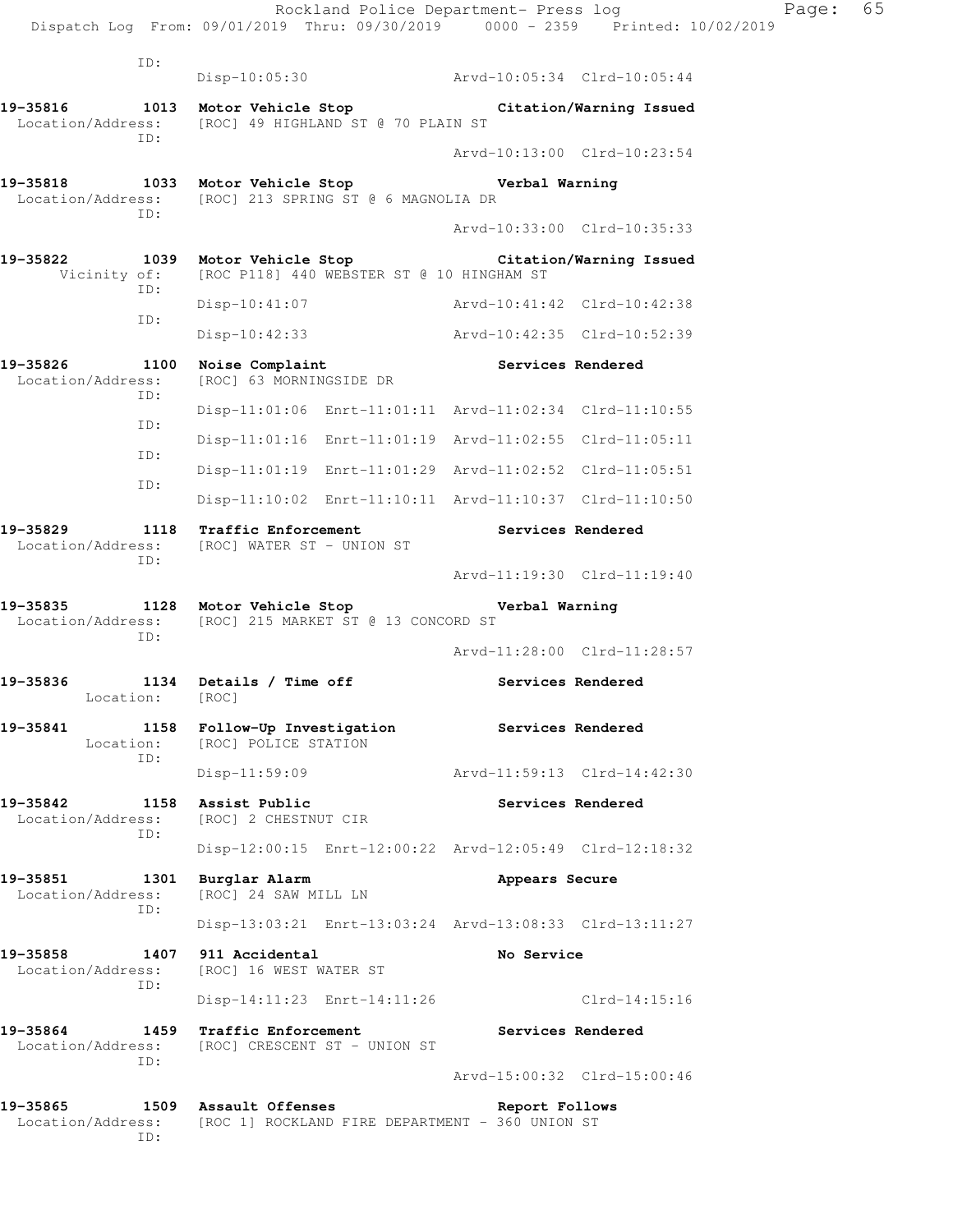|                                                                                             |                                                    | Rockland Police Department- Press log                   |                   | Dispatch Log From: 09/01/2019 Thru: 09/30/2019 0000 - 2359 Printed: 10/02/2019   | Page: | 66 |  |
|---------------------------------------------------------------------------------------------|----------------------------------------------------|---------------------------------------------------------|-------------------|----------------------------------------------------------------------------------|-------|----|--|
|                                                                                             |                                                    | Disp-15:11:49 Enrt-15:11:55                             |                   | Clrd-15:15:58                                                                    |       |    |  |
| ID:                                                                                         |                                                    | Disp-15:15:45 Enrt-15:15:49                             |                   | Clrd-15:40:54                                                                    |       |    |  |
| 19-35871<br>Location/Address: [ROC P72] ROCKLAND POLICE DEPARTMENT - 490 MARKET ST          | 1601 Police Information                            |                                                         | Investigated      |                                                                                  |       |    |  |
| ID:                                                                                         |                                                    |                                                         |                   | Arvd-16:01:00 Clrd-16:05:53                                                      |       |    |  |
| 19-35874<br>Location/Address: [ROC P72] CEROCKLAND POLICE DEPARTMENT - 490 MARKET ST<br>ID: | 1637 Suspicious Activity                           |                                                         | Investigated      |                                                                                  |       |    |  |
|                                                                                             |                                                    |                                                         |                   | Arvd-16:37:00 Clrd-16:49:56                                                      |       |    |  |
| 19-35875<br>1700<br>Location/Address:<br>ID:                                                | Disturbance<br>[ROC] 110 MARTHA DR Apt. #F         |                                                         | Services Rendered |                                                                                  |       |    |  |
| ID:                                                                                         |                                                    | Disp-17:01:15 Enrt-17:02:52 Arvd-17:06:43 Clrd-17:11:02 |                   |                                                                                  |       |    |  |
|                                                                                             |                                                    | Disp-17:03:01 Enrt-17:03:08                             |                   | Clrd-17:06:47                                                                    |       |    |  |
| 19-35877<br>Location/Address:                                                               | 1706 Assist Fire Department Services Rendered      | [ROC P118] HINGHAM ST SOBER HOUSE - 749 HINGHAM ST      |                   |                                                                                  |       |    |  |
| ID:                                                                                         |                                                    | Disp-17:07:31 Enrt-17:07:48 Arvd-17:10:56 Clrd-17:24:24 |                   |                                                                                  |       |    |  |
| ID:                                                                                         |                                                    | Disp-17:07:40 Enrt-17:07:44 Arvd-17:10:59 Clrd-17:24:20 |                   |                                                                                  |       |    |  |
| 19-35881<br>1748<br>Location/Address:                                                       | General Info                                       | Investigated<br>[ROC] HINGHAM ST                        |                   |                                                                                  |       |    |  |
| ID:                                                                                         |                                                    |                                                         |                   | Arvd-17:48:00 Clrd-17:50:01                                                      |       |    |  |
| ID:                                                                                         | Disp-18:53:32                                      |                                                         |                   | $Clrd-18:53:35$                                                                  |       |    |  |
| 1750<br>19-35882<br>Location/Address:                                                       | General Info<br>[ROC] BILL DELAHUNT PKWY           |                                                         | Investigated      |                                                                                  |       |    |  |
| ID:                                                                                         |                                                    |                                                         |                   | Arvd-17:50:00 Clrd-17:51:34                                                      |       |    |  |
| 19-35883<br>Location/Address:                                                               | 1750 Assist Public                                 |                                                         |                   | Services Rendered<br>[ROC] MEMORIAL PARK ELEMENTARY SCHOOL - COL BRIAN DUFFY WAY |       |    |  |
| ID:                                                                                         |                                                    | Disp-17:56:54 Enrt-17:56:57 Arvd-18:15:01 Clrd-18:18:08 |                   |                                                                                  |       |    |  |
| 19-35885<br>1812<br>Location/Address:                                                       | Motor Vehicle Complaint<br>[ROC] POND ST           |                                                         | Could Not Locate  |                                                                                  |       |    |  |
| ID:                                                                                         | Disp-18:15:40                                      |                                                         |                   | $Clrd-18:18:59$                                                                  |       |    |  |
| 19-35886<br>1815<br>Location/Address:                                                       | Unwanted Party                                     | [ROC 77] 110 UNION ST Apt. #4                           | Peace Restored    |                                                                                  |       |    |  |
| ID:                                                                                         |                                                    | Disp-18:18:51 Enrt-18:18:56 Arvd-18:20:55 Clrd-18:28:25 |                   |                                                                                  |       |    |  |
| ID:                                                                                         |                                                    | Disp-18:22:35 Enrt-18:22:40 Arvd-18:22:42 Clrd-18:25:54 |                   |                                                                                  |       |    |  |
| 19-35887<br>1822<br>Location/Address:                                                       | Assist Other Agency<br>[ROC] 51 MAPLE ST Apt. #141 |                                                         | Services Rendered |                                                                                  |       |    |  |
| ID:                                                                                         |                                                    | Disp-18:23:14 Enrt-18:23:18 Arvd-18:23:27 Clrd-18:33:57 |                   |                                                                                  |       |    |  |
| ID:                                                                                         | $Disp-18:23:37$                                    |                                                         |                   | $Clrd-18:23:41$                                                                  |       |    |  |
| 19-35888<br>1824<br>Location/Address:                                                       | 911 Accidental                                     | [ROC P55] HOME DEPOT - 1149 HINGHAM ST                  | Appears Secure    |                                                                                  |       |    |  |
| ID:                                                                                         |                                                    | Disp-18:28:30 Enrt-18:28:34 Arvd-18:33:46 Clrd-18:37:08 |                   |                                                                                  |       |    |  |
| 19-35892<br>1853<br>Vicinity of:<br>ID:                                                     | Motor Vehicle Complaint<br>[ROC] 115 CENTRE AVE    |                                                         | Could Not Locate  |                                                                                  |       |    |  |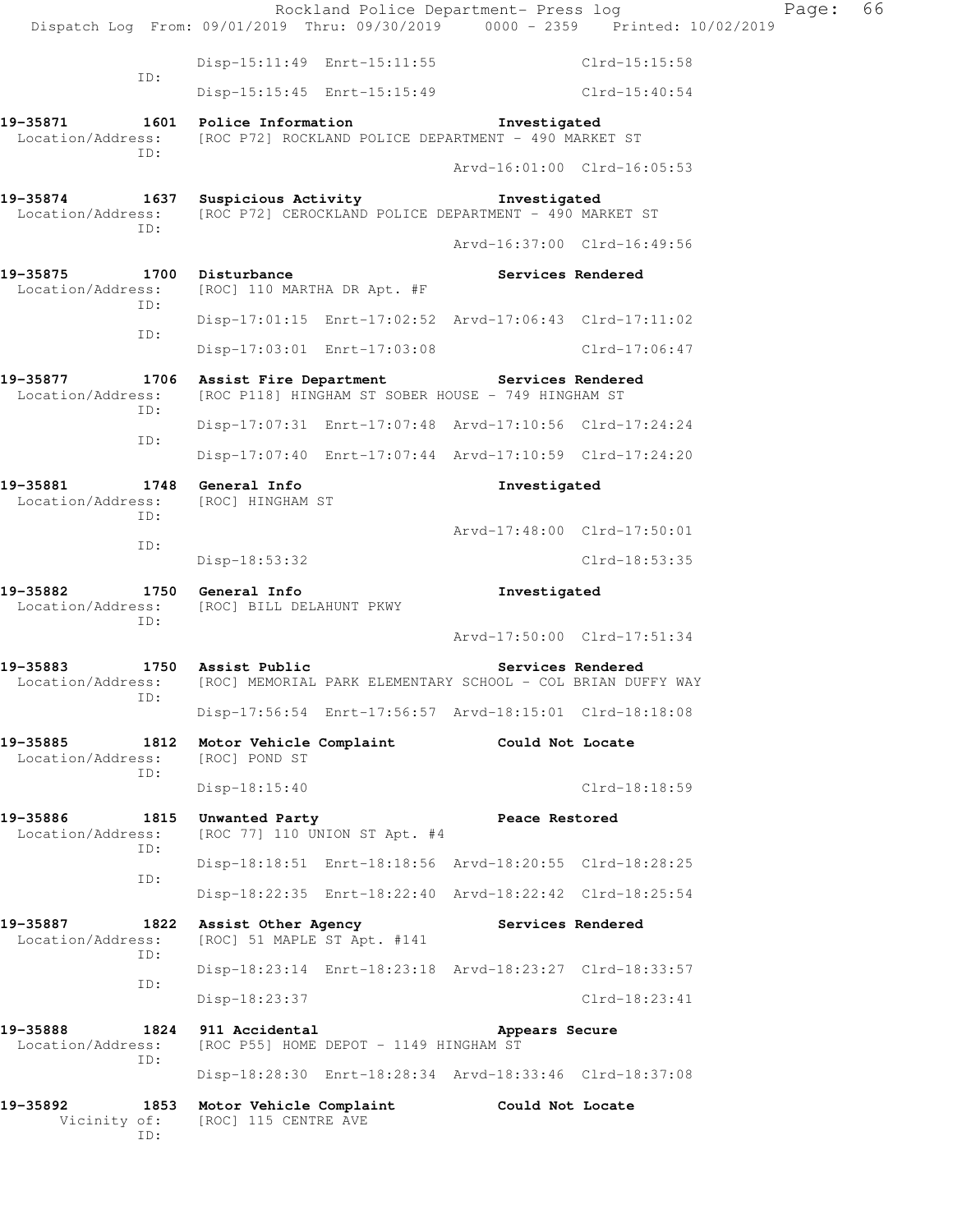Rockland Police Department- Press log Fage: 67 Dispatch Log From: 09/01/2019 Thru: 09/30/2019 0000 - 2359 Printed: 10/02/2019 Disp-18:54:52 Enrt-18:56:12 Arvd-18:56:32 Clrd-20:15:00 **19-35904 2046 Warrant No Service**  Location/Address: [ROC] 83 HANNAH WAY Apt. #D ID: Arvd-20:47:32 Clrd-20:53:23 19-35905 2051 Building Check **Building Checked/Secured**  Location/Address: [ROC] HINGHAM ST ID: Arvd-20:52:41 Clrd-20:52:56 **19-35908 2105 Assist Other Agency Services Rendered**  Location/Address: [ROC P65] 7-ELEVEN CONVENIENCE STORE - 92 MARKET ST ID: Disp-21:06:13 Enrt-21:06:16 Arvd-21:36:20 Clrd-21:36:22 **19-35913 2208 General Info Investigated**  Location/Address: [ROC P72] ROCKLAND POLICE DEPARTMENT - 490 MARKET ST ID: Arvd-22:08:00 Clrd-22:11:17 **For Date: 09/24/2019 - Tuesday 19-35916 0000 General Incident Services Rendered**<br>Location/Address: [ROC P72] ROCKLAND POLICE DEPARTMENT - 490 MARKET ST [ROC P72] ROCKLAND POLICE DEPARTMENT - 490 MARKET ST ID: Disp-00:02:50 Clrd-00:03:04 **19-35929 0547 Burglar Alarm Investigated**  Location/Address: [ROC] 96 RESERVOIR PARK DR ID: Disp-05:49:33 Enrt-05:50:30 Arvd-05:52:13 Clrd-05:59:16 **19-35934 0626 Building Check Services Rendered**  Location/Address: [ROC] UNION ST ID: Disp-06:27:57 Clrd-06:28:21 19-35945 **0739** Animal Complaint **Complaint** Services Rendered Location/Address: [ROC] 58 MORNINGSIDE DR **19-35942 0805 General Info Services Rendered**  Location/Address: [ROC P72] ROCKLAND POLICE DEPARTMENT - 490 MARKET ST **19-35941 0807 911 Accidental Services Rendered**  Location/Address: [ROC 65] ROGERS MIDDLE SCHOOL - 100 TAUNTON AVE ID: Disp-08:10:23 Enrt-08:10:28 Clrd-08:13:47 ID: Disp-08:13:40 Enrt-08:13:44 Clrd-08:34:30 **19-35947 0810 Animal Complaint Services Rendered**  Location/Address: [ROC] 149 CONCORD ST **19-35951 0921 Assist Other Agency Services Rendered**  Location/Address: [ROC] 733 SUMMER ST ID: Disp-09:22:42 Arvd-09:47:38 Clrd-09:47:43 19-35955 **0952** Assist Other Agency **Services Rendered**  Location/Address: [ROC] 320 CONCORD ST ID: Disp-09:53:49 Arvd-09:55:57 Clrd-10:13:26 19-35957 1000 Animal Complaint **Services Rendered**  Location/Address: [ROC] 34 MARTHA DR Apt. #E ID: Arvd-10:00:00 Clrd-10:04:00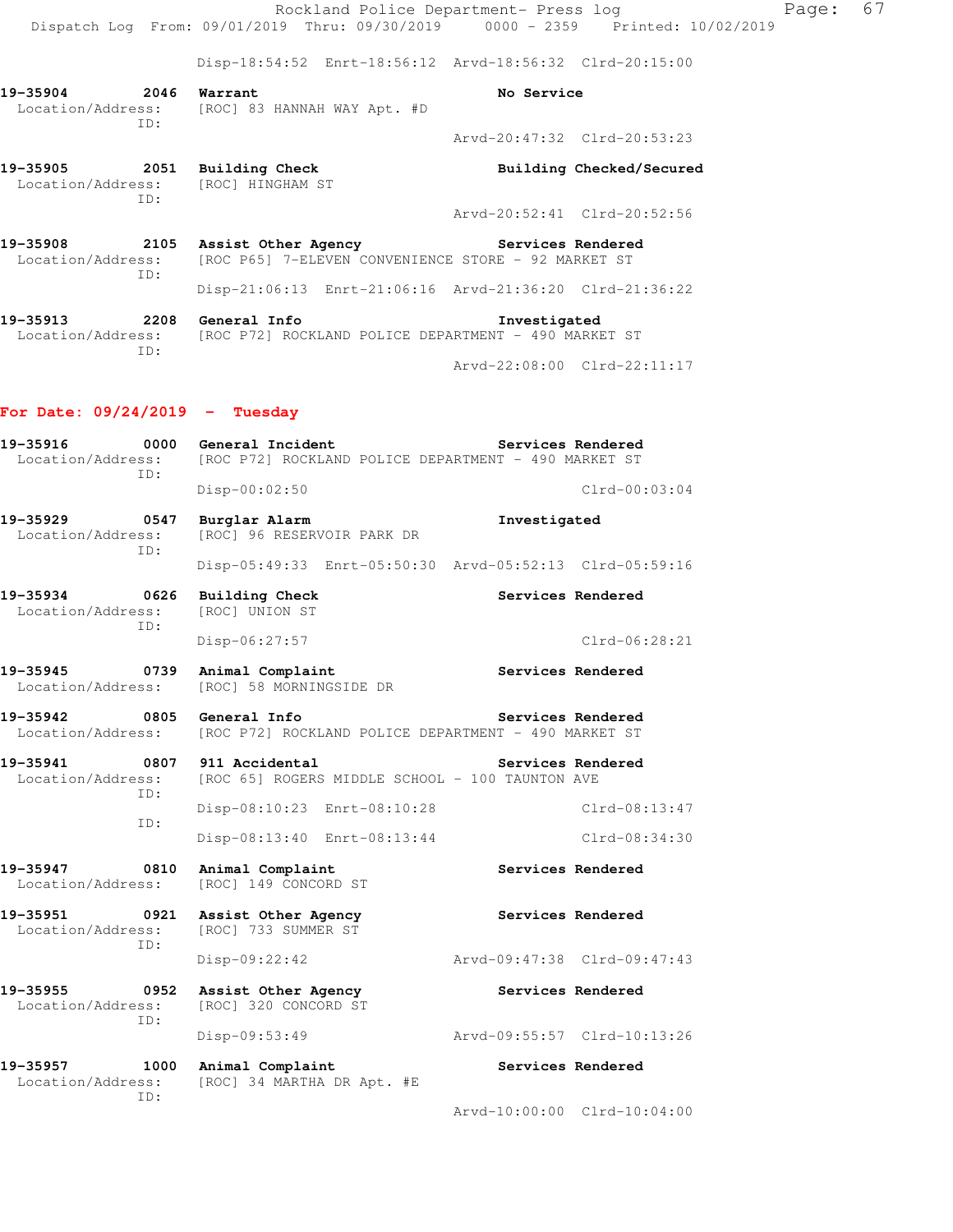Rockland Police Department- Press log Fage: 68 Dispatch Log From: 09/01/2019 Thru: 09/30/2019 0000 - 2359 Printed: 10/02/2019 **19-35961 1020 Larceny / Forgery/ Fraud Report Follows**  Location/Address: [ROC] 490 MARKET ST 19-35979 1035 Animal Complaint **Services Rendered**  Location/Address: [ROC] 8 ASH ST 19-35967 1039 Larceny / Forgery/ Fraud Services Rendered Location/Address: [ROC P88] KATHY CORRIGAN'S - 406 VFW DR [ROC P88] KATHY CORRIGAN'S - 406 VFW DR ID: Disp-10:47:29 Clrd-10:47:42 19-35969 1103 Assist Fire Department **Services Rendered** Location/Address: [ROC P83] ROCKLAND GOLF COURSE - 276 PLAIN ST [ROC P83] ROCKLAND GOLF COURSE - 276 PLAIN ST ID: Disp-11:05:09 Enrt-11:06:03 Arvd-11:08:53 Clrd-11:10:24 ID: Disp-11:05:19 Arvd-11:05:33 Clrd-11:10:27 **19-35974 1135 Follow-Up Investigation No Service**  Location/Address: [ROC] 90 CRESCENT ST ID: Arvd-11:35:00 Clrd-11:54:55 **19-35987 1341 Burglar Alarm Services Rendered**  Location/Address: [ROC] 51 HANNAH WAY Apt. #B ID: Disp-13:42:47 Arvd-13:42:51 Clrd-13:45:48 **19-35991 1418 Health & Welfare Check Services Rendered**  Location/Address: [ROC] 14 BAYWOOD ST ID: Disp-14:21:29 Enrt-14:21:37 Arvd-14:24:24 Clrd-14:33:57 **19-35994 1437 Motor Vehicle Stop Citation/Warning Issued**  Location/Address: [ROC] LEASURE WOODS - NORTH AVE ID: Disp-14:38:17 Arvd-14:39:47 Clrd-14:51:19 **19-35996 1450 MVA Property Damage Only Report Follows**  Location/Address: [ROC] MUNROE ST - WEST WATER ST ID: Disp-14:52:14 Enrt-14:52:31 Arvd-14:52:58 Clrd-15:14:49 ID: Disp-14:52:22 Enrt-14:52:25 Clrd-15:04:14 ID: Disp-14:52:37 Enrt-14:52:43 Arvd-14:52:52 Clrd-15:09:11 **19-36006 1614 SHIFT ASSIGNMENTS No Service**  Location/Address: [ROC P72] ROCKLAND POLICE DEPARTMENT - 490 MARKET ST **19-36007 1620 Assist Public Services Rendered**  Location/Address: [ROC] 27 WEST WATER ST ID: Disp-16:28:01 Enrt-16:28:16 Arvd-16:33:56 Clrd-16:41:54 19-36020 1634 Assist Public **19-36020** Services Rendered Location/Address: [ROC] 50 SPRUCE ST ID: Disp-17:27:24 Clrd-17:30:28 **19-36011 1642 Unwanted Party Arrest(s) Made**  Location/Address: [ROC 77] 110 UNION ST Apt. #4 ID: Disp-16:43:26 Enrt-16:43:31 Arvd-16:44:39 Clrd-17:31:31 ID: Disp-16:44:47 Enrt-16:44:49 Arvd-16:44:51 Clrd-17:02:58 **19-36014 1659 911 Accidental Summons To Court**<br>
Location/Address: [ROC P81] OCEAN STATE JOB LOT - 360 MARKET ST [ROC P81] OCEAN STATE JOB LOT - 360 MARKET ST ID:

Disp-17:02:24 Enrt-17:02:35 Clrd-17:10:01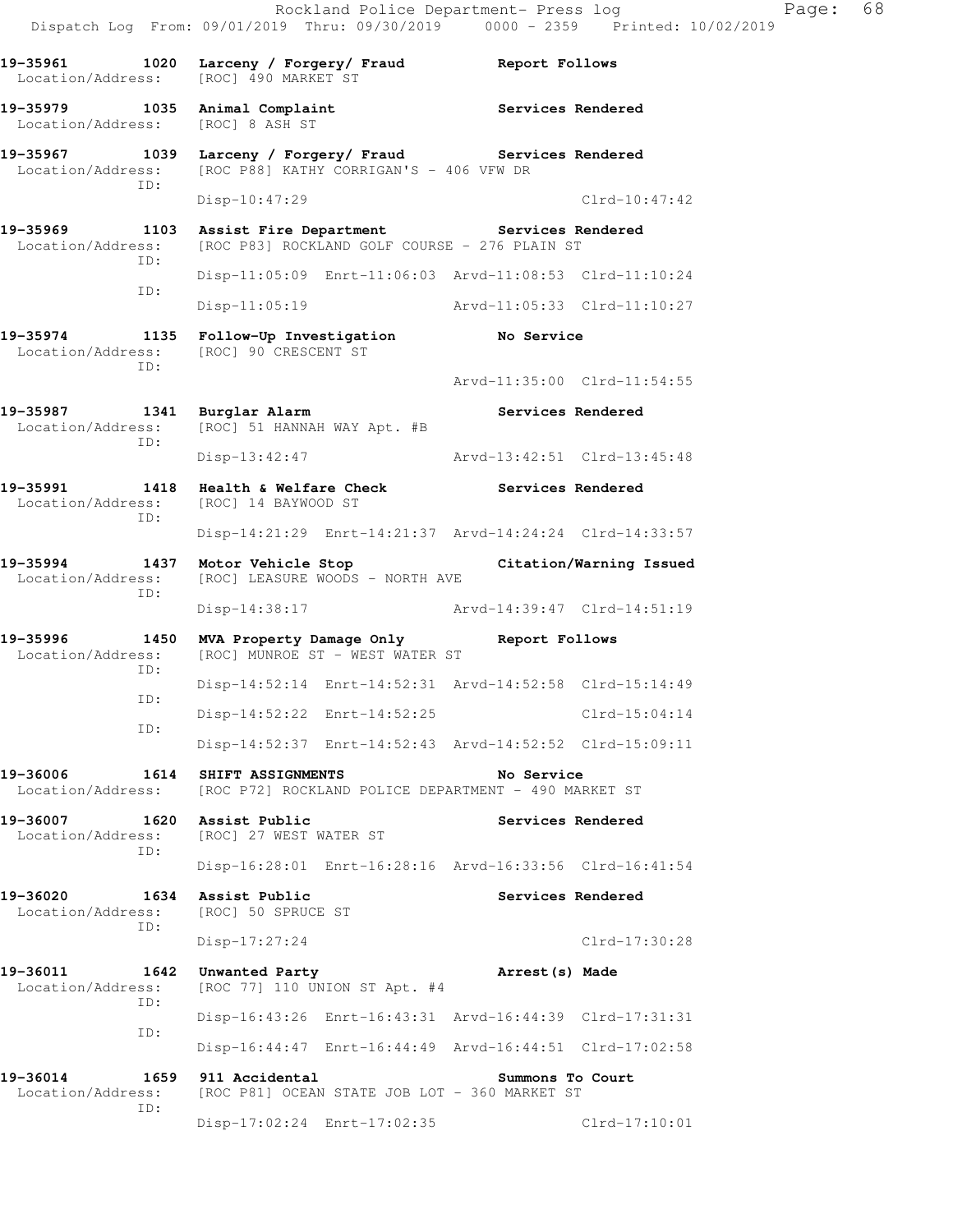Rockland Police Department- Press log Fage: 69 Dispatch Log From: 09/01/2019 Thru: 09/30/2019 0000 - 2359 Printed: 10/02/2019

19-36023 1740 Animal Complaint **19-36023** Services Rendered Location/Address: [ROC] 475 WEST WATER ST ID: Disp-17:41:06 Enrt-17:41:15 Clrd-17:52:07 19-36028 1822 Burglar Alarm **No Action Required**  Location/Address: [ROC P83] ROCKLAND GOLF COURSE - 276 PLAIN ST ID: Disp-18:24:02 Enrt-18:24:06 Arvd-18:26:40 Clrd-18:33:41 **19-36040 1956 Motor Vehicle Stop Could Not Locate**  Location/Address: [ROC] WEST WATER ST ID: Disp-19:58:57 Enrt-19:59:02 Clrd-20:05:55 **19-36050 2049 Disturbance Sent On Way**  Location/Address: [ROC] 445 MARKET ST ID: Disp-20:52:08 Enrt-20:52:11 Arvd-20:53:15 Clrd-21:06:52 ID: Disp-20:52:17 Enrt-20:52:19 Arvd-20:55:00 Clrd-21:11:01 ID: Disp-20:54:42 Arvd-20:54:48 Clrd-21:06:21

**19-36054 2142 Animal Complaint Services Rendered**  Location/Address: [ROC] 1 MILLBROOK DR @ 414 BEECH ST ID: Disp-21:49:08 Clrd-21:51:09

### **For Date: 09/25/2019 - Wednesday**

| 19-36063<br>TD:                                                         | 0000 SHIFT ASSIGNMENTS                                                  | Services Rendered<br>Location/Address: [ROC P72] ROCKLAND POLICE DEPARTMENT - 490 MARKET ST |  |  |  |
|-------------------------------------------------------------------------|-------------------------------------------------------------------------|---------------------------------------------------------------------------------------------|--|--|--|
|                                                                         | Disp-00:06:59                                                           | $Clrd-00:07:10$                                                                             |  |  |  |
| 19-36068<br>ID:                                                         | 0109 Disabled Motor Vehicle<br>Location/Address: [ROC] SUPREME - VFW DR | Sent On Way                                                                                 |  |  |  |
|                                                                         |                                                                         | Disp-01:10:27 Enrt-01:10:35 Arvd-01:10:37 Clrd-01:13:27                                     |  |  |  |
| 19-36077 0527 Building Check<br>Location/Address: [ROC] UNION ST<br>ID: |                                                                         | Appears Secure                                                                              |  |  |  |
|                                                                         | Disp-05:28:10                                                           | Arvd-05:28:40 Clrd-05:47:24                                                                 |  |  |  |
| 19-36079 0532 911 Accidental<br>TD:                                     | Investigated<br>Location/Address: [ROC] 330 WEBSTER ST                  |                                                                                             |  |  |  |
| TD:                                                                     |                                                                         | Disp-05:33:54 Enrt-05:34:07 Arvd-05:37:36 Clrd-05:38:42                                     |  |  |  |
|                                                                         | Disp-05:37:30                                                           | Arvd-05:37:34 Clrd-05:38:45                                                                 |  |  |  |
| 19-36086<br>ID:                                                         | 0752 Burglar Alarm<br>Location/Address: [ROC] 536 LIBERTY ST            | Appears Secure                                                                              |  |  |  |

**19-36090 0800 SHIFT ASSIGNMENTS Services Rendered**  Location/Address: [ROC P72] ROCKLAND POLICE DEPARTMENT - 490 MARKET ST **19-36087 0810 Emergency Medical Transported to Hospital** 

Disp-08:00:25 Enrt-08:00:29 Arvd-08:00:34 Clrd-08:00:37

 Location/Address: [ROC 77] 110 UNION ST Apt. #4 ID: Disp-08:12:22 Enrt-08:12:28 Arvd-08:14:39 Clrd-08:18:57 **19-36093** 0845 Vandalism **Services Rendered** 

 Location/Address: [ROC] 100 MARTHA DR Apt. #A ID:

Arvd-08:47:41 Clrd-08:49:17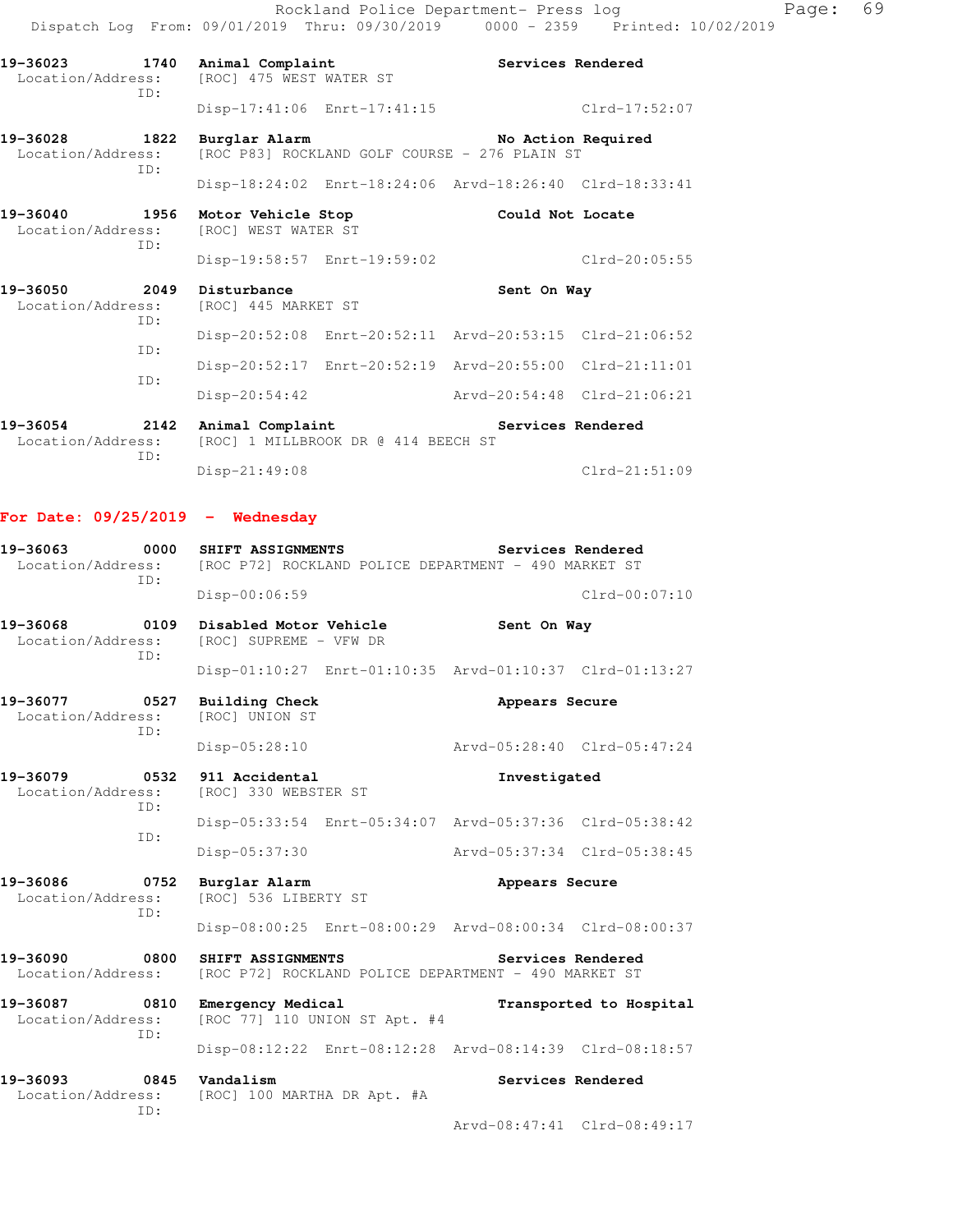|                                                                                                                                      |                                    |                                                                                        | Rockland Police Department- Press log<br>Dispatch Log From: 09/01/2019 Thru: 09/30/2019 0000 - 2359 Printed: 10/02/2019 | Page: | 70 |
|--------------------------------------------------------------------------------------------------------------------------------------|------------------------------------|----------------------------------------------------------------------------------------|-------------------------------------------------------------------------------------------------------------------------|-------|----|
| ID:                                                                                                                                  |                                    |                                                                                        |                                                                                                                         |       |    |
|                                                                                                                                      |                                    | Disp-08:49:25 Arvd-08:49:54 Clrd-08:56:16                                              |                                                                                                                         |       |    |
| 19-36096 0851 COMP Time off<br>Location: [ROC]                                                                                       |                                    |                                                                                        | Services Rendered                                                                                                       |       |    |
| 19-36097 0855 COMP Time off<br>Location: [ROC]                                                                                       |                                    |                                                                                        | Services Rendered                                                                                                       |       |    |
| 19-36098 0856 CRUISER MAITENANCE Services Rendered<br>Location/Address: [ROC P72] ROCKLAND POLICE DEPARTMENT - 490 MARKET ST         |                                    |                                                                                        |                                                                                                                         |       |    |
| 19-36101 0936 General Info<br>Location/Address: [ROC] MCKINLEY SCHOOL/COMMUNITY CENTER - UNION ST                                    |                                    |                                                                                        | Services Rendered                                                                                                       |       |    |
| 19-36103 0940 Detail<br>Location/Address: [ROC P72] ROCKLAND POLICE DEPARTMENT - 490 MARKET ST                                       |                                    |                                                                                        | Services Rendered                                                                                                       |       |    |
| 19-36108 1053 Motor Vehicle Complaint Services Rendered<br>Location/Address: [ROC 60] SPRING GATE APARTMENTS - 52 HANNAH WAY Apt. #F |                                    |                                                                                        |                                                                                                                         |       |    |
| ID:                                                                                                                                  |                                    | Disp-10:58:15 Arvd-11:04:44 Clrd-11:15:54                                              |                                                                                                                         |       |    |
| 19-36114 1122 Larceny / Forgery / Fraud Services Rendered<br>Location/Address: [ROC] 18 LINDEN ST                                    |                                    |                                                                                        |                                                                                                                         |       |    |
| ID:                                                                                                                                  |                                    | Disp-11:23:50 Arvd-11:26:28 Clrd-11:54:35                                              |                                                                                                                         |       |    |
| 19-36115 1152 CRUISER BACK IN SERVICE Services Rendered<br>Location/Address: [ROC P72] ROCKLAND POLICE DEPARTMENT - 490 MARKET ST    |                                    |                                                                                        |                                                                                                                         |       |    |
| 19-36120 1219 COMP Time off<br>Location: [ROC]                                                                                       |                                    |                                                                                        | Services Rendered                                                                                                       |       |    |
| 19-36132 1320 Assist Other Agency Services Rendered<br>Location/Address: [ROC 7] WEBSTER PARK REHAB CENTER - 56 WEBSTER ST           |                                    |                                                                                        |                                                                                                                         |       |    |
| ID:<br>ID:                                                                                                                           |                                    | Disp-13:22:06 Enrt-13:22:11 Arvd-13:23:37 Clrd-13:42:51                                |                                                                                                                         |       |    |
|                                                                                                                                      |                                    | Disp-13:22:17 Enrt-13:22:21 Arvd-13:24:16 Clrd-13:39:44                                |                                                                                                                         |       |    |
| 19-36138 1344 Animal Complaint<br>Location/Address:<br>ID:                                                                           | [ROC] 122 REED ST                  |                                                                                        | Services Rendered                                                                                                       |       |    |
| ID:                                                                                                                                  |                                    | Disp-13:47:22 Enrt-13:47:48 Clrd-14:22:14                                              |                                                                                                                         |       |    |
| ID:                                                                                                                                  |                                    | Disp-13:48:55 Arvd-13:48:58 Clrd-14:22:16                                              |                                                                                                                         |       |    |
|                                                                                                                                      | Disp-13:49:48 Enrt-13:49:51        |                                                                                        | $Clrd-14:22:19$                                                                                                         |       |    |
| 19-36140<br>1346<br>Location/Address:<br>ID:                                                                                         | Building Check<br>[ROC] HINGHAM ST |                                                                                        | Building Checked/Secured                                                                                                |       |    |
|                                                                                                                                      |                                    |                                                                                        | Arvd-13:47:28 Clrd-13:47:41                                                                                             |       |    |
| 19-36144<br>Location: [ROC]                                                                                                          | 1420 COMP Time off                 |                                                                                        | Services Rendered                                                                                                       |       |    |
| Location/Address: [ROC] 103 DIVISION ST @ 138 REED ST<br>ID:                                                                         |                                    |                                                                                        |                                                                                                                         |       |    |
|                                                                                                                                      |                                    |                                                                                        | Arvd-14:48:00 Clrd-14:52:08                                                                                             |       |    |
| 19-36150<br>Location/Address:<br>ID:                                                                                                 |                                    | 1458 Motor Vehicle Stop Neport Follows<br>[ROC 53] 400 HINGHAM STREET - 425 HINGHAM ST |                                                                                                                         |       |    |
| ID:                                                                                                                                  |                                    |                                                                                        | Arvd-14:58:00 Clrd-15:35:56                                                                                             |       |    |
| ID:                                                                                                                                  |                                    | Disp-15:06:20 Enrt-15:06:25 Arvd-15:09:44 Clrd-15:46:59                                |                                                                                                                         |       |    |
|                                                                                                                                      | Disp-15:07:29                      |                                                                                        | Arvd-15:08:07 Clrd-15:08:11                                                                                             |       |    |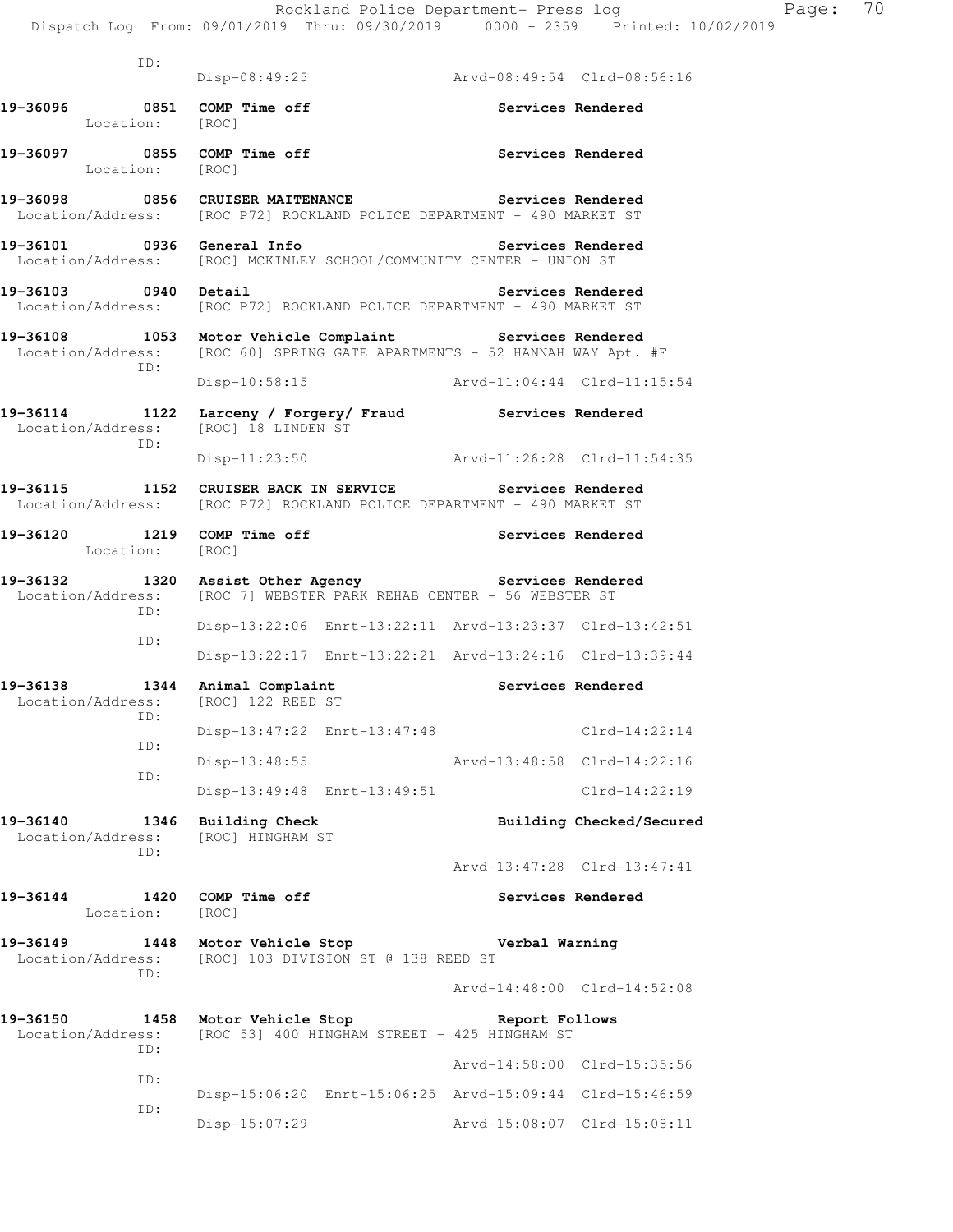Location/Address: [ROC P72] ROCKLAND POLICE DEPARTMENT - 490 MARKET ST **19-36158 1541 Animal Complaint Gone on arrival**<br>
Location/Address: [ROC] 8 DYER ST Location/Address: ID: Disp-15:42:02 Arvd-15:46:24 Clrd-15:50:36 **19-36160 1600 General Info Services Rendered**  Location/Address: [ROC P72] ROCKLAND POLICE DEPARTMENT - 490 MARKET ST ID: Arvd-16:00:00 Clrd-16:03:37 **19-36171 1754 Unwanted Party Peace Restored**  Location/Address: [ROC] 320 CONCORD ST ID: Disp-17:56:08 Enrt-17:56:20 Arvd-17:56:21 Clrd-18:23:45 ID: Disp-17:56:08 Enrt-17:56:17 Arvd-18:00:28 Clrd-18:23:32 **19-36177 1850 Motor Vehicle Collision W/PI Provided Assistance**  Location/Address: [ROC] 30 VERNON ST ID: Disp-18:52:52 Enrt-18:52:54 Arvd-18:53:54 Clrd-19:33:52 ID: Disp-18:53:00 Enrt-18:53:03 Arvd-18:54:42 Clrd-19:36:18 **19-36183 1930 Assist Fire Department No Action Required**  Location/Address: [ROC] SOUTH SHORE GYMNASTICS - 22 RESERVOIR PARK DR ID: Disp-19:33:58 Enrt-19:34:01 Arvd-19:37:37 Clrd-19:39:42 19-36186 1941 Disturbance **1941 Disturbance 1941** Sone on arrival Location/Address: [ROC P77] BURGER KING - 157 MARKET ST ID: Disp-19:42:28 Enrt-19:42:34 Arvd-19:42:36 Clrd-19:45:05 **19-36192 2034 Emergency Medical Transported to Hospital**  Location/Address: [ROC] SOBER HOUSE - 449 EAST WATER ST ID: Disp-20:36:06 Enrt-20:36:10 Arvd-20:36:11 Clrd-20:48:33 ID: Disp-20:36:41 Enrt-20:36:44 Arvd-20:38:55 Clrd-20:45:08 19-36194 2042 Motor Vehicle Complaint **Gone on arrival**  Location/Address: [ROC] J A DUNN MEM DR ID: Disp-20:44:55 Enrt-20:45:02 Clrd-21:02:44 ID: Disp-20:45:20 Enrt-20:45:22 Clrd-20:50:40 **19-36203 2216 Motor Vehicle Complaint Sent On Way**  Location/Address: [ROC] 436 UNION ST ID: Disp-22:17:26 Enrt-22:17:43 Arvd-22:17:44 Clrd-22:30:53 19-36205 2228 Lockout **Services Rendered Services Rendered Services Rendered** Location/Address: ID: Disp-22:32:06 Enrt-22:32:11 Arvd-22:36:17 Clrd-22:41:16 **19-36208 2314 Breaking & Entering Services Rendered**  Location/Address: [ROC] 928 HINGHAM ST ID: Disp-23:17:47 Enrt-23:17:53 Arvd-23:19:06 Clrd-23:29:19 ID: Disp-23:17:47 Enrt-23:17:55 Arvd-23:19:08 Clrd-23:56:57 **19-36212 2356 Disturbance Peace Restored**  Location/Address: [ROC P62] CHINA PLAZA - 35 MARKET ST ID: Disp-00:12:06 Arvd-00:12:13 Clrd-09/26/2019 @ 00:19:14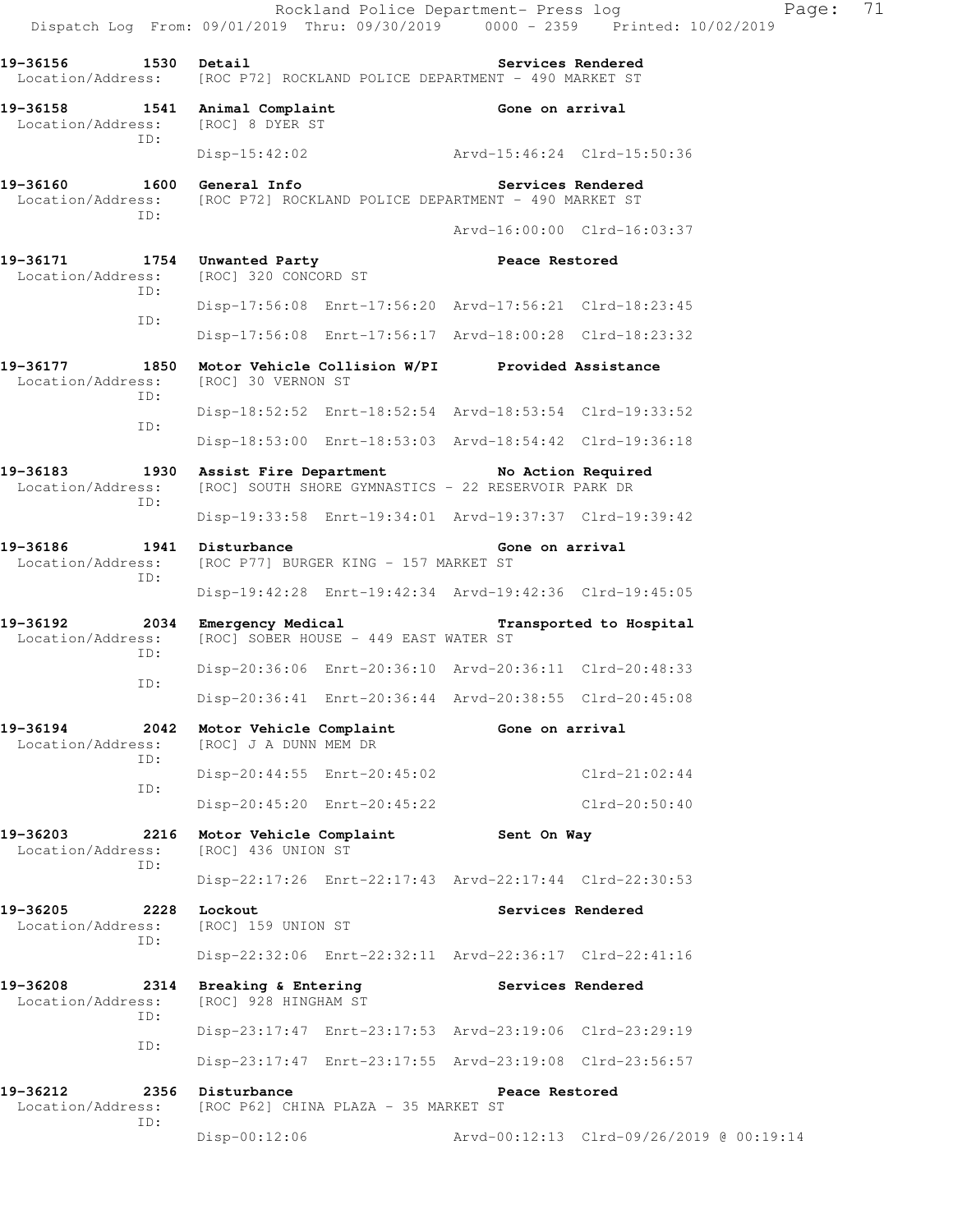ID:

Disp-00:12:09 Arvd-00:12:13 Clrd-09/26/2019 @ 00:19:11

### **For Date: 09/26/2019 - Thursday**

| ID:                                                      | 19-36211 0000 SHIFT ASSIGNMENTS<br>Services Rendered<br>Location/Address: [ROC P72] ROCKLAND POLICE DEPARTMENT - 490 MARKET ST                       |                          |                                                                      |  |  |
|----------------------------------------------------------|------------------------------------------------------------------------------------------------------------------------------------------------------|--------------------------|----------------------------------------------------------------------|--|--|
|                                                          | $Disp-00:11:01$                                                                                                                                      |                          | $Clrd-00:11:35$                                                      |  |  |
| 19-36215 0042<br>Location/Address:<br>ID:                | Suspicious Activity<br>[ROC] 48 RICE AVE                                                                                                             | Services Rendered        |                                                                      |  |  |
|                                                          | Disp-00:44:42 Enrt-00:44:45 Arvd-00:47:17 Clrd-01:01:31                                                                                              |                          |                                                                      |  |  |
| 19-36216 0047<br>Location/Address:<br>ID:                | Suspicious Activity <b>Example 3</b> Gone on arrival<br>[ROC] 11 STANTON ST @ 297 HOWARD ST                                                          |                          |                                                                      |  |  |
| ID:                                                      | Disp-00:49:24 Enrt-00:49:30 Arvd-00:53:33 Clrd-00:58:02                                                                                              |                          |                                                                      |  |  |
|                                                          | Disp-00:51:03 Enrt-00:51:09 Arvd-00:53:37 Clrd-00:58:00                                                                                              |                          |                                                                      |  |  |
| 19-36224 0549<br>Location/Address: [ROC] UNION ST<br>ID: | <b>Building Check</b>                                                                                                                                |                          | Services Rendered                                                    |  |  |
|                                                          |                                                                                                                                                      |                          | Arvd-05:51:04 Clrd-06:21:45                                          |  |  |
| 19-36229 0642 Burglar Alarm                              | Location/Address: [ROC 73] ROCKLAND TOWN HALL - 242 UNION ST                                                                                         |                          | Building Checked/Secured                                             |  |  |
| ID:                                                      | 19-36228 0643 Assist Fire Department Transported to Hospital<br>Location/Address: [ROC] 191 LIBERTY ST                                               |                          |                                                                      |  |  |
|                                                          | Disp-06:45:22 Enrt-06:46:19 Arvd-06:48:20 Clrd-06:54:46                                                                                              |                          |                                                                      |  |  |
| 19-36231 0651<br>Location/Address:<br>EMS Unit:          | Emergency Medical Transported to Hospital<br>[ROC] 81R PLEASANT ST<br>ROCKAM2-Rockland A2<br>Disp-06:52:20 Enrt-06:56:03 Arvd-06:59:04 Clrd-07:12:35 |                          |                                                                      |  |  |
| Fire Unit:                                               | ROCKEN1-Pumper-Rockland Engine 1<br>Disp-06:53:41 Enrt-06:56:09 Arvd-06:57:03 Clrd-07:12:57                                                          |                          | Hosp-07:21:54 ClrHosp-08:00:51 InQrtsUnavl-08:05:53 InSrvce-08:05:53 |  |  |
| ID:                                                      | InQrtsUnavl-07:22:32 InSrvce-07:22:32                                                                                                                |                          |                                                                      |  |  |
|                                                          | Disp-06:57:10 Enrt-06:57:13 Arvd-06:57:15 Clrd-06:57:25                                                                                              |                          |                                                                      |  |  |
| 19-36233 0651<br>Location/Address:<br>ID:                | Stolen Motor Vehicle Services Not Required<br>[ROC] 23 NORTH AVE                                                                                     |                          |                                                                      |  |  |
|                                                          | Disp-07:07:47 Arvd-07:07:54 Clrd-07:11:52                                                                                                            |                          |                                                                      |  |  |
| 19-36232<br>0652<br>Location/Address:<br>ID:             | Suspicious Activity<br>[ROC] 19 GEORGE ST                                                                                                            | Building Checked/Secured |                                                                      |  |  |
|                                                          | Disp-06:54:55 Enrt-06:54:57 Arvd-06:57:17 Clrd-07:03:42                                                                                              |                          |                                                                      |  |  |
| ID:                                                      | Disp-06:57:30 Enrt-06:57:31 Arvd-06:57:33 Clrd-07:03:39                                                                                              |                          |                                                                      |  |  |
| 19-36234<br>0733<br>Location/Address:<br>ID:             | MVA Property Damage Only Report Follows<br>[ROC] GROUND BAG DELI - 125 WEYMOUTH ST                                                                   |                          |                                                                      |  |  |
| ID:                                                      |                                                                                                                                                      |                          | Arvd-07:33:00 Clrd-07:51:33                                          |  |  |
|                                                          | Disp-07:34:41 Enrt-07:34:45 Arvd-07:37:32 Clrd-07:51:33                                                                                              |                          |                                                                      |  |  |
| 19-36238<br>0800<br>Location/Address:                    | General Info<br>[ROC P72] ROCKLAND POLICE DEPARTMENT - 490 MARKET ST                                                                                 |                          | Services Rendered                                                    |  |  |
| 19-36244<br>0911<br>Location:<br>ID:                     | HYPODERMIC SYRINGE (RECOVERED)<br>[ROC]                                                                                                              | Services Rendered        |                                                                      |  |  |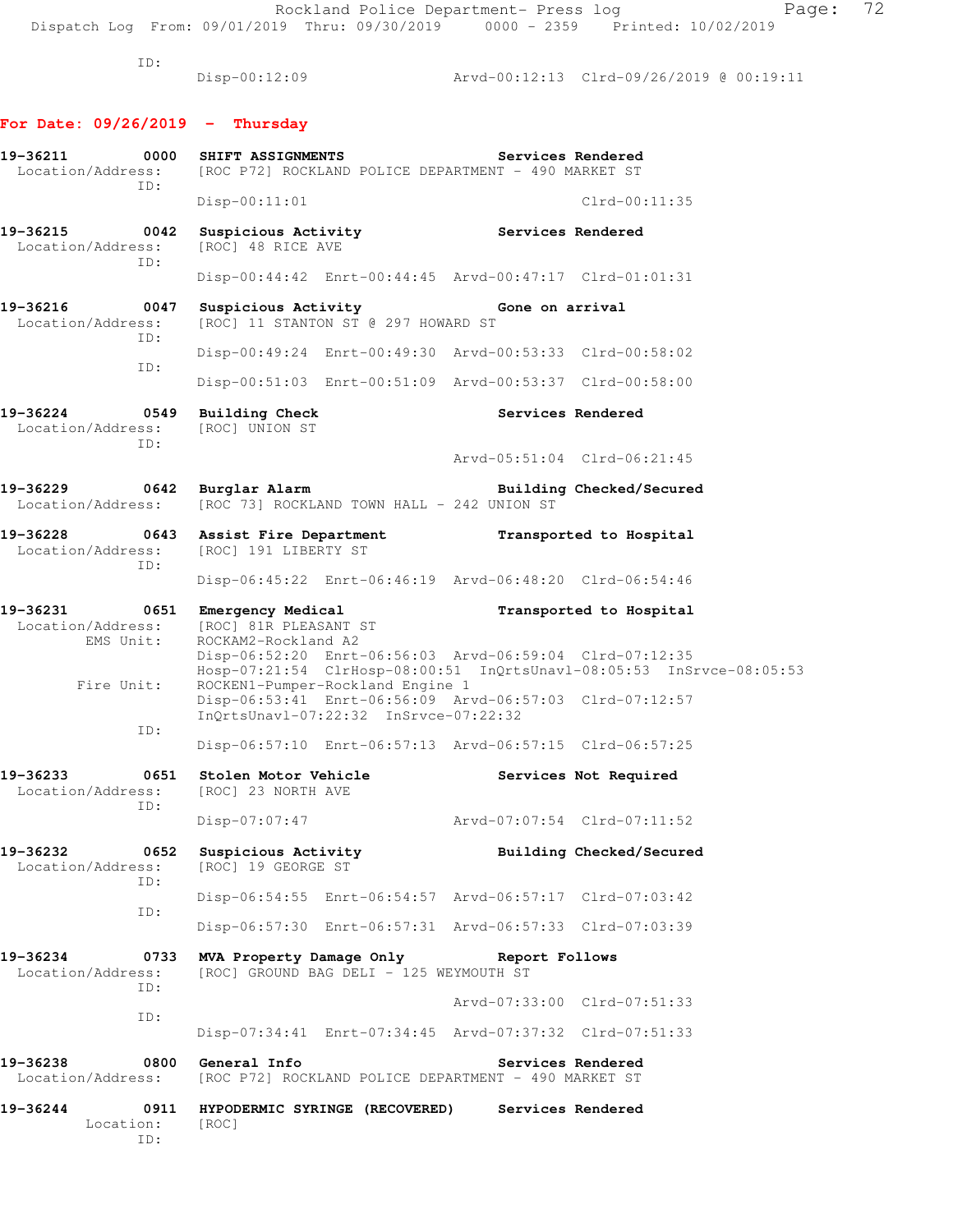Rockland Police Department- Press log Fage: 73 Dispatch Log From: 09/01/2019 Thru: 09/30/2019 0000 - 2359 Printed: 10/02/2019 Disp-09:14:00 Enrt-09:14:44 Arvd-09:27:57 Clrd-09:32:20 **19-36241 0922 Health & Welfare Check Investigated**  Location/Address: [ROC 2232] 110 MARTHA DR Apt. #E ID: Disp-09:23:07 Enrt-09:23:10 Arvd-09:23:11 Clrd-09:31:57 **19-36247 0942 Building Check Building Checked/Secured**  Location/Address: [ROC] 100 MARTHA DR ID: Disp-09:43:31 Clrd-09:43:39 **19-36249 0943 Animal Complaint Complaint Services Rendered Services Rendered** [ROC] 63 NEVENS CIR ID: Disp-09:46:08 Enrt-09:46:22 Arvd-09:46:24 Clrd-09:49:05 **19-36259 1101 Missing Person Gone on arrival**<br>
Location/Address: [ROC] 12 STUDLEY CT Location/Address: ID: Disp-11:14:17 Enrt-11:15:44 Arvd-11:18:20 Clrd-11:33:59 **19-36258 1104 Animal Complaint Services Rendered**  Location/Address: [ROC] 92 VERNON ST Apt. #REAR ID: Disp-11:05:07 Enrt-11:05:14 Arvd-11:05:16 Clrd-11:17:19 **19-36263 1207 911 Accidental Investigated**  Location/Address: [ROC] PRIOR SCIENTIFIC - 80 RESERVOIR PARK DR ID: Disp-12:09:49 Enrt-12:09:55 Arvd-12:16:20 Clrd-12:19:30 **19-36264 1212 Follow-Up Investigation Gone on arrival**  Location/Address: [ROC] 472 NORTH AVE ID: Disp-12:13:08 Enrt-12:13:13 Arvd-12:13:15 Clrd-12:14:37 19-36289 1216 Animal Complaint **Services Rendered** Location/Address: [ROC] 341 LIBERTY ST Location/Address: **19-36267 1219 Building Check Building Checked/Secured**  Location/Address: [ROC] BILL DELAHUNT PKWY ID: Arvd-12:21:13 Clrd-12:21:45 19-36268 1222 Building Check **Building Checked/Secured**  Location/Address: [ROC] HINGHAM ST ID: Arvd-12:23:28 Clrd-12:23:42 19-36269 1225 Animal Complaint **Services Rendered**  Location/Address: [ROC] 461 EAST WATER ST ID: Disp-12:25:29 Enrt-12:25:35 Arvd-12:25:37 Clrd-12:27:50 19-36270 1227 Animal Complaint **19-36270** Services Rendered Location/Address: [ROC] 261 WEST WATER ST ID: Disp-12:28:32 Enrt-12:28:35 Clrd-12:36:30 **19-36274 1259 Missing Person Services Rendered**  Location/Address: [ROC] 12 STUDLEY CT ID: Disp-12:59:33 Arvd-12:59:37 Clrd-13:08:29 Original Call #: **19-36277 1302 MVA Property Damage Only Services Rendered**  Location/Address: [ROC] 168 HOWARD ST ID: Disp-13:03:34 Enrt-13:04:07 Arvd-13:16:41 Clrd-13:19:45 ID: Disp-13:08:40 Arvd-13:08:45 Clrd-13:11:54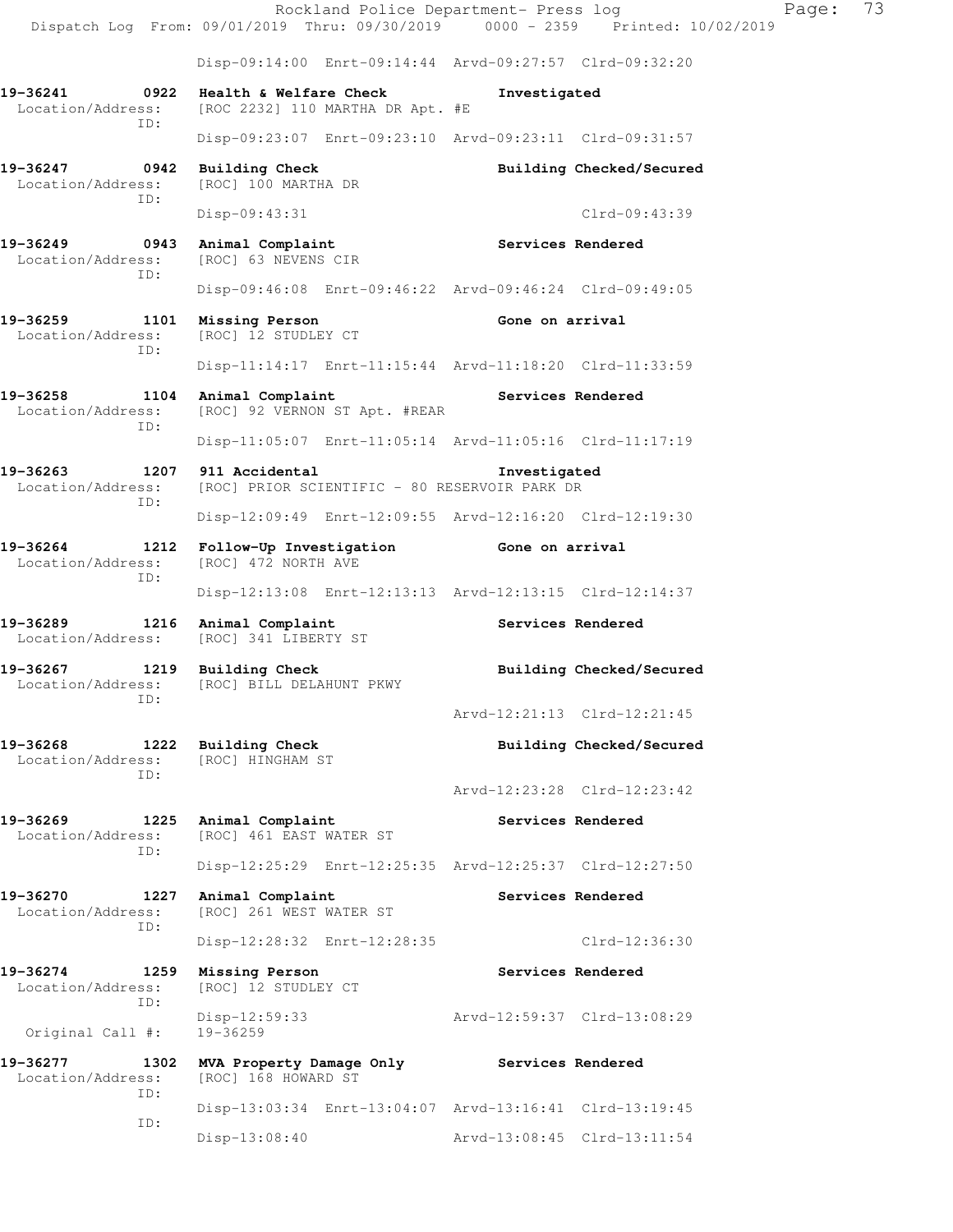**19-36278 1305 Animal Complaint Investigated**  Location/Address: [ROC] 341 LIBERTY ST ID: Disp-13:06:33 Enrt-13:06:38 Arvd-13:06:42 Clrd-13:46:45 19-36280 1321 Suspicious Activity **19-36280** Services Rendered Location/Address: [ROC] 340 CENTRE AVE ID: Disp-13:23:57 Enrt-13:24:18 Arvd-13:27:48 Clrd-13:35:58 19-36285 1341 Building Check **Building Checked/Secured**  Location/Address: [ROC] HINGHAM ST ID: Arvd-13:42:56 Clrd-13:43:09 19-36286 1401 General Incident **Services Rendered**  Location/Address: [ROC] WEST WATER ST ID: Disp-14:02:50 Enrt-14:02:54 Clrd-14:06:33 ID: Disp-14:03:02 Enrt-14:03:04 Clrd-14:06:29 ID: Disp-14:03:14 Enrt-14:03:17 Clrd-14:11:13 **19-36288 1413 MVA Property Damage Only Paper Exchange**  Location/Address: [ROC P55] HOME DEPOT - 1149 HINGHAM ST ID: Disp-14:15:14 Enrt-14:15:29 Clrd-14:22:15 **19-36290 1422 Motor Vehicle Stop Citation/Warning Issued**  Location/Address: [ROC] HINGHAM ST ID: Arvd-14:22:00 Clrd-14:27:10 19-36294 1446 Building Check **Building Checked/Secured**  Location/Address: [ROC] HINGHAM ST ID: Arvd-14:48:05 Clrd-14:48:20 19-36390 1450 Animal Complaint **Services Rendered**  Location/Address: [ROC] 323 SPRING ST 19-36297 1510 Assist Public **19-36297** Services Rendered Location/Address: [ROC P72] ROCKLAND POLICE DEPARTMENT - 490 MARKET ST ID: Disp-15:15:56 Clrd-15:16:11 **19-36389 1540 Animal Complaint Services Rendered**  Location/Address: [ROC] 45 LIBERTY ST **19-36304 1603 General Info Services Rendered**  Location/Address: [ROC P72] ROCKLAND POLICE DEPARTMENT - 490 MARKET ST ID: Arvd-16:03:00 Clrd-16:08:44 **19-36308 1647 Health & Welfare Check Summons To Court**  Location/Address: [ROC P93] THE BANNER - 167 UNION ST ID: Disp-16:48:55 Enrt-16:49:07 Arvd-16:52:50 Clrd-17:12:07 ID: Disp-16:49:01 Enrt-16:49:11 Arvd-16:52:54 Clrd-17:12:09 **19-36314 1725 Harassment Advised to Court**  Location/Address: [ROC P72] ROCKLAND POLICE DEPARTMENT - 490 MARKET ST ID: Disp-17:30:39 Clrd-17:31:43 **19-36324 1842 Burglar Alarm Appears Secure**  Location/Address: [ROC] 335 WEST WATER ST ID: Disp-18:45:11 Enrt-18:45:15 Arvd-18:50:04 Clrd-18:53:55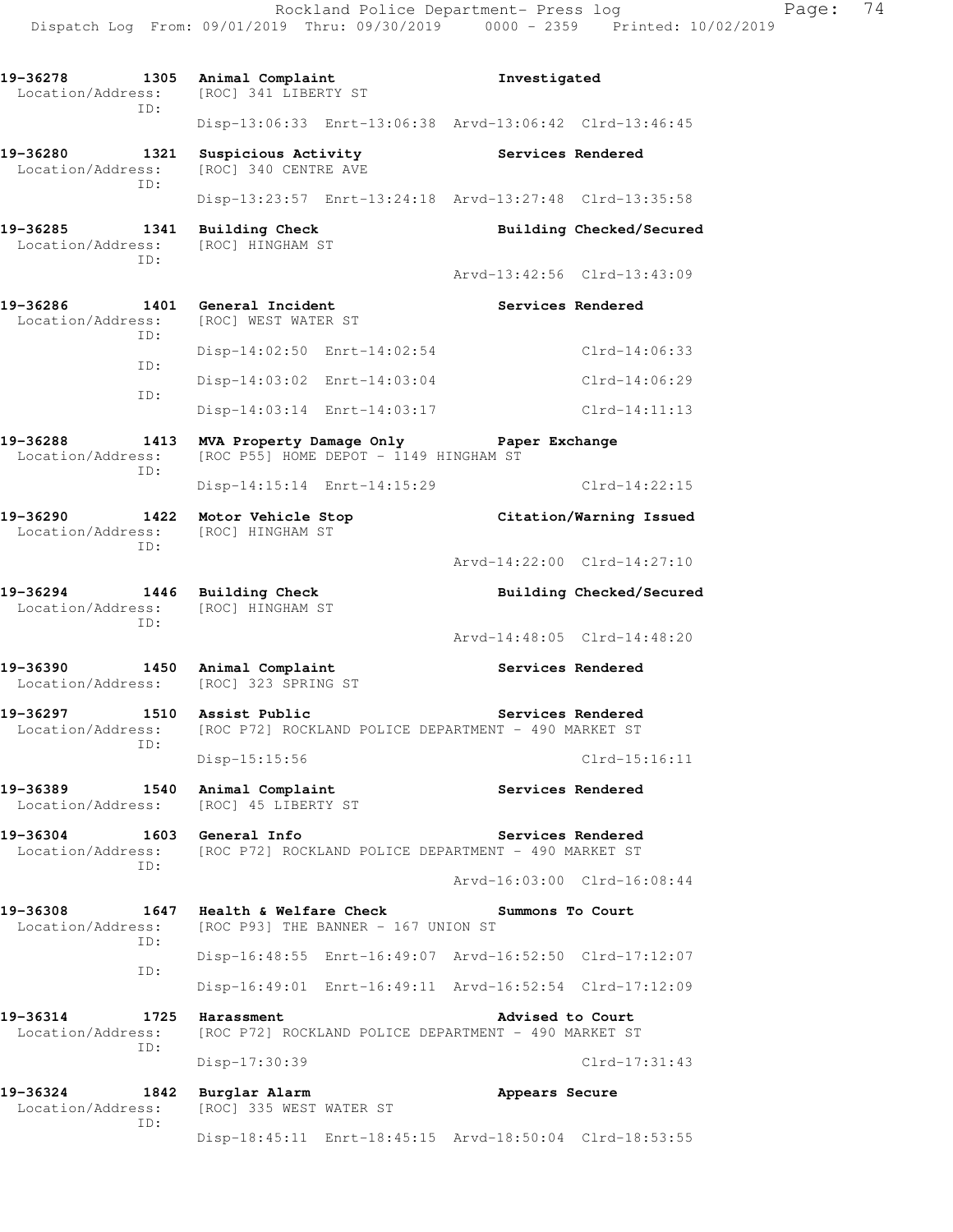| 19-36327<br>Location/Address:      | 1852        | Emergency Medical<br>[ROC] 618 MARKET ST  |                                                               |                 | Services Rendered           |
|------------------------------------|-------------|-------------------------------------------|---------------------------------------------------------------|-----------------|-----------------------------|
|                                    | TD:         |                                           | Disp-18:53:31 Enrt-18:53:51                                   |                 | Clrd-19:04:22               |
|                                    | ID:         |                                           | Disp-18:53:43 Enrt-18:53:46                                   |                 | Clrd-19:04:30               |
| 19-36328<br>Vicinity of:           | 1857        |                                           | Disabled Motor Vehicle<br>[ROC] 158 MARKET ST @ 5 UNION ST    |                 | Services Rendered           |
|                                    | ID:         |                                           | Disp-18:57:46 Enrt-18:57:53 Arvd-18:58:00 Clrd-19:00:18       |                 |                             |
| 19-36330<br>Location/Address:      | 1902<br>ID: | [ROC] 21 NORTH AVE                        | Motor Vehicle Complaint                                       |                 | Services Not Required       |
|                                    |             |                                           | Disp-19:03:59 Enrt-19:04:08 Arvd-19:04:11 Clrd-19:04:16       |                 |                             |
| 19-36337<br>Location/Address:      | 1930<br>ID: | 911 Accidental                            | [ROC 69] SOUTH SHORE REHAB & NURSING - 115 NORTH AVE Apt. #36 |                 | Services Rendered           |
|                                    |             |                                           | Disp-19:33:43 Enrt-19:33:49                                   |                 | $Clrd-19:45:36$             |
| 19-36339<br>Location/Address:      | 2002<br>TD: | <b>Building Check</b><br>[ROC] MARTHA DR  |                                                               |                 | Services Not Required       |
|                                    |             |                                           |                                                               |                 | Arvd-20:06:02 Clrd-20:08:12 |
| 19-36341<br>Location/Address:      | 2009<br>ID: | Emergency Medical<br>[ROC] 143 CONCORD ST |                                                               | No EMS          |                             |
|                                    |             |                                           | Disp-20:10:22 Enrt-20:10:27 Arvd-20:10:31 Clrd-20:15:32       |                 |                             |
| 19-36343<br>Location/Address:      | 2020<br>ID: | <b>Building Check</b>                     | [ROC] BILL DELAHUNT PKWY                                      |                 | Services Not Required       |
|                                    |             |                                           |                                                               |                 | Arvd-20:22:01 Clrd-20:27:39 |
| 19-36344<br>Location/Address:      | 2035<br>TD: | <b>Building Check</b>                     | [ROC P47] BEST WESTERN - 909 HINGHAM ST                       |                 | Services Not Required       |
|                                    |             |                                           |                                                               |                 | Arvd-20:39:03 Clrd-20:42:35 |
| 19-36345 2050<br>Location/Address: | ID:         | [ROC] HINGHAM ST                          | Motor Vehicle Complaint                                       | Gone on arrival |                             |
|                                    |             |                                           | Disp-20:50:37 Enrt-20:50:42 Arvd-20:54:24 Clrd-20:58:54       |                 |                             |
| 19-36347<br>Location/Address:      | 2143<br>ID: | 911 Accidental                            | [ROC P45] COMFORT INN - 850 HINGHAM ST                        |                 | Services Rendered           |
|                                    |             |                                           | Disp-21:44:12 Enrt-21:44:44 Arvd-21:49:36 Clrd-21:54:06       |                 |                             |
| 19-36350<br>Location/Address:      | 2228<br>ID: | <b>Building Check</b><br>[ROC] MARTHA DR  |                                                               |                 | Services Not Required       |
|                                    |             |                                           |                                                               |                 | Arvd-22:30:06 Clrd-22:32:44 |
| 19-36352<br>Location/Address:      | 2244<br>TD: | <b>Building Check</b>                     | [ROC P45] COMFORT INN - 850 HINGHAM ST                        |                 | Services Not Required       |
|                                    |             |                                           |                                                               |                 | Arvd-22:49:58 Clrd-22:52:37 |

## **For Date: 09/27/2019 - Friday**

| 19-36357          | 0008 | General Info                                         | No Service |                             |
|-------------------|------|------------------------------------------------------|------------|-----------------------------|
| Location/Address: |      | [ROC P72] ROCKLAND POLICE DEPARTMENT - 490 MARKET ST |            |                             |
|                   | TD.  |                                                      |            |                             |
|                   |      |                                                      |            | Arvd-00:08:00 Clrd-00:13:00 |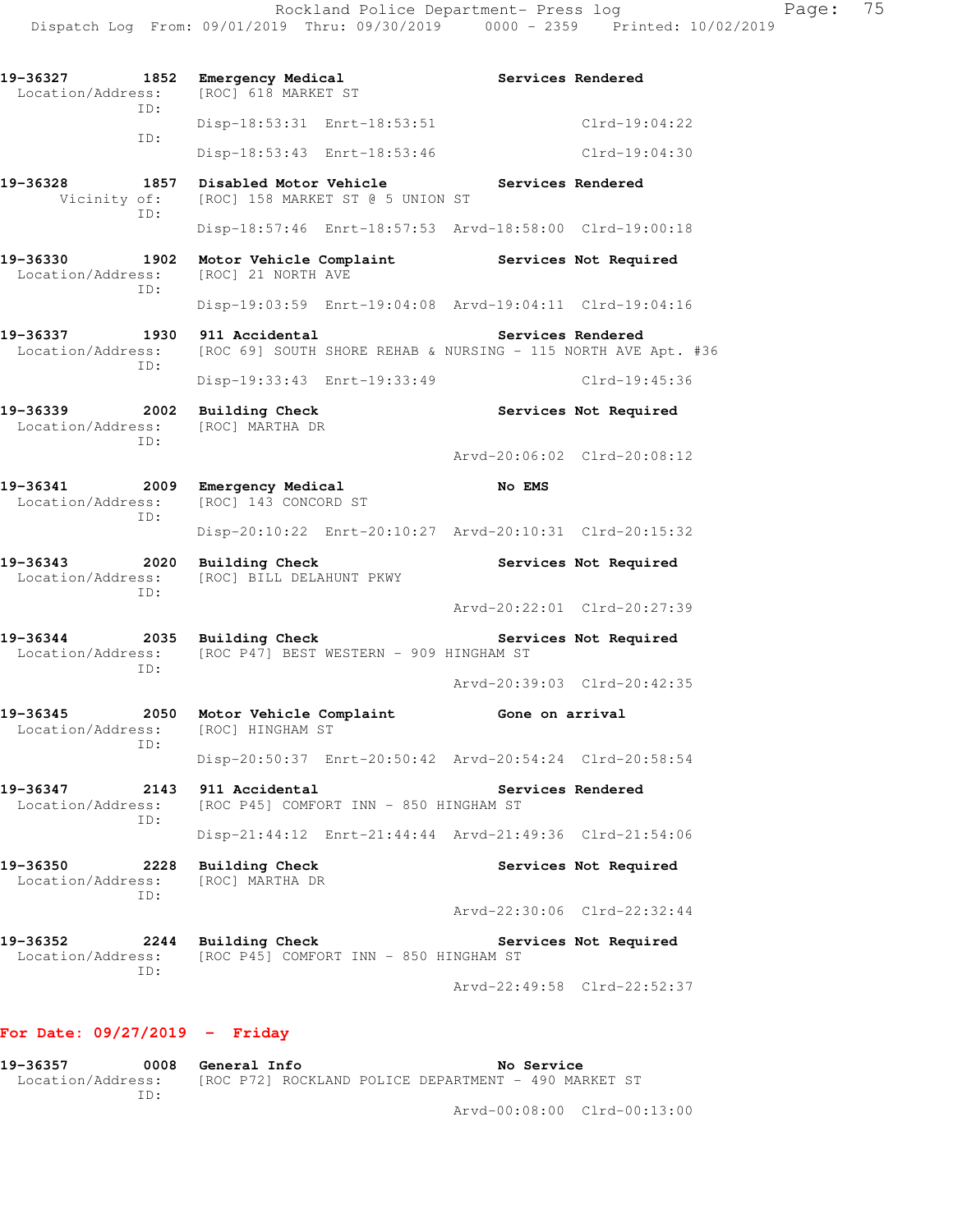Rockland Police Department- Press log Page: 76 Dispatch Log From: 09/01/2019 Thru: 09/30/2019 0000 - 2359 Printed: 10/02/2019 **19-36372 0248 Building Check Investigated**  Location/Address: [ROC] MARTHA DR ID: Arvd-02:48:38 Clrd-02:48:47 **19-36376 0549 Burglar Alarm Services Rendered**  Location/Address: [ROC P111] THEMIS PIZZA - 488 MARKET ST ID: Disp-05:50:54 Enrt-05:51:52 Arvd-05:51:57 Clrd-05:55:42 **19-36377 0557 Noise Complaint Services Rendered**  Location/Address: [ROC] REED ST ID: Disp-05:58:46 Enrt-05:58:53 Arvd-06:04:06 Clrd-06:04:58 **19-36378 0600 Building Check Appears Secure**  Location/Address: [ROC] UNION ST ID: Arvd-06:01:59 Clrd-06:18:48 19-36385 **0723** Motor Vehicle Complaint **Services Rendered**  Location/Address: [ROC P45] COMFORT INN - 850 HINGHAM ST ID: Disp-07:23:42 Enrt-07:23:44 Arvd-07:24:07 Clrd-07:37:13 **19-36387 0745 Motor Vehicle Stop Citation/Warning Issued**  Vicinity of: [ROC] 841 MARKET ST ID: Arvd-07:45:00 Clrd-07:54:33 **19-36391 0745 Animal Complaint Services Rendered**  Location/Address: [ROC] 431 BEECH ST 19-36436 **0900** Animal Complaint **Complaint** Services Rendered Location/Address: [ROC] MARTHA DR **19-36401 0933 General Info No Action Required**  Location/Address: [ROC] MARKET ST **19-36402 0941 Motor Vehicle Stop Citation/Warning Issued**  Location/Address: [ROC] 16 HIGHLAND ST @ 80 MARKET ST ID: Arvd-09:41:00 Clrd-09:47:28 **19-36403 0949 Motor Vehicle Stop Citation/Warning Issued**  Vicinity of: [ROC] SUMMER ST @ HOWLAND WAY ID: Arvd-09:49:00 Clrd-10:03:42 **19-36405 1004 Emergency Medical Transported to Hospital**  Location/Address: [ROC P95] HOLY FAMILY CHURCH - 403 UNION ST<br>Fire Unit: ROCKEN1-Pumper-Rockland Engine 1 ROCKEN1-Pumper-Rockland Engine 1 Disp-10:05:35 Enrt-10:06:45 Arvd-10:07:29 Clrd-10:16:23 InQrtsUnavl-10:30:36 InSrvce-10:30:38 EMS Unit: ROCKAM1-Rockland A1 Disp-10:05:45 EMS Unit: ROCKAM1-Rockland A1 Disp-10:06:21 Enrt-10:06:42 Arvd-10:07:26 Clrd-10:16:21 Hosp-10:25:20 ClrHosp-11:02:28 InQrtsUnavl-11:07:34 InSrvce-11:07:37 ID: Disp-10:13:52 Enrt-10:13:55 Arvd-10:13:57 Clrd-10:17:17 **19-36406 1006 Assist Fire Department Services Rendered**  Location/Address: [ROC P95] HOLY FAMILY CHURCH - 403 UNION ST ID: Disp-10:17:22 Arvd-10:17:24 Clrd-10:17:27

**19-36437 1010 Animal Complaint Services Rendered**  Location/Address: [ROC] 35 GROVE ST

19-36408 1012 Burglar Alarm **19-36408** Building Checked/Secured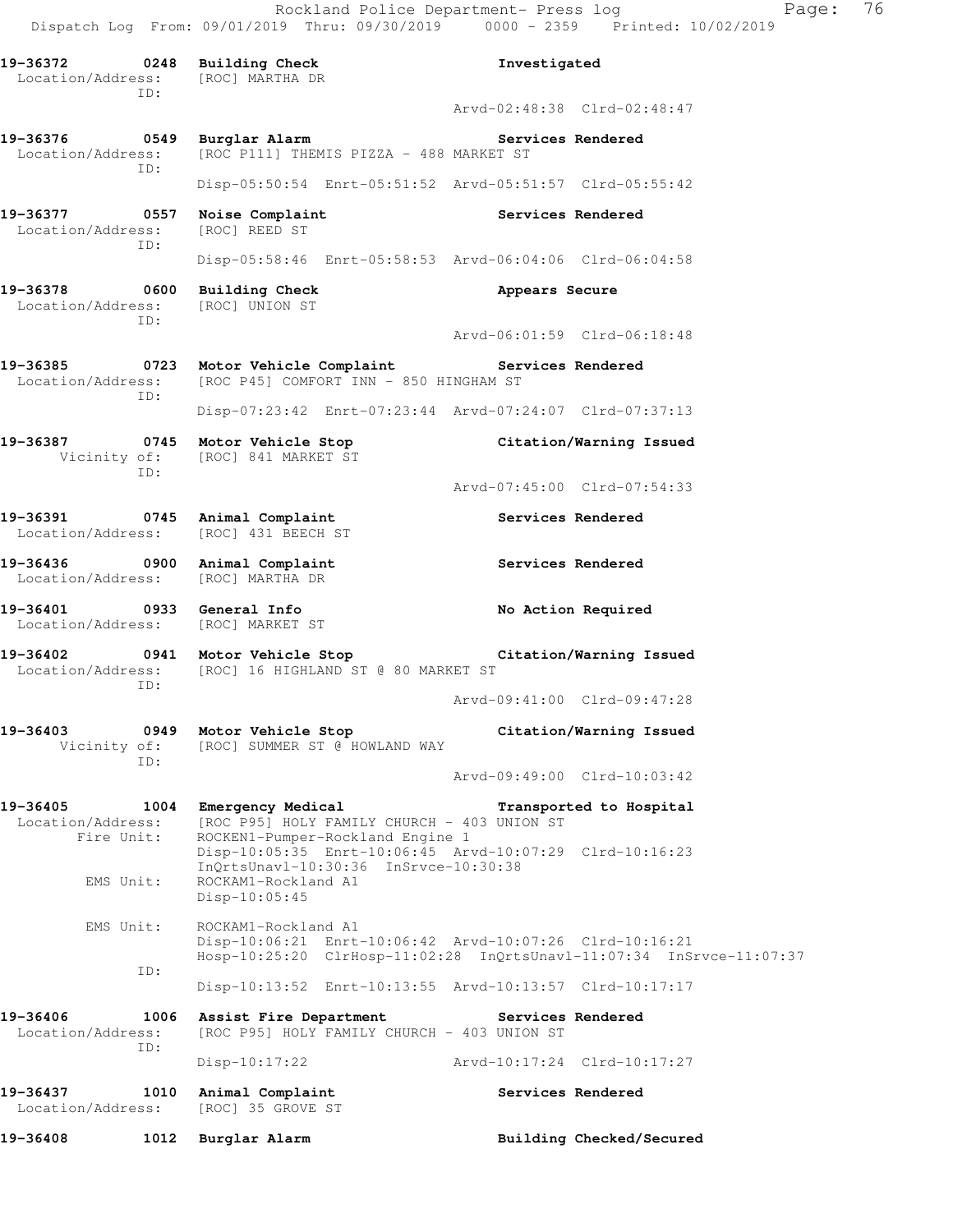Rockland Police Department- Press log Fage: 77 Dispatch Log From: 09/01/2019 Thru: 09/30/2019 0000 - 2359 Printed: 10/02/2019 Location/Address: [ROC P62] CHINA PLAZA - 35 MARKET ST ID: Disp-10:13:44 Enrt-10:13:59 Arvd-10:15:09 Clrd-10:18:20 **19-36410 1018 Motor Vehicle Stop Citation/Warning Issued**  Location/Address: [ROC] 49 HIGHLAND ST @ 70 PLAIN ST ID: Arvd-10:18:00 Clrd-10:25:21 ID: Disp-10:20:18 Enrt-10:20:23 Arvd-10:24:23 Clrd-10:25:20 **19-36411 1023 911 Accidental Services Rendered**  Location/Address: [ROC P51] HOLIDAY INN - 929 HINGHAM ST ID: Disp-10:25:14 Enrt-10:25:16 Arvd-10:30:20 Clrd-10:37:48 **19-36412 1029 Disabled Motor Vehicle Provided Assistance**  Location/Address: [ROC] 520 SALEM ST @ 122 GREEN ST ID: Arvd-10:29:00 Clrd-10:33:24 **19-36415 1044 Motor Vehicle Stop Verbal Warning**  Location/Address: [ROC] RTE 3 OVERPASS - HINGHAM ST ID: Arvd-10:44:00 Clrd-10:46:48 **19-36416 1052 Follow-Up Investigation Advised to Court**  Location/Address: [ROC P72] ROCKLAND POLICE DEPARTMENT - 490 MARKET ST ID: Disp-10:52:43 Arvd-10:52:56 Clrd-11:00:15 **19-36418 1104 Motor Vehicle Stop Citation/Warning Issued**  Location/Address: [ROC] 187 SUMMER ST ID: Arvd-11:04:00 Clrd-11:10:10 **19-36423 1131 Assist Other Agency Services Rendered**  Location/Address: [ROC] 57 LINDEN ST ID: Disp-11:32:25 Enrt-11:33:30 Arvd-11:40:36 Clrd-11:40:50 ID: Disp-11:32:31 Enrt-11:33:32 Arvd-11:40:36 Clrd-11:40:50 ID: Disp-11:32:35 Enrt-11:33:34 Arvd-11:40:36 Clrd-11:40:50 19-36424 1133 Drug Offenses **1996 12 Building Checked/Secured**  Location/Address: [ROC] HINGHAM ST ID: Disp-11:36:05 Enrt-11:37:29 Arvd-11:37:34 Clrd-11:37:36 **19-36440 1153 Animal Complaint Services Rendered** Location/Address: [ROC] 72 HOWARD ST [ROC] 72 HOWARD ST **19-36430 1208 Motor Vehicle Stop Citation/Warning Issued**  Location/Address: [ROC] 9 SALEM ST @ 754 UNION ST ID: Arvd-12:08:00 Clrd-12:10:15 **19-36435 1241 Health & Welfare Check Services Rendered**  Location/Address: [ROC] 88 LEISUREWOODS DR ID: Disp-12:42:53 Enrt-12:42:55 Arvd-12:54:21 Clrd-12:56:35 **19-36439 1249 Emergency Medical Transported to Hospital**  Location/Address: [ROC 68] 204 MONCRIEF RD EMS Unit: ROCKAM2-Rockland A2 Disp-12:52:27 Clrd-12:55:26 InQrtsUnavl-12:55:26 InSrvce-12:55:26 ID: Disp-12:53:38 Clrd-12:53:51 ID: Disp-12:53:47 Enrt-12:54:02 Arvd-12:55:42 Clrd-13:09:25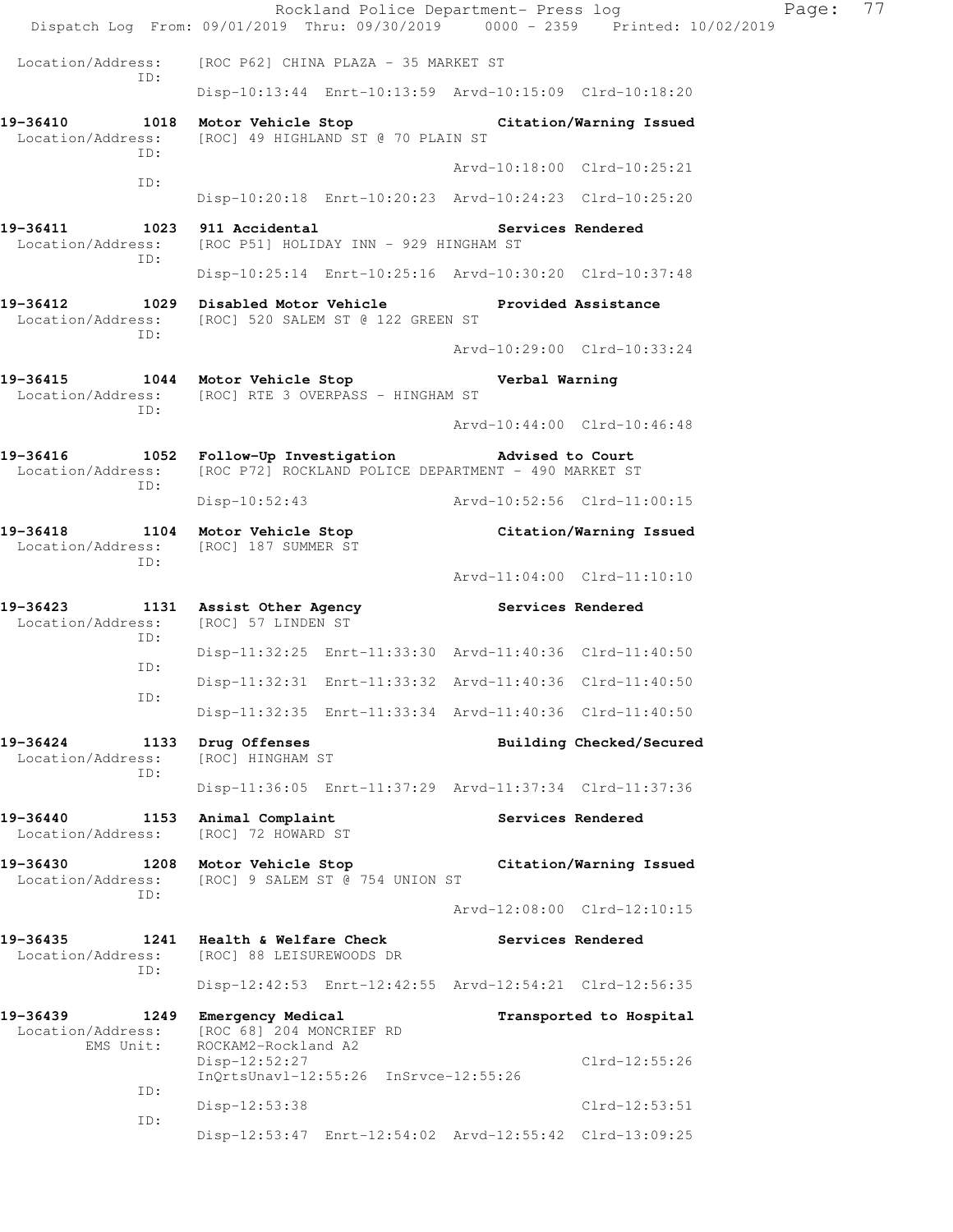Rockland Police Department- Press log Fage: 78 Dispatch Log From: 09/01/2019 Thru: 09/30/2019 0000 - 2359 Printed: 10/02/2019 EMS Unit: ABIA4-Abington Ambulance 4 Disp-12:54:26 Enrt-12:56:54 Arvd-13:03:08 Clrd-13:09:31 Hosp-13:25:27 ClrHosp-13:57:35 InQrtsUnavl-14:04:59 InSrvce-14:05:01 Fire Unit: ROCKEN3-Pumper-Rockland Engine 3 Disp-12:55:32 Enrt-12:55:36 Arvd-12:58:29 Clrd-13:10:00 InQrtsUnavl-13:17:01 InSrvce-13:17:01 **19-36444 1303 Assist Public Services Rendered**  Location/Address: [ROC 60] SPRING GATE APARTMENTS - 52 HANNAH WAY ID: Disp-13:06:59 Arvd-13:07:02 Clrd-13:08:31 **19-36449 1342 Motor Vehicle Stop Verbal Warning**  Location/Address: [ROC] 20 VERNON ST @ 115 UNION ST ID: Arvd-13:42:00 Clrd-13:46:07 **19-36452 1404 Motor Vehicle Stop Verbal Warning**  Location/Address: [ROC] SUMMER ST ID: Arvd-14:04:00 Clrd-14:05:36 **19-36454 1413 Motor Vehicle Stop Citation/Warning Issued**  Location/Address: [ROC] 419 CONCORD ST ID: Arvd-14:13:00 Clrd-14:19:42 ID: Arvd-14:17:41 Clrd-14:19:46 **19-36456 1422 Motor Vehicle Stop Citation/Warning Issued**  Location/Address: [ROC] 318 SUMMER ST @ 372 SPRING ST ID: Arvd-14:22:00 Clrd-14:27:47 **19-36458 1438 Motor Vehicle Collision W/PI Citation/Warning Issued**  Location/Address: [ROC] MARYLOUS - UNION ST ID: Disp-14:39:31 Arvd-14:39:33 Clrd-15:00:37 ID: Disp-14:39:39 Arvd-14:39:50 Clrd-15:00:39 **19-36464 1505 Motor Vehicle Stop Citation/Warning Issued**  Location/Address: [ROC] EAST WATER ST @ UNION ST ID: Arvd-15:05:00 Clrd-15:09:19 **19-36468 1527 Assist Other Agency Assist Police**  Location/Address: [ROC] ROCKVIEW WAY ID: Disp-15:33:51 Enrt-15:34:16 Arvd-15:34:18 Clrd-15:34:19 **19-36475 1603 Traffic Enforcement Citation/Warning Issued**  Location: [ROC] TOWN WIDE ID: Arvd-16:03:00 Clrd-17:56:54 ID: Disp-18:10:23 Arvd-18:10:26 Clrd-19:08:01 ID: Disp-19:15:20 Arvd-19:15:22 Clrd-19:58:37 **19-36479 1628 Threats Investigated**  Location/Address: [ROC] HARTSUFF PARK - HARTSUFF ST ID: Disp-16:28:54 Enrt-16:29:41 Arvd-16:34:02 Clrd-16:45:28 ID: Disp-16:29:46 Enrt-16:29:47 Arvd-16:30:37 Clrd-16:41:22 **19-36484 1657 Health & Welfare Check Services Not Required**  Location/Address: [ROC] 312 FOREST ST Apt. #A ID: Disp-16:58:38 Enrt-16:58:41 Arvd-17:02:37 Clrd-17:06:59 Fire Unit: ROCKEN1-Pumper-Rockland Engine 1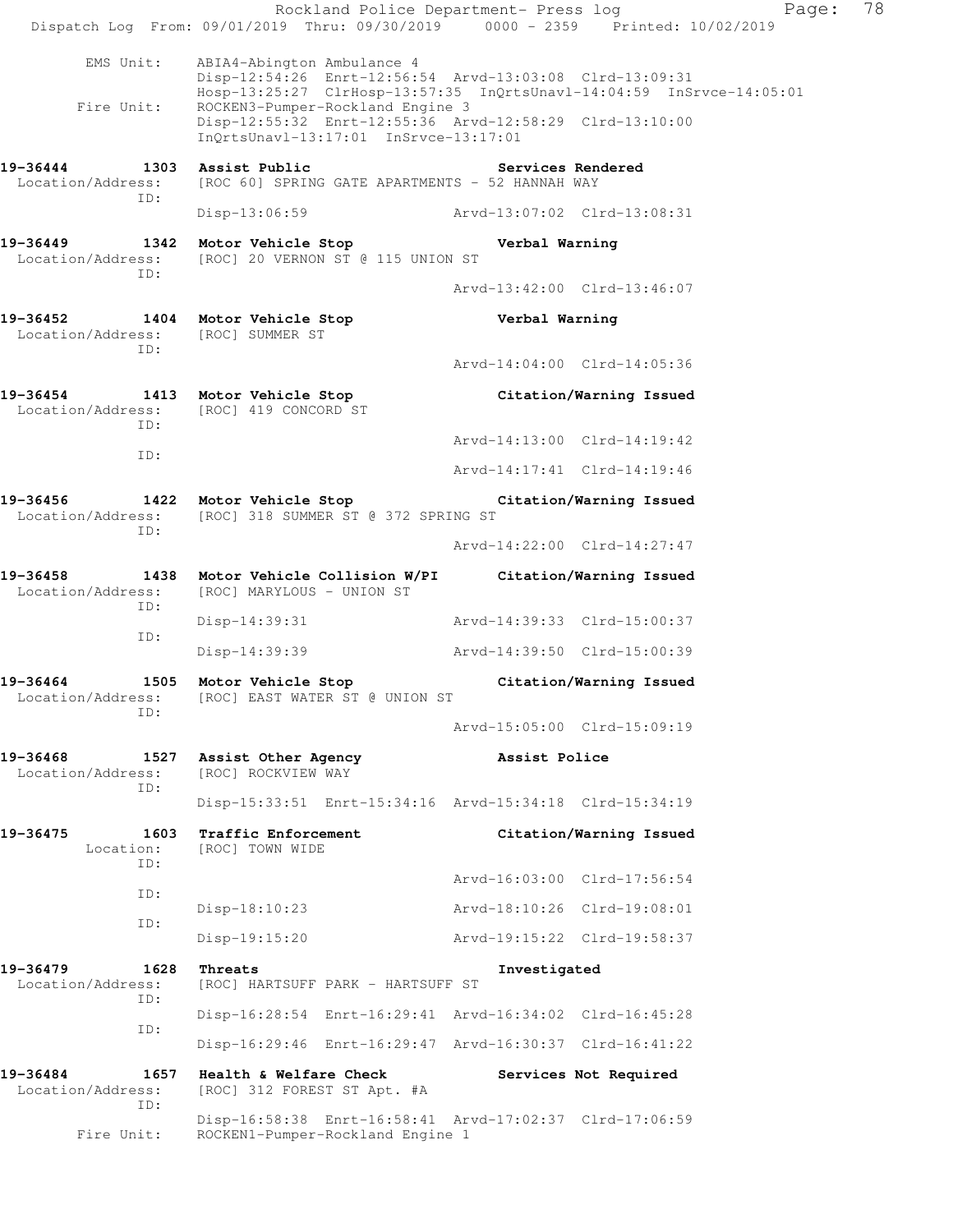Rockland Police Department- Press log Fage: 79 Dispatch Log From: 09/01/2019 Thru: 09/30/2019 0000 - 2359 Printed: 10/02/2019 Disp-16:58:53 Enrt-16:59:40 Arvd-17:03:08 Clrd-17:07:18 InQrtsUnavl-17:14:40 InSrvce-17:14:40<br>EMS Unit: ROCKAM1-Rockland A1 ROCKAM1-Rockland A1 Disp-16:58:53 Enrt-16:59:40 Arvd-17:01:51 Clrd-17:07:21 InQrtsUnavl-17:12:01 InSrvce-17:12:01 **19-36485 1658 911 Accidental Investigated**  Location/Address: [ROC] 1 TECHNOLOGY PL ID: Disp-17:01:15 Enrt-17:03:45 Arvd-17:10:11 Clrd-17:10:22 **19-36488 1713 Building Check Building Checked/Secured**  Location/Address: [ROC] HINGHAM ST ID: Arvd-17:13:51 Clrd-17:14:05 19-36489 1714 Building Check **Building Checked/Secured**  Location/Address: [ROC] BILL DELAHUNT PKWY ID: Arvd-17:14:55 Clrd-17:15:13 **19-36493 1726 Suspicious Activity Transported to Hospital**  Location/Address: [ROC P85] ROCKLAND FEDERAL CREDIT UNION - 241 UNION ST ID: Disp-17:27:42 Enrt-17:27:51 Arvd-17:29:01 Clrd-17:41:13 ID: Disp-17:27:42 Clrd-17:27:56 ID: Disp-17:27:42 Arvd-17:27:48 Clrd-18:07:55 ID: Disp-17:32:00 Arvd-17:32:10 Clrd-17:41:18 **19-36498 1741 Assist Public Investigated**  Location/Address: [ROC P112] FAMILY DOLLAR - 366 MARKET ST ID: Arvd-17:41:00 Clrd-18:08:27 ID: Disp-17:43:40 Enrt-17:43:43 Arvd-17:51:52 Clrd-18:07:52 ID: Disp-17:57:06 Arvd-17:57:10 Clrd-18:08:24 **19-36506 1839 911 Accidental 1839 Investigated Investigated Investigated** Location/Address: ID: Disp-18:41:45 Enrt-18:41:47 Arvd-18:44:17 Clrd-18:51:32 ID: Disp-18:43:26 Clrd-18:43:31 19-36510 1908 Suspicious Activity **Services Rendered** Location/Address: [ROC] 572 UNION ST @ 18 RICE AVE ID: Arvd-19:08:00 Clrd-19:15:06 ID: Disp-19:11:50 Enrt-19:11:52 Arvd-19:13:42 Clrd-19:13:46 **19-36513 1924 Motor Vehicle Stop Verbal Warning**<br>
Location/Address: [ROC] 15 WEBSTER ST @ 333 UNION ST [ROC] 15 WEBSTER ST @ 333 UNION ST ID: Arvd-19:24:00 Clrd-19:29:41 **19-36525 2039 Motor Vehicle Complaint Investigated**  [ROC] 391 PLAIN ST ID: Disp-20:41:16 Enrt-20:41:20 Arvd-20:44:21 Clrd-20:44:23 **19-36537 2209 Emergency Medical Arrest(s) Made**  Location/Address: [ROC P66] DOMINO'S PIZZA - 100 MARKET ST ID: Disp-22:10:22 Arvd-22:10:24 Clrd-22:45:20 **19-36538 2230 Suspicious Activity Sent On Way**  Location/Address: [ROC] PARK AND RIDE PARKING LOT - HINGHAM ST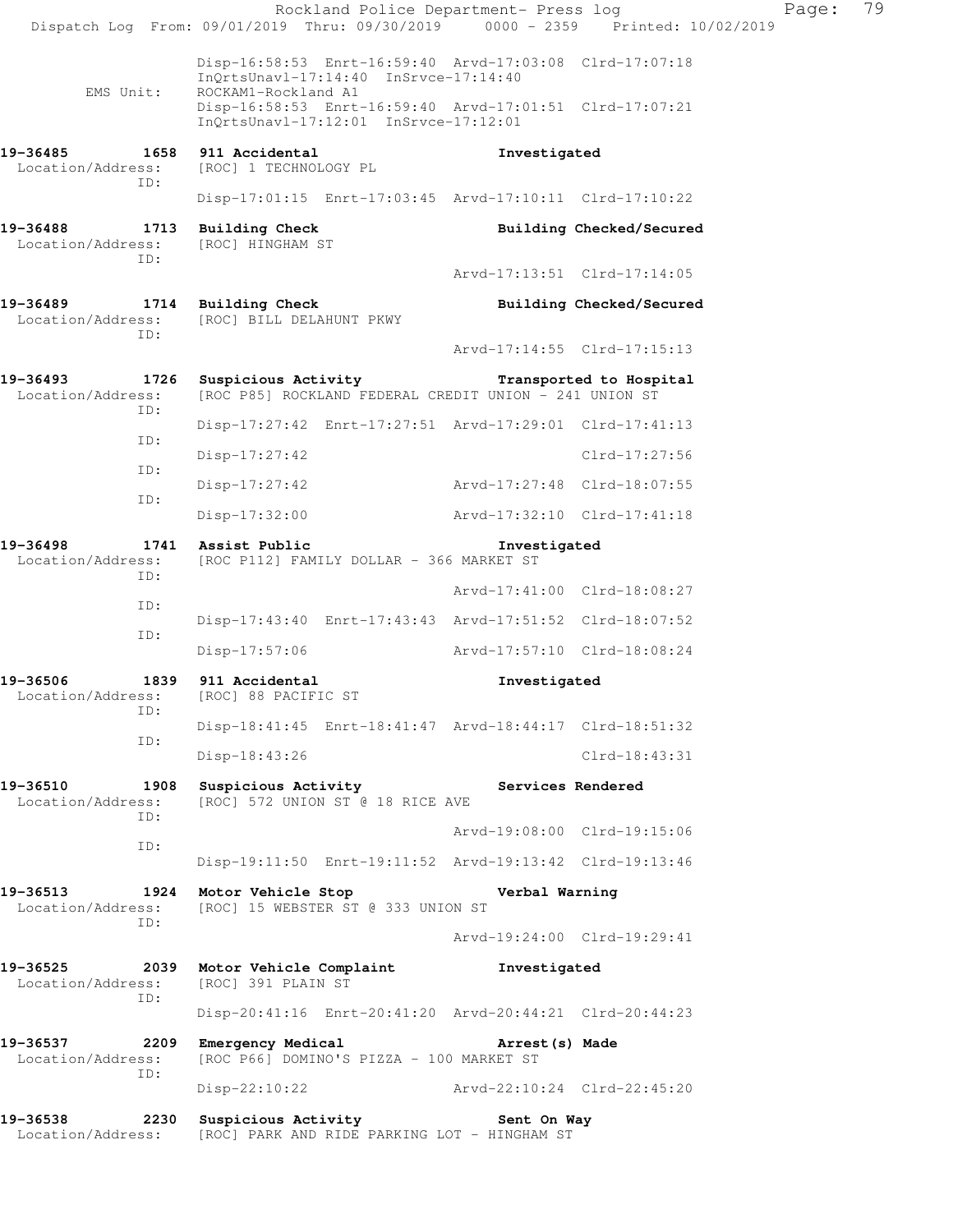Arvd-22:30:00 Clrd-22:36:23

**19-36543 2353 Suspicious Activity Gone on arrival**  Location/Address: [ROC 60] SPRING GATE APARTMENTS - 52 HANNAH WAY ID: Disp-23:54:28 Enrt-23:54:32 Clrd-23:58:47 ID: Disp-00:20:46 Arvd-00:20:49 Clrd-09/28/2019 @ 00:20:51

## **For Date: 09/28/2019 - Saturday**

- **19-36545 0007 SHIFT ASSIGNMENTS Services Rendered**  Location/Address: [ROC P72] ROCKLAND POLICE DEPARTMENT - 490 MARKET ST ID: Disp-00:08:05 Clrd-00:08:11 **19-36554 0305 Building Check Investigated**  Location/Address: [ROC] MARTHA DR ID: Arvd-03:05:44 Clrd-03:05:56 **19-36557 0554 Building Check Appears Secure**  Location/Address: [ROC] 400 UNION ST ID: Arvd-05:55:48 Clrd-06:09:16 **19-36560 0728 Building Check Investigated**  Location/Address: [ROC] MARTHA DR ID: Arvd-07:29:19 Clrd-07:29:32 19-36561 0804 SHIFT ASSIGNMENTS **Services Rendered**  Location/Address: [ROC P72] ROCKLAND POLICE DEPARTMENT - 490 MARKET ST ID: Disp-08:06:47 Clrd-08:07:06 **19-36568 0926 Motor Vehicle Stop Citation/Warning Issued**  Location/Address: [ROC] BY ROTARY - BILL DELAHUNT PKWY ID: Arvd-09:26:00 Clrd-09:30:56 **19-36569 0930 Traffic Enforcement Services Rendered**  Location/Address: [ROC] 250 VFW DR ID: Arvd-09:32:28 Clrd-09:32:40 **19-36571 0946 General Info Services Rendered**  Location/Address: [ROC P72] ROCKLAND POLICE DEPARTMENT - 490 MARKET ST ID: Arvd-09:47:46 Clrd-09:48:25 **19-36574 0950 Motor Vehicle Stop Verbal Warning**  Location/Address: [ROC] 258 UNION ST @ 3 GODDARD AVE ID: Arvd-09:50:00 Clrd-09:53:49 **19-36575 0952 Animal Complaint Services Rendered**  Location/Address: [ROC] POND ST ID: Disp-09:53:54 Enrt-09:53:57 Arvd-10:02:54 Clrd-10:03:00 **19-36578 0958 Motor Vehicle Stop Citation/Warning Issued**  Location/Address: [ROC] 351 WEST WATER ST ID: Arvd-09:58:00 Clrd-10:06:12 **19-36583 1024 CAR SEAT INSTALL Services Rendered** 
	- Location/Address: [ROC P72] ROCKLAND POLICE DEPARTMENT 490 MARKET ST ID: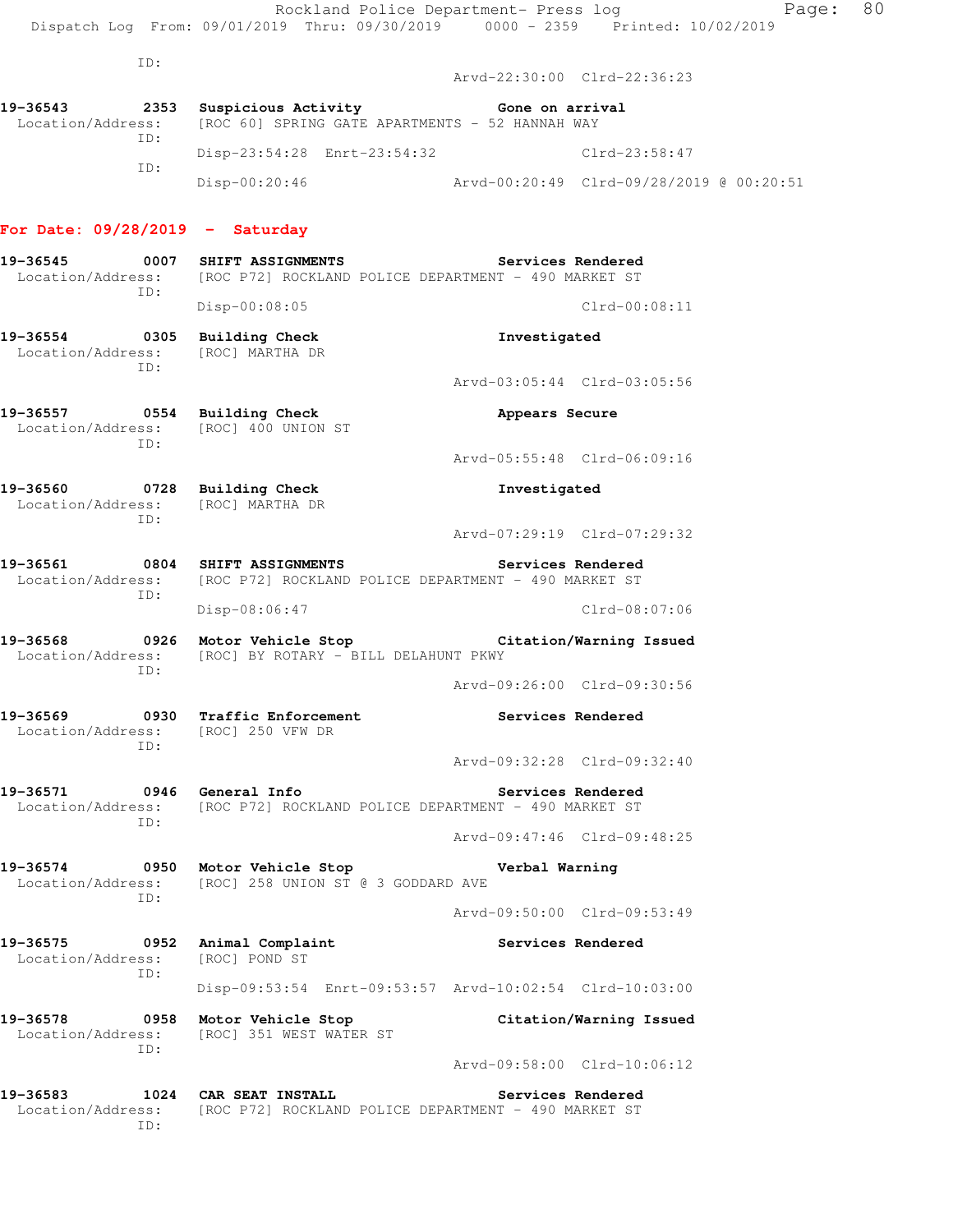Rockland Police Department- Press log Fage: 81 Dispatch Log From: 09/01/2019 Thru: 09/30/2019 0000 - 2359 Printed: 10/02/2019 Disp-10:26:58 Clrd-10:43:17 **19-36592 1058 Motor Vehicle Stop Citation/Warning Issued**  Location/Address: [ROC P69] MCDONALD'S - 117 MARKET ST ID: Arvd-10:58:00 Clrd-10:59:53 **19-36593 1109 Motor Vehicle Stop Arrest(s) Made**  Location/Address: [ROC] 214 HOWARD ST @ 111 E WATER ST ID: Arvd-11:09:00 Clrd-12:36:57 ID: Disp-11:09:42 Enrt-11:09:45 Arvd-11:13:01 Clrd-11:22:37 ID: Disp-11:23:12 Arvd-11:23:14 Clrd-11:30:39 ID: Disp-11:37:01 Arvd-11:37:03 Clrd-12:37:04 19-36594 1115 Animal Complaint **Gone on arrival**  Location/Address: [ROC] MAPLE ST ID: Disp-11:40:49 Enrt-11:40:51 Arvd-11:46:57 Clrd-11:47:23 19-36599 1131 911 Hang Up **Services Rendered**  Location/Address: [ROC] 129 GREENWOOD ST ID: Disp-11:32:32 Enrt-11:32:35 Arvd-11:36:13 Clrd-11:39:33

**19-36603 1148 Motor Vehicle Complaint Gone on arrival**  Location/Address: [ROC] 1 VFW DR @ 821 UNION ST ID: Disp-11:49:04 Enrt-11:49:46 Arvd-11:49:53 Clrd-11:56:56

19-36609 1238 BCI/BAIL Services Rendered Location/Address: [ROC P72] ROCKLAND POLICE DEPARTMENT - 490 MARKET ST ID: Disp-12:41:02 Clrd-13:22:18

19-36612 1258 Vehicle Maintenance No Action Required Location/Address: [ROC P72] ROCKLAND POLICE DEPARTMENT - 490 MARKET ST ID:

**19-36615 1329 Warrant Gone on arrival**  Location/Address: [ROC] 53 LIBERTY SQ ID: Disp-13:29:41 Arvd-13:30:45 Clrd-13:39:09 ID: Disp-13:29:41 Arvd-13:30:45 Clrd-13:39:07

19-36618 1351 Warrant **Services Rendered Services Rendered Intervalse Services Rendered**  Arvd-13:51:00 Clrd-13:56:07 Disp-13:51:32 Arvd-13:51:34 Clrd-13:56:09 **19-36620 1401 Motor Vehicle Stop Citation/Warning Issued** 

Disp-14:24:24 Enrt-14:24:32 Arvd-14:27:00 Clrd-14:45:40

Arvd-13:01:04 Clrd-13:02:05

Arvd-14:01:00 Clrd-14:08:47

Location/Address: [ROC] 135 GROVE ST ID:

**19-36621 1417 911 Accidental Services Rendered**  Location/Address: [ROC] 14 ICEHOUSE WOOD LN ID: Disp-14:18:02 Enrt-14:18:22 Arvd-14:24:29 Clrd-14:30:33

**19-36622 1423 Unwanted Party Services Rendered**  Location/Address: [ROC] 91 DIVISION ST ID:

Location/Address:

ID:

ID:

ID: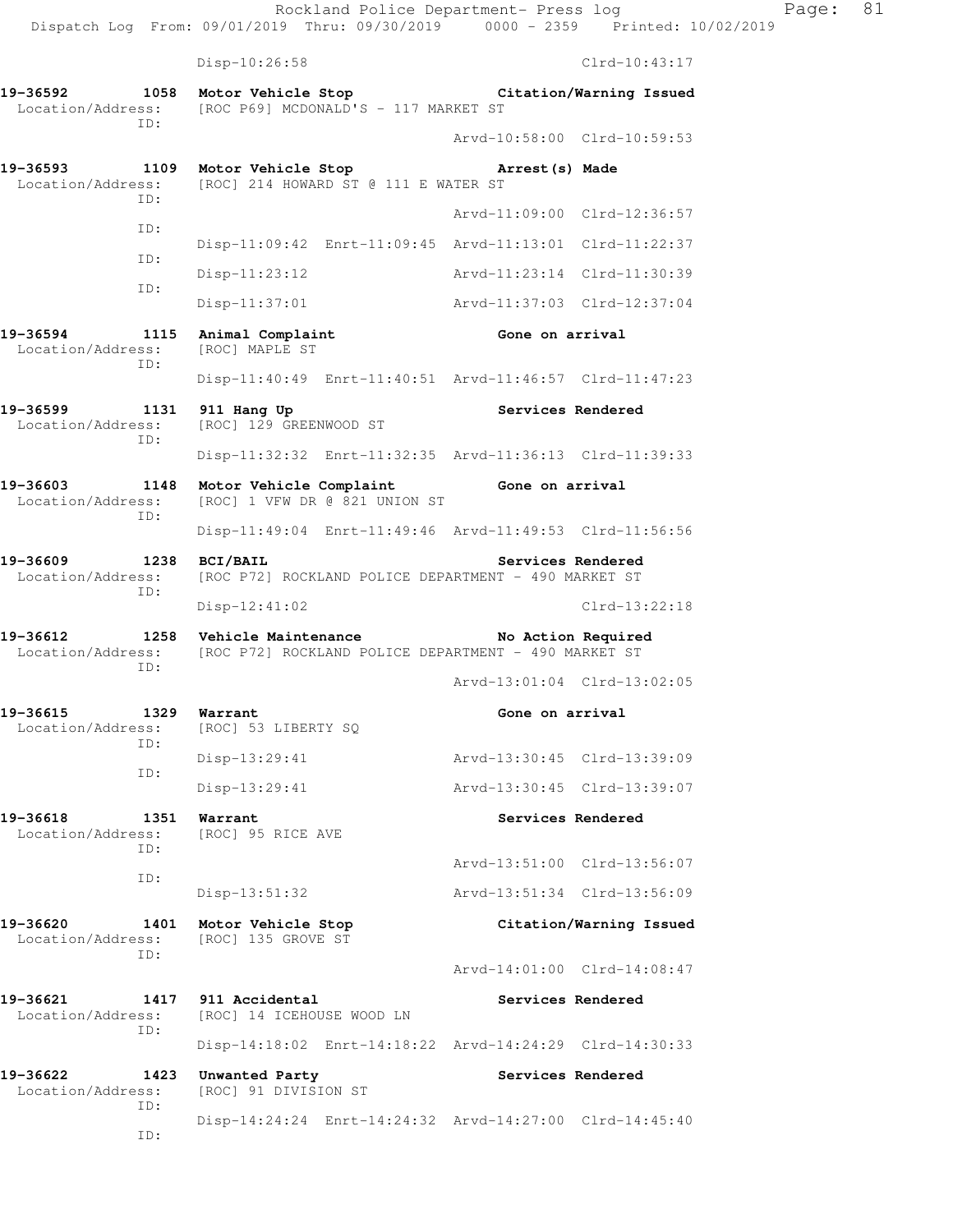Rockland Police Department- Press log Fage: 82 Dispatch Log From: 09/01/2019 Thru: 09/30/2019 0000 - 2359 Printed: 10/02/2019 Disp-14:24:24 Enrt-14:24:30 Arvd-14:26:40 Clrd-14:45:42 ID: Disp-14:37:56 Arvd-14:37:59 Clrd-14:45:41 **19-36633 1607 General Info Services Rendered**  Location/Address: [ROC P72] ROCKLAND POLICE DEPARTMENT - 490 MARKET ST ID: Disp-16:10:13 Clrd-16:10:26 **19-36649 1755 MVA Property Damage Only Services Not Required**  Location/Address: [ROC] 292 MARKET ST ID: Arvd-17:55:00 Clrd-17:56:56 **19-36651 1806 Building Check Appears Secure**  Location/Address: [ROC] HINGHAM ST ID: Arvd-18:06:58 Clrd-18:07:47 **19-36652 1807 Building Check Appears Secure**  Location/Address: [ROC] BILL DELAHUNT PKWY ID: Arvd-18:08:27 Clrd-18:08:41 **19-36663 1940 Building Check Building Checked/Secured**  Location/Address: [ROC] HINGHAM ST ID: Arvd-19:41:25 Clrd-20:50:14 **19-36670 2031 Health & Welfare Check Transported to Hospital**  Location/Address: [ROC] 88 HOWARD ST ID: Arvd-20:31:00 Clrd-20:53:02 19-36671 2032 Disturbance **Peace Restored**  Location/Address: [ROC] 61 BELMONT ST ID: Disp-20:33:11 Enrt-20:33:47 Arvd-20:38:58 Clrd-20:56:56 ID: Disp-20:35:13 Enrt-20:35:23 Arvd-20:37:38 Clrd-20:57:51 **19-36675 2051 911 Accidental Investigated**  Location/Address: [ROC] 7 WALNUT CT ID: Disp-20:52:24 Arvd-20:58:21 Clrd-20:58:36 ID: Disp-20:58:16 Arvd-20:58:24 Clrd-21:01:40 **19-36677 2137 Motor Vehicle Stop Verbal Warning**  Vicinity of: [ROC] 572 UNION ST @ 18 RICE AVE ID: Arvd-21:37:00 Clrd-21:39:34 **19-36679 2141 Building Check Services Rendered**  Location/Address: [ROC] MARTHA DR ID: Arvd-21:42:55 Clrd-21:43:54 **19-36680 2147 Motor Vehicle Stop Citation/Warning Issued**  Vicinity of: [ROC P62] CHINA PLAZA - 35 MARKET ST ID: Arvd-21:47:00 Clrd-21:56:51 **19-36681 2148 Building Check Services Rendered**  Location: [ROC] BIL DELAHUNT ID: Arvd-21:56:15 Clrd-22:17:18 **19-36684 2205 Motor Vehicle Stop Verbal Warning**  Vicinity of: [ROC] J A DUNN MEM DR ID: Arvd-22:05:00 Clrd-22:06:46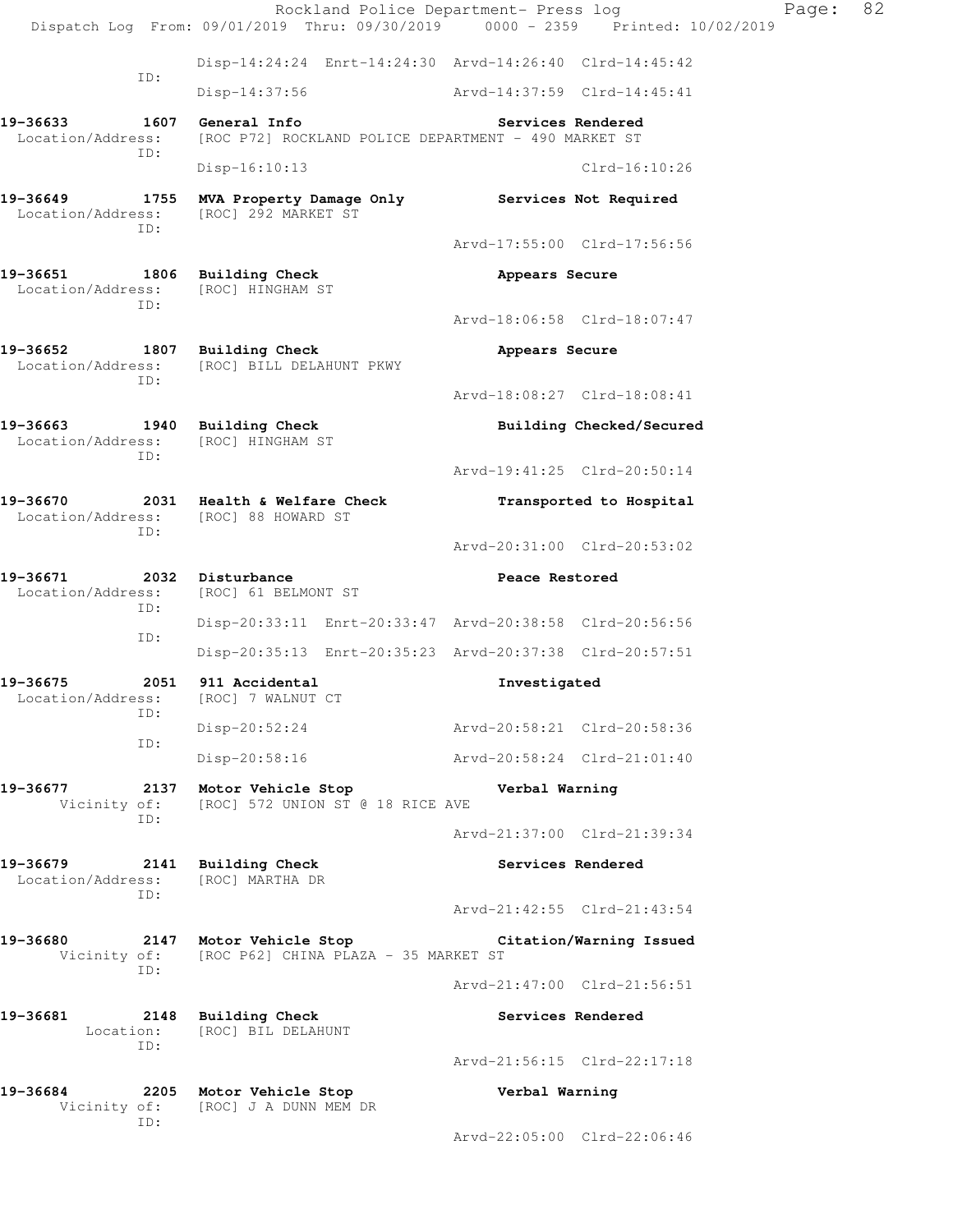|                                                    | Rockland Police Department- Press log<br>Dispatch Log From: 09/01/2019 Thru: 09/30/2019 0000 - 2359 Printed: 10/02/2019 |                                                                                      | Page:                       | 83 |  |  |  |
|----------------------------------------------------|-------------------------------------------------------------------------------------------------------------------------|--------------------------------------------------------------------------------------|-----------------------------|----|--|--|--|
| 19-36687<br>2213<br>Vicinity of:                   | Motor Vehicle Stop<br>[ROC] 279 UNION ST @ 12 CHURCH ST                                                                 | Verbal Warning                                                                       |                             |    |  |  |  |
| TD:                                                |                                                                                                                         |                                                                                      | Arvd-22:13:00 Clrd-22:19:24 |    |  |  |  |
| 19-36688<br>Location/Address:                      | 2228 Disturbance<br>[ROC] PORTERS PUB - UNION ST                                                                        | Investigated                                                                         |                             |    |  |  |  |
| ID:                                                | Disp-22:29:30 Enrt-22:30:07 Arvd-22:34:13 Clrd-22:34:19                                                                 |                                                                                      |                             |    |  |  |  |
| 19-36689<br>2234<br>Location/Address:              | Health & Welfare Check<br>[ROC] 74 CHURCH ST                                                                            | Investigated                                                                         |                             |    |  |  |  |
| TD:                                                | $Disp-22:34:50$                                                                                                         |                                                                                      | $Clrd-22:44:08$             |    |  |  |  |
| 19-36691<br>Location/Address:<br>ID:               | 2239 Disturbance<br>[ROC] 415 NORTH AVE                                                                                 | Services Rendered                                                                    |                             |    |  |  |  |
|                                                    | Disp-22:41:39 Enrt-22:41:54 Arvd-22:43:18 Clrd-23:14:04                                                                 |                                                                                      |                             |    |  |  |  |
| ID:                                                | Disp-22:41:39 Enrt-22:42:08 Arvd-22:43:14 Clrd-23:14:12                                                                 |                                                                                      |                             |    |  |  |  |
| ID:                                                | Disp-22:41:39 Enrt-22:41:49 Arvd-22:49:02 Clrd-09/29/2019 @ 00:24:21                                                    |                                                                                      |                             |    |  |  |  |
| ID:                                                | Disp-22:44:25 Enrt-22:44:34 Arvd-22:47:52 Clrd-23:14:09                                                                 |                                                                                      |                             |    |  |  |  |
| 19-36693<br>2310<br>Location/Address:<br>ID:       | Suspicious Activity<br>[ROC] 20 GREEN ST                                                                                | Investigated                                                                         |                             |    |  |  |  |
| ID:                                                | Disp-23:14:19 Enrt-23:14:28 Arvd-23:14:30 Clrd-23:19:26                                                                 |                                                                                      |                             |    |  |  |  |
|                                                    | Disp-23:14:23 Enrt-23:14:26 Arvd-23:14:31 Clrd-23:19:29                                                                 |                                                                                      |                             |    |  |  |  |
| 19-36695<br>2317<br>Location/Address:<br>EMS Unit: | ROCKAM2-Rockland A2<br>Disp-23:20:41                                                                                    | Motor Vehicle Collision W/PI<br>Services Rendered<br>[ROC] EAST WATER ST @ HOWARD ST |                             |    |  |  |  |
| Fire Unit:                                         | ROCKEN1-Pumper-Rockland Engine 1<br>Disp-23:20:44 Enrt-23:21:32 Arvd-23:23:27 Clrd-23:24:39                             |                                                                                      |                             |    |  |  |  |
| EMS Unit:                                          | InOrtsUnav1-23:27:08 InSrvce-23:27:08<br>ROCKAM2-Rockland A2<br>Disp-23:20:44 Enrt-23:21:34 Arvd-23:23:30 Clrd-23:24:42 |                                                                                      |                             |    |  |  |  |
| ID:                                                | InQrtsUnav1-23:26:21 InSrvce-23:26:25                                                                                   |                                                                                      |                             |    |  |  |  |
| ID:                                                | Disp-23:20:55 Enrt-23:21:06 Arvd-23:21:42 Clrd-23:28:24                                                                 |                                                                                      |                             |    |  |  |  |
|                                                    | Disp-23:21:01 Enrt-23:21:04 Arvd-23:21:43 Clrd-23:38:45                                                                 |                                                                                      |                             |    |  |  |  |

## **For Date: 09/29/2019 - Sunday**

| 19-36698                                     | 0006        | General Incident                                     | Services Rendered                                                  |                   |                             |  |  |
|----------------------------------------------|-------------|------------------------------------------------------|--------------------------------------------------------------------|-------------------|-----------------------------|--|--|
| Location/Address:<br>ID:                     |             | [ROC P72] ROCKLAND POLICE DEPARTMENT - 490 MARKET ST |                                                                    |                   |                             |  |  |
|                                              |             | $Disp-00:09:44$                                      |                                                                    |                   | $Clrd-00:11:34$             |  |  |
| 19-36701<br>Location/Address:                | 0041<br>ID: | Emergency Medical<br>[ROC] 189 MONCRIEF RD           |                                                                    | Services Rendered |                             |  |  |
|                                              |             | $Disp-00:44:05$                                      |                                                                    |                   | Arvd-00:44:10 Clrd-00:49:21 |  |  |
| 19-36702<br>0055<br>Location/Address:<br>TD: |             | <b>Building Check</b><br>[ROC] MARTHA DR             | Investigated                                                       |                   |                             |  |  |
|                                              |             |                                                      |                                                                    |                   | Arvd-00:56:25 Clrd-00:56:33 |  |  |
| 19-36705<br>0111<br>Location/Address:<br>ID: |             | Motor Vehicle Stop                                   | Investigated<br>[ROC P73] UNION POINT ENTRANCE - RESERVOIR PARK DR |                   |                             |  |  |
|                                              |             |                                                      |                                                                    |                   | Arvd-01:11:00 Clrd-01:14:00 |  |  |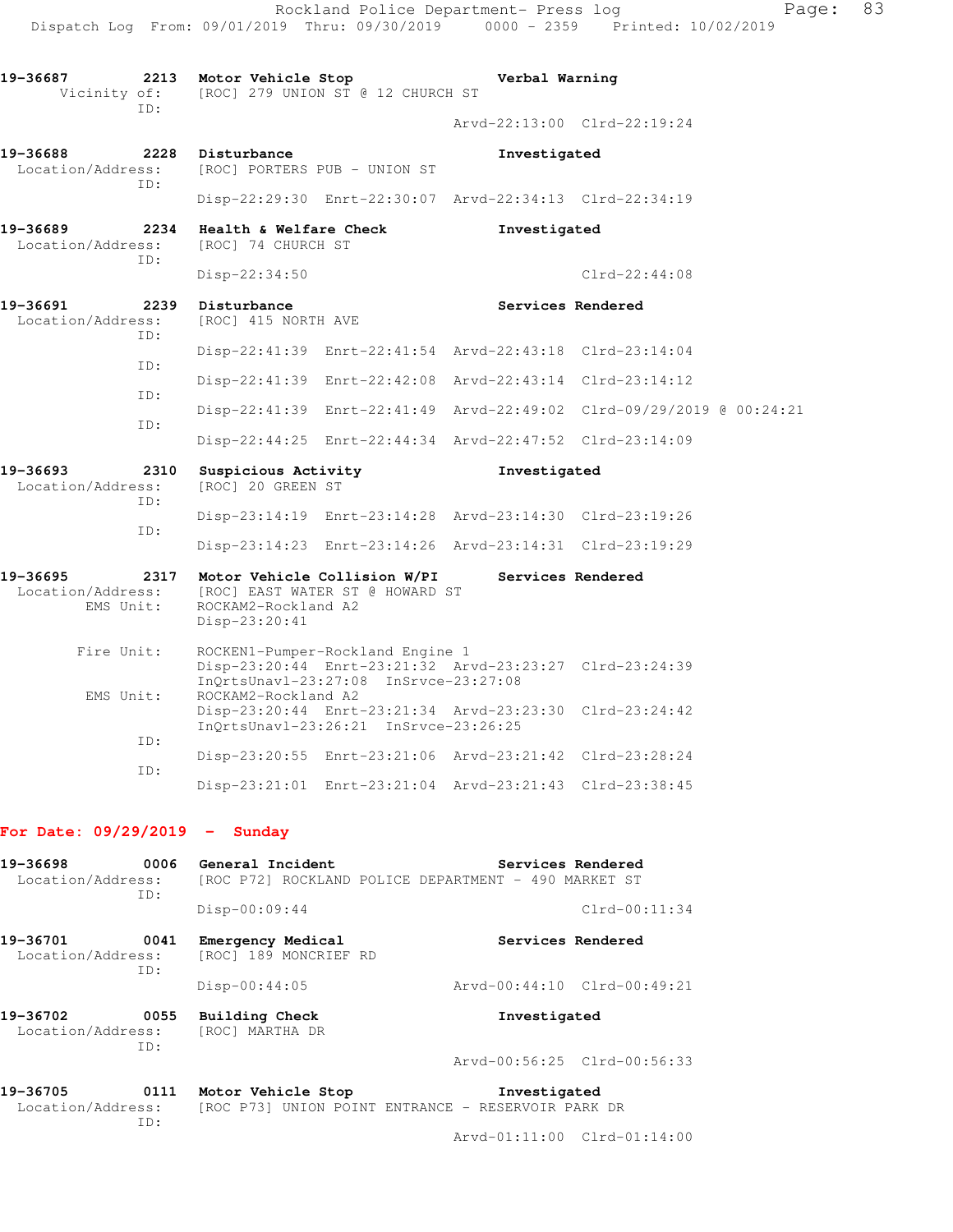Arvd-05:49:00 Clrd-05:51:02

Arvd-06:39:00 Clrd-06:46:30

Arvd-10:30:42 Clrd-10:44:33

**19-36720 0549 Building Check Building Checked/Secured**  Location: [ROC] HOTEL AREA ID:

ID:

Location: [ROC] MOBILE GAS

- **19-36723 0639 Motor Vehicle Stop Citation/Warning Issued**  Vicinity of: [ROC] EAST WATER ST @ CHRISTOPHER DR ID:
- 19-36731 0805 Information Call **No Action Required** Location/Address: [ROC P72] ROCKLAND POLICE DEPARTMENT - 490 MARKET ST
- 19-36736 1030 Building Check **Building Checked/Secured**  Location/Address: [ROC] HINGHAM ST ID:
- 19-36737 1031 Complaint **19-36737** 1031 Complaint Location/Address: [ROC] 461 WEST WATER ST ID: Disp-10:32:18 Enrt-10:32:25 Arvd-10:43:26 Clrd-10:43:51
- 19-36742 1049 Animal Complaint **19-36742** Services Rendered Location/Address: [ROC] 22 CONCORD ST @ 134 ALBION ST ID: Disp-10:50:50 Enrt-10:50:55 Clrd-10:56:40 ID:
	- Disp-10:52:08 Enrt-10:52:10 Arvd-10:52:11 Clrd-11:11:33
- 19-36743 1055 911 Accidental **19-36743** Services Rendered Location/Address: [ROC P55] HOME DEPOT - 1149 HINGHAM ST ID:
- Disp-10:56:40 Enrt-10:56:47 Arvd-11:01:52 Clrd-11:07:43 19-36851 1200 Animal Complaint **19-36851** Services Rendered
- Location/Address: [ROC] 46 BROOKSIDE RD 19-36752 1306 Building Check **Building Checked/Secured**
- Location/Address: [ROC] BILL DELAHUNT PKWY ID: Arvd-13:07:21 Clrd-13:07:35
- 19-36753 1307 Building Check **Building Checked/Secured**  Location/Address: [ROC] HINGHAM ST ID: Arvd-13:08:10 Clrd-13:08:26
	- 19-36756 1338 Unwanted Party **19-36756** Services Rendered Location/Address: [ROC] 117 DURBECK RD ID: Disp-13:40:08 Enrt-13:40:18 Arvd-13:41:33 Clrd-14:06:40 ID: Disp-13:41:36 Enrt-13:41:37 Arvd-13:53:53 Clrd-13:55:30
	- 19-36760 1502 Suspicious Activity **19-36760** Gone on arrival Location/Address: [ROC] 17 TIRRELL DR ID:
		- Disp-15:03:32 Enrt-15:03:37 Arvd-15:06:13 Clrd-15:07:25
	- 19-36769 1600 SHIFT ASSIGNMENTS **Services Not Required** Location/Address: [ROC P72] ROCKLAND POLICE DEPARTMENT - 490 MARKET ST
	- **19-36770 1627 911 Accidental Services Rendered**  Location/Address: [ROC 25] HI-WAY SAFETY SYSTEMS - 9 ROCKVIEW WAY ID: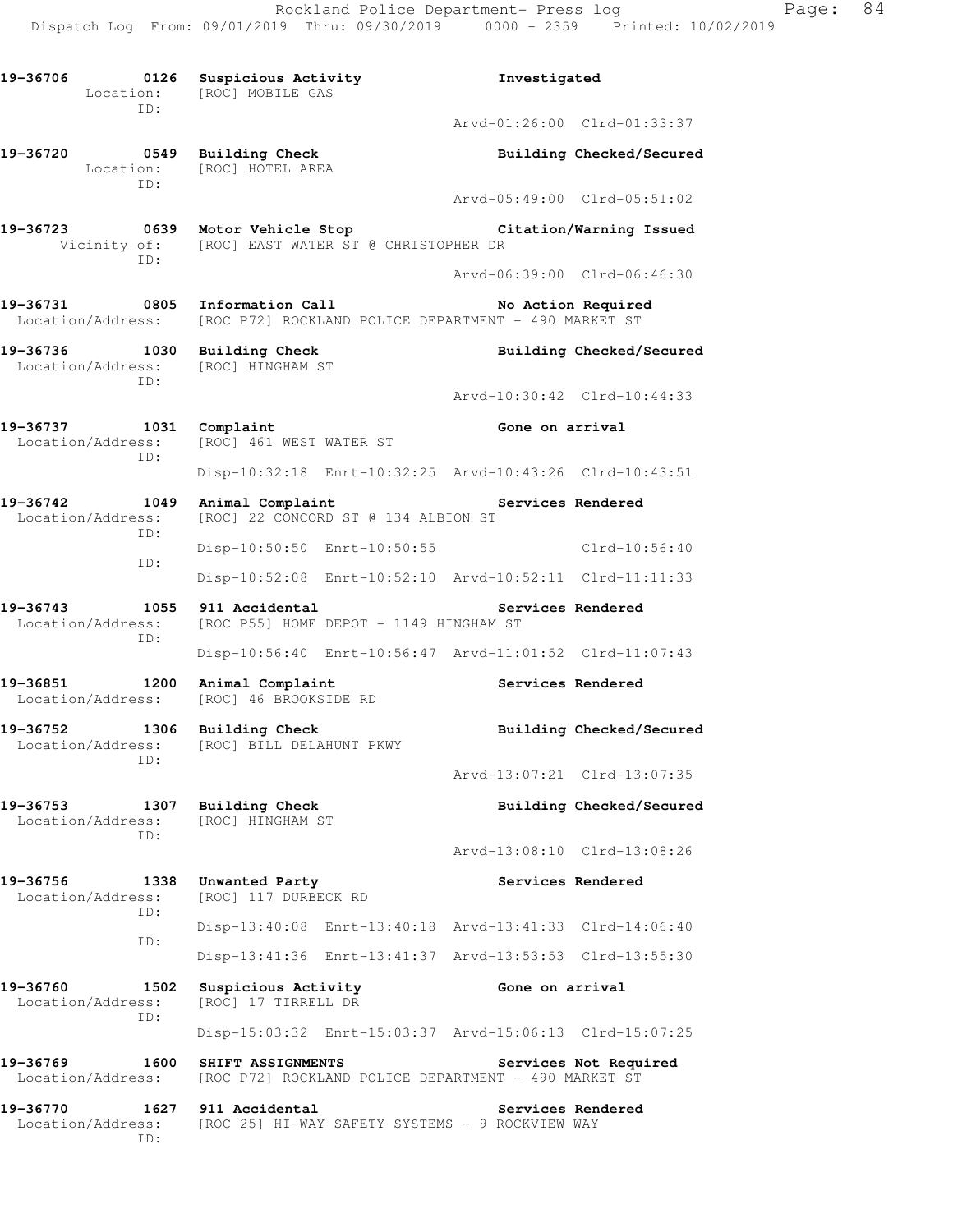Disp-16:27:36 Enrt-16:27:41 Arvd-16:38:28 Clrd-16:38:30

| 19-36774<br>Location/Address: [ROC] HINGHAM ST | 1756        | MVA LEAVING SCENE/PROP DAM                                                              |                                                         | Services Rendered |                             |  |
|------------------------------------------------|-------------|-----------------------------------------------------------------------------------------|---------------------------------------------------------|-------------------|-----------------------------|--|
|                                                | ID:         | $Disp-18:02:55$                                                                         |                                                         |                   | $Clrd-18:08:00$             |  |
| 19-36779<br>1820<br>Location/Address:          |             | 911 Hang Up<br>[ROC] 790 LIBERTY ST                                                     |                                                         | Gone on arrival   |                             |  |
|                                                | ID:         |                                                                                         | Disp-18:21:45 Enrt-18:21:54 Arvd-18:26:57 Clrd-18:28:56 |                   |                             |  |
| 19-36780<br>Location/Address:                  | 1821        | Lockout<br>[ROC] 127 DURBECK RD                                                         |                                                         |                   | Services Rendered           |  |
|                                                | ID:<br>ID:  | Disp-18:22:56 Enrt-18:23:01                                                             |                                                         |                   | $C1rd-18:23:22$             |  |
|                                                |             |                                                                                         | Disp-18:29:07 Enrt-18:29:11 Arvd-18:37:36 Clrd-18:44:14 |                   |                             |  |
| 19-36787<br>Location/Address:                  | 1905<br>ID: | Unwanted Party<br>[ROC] 109 MARKET ST Apt. #20                                          |                                                         | Peace Restored    |                             |  |
|                                                | ID:         |                                                                                         | Disp-19:07:45 Enrt-19:07:51 Arvd-19:10:51 Clrd-19:26:48 |                   |                             |  |
|                                                |             |                                                                                         | Disp-19:07:52 Enrt-19:07:54 Arvd-19:11:07 Clrd-19:26:49 |                   |                             |  |
| 19-36790<br>Location/Address:                  | 1925<br>TD: | Suspicious Activity<br>[ROC] 459 PLAIN ST                                               |                                                         |                   | Services Rendered           |  |
|                                                | ID:         |                                                                                         |                                                         |                   | Arvd-19:25:00 Clrd-19:30:21 |  |
|                                                |             | Disp-19:28:27                                                                           |                                                         |                   | Arvd-19:28:38 Clrd-19:29:50 |  |
| 19-36793<br>Location/Address:                  | 1934<br>ID: | Motor Vehicle Complaint<br>[ROC] MARKET ST                                              |                                                         |                   | Services Rendered           |  |
|                                                |             |                                                                                         | Disp-19:38:34 Enrt-19:39:25 Arvd-19:39:52 Clrd-19:46:49 |                   |                             |  |
| 19-36798<br>Location/Address:                  | 2006<br>ID: | Assist Public/CHILD SWAP<br>[ROC] 197 MYRTLE ST                                         |                                                         | Advised to Court  |                             |  |
|                                                |             |                                                                                         | Disp-20:16:16 Enrt-20:17:50 Arvd-20:17:51 Clrd-20:38:11 |                   |                             |  |
| 19-36797<br>Location/Address:                  | 2010<br>ID: | Assist Public<br>[ROC] HINGHAM ST                                                       |                                                         |                   | Services Rendered           |  |
|                                                |             |                                                                                         | Disp-20:14:59 Enrt-20:15:02 Arvd-20:19:47 Clrd-20:21:48 |                   |                             |  |
| 19-36800<br>Location/Address:                  | 2025<br>TD: | Health & Welfare Check<br>[ROC] 62 MARTHA DR Apt. #E                                    |                                                         | Services Rendered |                             |  |
|                                                |             |                                                                                         | Disp-20:26:57 Enrt-20:27:36 Arvd-20:32:57 Clrd-20:40:11 |                   |                             |  |
| 19-36804<br>Location/Address:                  | 2115<br>ID: | Services Rendered<br>Lockout<br>[ROC P7] THE LAUNDRI CENTER LAUNDROMAT - 311 CENTRE AVE |                                                         |                   |                             |  |
|                                                |             |                                                                                         | Disp-21:16:02 Enrt-21:16:05 Arvd-21:27:44 Clrd-21:29:44 |                   |                             |  |
| 19-36805<br>Location/Address:                  | 2118<br>ID: | Suspicious Activity<br>[ROC] 61 GEORGE ST                                               |                                                         | Services Rendered |                             |  |
|                                                |             |                                                                                         | Disp-21:21:03 Enrt-21:21:07 Arvd-21:24:08 Clrd-21:35:24 |                   |                             |  |
| 19-36806<br>Location/Address:                  | 2133<br>ID: | Suspicious Activity                                                                     | [ROC] REEDS POND PARK ENTRANCE - MARKET ST              | Services Rendered |                             |  |
|                                                |             |                                                                                         | Disp-21:34:39 Enrt-21:34:49 Arvd-21:34:52 Clrd-21:35:35 |                   |                             |  |
| 19-36807<br>Location/Address:                  | 2138<br>ID: | Building Check<br>[ROC] HINGHAM ST                                                      |                                                         |                   | Building Checked/Secured    |  |
|                                                |             |                                                                                         |                                                         |                   |                             |  |

Arvd-21:38:44 Clrd-21:39:00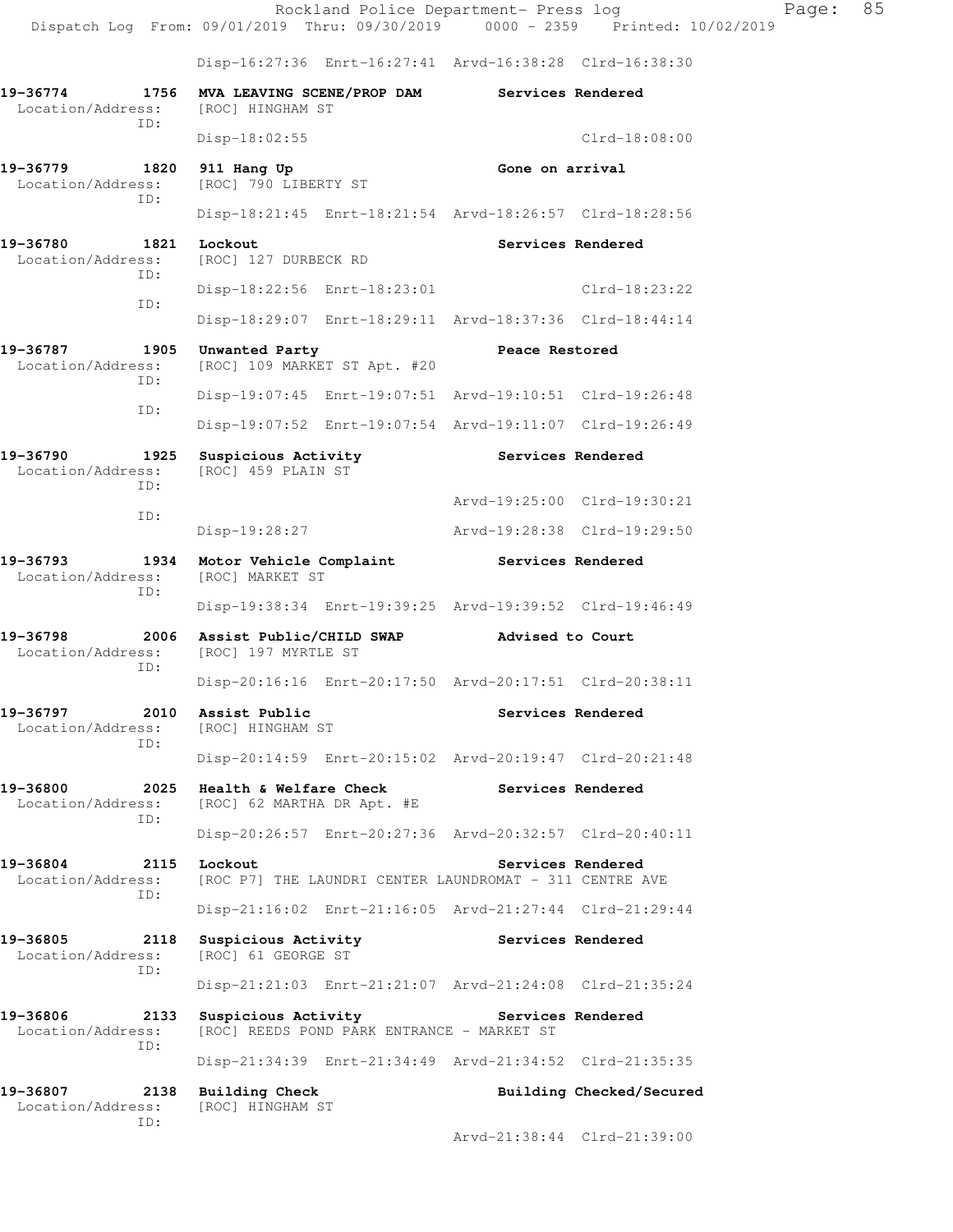Rockland Police Department- Press log Fage: 86

| 19-36809                                                                                 | 2201        | Suspicious Activity                                     |                                                                                      | Taken/Referred to Other Agency |  |
|------------------------------------------------------------------------------------------|-------------|---------------------------------------------------------|--------------------------------------------------------------------------------------|--------------------------------|--|
| Location/Address: [ROC] 103 DIVISION ST                                                  |             |                                                         |                                                                                      |                                |  |
| ID:<br>ID:                                                                               |             | Disp-22:03:58 Enrt-22:05:30 Arvd-22:09:16 Clrd-22:41:41 |                                                                                      |                                |  |
|                                                                                          |             |                                                         | Disp-22:06:07 Enrt-22:06:12 Arvd-22:08:29 Clrd-22:41:45                              |                                |  |
| 19-36810<br>Location/Address: [ROC P95] HOLY FAMILY CHURCH - 408 UNION ST @ 11 NORTH AVE | ID:         | 2226 911 Accidental                                     | Services Rendered                                                                    |                                |  |
|                                                                                          |             |                                                         | Disp-22:33:25 Enrt-22:33:28 Arvd-22:34:28 Clrd-22:38:59                              |                                |  |
| For Date: $09/30/2019$ - Monday                                                          |             |                                                         |                                                                                      |                                |  |
| 19-36816                                                                                 | 0000<br>ID: | SHIFT ASSIGNMENTS                                       | No Service<br>Location/Address: [ROC P72] ROCKLAND POLICE DEPARTMENT - 490 MARKET ST |                                |  |

 Disp-00:02:42 Arvd-00:03:42 Clrd-00:03:47 **19-36826 0317 Unwanted Party Unfounded**  Location/Address: [ROC] 775 UNION ST ID: Disp-03:18:18 Enrt-03:20:35 Arvd-03:22:17 Clrd-03:32:00 ID: Disp-03:20:23 Enrt-03:20:35 Arvd-03:24:10 Clrd-03:32:09 ID: Disp-03:20:29 Enrt-03:20:35 Arvd-03:24:07 Clrd-03:32:03 **19-36830 0516 Building Check Building Checked/Secured**  Location: [ROC] UNION STREET ID: Disp-05:17:20 Arvd-05:17:28 Clrd-05:32:26 **19-36831 0535 Motor Vehicle Stop Verbal Warning**  Location/Address: [ROC] GARDEN CENTRE - CENTRE AVE ID: Arvd-05:35:00 Clrd-05:39:19 **19-36832 0638 Motor Vehicle Stop Verbal Warning**  Location/Address: [ROC] SUMMER ST ID: Arvd-06:38:00 Clrd-06:40:19 ID: Disp-06:39:18 Enrt-06:39:21 Arvd-06:39:24 Clrd-06:40:22 **19-36835 0702 Complaint Investigated**  Location/Address: [ROC 59] RICE BUILDING - 346 UNION ST Apt. #9 ID: Disp-07:05:20 Enrt-07:05:28 Arvd-07:13:17 Clrd-07:22:07

ID:

**19-36836 0737 911 Hang Up Investigated**  [ROC P55] HOME DEPOT - 1149 HINGHAM ST Disp-07:40:18 Enrt-07:40:22 Arvd-07:48:22 Clrd-07:48:25

**19-36842 0812 General Info Services Rendered**  Location/Address: [ROC] 490` MARKET ST

**19-36846 0843 Harassment Report Follows**  Location/Address: [ROC] 19 LAVINA AVE

**19-36850 0853 Lost/Found Property Investigated**  Location/Address: [ROC] BEECH ST @ INDUSTRIAL WAY ID:

Disp-08:58:16 Enrt-08:58:29 Arvd-09:04:34 Clrd-09:10:17

Location/Address: [ROC] BILL DELAHUNT PKWY

**19-36854 0931 Building Check Building Checked/Secured**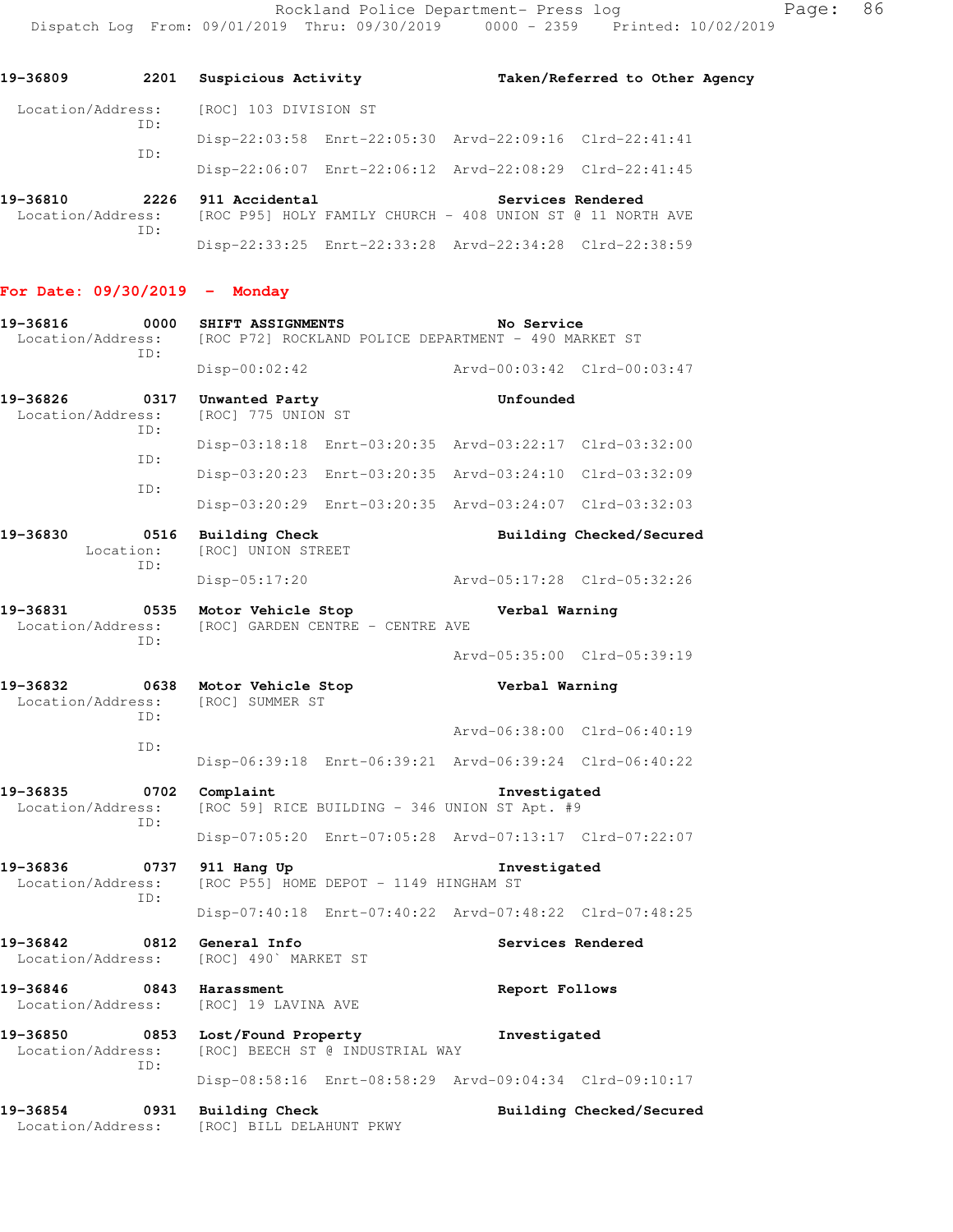Rockland Police Department- Press log Page: 87 Dispatch Log From: 09/01/2019 Thru: 09/30/2019 0000 - 2359 Printed: 10/02/2019

 ID: Arvd-09:33:46 Clrd-09:34:05 **19-36855 0934 Follow-Up Investigation Services Rendered**  Location/Address: [ROC] 51 MAPLE ST ID: Arvd-09:34:00 Clrd-10:07:33 **19-36856 0936 Building Check Building Checked/Secured**  Location/Address: [ROC] HINGHAM ST ID: Arvd-09:36:53 Clrd-09:37:09 **19-36866 1034 Disturbance Services Not Required**  Location/Address: [ROC] 510 WEBSTER ST ID: Disp-10:35:56 Arvd-10:38:57 Clrd-10:47:48 ID: Disp-10:36:03 Enrt-10:37:57 Arvd-10:39:03 Clrd-10:45:28 ID: Disp-10:39:46 Arvd-10:39:52 Clrd-10:46:02 19-36868 1042 Animal Complaint **Services Rendered**  Location/Address: [ROC] 404 UNION ST ID: Arvd-10:42:00 Clrd-11:01:53 **19-36872 1049 Assist Fire Department Services Not Required**  Location/Address: [ROC P55] HOME DEPOT - 1149 HINGHAM ST ID: Disp-10:50:45 Enrt-10:50:52 Arvd-10:53:55 Clrd-11:00:28 19-36874 1103 Building Check **Building Checked/Secured**  Location/Address: [ROC] HINGHAM ST ID: Arvd-11:04:53 Clrd-11:05:26 **19-36915 1130 Animal Complaint Services Rendered**  Location/Address: [ROC] 407 VFW DR 19-36916 1150 Animal Complaint **19-36916** Services Rendered Location/Address: [ROC] 337 WEBSTER ST **19-36887 1256 Animal Complaint Services Rendered**  Location: [ROC] HANSON ID: Arvd-12:56:00 Clrd-13:11:43 **19-36889 1308 Motor Vehicle Stop Verbal Warning**  Vicinity of: [ROC] 213 SPRING ST @ 6 MAGNOLIA DR ID: Arvd-13:08:00 Clrd-13:10:10 **19-36890 1311 Motor Vehicle Stop Verbal Warning**  Vicinity of: [ROC] 119 SPRING ST ID: Arvd-13:11:00 Clrd-13:15:37 **19-36891 1322 911 Hang Up Investigated**  Location/Address: [ROC] 508 WEBSTER ST ID: Disp-13:25:13 Enrt-13:25:35 Arvd-13:29:08 Clrd-13:32:42 ID: Disp-13:25:13 Enrt-13:25:38 Arvd-13:28:31 Clrd-13:32:38 **19-36896 1344 Emergency Medical Services Not Required**  Location/Address: [ROC P62] CHINA PLAZA - 35 MARKET ST ID: Disp-13:48:01 Arvd-13:48:13 Clrd-13:54:05 ID: Disp-13:48:07 Arvd-13:48:17 Clrd-13:54:10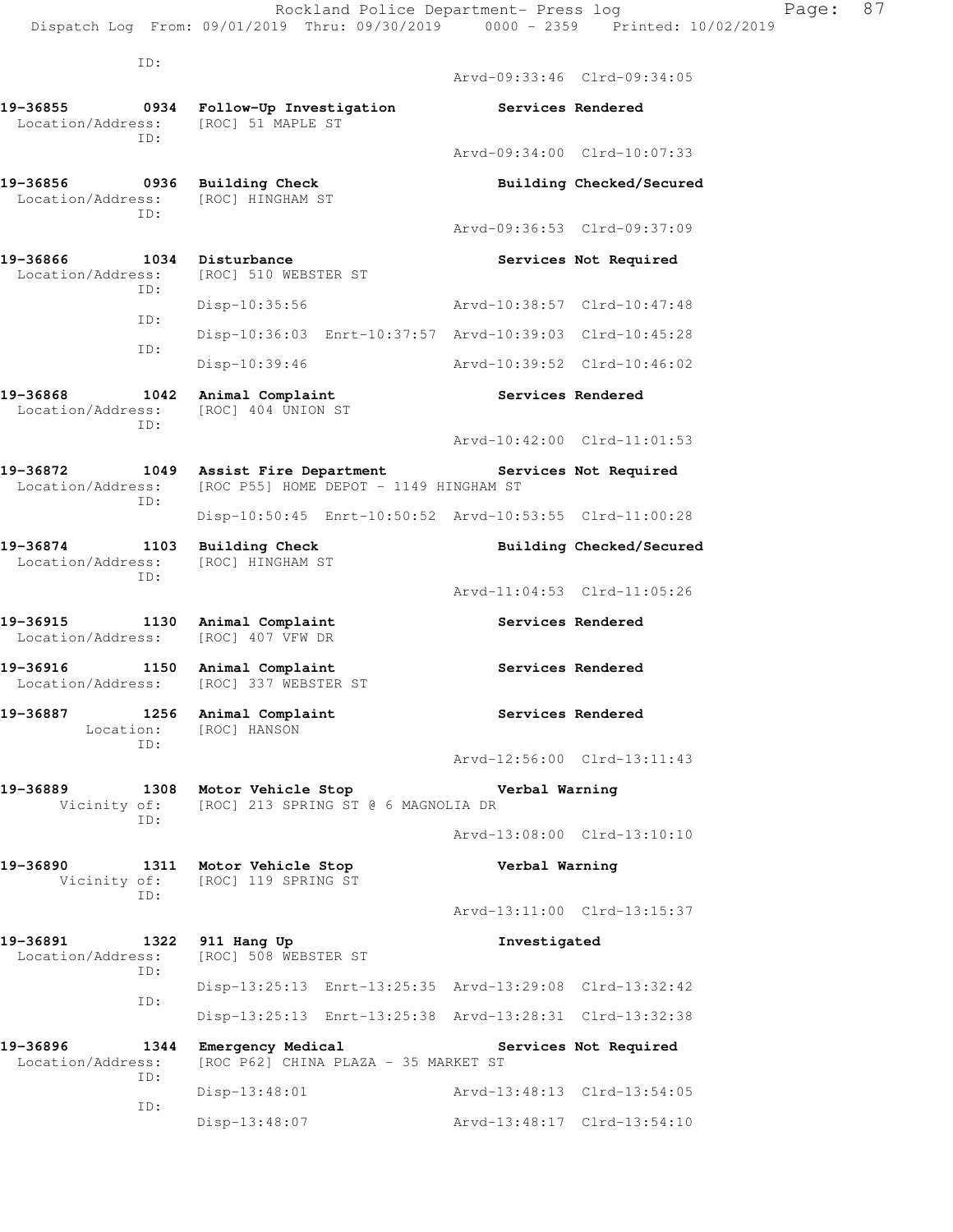Rockland Police Department- Press log Page: 88 Dispatch Log From: 09/01/2019 Thru: 09/30/2019 0000 - 2359 Printed: 10/02/2019 19-36895 1345 Building Check **Building Checked/Secured**  Location/Address: [ROC P47] BEST WESTERN - 909 HINGHAM ST ID: Disp-13:46:26 Clrd-13:46:32 **19-36898 1405 Animal Complaint Investigated**  Location/Address: [ROC] 917 LIBERTY ST ID: Arvd-14:05:00 Clrd-14:09:22 **19-36901 1431 Motor Vehicle Stop Citation/Warning Issued**  Vicinity of: [ROC] 115 UNION ST @ 20 VERNON ST ID: Arvd-14:31:00 Clrd-14:42:18 **19-36902 1443 Motor Vehicle Stop Citation/Warning Issued**  Vicinity of: [ROC P62] CHINA PLAZA - 35 MARKET ST ID: Arvd-14:43:00 Clrd-14:50:56 **19-36917 1445 Animal Complaint Services Rendered**  Location/Address: [ROC] 42 STUDLEY CT 19-36905 1456 Assist Fire Department **Services Rendered** Location/Address: [ROC] 113 MARKET ST Apt. #8 [ROC] 113 MARKET ST Apt. #8 ID: Disp-14:57:30 Arvd-14:57:34 Clrd-15:15:07 ID: Disp-15:09:11 Arvd-15:09:15 Clrd-15:15:00 **19-36907 1456 Lost/Found Property Services Rendered**  Location/Address: [ROC P72] ROCKLAND POLICE DEPARTMENT - 490 MARKET ST ID: Disp-15:04:48 Clrd-15:05:32 **19-36908 1505 Burglar Alarm Investigated**  Location/Address: [ROC] 187 SUMMER ST ID: Disp-15:07:09 Enrt-15:07:16 Arvd-15:16:38 Clrd-15:20:04 **19-36910 1533 Lost/Found Property Services Rendered**  Location/Address: [ROC P72] ROCKLAND POLICE DEPARTMENT - 490 MARKET ST ID: Arvd-15:33:00 Clrd-15:35:47 19-36993 1540 Animal Complaint **19-36993** Services Rendered Location/Address: [ROC] 125 WEYMOUTH ST **19-36914 1619 General Info Services Rendered**  Location/Address: [ROC P72] ROCKLAND POLICE DEPARTMENT - 490 MARKET ST ID: Arvd-16:19:00 Clrd-16:22:12 **19-36923 1654 911 Hang Up Services Rendered**  Location/Address: [ROC] 14 LEISUREWOODS DR ID: Disp-17:00:28 Enrt-17:00:35 Arvd-17:05:04 Clrd-17:17:16 **19-36931 1759 Burglar Alarm Cancelled Enroute**  Location/Address: [ROC] FR MAHONEY ASSOC. - 273 WEYMOUTH ST ID: Disp-18:00:58 Enrt-18:01:30 Clrd-18:05:00 **19-36938 1825 General Info Advised to Court**  Location/Address: [ROC P72] ROCKLAND POLICE DEPARTMENT - 490 MARKET ST ID: Arvd-18:25:00 Clrd-18:31:56 **19-36949 2036 Motor Vehicle Stop Verbal Warning**  Location/Address: [ROC] 196 UNION ST @ 4 LINDEN ST

ID:

Arvd-20:36:00 Clrd-20:39:07